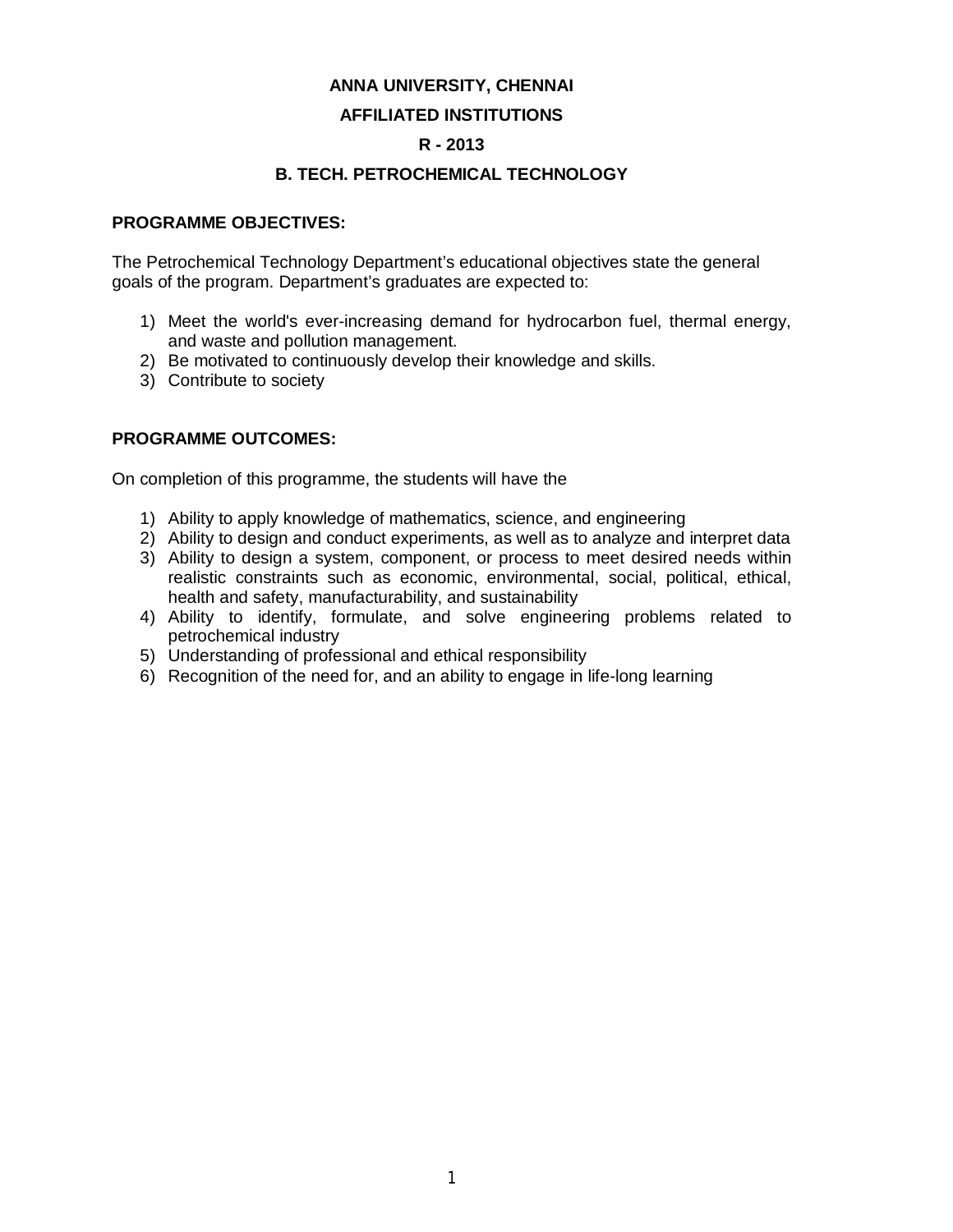# **ANNA UNIVERSITY, CHENNAI**

# **AFFILIATED INSTITUTIONS**

# **R - 2013**

# **B. TECH. PETROCHEMICAL TECHNOLOGY**

# **I – VIII SEMESTERS CURRICULUM AND SYLLABUS**

#### **SEMESTER - I**

| <b>CODE</b>      | <b>COURSE TITLE</b>                     |    |   | Р              |    |
|------------------|-----------------------------------------|----|---|----------------|----|
| <b>THEORY</b>    |                                         |    |   |                |    |
| <b>HS6151</b>    | Technical English - I                   | 3  |   | 0              | 4  |
| MA6151           | Mathematics $-1$                        | 3  |   | 0              | 4  |
| PH6151           | Engineering Physics - I                 | 3  | 0 | 0              | 3  |
| CY6151           | Engineering Chemistry - I               | 3  | 0 | 0              | 3  |
| GE6151           | <b>Computer Programming</b>             | 3  | 0 | 0              | 3  |
| GE6152           | <b>Engineering Graphics</b>             | 2  | 0 | 3              | 4  |
| <b>PRACTICAL</b> |                                         |    |   |                |    |
| GE6161           | <b>Computer Practices Laboratory</b>    | 0  | 0 | 3              | 2  |
| GE6162           | <b>Engineering Practices Laboratory</b> | 0  | 0 | 3              | 2  |
| GE6163           | Physics and Chemistry Laboratory - I    | 0  | 0 | $\overline{2}$ |    |
|                  | TOTAL                                   | 17 | 2 |                | 26 |

# **SEMESTER – II**

| <b>CODE</b>      | <b>COURSE TITLE</b>                                    |    |   | Р |               |
|------------------|--------------------------------------------------------|----|---|---|---------------|
| <b>THEORY</b>    |                                                        |    |   |   |               |
| <b>HS6251</b>    | Technical English - II                                 | 3  |   | O | 4             |
| MA6251           | Mathematics - II                                       | 3  | 1 | O | 4             |
| PH6251           | Engineering Physics - II                               | 3  | 0 | 0 | 3             |
| CY6251           | Engineering Chemistry - II                             | 3  | 0 | 0 | 3             |
| GE6252           | <b>Basic Electrical and Electronics Engineering</b>    | 4  | 0 | 0 | 4             |
| GE6253           | <b>Engineering Mechanics</b>                           | 3  | 1 | C | 4             |
| <b>PRACTICAL</b> |                                                        |    |   |   |               |
| GE6261           | <b>Computer Aided Drafting and Modeling Laboratory</b> | 0  |   | 2 | $\mathcal{P}$ |
| GE6262           | Physics and Chemistry Laboratory - II                  | 0  | 0 | 2 |               |
| GE6263           | <b>Computer Programming Laboratory</b>                 | 0  | 1 | າ | 2             |
|                  |                                                        | 19 |   | ճ | 27            |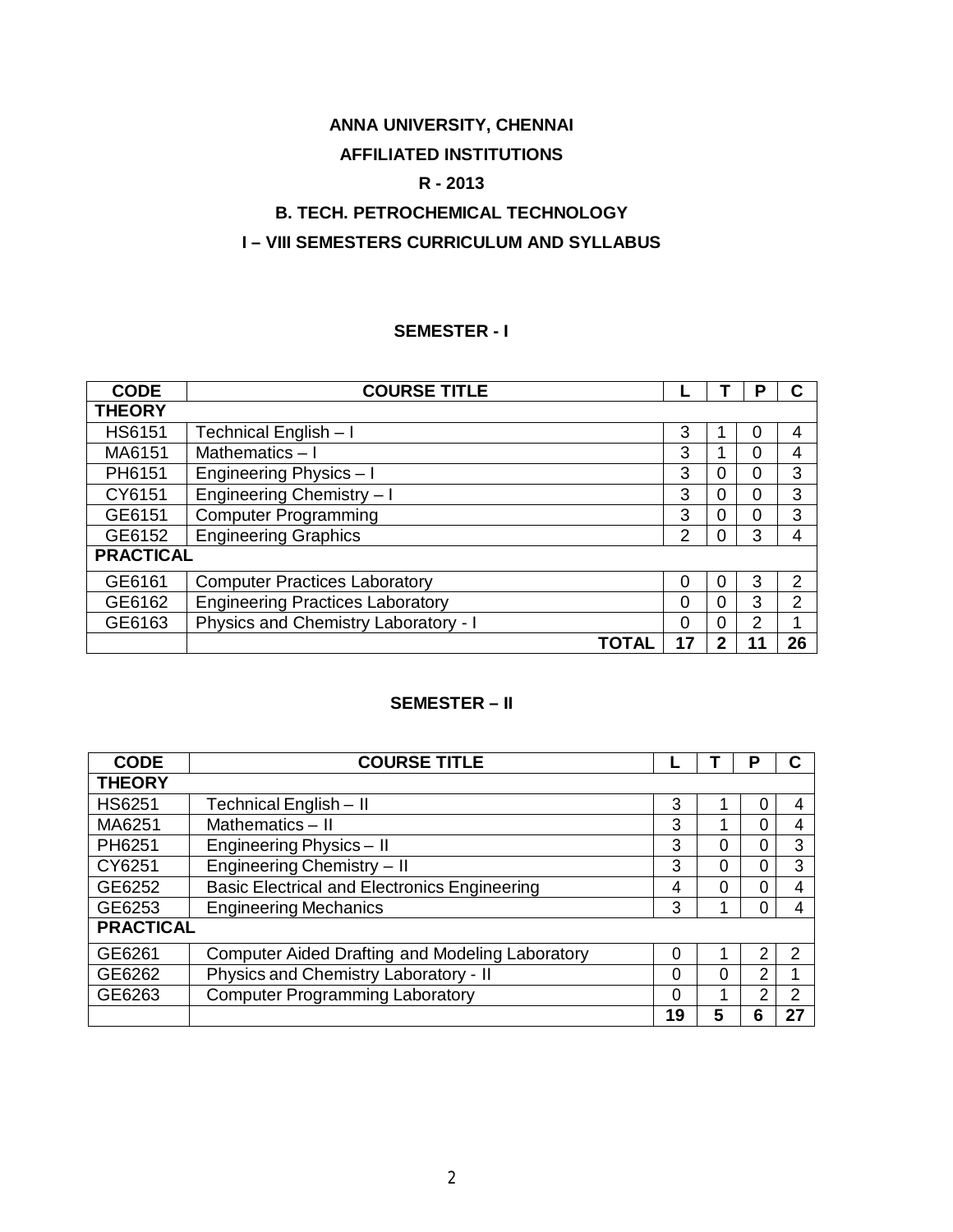# **SEMESTER – III**

| <b>CODE</b>       | <b>COURSE TITLE</b>                                  |    |   | Р |               |
|-------------------|------------------------------------------------------|----|---|---|---------------|
| <b>THEORY</b>     |                                                      |    |   |   |               |
| MA6351            | <b>Transforms and Partial Differential Equations</b> | 3  |   |   |               |
| CH6303            | <b>Physical Chemistry</b>                            | 3  | 0 |   | 3             |
| GE6351            | <b>Environmental Science and Engineering</b>         | 3  | 0 |   | 3             |
| PC6301            | <b>Industrial Chemical Technology</b>                | 3  | 0 |   | 3             |
| EE6351            | <b>Electrical Drives and Control</b>                 | 3  | 0 |   | 3             |
| CS6365            | <b>Data Structures</b>                               | 3  | 0 | 0 | 3             |
| <b>PRACTICALS</b> |                                                      |    |   |   |               |
| EI6411            | <b>Electrical Machines Laboratory</b>                | 0  | 0 | 3 | $\mathcal{P}$ |
| CS6363            | Data Structures Laboratory                           | 0  | 0 | 3 | 2             |
|                   | <b>TOTAL</b>                                         | 18 |   | 6 | 23            |

### **SEMESTER – IV**

| <b>CODE</b>       | <b>COURSE TITLE</b>                             |       |    |   | Р |               |
|-------------------|-------------------------------------------------|-------|----|---|---|---------------|
| <b>THEORY</b>     |                                                 |       |    |   |   |               |
| MA6468            | <b>Probability and Statistics</b>               |       | 3  |   | 0 |               |
| CH6301            | <b>Organic Chemistry</b>                        |       | 3  | 0 | 0 | 3             |
| PC6401            | <b>Materials Technology</b>                     |       | 3  | 0 | 0 | 3             |
| PC6404            | <b>Process Calculations</b>                     |       | 3  | 0 | 0 | 3             |
| PC6403            | <b>Fluid Flow Operation</b>                     |       | 3  | ი | 0 | 3             |
| CH6404            | <b>Mechanical Operations</b>                    |       | 3  | ი | 0 | 3             |
| <b>PRACTICALS</b> |                                                 |       |    |   |   |               |
| PC6411            | Physical and Organic Chemistry Laboratory       |       | Ω  | 0 | 3 | 2             |
| PC6412            | Fluid Flow and Mechanical Operations Laboratory |       | 0  | Ω | 3 | $\mathcal{P}$ |
|                   |                                                 | TOTAL | 18 |   | 6 | 23            |

# **SEMESTER – V**

| <b>CODE</b>       | <b>COURSE TITLE</b>                               |    |  | D |    |
|-------------------|---------------------------------------------------|----|--|---|----|
| <b>THEORY</b>     |                                                   |    |  |   |    |
| MA6459            | <b>Numerical Methods</b>                          | 3  |  |   | 4  |
| PC6501            | <b>Heat Transfer</b>                              | 3  |  | 0 | 4  |
| PC6502            | <b>Mass Transfer Fundamentals</b>                 | 3  |  | 0 |    |
| CH6455            | <b>Chemical Engineering Thermodynamics</b>        | 3  |  | 0 | 4  |
| PC6505            | <b>Natural Gas Engineering</b>                    | 3  |  | 0 | 3  |
| PC6503            | Petroleum Exploration and Exploitation Techniques | 3  |  | 0 | 3  |
| <b>PRACTICALS</b> |                                                   |    |  |   |    |
| CH6411            | <b>Technical Analysis Laboratory</b>              |    |  | 3 | 2  |
| GE6674            | Communication and Soft Skills - Laboratory Based  |    |  | 4 | 2  |
|                   | TOTAL                                             | 18 |  |   | 26 |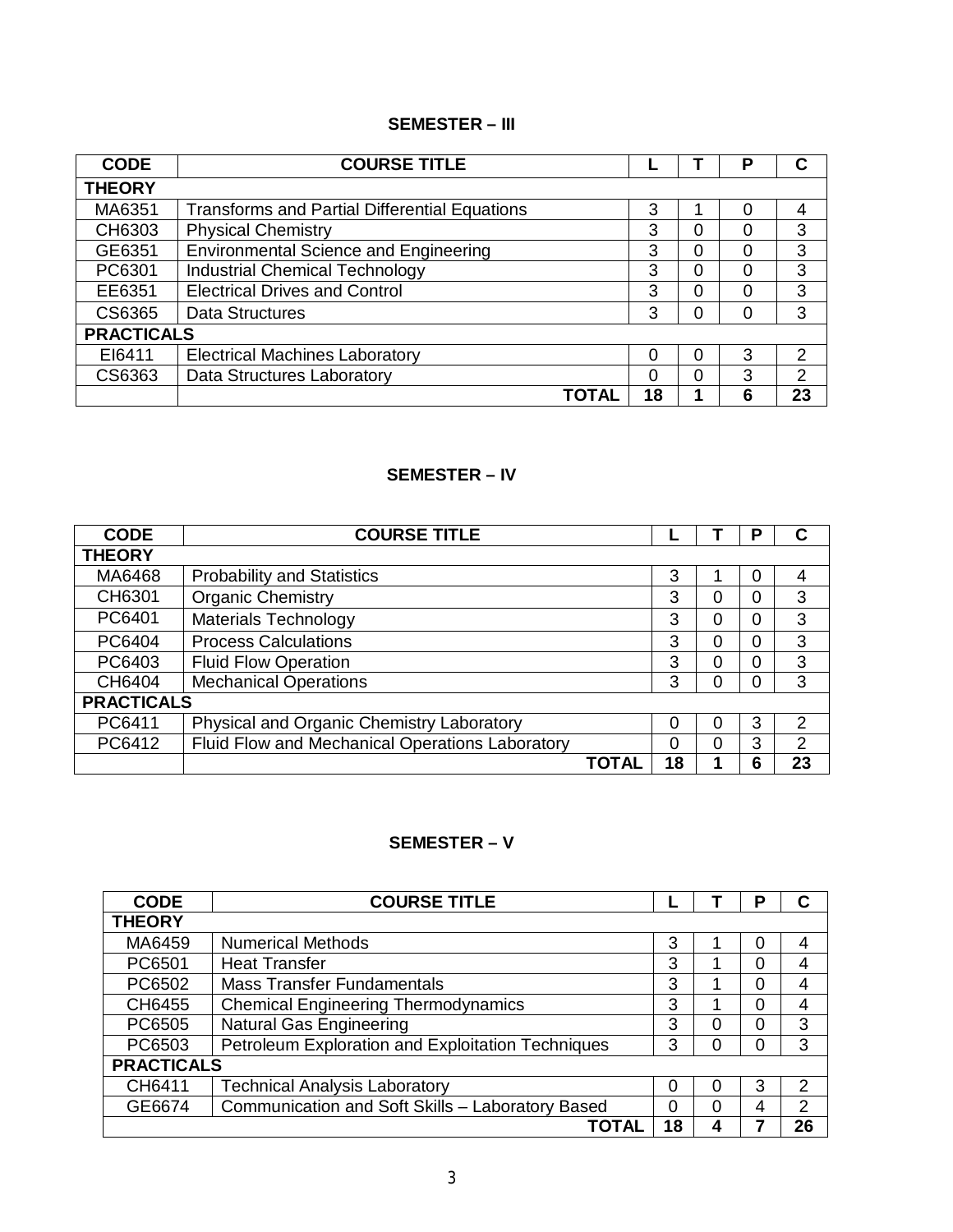### **SEMESTER – VI**

| <b>CODE</b>       | <b>COURSE TITLE</b>                                        |       |          |   | Р |               |
|-------------------|------------------------------------------------------------|-------|----------|---|---|---------------|
| <b>THEORY</b>     |                                                            |       |          |   |   |               |
| PC6601            | Process Instrumentation Dynamics and Control               |       | 3        | 0 | 0 | 3             |
| PC6602            | <b>Mass Transfer Operations</b>                            |       | 3        |   | 0 | 4             |
| PC6603            | <b>Chemical Reaction Engineering - I</b>                   |       | 3        | 0 | 0 | 3             |
| PC6604            | Process Equipment Design and Drawing I                     |       | 3        | 0 | 0 | 3             |
| PC6605            | <b>Petrochemical Unit Processes</b>                        |       | 3        | 0 | 0 | 3             |
| PC6606            | Petroleum Crude Processing Technology                      |       | 3        | 0 | 0 | 3             |
| <b>PRACTICALS</b> |                                                            |       |          |   |   |               |
| PC6611            | Process Instrumentation Dynamics and Control<br>Laboratory |       | 0        | 0 | 3 | 2             |
| PC6612            | Heat and Mass Transfer Laboratory                          |       | $\Omega$ | 0 | 3 | $\mathcal{P}$ |
|                   |                                                            | TOTAL | 18       |   | 6 | 23            |

# **SEMESTER – VII**

| <b>CODE</b>       | <b>COURSE TITLE</b>                             |    |   | P             | С  |
|-------------------|-------------------------------------------------|----|---|---------------|----|
| <b>THEORY</b>     |                                                 |    |   |               |    |
| PC6701            | Process Equipment Design and Drawing - II       | 3  | 0 | $\mathcal{P}$ | 4  |
| PC6702            | <b>Chemical Reaction Engineering - II</b>       | 3  | 0 | 0             | 3  |
| PC6703            | <b>Petrochemical Derivatives</b>                | 3  | 0 | 0             | 3  |
| PC6704            | Petroleum Secondary Processing Technology       | 3  | 0 | 0             | 3  |
| CH6702            | <b>Transport Phenomena</b>                      | 3  | 0 |               | 3  |
|                   | Elective I                                      | 3  | 0 | 0             | 3  |
| <b>PRACTICALS</b> |                                                 |    |   |               |    |
| PC6711            | Petroleum Product Testing Laboratory            | 0  | ი | 3             | 2  |
| PC6712            | <b>Chemical Reaction Engineering Laboratory</b> | 0  | 0 | 3             | 2  |
|                   | ΤΟΤΑΙ                                           | 18 | 0 | 8             | 23 |

# **SEMESTER – VIII**

| <b>CODE</b>       | <b>COURSE TITLE</b>                      |   |    |  |
|-------------------|------------------------------------------|---|----|--|
| <b>THEORY</b>     |                                          |   |    |  |
| PC6801            | Safety and Risk Management in Industries | 3 |    |  |
|                   | $Elective - II$                          | 3 |    |  |
| <b>PRACTICALS</b> |                                          |   |    |  |
| PC6811            | <b>Project Work</b>                      | 0 | 12 |  |
|                   | ΤΟΤΑΙ                                    | 6 |    |  |

# **TOTAL NO OF CREDITS : 183**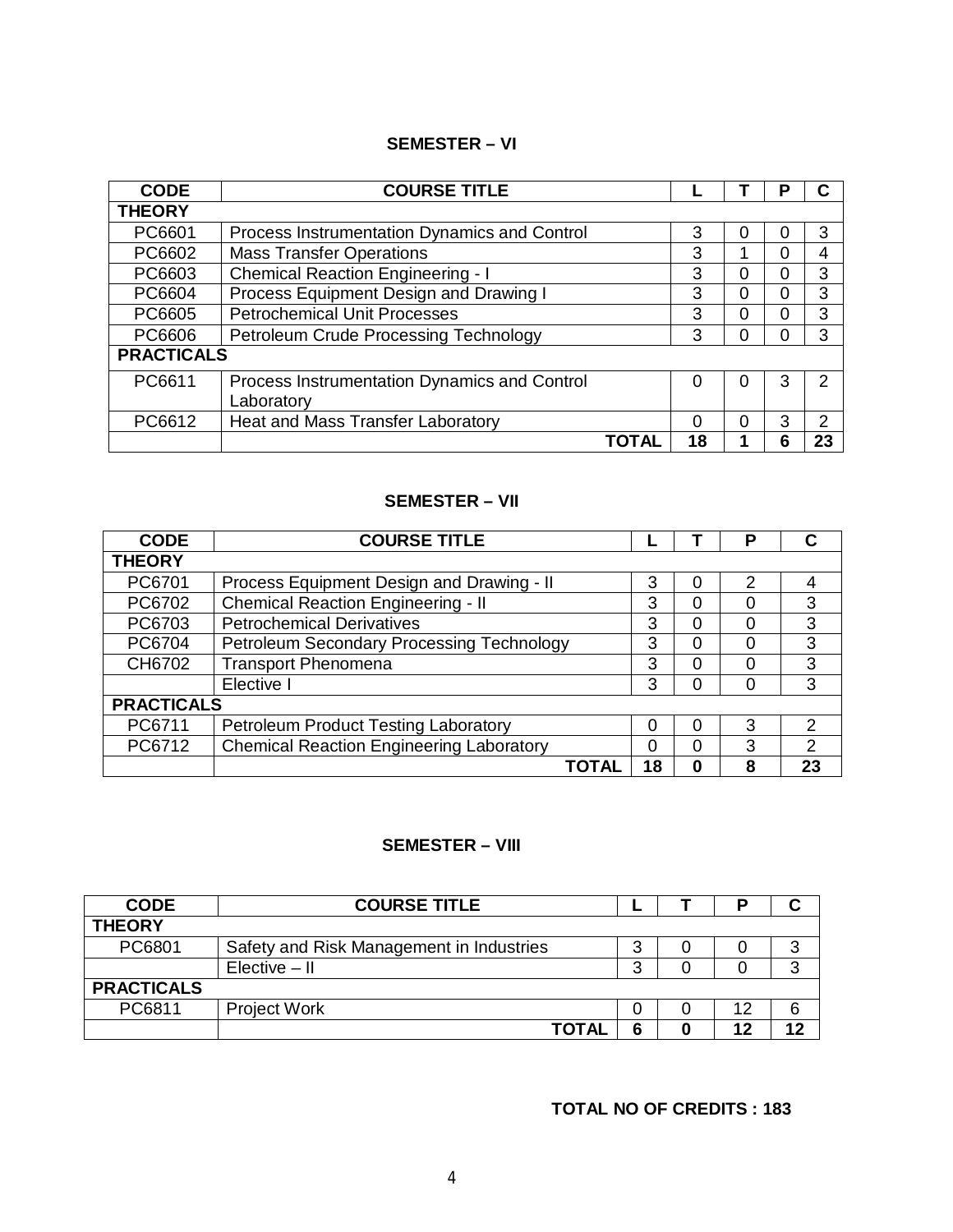# **LIST OF ELECTIVES**

# **B. TECH. PETROCHEMICAL TECHNOLOGY**

# **ELECTIVE I**

| <b>CODE</b> | <b>COURSE TITLE</b>                            |   |   | Р |   |
|-------------|------------------------------------------------|---|---|---|---|
| PM6603      | Water Treatment and Management                 | 3 |   |   | 3 |
| CH6002      | <b>Fluidization Engineering</b>                | 3 | 0 |   | 3 |
| PC6002      | <b>Petroleum Process Equipment Auxiliaries</b> | 3 |   |   | 3 |
| MG6091      | <b>Industrial Management</b>                   | ર |   |   | 3 |
| PC6003      | <b>Process Optimization</b>                    | 3 |   |   | 3 |
| PC6004      | <b>Novel Separation Processes</b>              | 3 |   |   | 3 |
| GE6083      | Disaster Management                            | റ |   |   |   |

# **ELECTIVE II**

| <b>CODE</b> | <b>COURSE TITLE</b>                      |   |   | о            |   |
|-------------|------------------------------------------|---|---|--------------|---|
| PC6005      | Energy Management in Chemical Industries | 3 |   |              | 3 |
| GE6757      | <b>Total Quality Management</b>          | 3 | Ω |              | 3 |
| CH6009      | <b>Fertilizer Technology</b>             | 3 | O |              | 3 |
| PC6006      | <b>Multicomponent Distillation</b>       | 3 |   |              | 3 |
| PC6007      | <b>Combustion and Furnace Design</b>     | 3 |   | $\mathbf{0}$ | 3 |
| PC6008      | Polymer Technology                       | 3 |   |              | 3 |
| CH6016      | Process Modeling and Simulation          | 3 |   |              | 3 |
| GE6084      | Human Rights                             | 3 |   |              | 3 |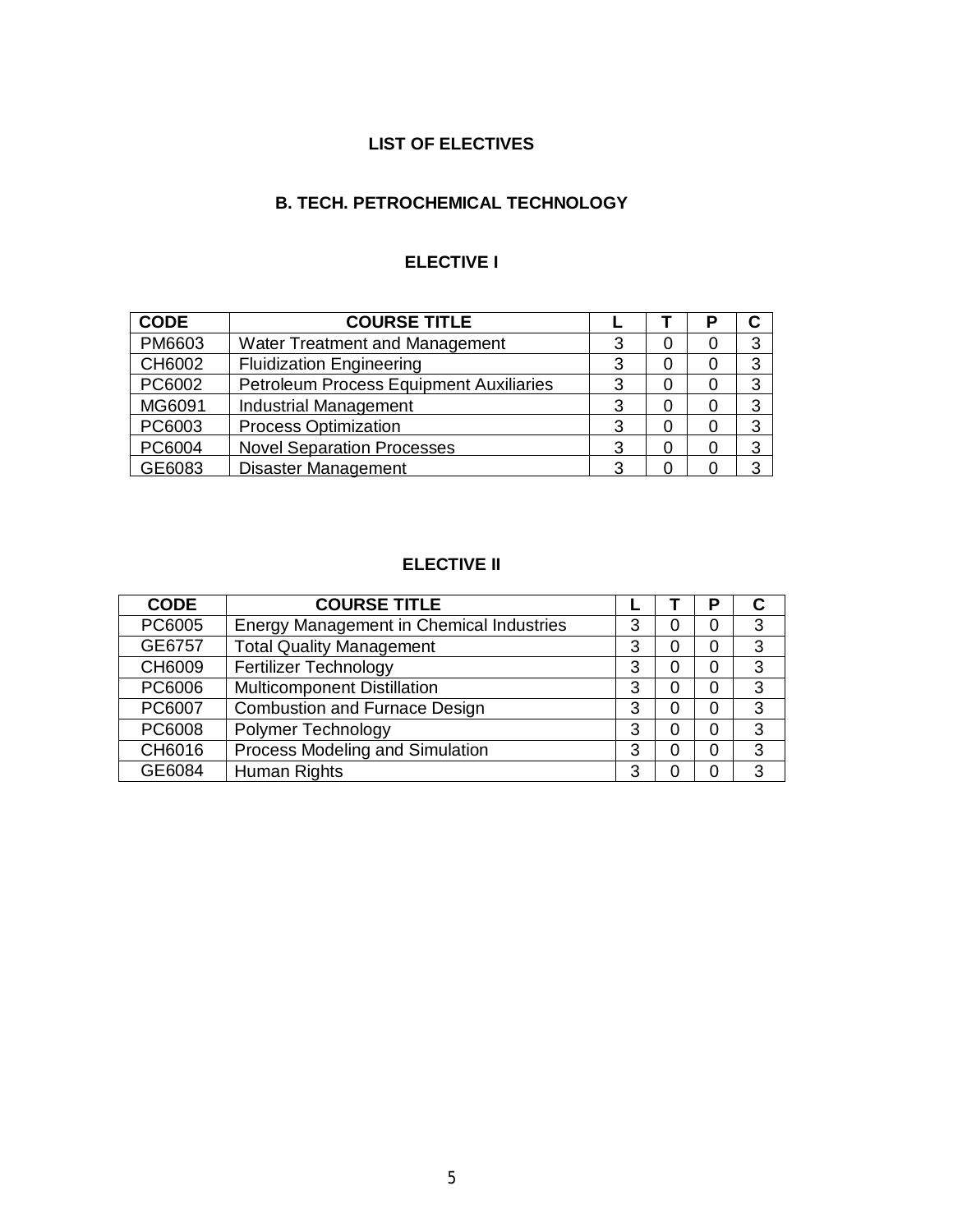**HS6151 TECHNICAL ENGLISH – I L T P C**

6

#### **OBJECTIVES:**

- To enable learners of Engineering and Technology develop their basic communication skills in English.
- To emphasize specially the development of speaking skills amongst learners of Engineering and Technology.
- To ensure that learners use the electronic media such as internet and supplement the learning materials used in the classroom.
- To inculcate the habit of reading and writing leading to effective and efficient communication.

**UNIT I 9+3** Listening - Introducing learners to GIE - Types of listening - Listening to audio (verbal & sounds); Speaking - Speaking about one's place, important festivals etc. – Introducing oneself, one's family / friend; Reading - Skimming a reading passage – Scanning for specific information - Note-making; Writing - Free writing on any given topic (My favourite place / Hobbies / School life, etc.) - Sentence completion - Autobiographical writing (writing about one's leisure time activities, hometown, etc.); Grammar - Prepositions - Reference words - Wh-questions - Tenses (Simple); Vocabulary - Word formation - Word expansion (root words / etymology); E-materials - Interactive exercises for Grammar & Vocabulary - Reading comprehension exercises - Listening to audio files and answering questions.

#### **UNIT II 9+3**

Listening - Listening and responding to video lectures / talks; Speaking - Describing a simple process (filling a form, etc.) - Asking and answering questions - Telephone skills – Telephone etiquette; Reading – Critical reading - Finding key information in a given text - Sifting facts from opinions; Writing - Biographical writing (place, people) - Process descriptions (general/specific) - Definitions - Recommendations – Instructions; Grammar - Use of imperatives - Subject-verb agreement; Vocabulary - Compound words - Word Association (connotation); E-materials - Interactive exercises for Grammar and Vocabulary - Listening exercises with sample telephone conversations / lectures – Picture-based activities.

**UNIT III 9+3** Listening - Listening to specific task - focused audio tracks; Speaking - Role-play – Simulation - Group interaction - Speaking in formal situations (teachers, officials, foreigners); Reading - Reading and interpreting visual material; Writing - Jumbled sentences - Coherence and cohesion in writing - Channel conversion (flowchart into process) - Types of paragraph (cause and effect / compare and contrast / narrative / analytical) - Informal writing (letter/e-mail/blogs) - Paraphrasing; Grammar - Tenses (Past) - Use of sequence words - Adjectives; Vocabulary - Different forms and uses of words, Cause and effect words; E-materials - Interactive exercises for Grammar and Vocabulary - Excerpts from films related to the theme and follow up exercises - Pictures of flow charts and tables for interpretations.

#### **UNIT IV 9+3**

Listening - Watching videos / documentaries and responding to questions based on them; Speaking - Responding to questions - Different forms of interviews - Speaking at different types of interviews; Reading - Making inference from the reading passage - Predicting the content of a reading passage; Writing - Interpreting visual materials (line

# **3 1 0 4**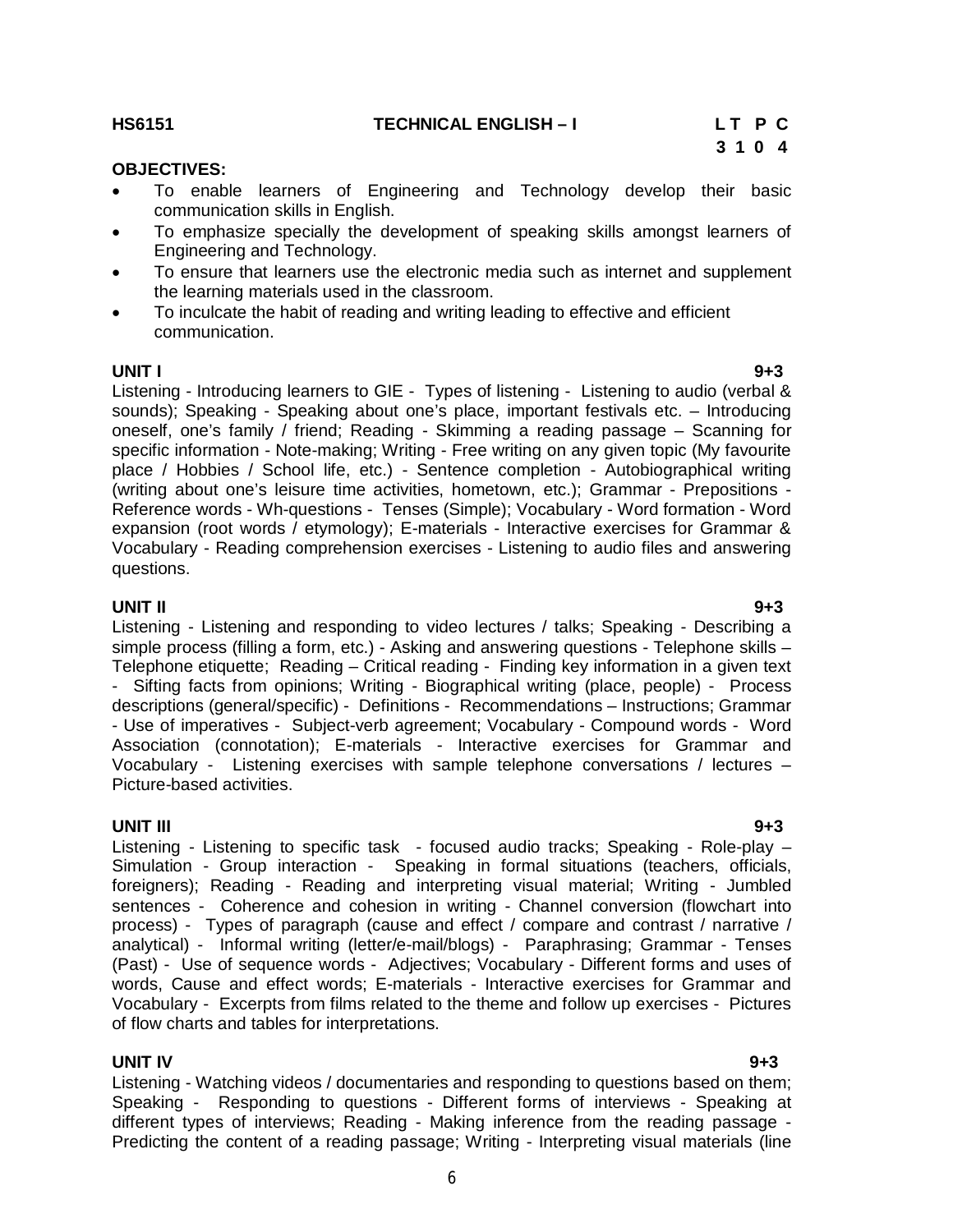graphs, pie charts etc.) - Essay writing – Different types of essays; Grammar - Adverbs – Tenses – future time reference; Vocabulary - Single word substitutes - Use of abbreviations and acronyms; E-materials - Interactive exercises for Grammar and Vocabulary - Sample interviews - film scenes - dialogue writing.

**UNIT V 9+3** Listening - Listening to different accents, Listening to Speeches/Presentations, Listening to broadcast and telecast from Radio and TV; Speaking - Giving impromptu talks, Making presentations on given topics; Reading - Email communication - Reading the attachment files having a poem/joke/proverb - Sending their responses through email; Writing - Creative writing, Poster making; Grammar - Direct and indirect speech; Vocabulary - Lexical items (fixed / semi fixed expressions); E-materials - Interactive exercises for Grammar and Vocabulary - Sending emails with attachment – Audio / video excerpts of different accents - Interpreting posters.

# **TOTAL (L:45+T:15): 60 PERIODS**

# **OUTCOMES:**

Learners should be able to

- speak clearly, confidently, comprehensibly, and communicate with one or many listeners using appropriate communicative strategies.
- write cohesively and coherently and flawlessly avoiding grammatical errors, using a wide vocabulary range, organizing their ideas logically on a topic.
- read different genres of texts adopting various reading strategies.
- listen/view and comprehend different spoken discourses/excerpts in different accents

# **TEXTBOOKS:**

- 1. Department of English, Anna University. Mindscapes: English for Technologists and Engineers. Orient Blackswan, Chennai. 2012
- 2. Dhanavel, S.P. English and Communication Skills for Students of Science and Engineering. Orient Blackswan, Chennai. 2011

# **REFERENCES:**

- 1. Raman, Meenakshi & Sangeetha Sharma. Technical Communication: Principles and Practice. Oxford University Press, New Delhi. 2011.
- 2. Regional Institute of English. English for Engineers. Cambridge University Press, New Delhi. 2006.
- 3. Rizvi, Ashraf. M. Effective Technical Communication. Tata McGraw-Hill, New Delhi. 2005
- 4. Rutherford, Andrea. J Basic Communication Skills for Technology. Pearson, New Delhi. 2001.
- 5. Viswamohan, Aysha. English for Technical Communication. Tata McGraw-Hill, New Delhi. 2008.

# **EXTENSIVE Reading (Not for Examination)**

1. Kalam, Abdul. Wings of Fire. Universities Press, Hyderabad. 1999.

# **WEBSITES:**

- 1. http://www.usingenglish.com
- 2. http://www.uefap.com

# **TEACHING METHODS:**

- Lectures
- Activities conducted individually, in pairs and in groups like self introduction, peer introduction, group poster making, grammar and vocabulary games, etc.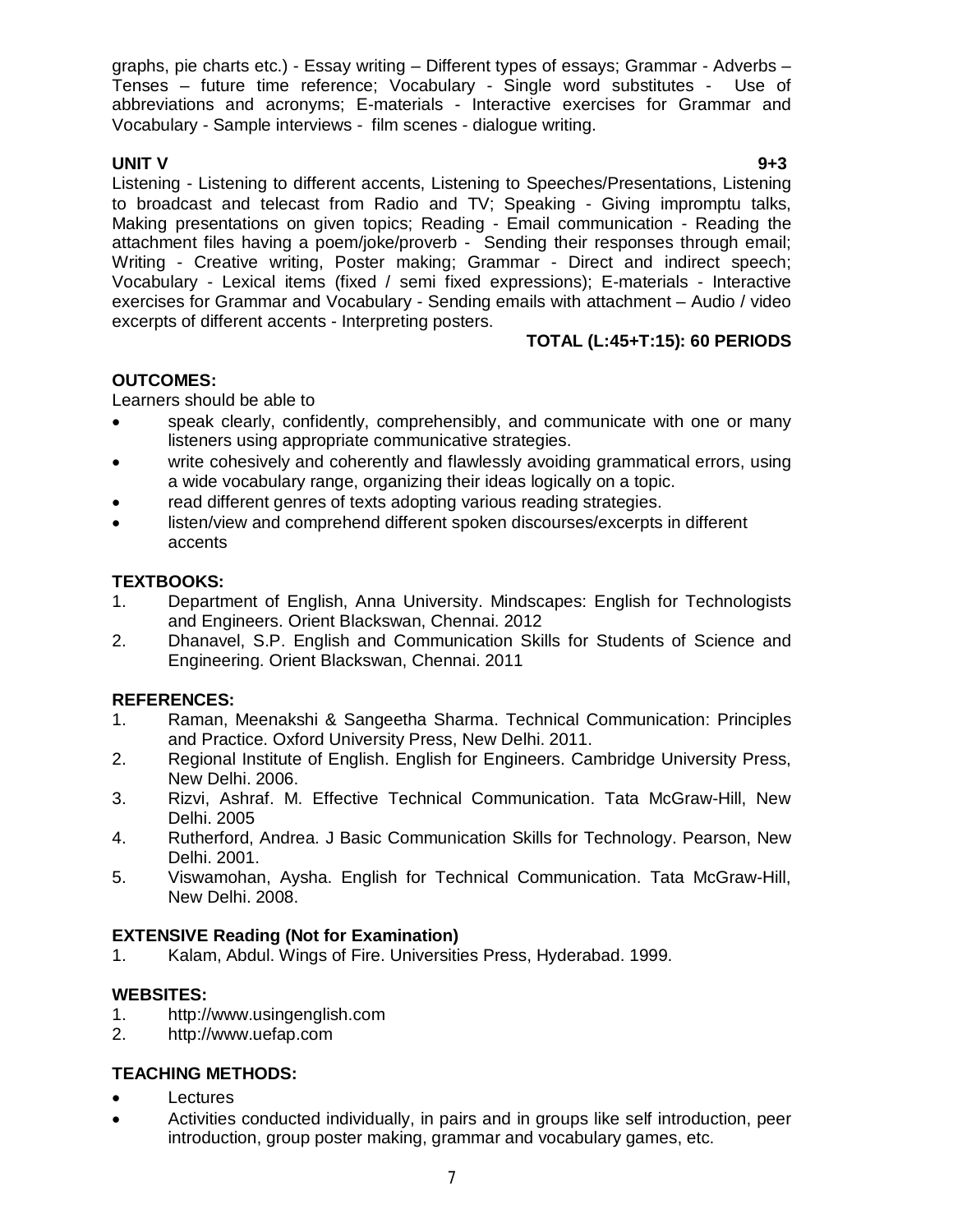- **•** Discussions
- Role play activities
- Short presentations
- Listening and viewing activities with follow up activities like discussion, filling up worksheets, writing exercises (using language lab wherever necessary/possible) etc.

#### **EVALUATION PATTERN:**

#### **Internal assessment: 20%**

3 tests of which two are pen and paper tests and the other is a combination of different modes of assessment like

- Project
- Assignment
- Reviews
- Creative writing
- Poster making, etc.

All the four skills are to be tested with equal weightage given to each.

- $\checkmark$  Speaking assessment: Individual speaking activities, Pair work activities like role play, Interview, Group discussions
- $\checkmark$  Reading assessment: Reading passages with comprehension questions graded from simple to complex, from direct to inferential
- $\checkmark$  Writing assessment: Writing paragraphs, essays etc. Writing should include grammar and vocabulary.
- $\checkmark$  Listening/Viewing assessment: Lectures, dialogues, film clippings with questions on verbal as well as audio/visual content.

### **End Semester Examination: 80%**

### **MA6151 MATHEMATICS – I L T P C**

# **3 1 0 4**

#### **OBJECTIVES:**

- To develop the use of matrix algebra techniques this is needed by engineers for practical applications.
- To make the student knowledgeable in the area of infinite series and their convergence so that he/ she will be familiar with limitations of using infinite series approximations for solutions arising in mathematical modeling.
- To familiarize the student with functions of several variables. This is needed in many branches of engineering.
- To introduce the concepts of improper integrals, Gamma, Beta and Error functions which are needed in engineering applications.
- To acquaint the student with mathematical tools needed in evaluating multiple integrals and their usage.

# **UNIT I MATRICES 9+3**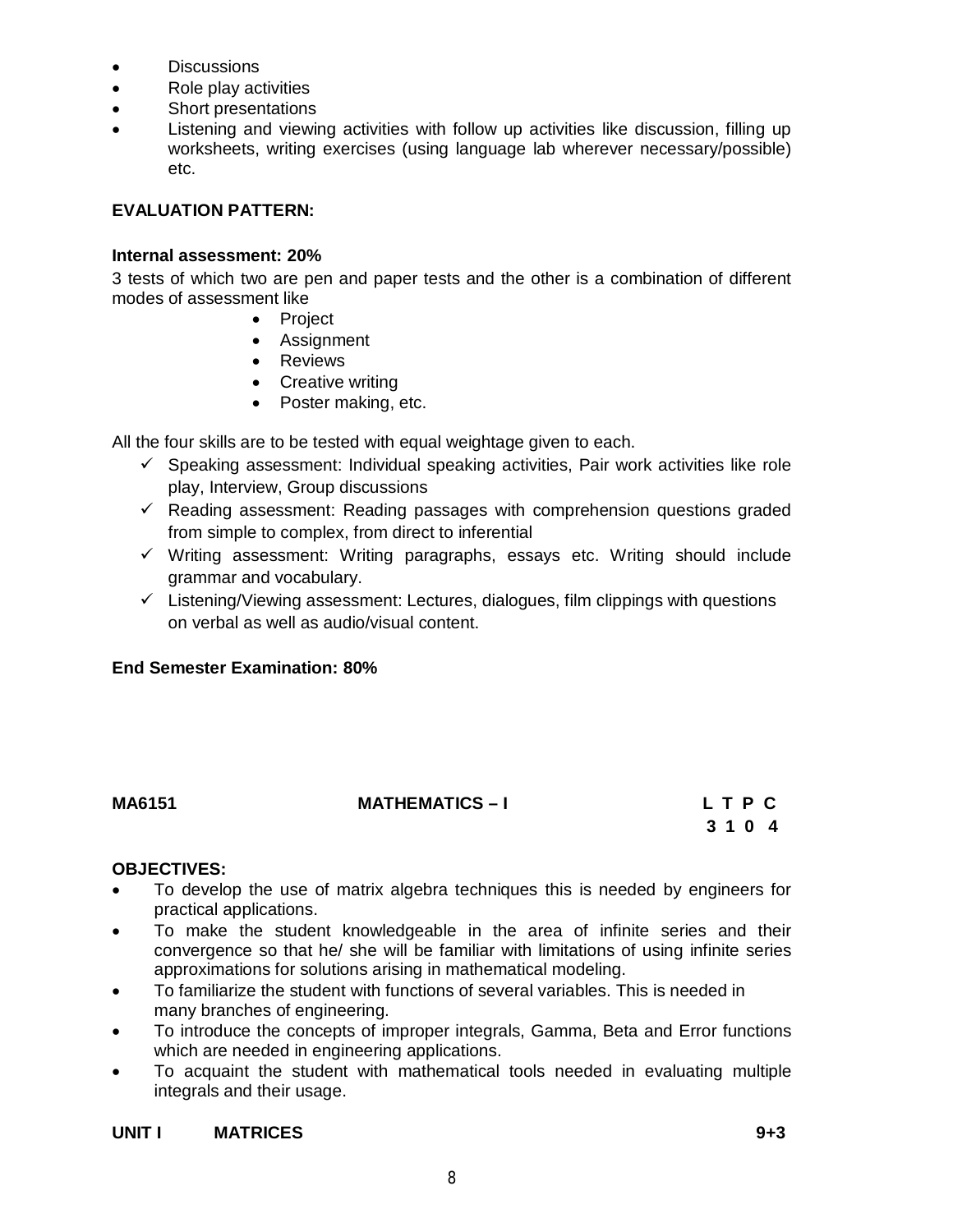Eigenvalues and Eigenvectors of a real matrix – Characteristic equation – Properties of eigenvalues and eigenvectors – Statement and applications of Cayley-Hamilton Theorem – Diagonalization of matrices – Reduction of a quadratic form to canonical form by orthogonal transformation – Nature of quadratic forms.

# **UNIT II SEQUENCES AND SERIES 9+3**

Sequences: Definition and examples – Series: Types and Convergence – Series of positive terms – Tests of convergence: Comparison test, Integral test and D'Alembert's ratio test – Alternating series – Leibnitz's test – Series of positive and negative terms – Absolute and conditional convergence.

# **UNIT III APPLICATIONS OF DIFFERENTIAL CALCULUS 9+3**

Curvature in Cartesian co-ordinates – Centre and radius of curvature – Circle of curvature – Evolutes – Envelopes - Evolute as envelope of normals.

# **UNIT IV DIFFERENTIAL CALCULUS OF SEVERAL VARIABLES 9+3**

Limits and Continuity – Partial derivatives – Total derivative – Differentiation of implicit functions – Jacobian and properties – Taylor's series for functions of two variables – Maxima and minima of functions of two variables – Lagrange's method of undetermined multipliers.

# **UNIT V MULTIPLE INTEGRALS** 9+3

Double integrals in cartesian and polar coordinates – Change of order of integration – Area enclosed by plane curves – Change of variables in double integrals – Area of a curved surface - Triple integrals – Volume of Solids.

### **TOTAL (L:45+T:15): 60 PERIODS**

### **OUTCOMES:**

 This course equips students to have basic knowledge and understanding in one fields of materials, integral and differential calculus.

# **TEXT BOOKS:**

- Bali N. P and Manish Goyal, "A Text book of Engineering Mathematics", Eighth Edition, Laxmi Publications Pvt Ltd., 2011.
- <sup>2.</sup> Grewal. B.S, "Higher Engineering Mathematics", 41<sup>st Edition, Khanna</sup> Publications, Delhi, 2011.

### **REFERENCES:**

- 1. Dass, H.K., and Er. Rajnish Verma," Higher Engineering Mathematics", S. Chand Private Ltd., 2011.
- 2. Glyn James, "Advanced Modern Engineering Mathematics", 3<sup>rd</sup> Edition, Pearson Education, 2012.
- 3. Peter V. O'Neil," Advanced Engineering Mathematics", 7th Edition, Cengage learning, 2012.
- 4. Ramana B.V, "Higher Engineering Mathematics", Tata McGraw Hill Publishing Company, New Delhi, 2008.
- 5. Sivarama Krishna Das P. and Rukmangadachari E., "Engineering Mathematics", Volume I, Second Edition, PEARSON Publishing, 2011.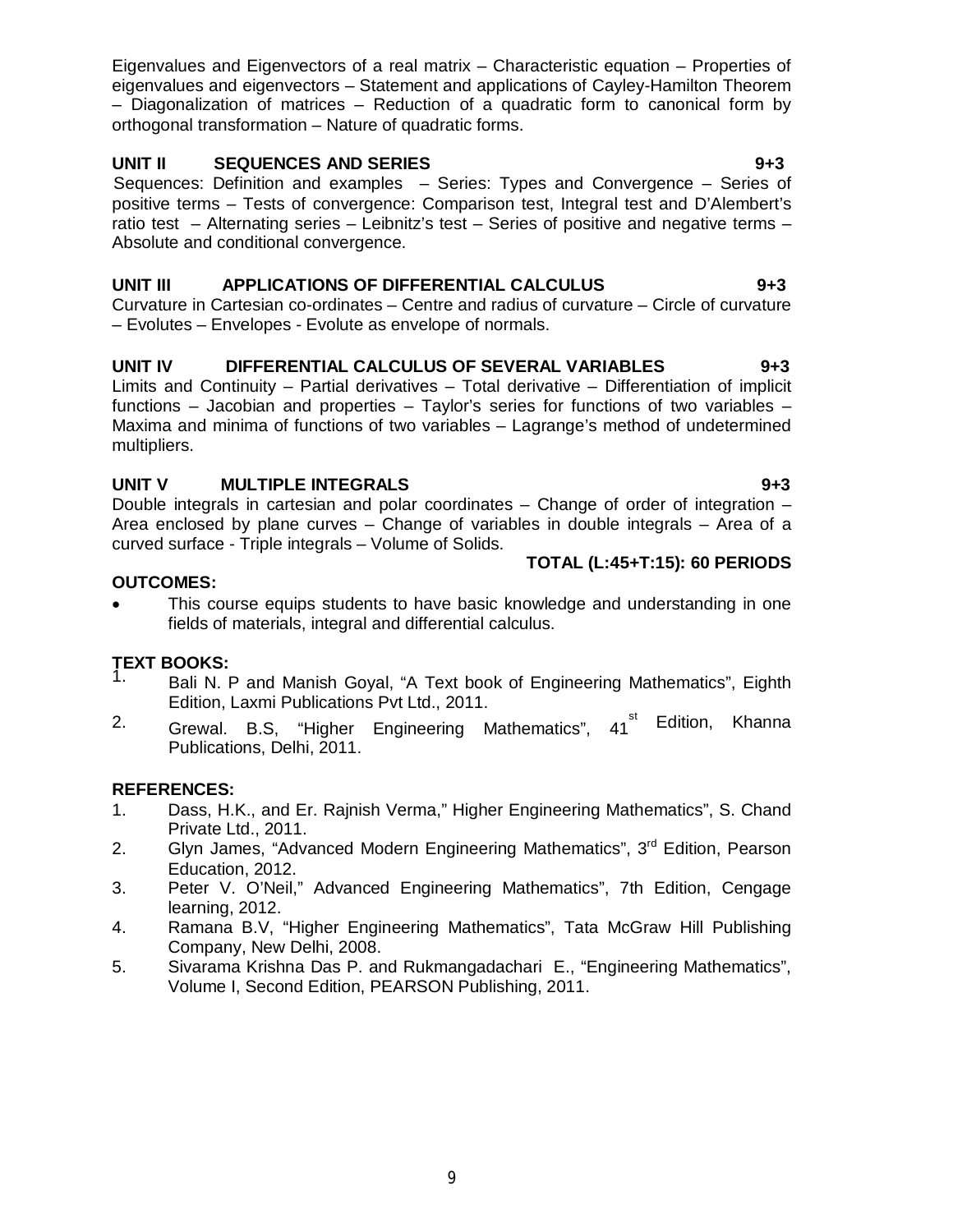**PH6151** ENGINEERING PHYSICS – I L T P C

### **3 0 0 3**

**OBJECTIVES:**

 To enhance the fundamental knowledge in Physics and its applications relevant to various streams of Engineering and Technology.

### **UNIT I CRYSTAL PHYSICS 9**

Lattice – Unit cell – Bravais lattice – Lattice planes – Miller indices – d spacing in cubic lattice – Calculation of number of atoms per unit cell – Atomic radius – Coordination number – Packing factor for SC, BCC, FCC and HCP structures – Diamond and graphite structures (qualitative treatment) - Crystal growth techniques –solution, melt (Bridgman and Czochralski) and vapour growth techniques (qualitative)

# **UNIT II PROPERTIES OF MATTER AND THERMAL PHYSICS 9**

Elasticity- Hooke's law - Relationship between three modulii of elasticity (qualitative) – stress -strain diagram – Poisson's ratio –Factors affecting elasticity –Bending moment – Depression of a cantilever –Young's modulus by uniform bending- I-shaped girders Modes of heat transfer- thermal conductivity- Newton's law of cooling - Linear heat flow – Lee's disc method – Radial heat flow – Rubber tube method – conduction through compound media (series and parallel)

# **UNIT III QUANTUM PHYSICS 9**

Black body radiation – Planck's theory (derivation) – Deduction of Wien's displacement law and Rayleigh – Jeans' Law from Planck's theory – Compton effect. Theory and experimental verification – Properties of Matter waves – G.P Thomson experiment - Schrödinger's wave equation – Time independent and time dependent equations – Physical significance of wave function – Particle in a one dimensional box - Electron microscope - Scanning electron microscope - Transmission electron microscope.

# **UNIT IV ACOUSTICS AND ULTRASONICS 9**

Classification of Sound- decibel- Weber–Fechner law – Sabine's formula- derivation using growth and decay method – Absorption Coefficient and its determination –factors affecting acoustics of buildings and their remedies.

Production of ultrasonics by magnetostriction and piezoelectric methods - acoustic grating -Non Destructive Testing – pulse echo system through transmission and reflection modes - A,B and C –scan displays, Medical applications - Sonogram

# **UNIT V PHOTONICS AND FIBRE OPTICS 9**

Spontaneous and stimulated emission- Population inversion -Einstein's A and B coefficients - derivation. Types of lasers – Nd:YAG,  $CO<sub>2</sub>$ , Semiconductor lasers (homojunction & heterojunction)- Industrial and Medical Applications.

Principle and propagation of light in optical fibres – Numerical aperture and Acceptance angle - Types of optical fibres (material, refractive index, mode) – attenuation, dispersion, bending - Fibre Optical Communication system (Block diagram) - Active and passive fibre sensors- Endoscope.

# **TOTAL: 45 PERIODS**

# **OUTCOMES:**

 The students will have knowledge on the basics of physics related to properties of matter, optics, acoustics etc., and they will apply these fundamental principles to solve practical problems related to materials used for engineering applications.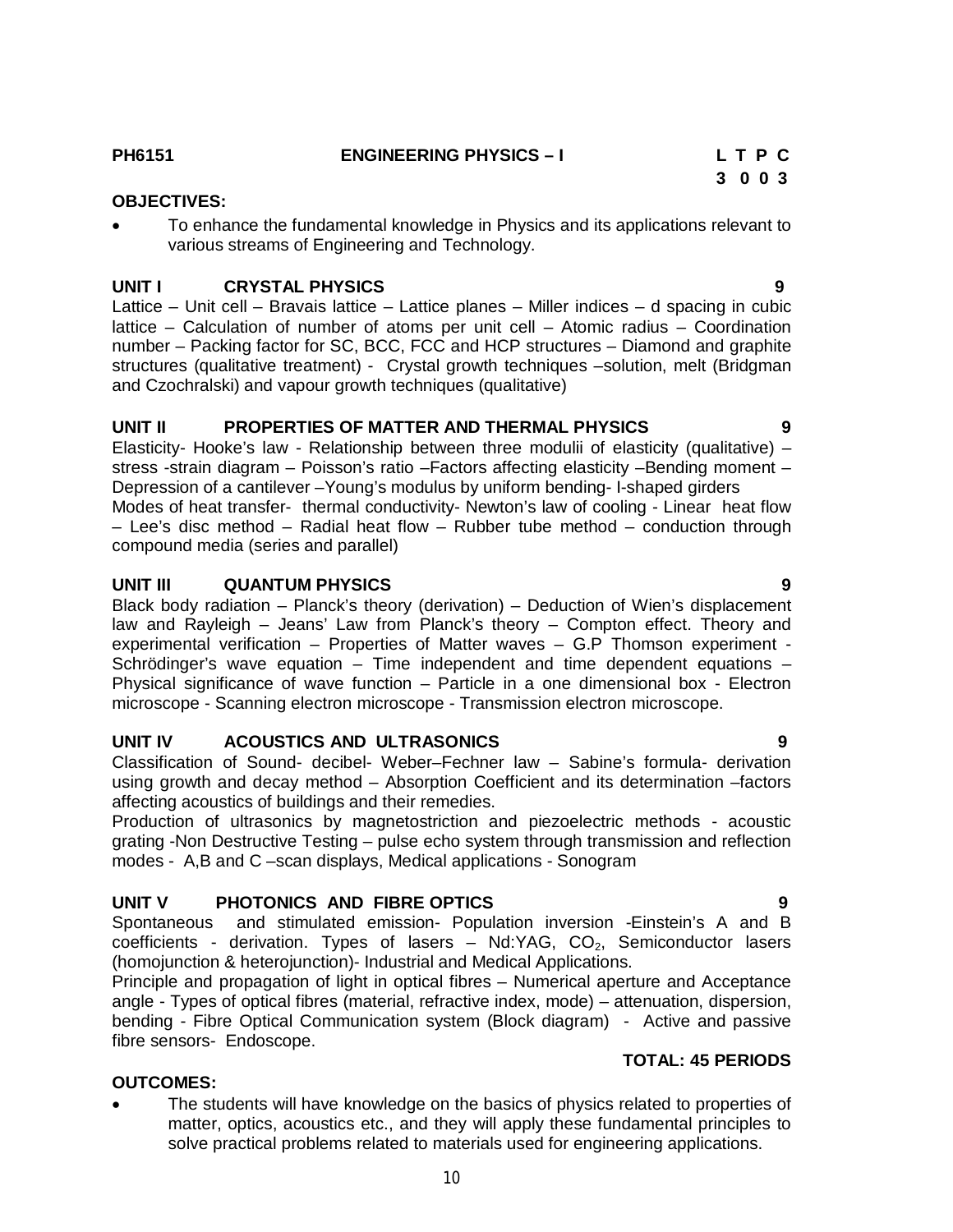#### **TEXT BOOKS:**

- 1. Arumugam M. Engineering Physics. Anuradha publishers, 2010
- 2. Gaur R.K. and Gupta S.L. Engineering Physics. Dhanpat Rai publishers, 2009
- 3. Mani Naidu S. Engineering Physics, Second Edition, PEARSON Publishing, 2011.

#### **REFERENCES:**

- 1. Searls and Zemansky. University Physics, 2009
- 2. Mani P. Engineering Physics I. Dhanam Publications, 2011
- 3. Marikani A. Engineering Physics. PHI Learning Pvt., India, 2009
- 4. Palanisamy P.K. Engineering Physics. SCITECH Publications, 2011
- 5. Rajagopal K. Engineering Physics. PHI, New Delhi, 2011
- 6. Senthilkumar G. Engineering Physics I. VRB Publishers, 2011.

# **CY6151 ENGINEERING CHEMISTRY - I L T P C**

# **3 0 0 3**

#### **OBJECTIVES:**

- To make the students conversant with basics of polymer chemistry.
- To make the student acquire sound knowledge of second law of thermodynamics and second law based derivations of importance in engineering applications in all disciplines.
- To acquaint the student with concepts of important photophysical and photochemical processes and spectroscopy.
- To develop an understanding of the basic concepts of phase rule and its applications to single and two component systems and appreciate the purpose and significance of alloys.
- To acquaint the students with the basics of nano materials, their properties and applications.

### **UNIT I** POLYMER CHEMISTRY **19 1 1 1 1 9 9**

Introduction: Classification of polymers – Natural and synthetic; Thermoplastic and Thermosetting. Functionality – Degree of polymerization. Types and mechanism of polymerization: Addition (Free Radical, cationic and anionic); condensation and copolymerization. Properties of polymers: Tg, Tacticity, Molecular weight – weight average, number average and polydispersity index. Techniques of polymerization: Bulk, emulsion, solution and suspension. Preparation, properties and uses of Nylon 6,6, and Epoxy resin.

### **UNIT II CHEMICAL THERMODYNAMICS 9**

Terminology of thermodynamics - Second law: Entropy - entropy change for an ideal gas, reversible and irreversible processes; entropy of phase transitions; Clausius inequality. Free energy and work function: Helmholtz and Gibbs free energy functions (problems); Criteria of spontaneity; Gibbs-Helmholtz equation (problems); Clausius-Clapeyron equation; Maxwell relations – Van't Hoff isotherm and isochore(problems).

### **UNIT III PHOTOCHEMISTRY AND SPECTROSCOPY 9**

Photochemistry: Laws of photochemistry - Grotthuss–Draper law, Stark–Einstein law and Lambert-Beer Law. Quantum efficiency – determination- Photo processes - Internal

11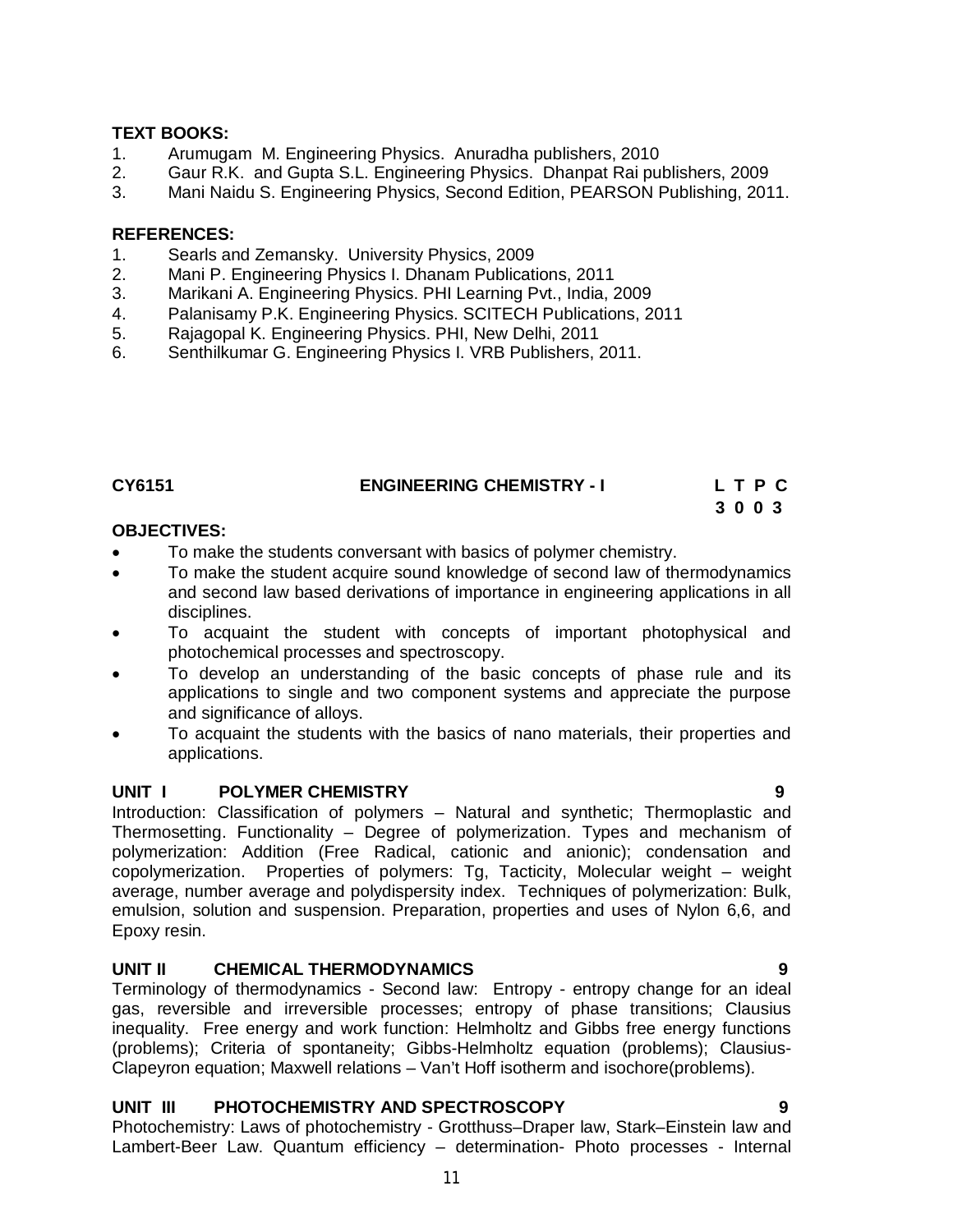Conversion, Inter-system crossing, Fluorescence, Phosphorescence, Chemiluminescence and Photo-sensitization. Spectroscopy: Electromagnetic spectrum - Absorption of radiation – Electronic, Vibrational and rotational transitions. UV-visible and IR spectroscopy – principles, instrumentation (Block diagram only).

# **UNIT IV PHASE RULE AND ALLOYS 9**

Phase rule: Introduction, definition of terms with examples, One Component Systemwater system - Reduced phase rule - Two Component Systems- classification – leadsilver system, zinc-magnesium system. Alloys: Introduction- Definition- Properties of alloys- Significance of alloying, Functions and effect of alloying elements- Ferrous alloys-Nichrome and Stainless steel – heat treatment of steel; Non-ferrous alloys – brass and bronze.

# **UNIT V NANOCHEMISTRY 9**

Basics - distinction between molecules, nanoparticles and bulk materials; size-dependent properties. Nanoparticles: nano cluster, nano rod, nanotube(CNT) and nanowire. Synthesis: precipitation, thermolysis, hydrothermal, solvothermal, electrode position, chemical vapour deposition, laser ablation; Properties and applications

# **TOTAL :45 PERIODS**

# **OUTCOMES:**

 The knowledge gained on polymer chemistry, thermodynamics. spectroscopy, phase rule and nano materials will provide a strong platform to understand the concepts on these subjects for further learning.

# **TEXT BOOKS:**

- 1. Jain P.C. and Monica Jain, "Engineering Chemistry", Dhanpat Rai Publishing Company (P) Ltd., New Delhi, 2010
- 2. Kannan P., Ravikrishnan A., "Engineering Chemistry", Sri Krishna Hi-tech Publishing Company Pvt. Ltd. Chennai, 2009

# **REFERENCES:**

- 1. Dara S.S, Umare S.S, "Engineering Chemistry", S. Chand & Company Ltd., New Delhi 2010
- 2. Sivasankar B., "Engineering Chemistry", Tata McGraw-Hill Publishing Company, Ltd., New Delhi, 2008.
- 3. Gowariker V.R. , Viswanathan N.V. and JayadevSreedhar, "Polymer Science", New Age International P (Ltd.,), Chennai, 2006.
- 4. Ozin G. A. and Arsenault A. C., "Nanochemistry: A Chemical Approach to Nanomaterials", RSC Publishing, 2005.

### **GE6151 COMPUTER PROGRAMMING L T P C**

 **3 0 0 3** 

# **OBJECTIVES:**

# **The students should be made to:**

- Learn the organization of a digital computer.
- Be exposed to the number systems.
- **Example 20** Learn to think logically and write pseudo code or draw flow charts for problems.
- Be exposed to the syntax of C.
- Be familiar with programming in C.
- Learn to use arrays, strings, functions, pointers, structures and unions in C.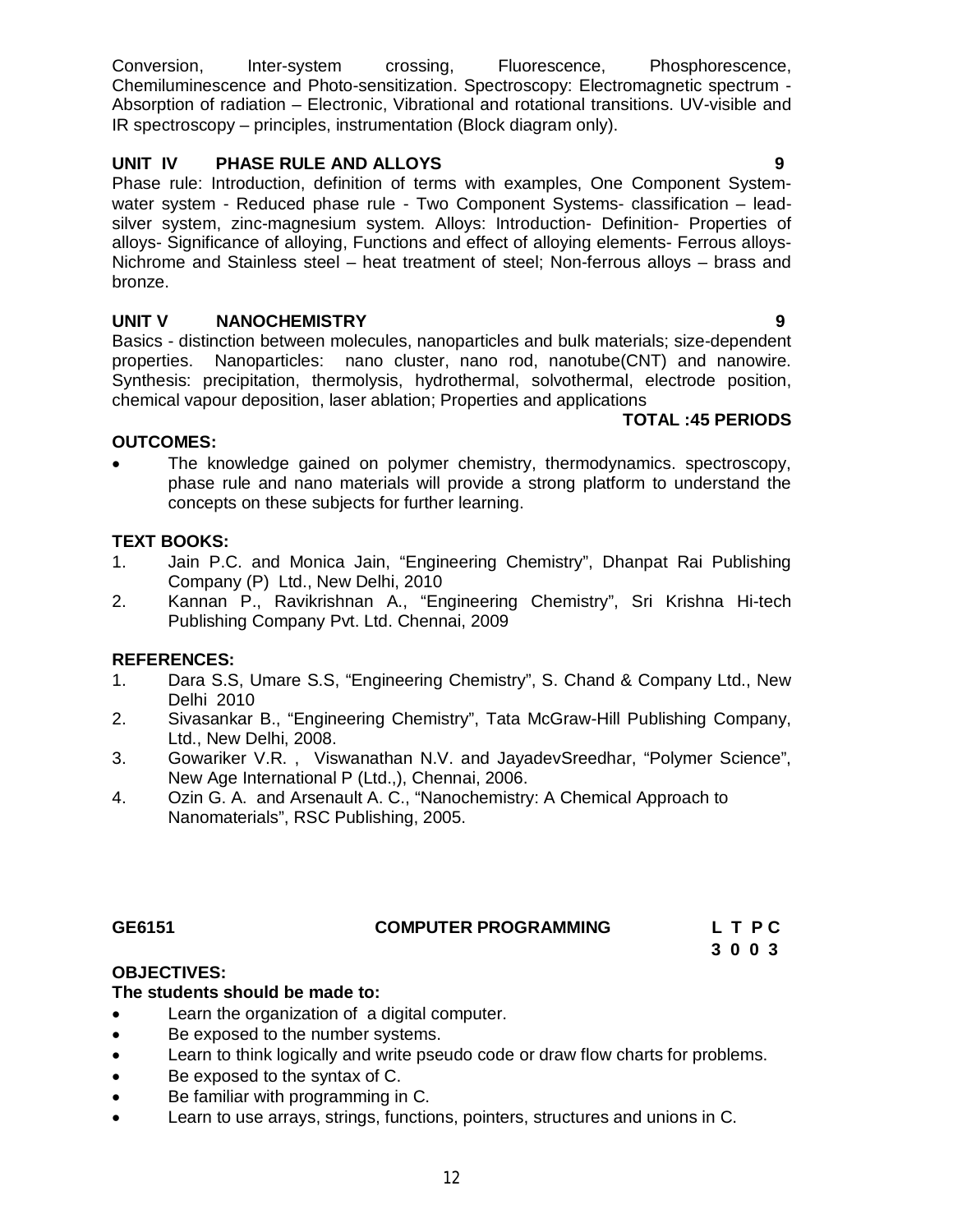# **UNIT I INTRODUCTION 8**

Generation and Classification of Computers- Basic Organization of a Computer –Number System – Binary – Decimal – Conversion – Problems. Need for logical analysis and thinking – Algorithm – Pseudo code – Flow Chart.

### **UNIT II C PROGRAMMING BASICS** 10

Problem formulation – Problem Solving - Introduction to ' C' programming –fundamentals – structure of a 'C' program – compilation and linking processes – Constants, Variables – Data Types – Expressions using operators in 'C' – Managing Input and Output operations – Decision Making and Branching – Looping statements – solving simple scientific and statistical problems.

### **UNIT III ARRAYS AND STRINGS 9**

Arrays – Initialization – Declaration – One dimensional and Two dimensional arrays. String- String operations – String Arrays. Simple programs- sorting- searching – matrix operations.

# **UNIT IV FUNCTIONS AND POINTERS 9**

Function – definition of function – Declaration of function – Pass by value – Pass by reference – Recursion – Pointers - Definition – Initialization – Pointers arithmetic – Pointers and arrays- Example Problems.

# **UNIT V STRUCTURES AND UNIONS 9**

Introduction – need for structure data type – structure definition – Structure declaration – Structure within a structure - Union - Programs using structures and Unions – Storage classes, Pre-processor directives.

# **TOTAL: 45 PERIODS**

# **OUTCOMES:**

### **At the end of the course, the student should be able to:**

- Design C Programs for problems.
- Write and execute C programs for simple applications.

### **TEXTBOOKS:**

- 1. Anita Goel and Ajay Mittal, "Computer Fundamentals and Programming in C", Dorling Kindersley (India) Pvt. Ltd., Pearson Education in South Asia, 2011.
- 2. Pradip Dey, Manas Ghosh, "Fundamentals of Computing and Programming in C", First Edition, Oxford University Press, 2009
- 3. Yashavant P. Kanetkar. " Let Us C", BPB Publications, 2011.

### **REFERENCES:**

- 1. Byron S Gottfried, "Programming with C", Schaum's Outlines, Second Edition, Tata McGraw-Hill, 2006.
- 2. Dromey R.G., "How to Solve it by Computer", Pearson Education, Fourth Reprint, 2007.
- 3. Kernighan,B.W and Ritchie,D.M, "The C Programming language", Second Edition, Pearson Education, 2006.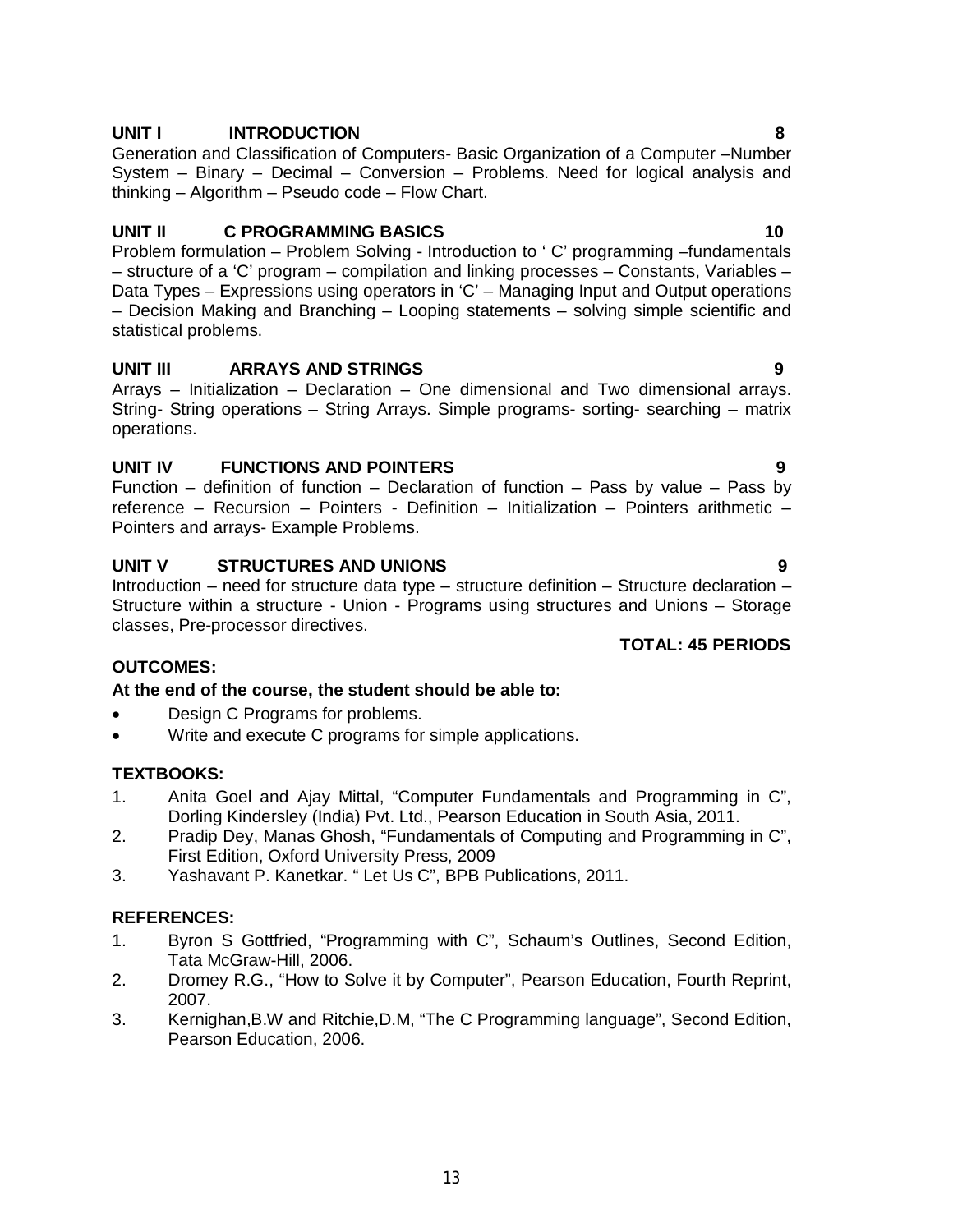#### **OBJECTIVES:**

- To develop in students, graphic skills for communication of concepts, ideas and design of Engineering products.
- To expose them to existing national standards related to technical drawings.

#### **CONCEPTS AND CONVENTIONS (Not for Examination) 1**

Importance of graphics in engineering applications – Use of drafting instruments – BIS conventions and specifications – Size, layout and folding of drawing sheets – Lettering and dimensioning.

#### **UNIT I PLANE CURVES AND FREE HAND SKETCHING 5+9**

Basic Geometrical constructions, Curves used in engineering practices: Conics – Construction of ellipse, parabola and hyperbola by eccentricity method – Construction of cycloid – construction of involutes of square and circle – Drawing of tangents and normal to the above curves, Scales: Construction of Diagonal and Vernier scales.

Visualization concepts and Free Hand sketching: Visualization principles –Representation of Three Dimensional objects – Layout of views- Free hand sketching of multiple views from pictorial views of objects

#### **UNIT II PROJECTION OF POINTS, LINES AND PLANE SURFACES 5+9**

Orthographic projection- principles-Principal planes-First angle projection-projection of points. Projection of straight lines (only First angle projections) inclined to both the principal planes - Determination of true lengths and true inclinations by rotating line method and traces Projection of planes (polygonal and circular surfaces) inclined to both the principal planes by rotating object method.

#### **UNIT III** PROJECTION OF SOLIDS 519

Projection of simple solids like prisms, pyramids, cylinder, cone and truncated solids when the axis is inclined to one of the principal planes by rotating object method and auxiliary plane method.

#### **UNIT IV PROJECTION OF SECTIONED SOLIDS AND DEVELOPMENT OF SURFACES** 5+9

Sectioning of above solids in simple vertical position when the cutting plane is inclined to the one of the principal planes and perpendicular to the other – obtaining true shape of section. Development of lateral surfaces of simple and sectioned solids – Prisms, pyramids cylinders and cones. Development of lateral surfaces of solids with cut-outs and holes

#### **UNIT V ISOMETRIC AND PERSPECTIVE PROJECTIONS** 6+9

Principles of isometric projection – isometric scale –Isometric projections of simple solids and truncated solids - Prisms, pyramids, cylinders, cones- combination of two solid objects in simple vertical positions and miscellaneous problems. Perspective projection of simple solids-Prisms, pyramids and cylinders by visual ray method .

### **COMPUTER AIDED DRAFTING (Demonstration Only) 3**

Introduction to drafting packages and demonstration of their use.

 **2 0 3 4**

**TOTAL: 75 PERIODS**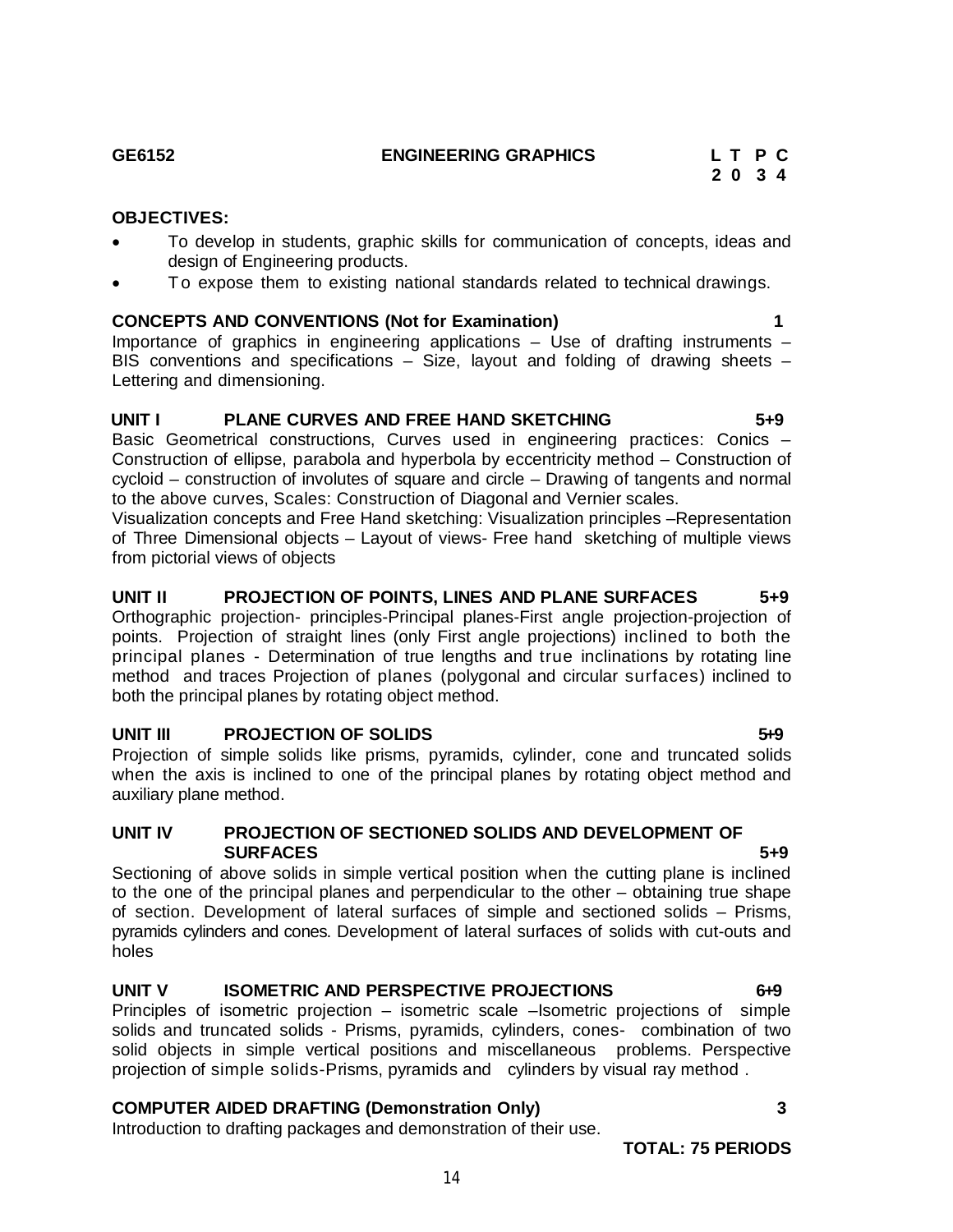# **OUTCOMES:**

On Completion of the course the student will be able to

- perform free hand sketching of basic geometrical constructions and multiple views of objects.
- do orthographic projection of lines and plane surfaces.
- draw projections and solids and development of surfaces.
- prepare isometric and perspective sections of simple solids.
- demonstrate computer aided drafting.

# **TEXT BOOK:**

1. Bhatt N.D. and Panchal V.M., "Engineering Drawing", Charotar Publishing House,  $50<sup>th</sup>$ 

Edition, 2010.

# **REFERENCES:**

- 1. Gopalakrishna K.R., "Engineering Drawing" (Vol. I&II combined), Subhas Stores, Bangalore, 2007.
- 2. Luzzader, Warren.J. and Duff,John M., "Fundamentals of Engineering Drawing with an introduction to Interactive Computer Graphics for Design and Production, Eastern Economy Edition, Prentice Hall of India Pvt. Ltd, New Delhi, 2005.
- 3. Shah M.B., and Rana B.C., "Engineering Drawing", Pearson, 2<sup>nd</sup> Edition, 2009.
- 4. Venugopal K. and Prabhu Raja V., "Engineering Graphics", New Age International (P) Limited, 2008.
- 5. Natrajan K.V., "A text book of Engineering Graphics", Dhanalakshmi Publishers, Chennai, 2009.
- 6. Basant Agarwal and Agarwal C.M., "Engineering Drawing", Tata McGraw Hill Publishing Company Limited, New Delhi, 2008.

### **Publication of Bureau of Indian Standards**:

- 1. IS 10711 2001: Technical products Documentation Size and lay out of drawing sheets.
- 2. IS 9609 (Parts 0 & 1) 2001: Technical products Documentation Lettering.
- 3. IS 10714 (Part 20) 2001 & SP 46 2003: Lines for technical drawings.
- 4. IS 11669 1986 & SP 46 2003: Dimensioning of Technical Drawings.
- 5. IS 15021 (Parts 1 to 4) 2001: Technical drawings Projection Methods.

### **Special points applicable to University Examinations on Engineering Graphics:**

- 1. There will be five questions, each of either or type covering all units of the syllabus.
- 2. All questions will carry equal marks of 20 each making a total of 100.
- 3. The answer paper shall consist of drawing sheets of A3 size only. The students will be permitted to use appropriate scale to fit solution within A3 size.
- 4. The examination will be conducted in appropriate sessions on the same day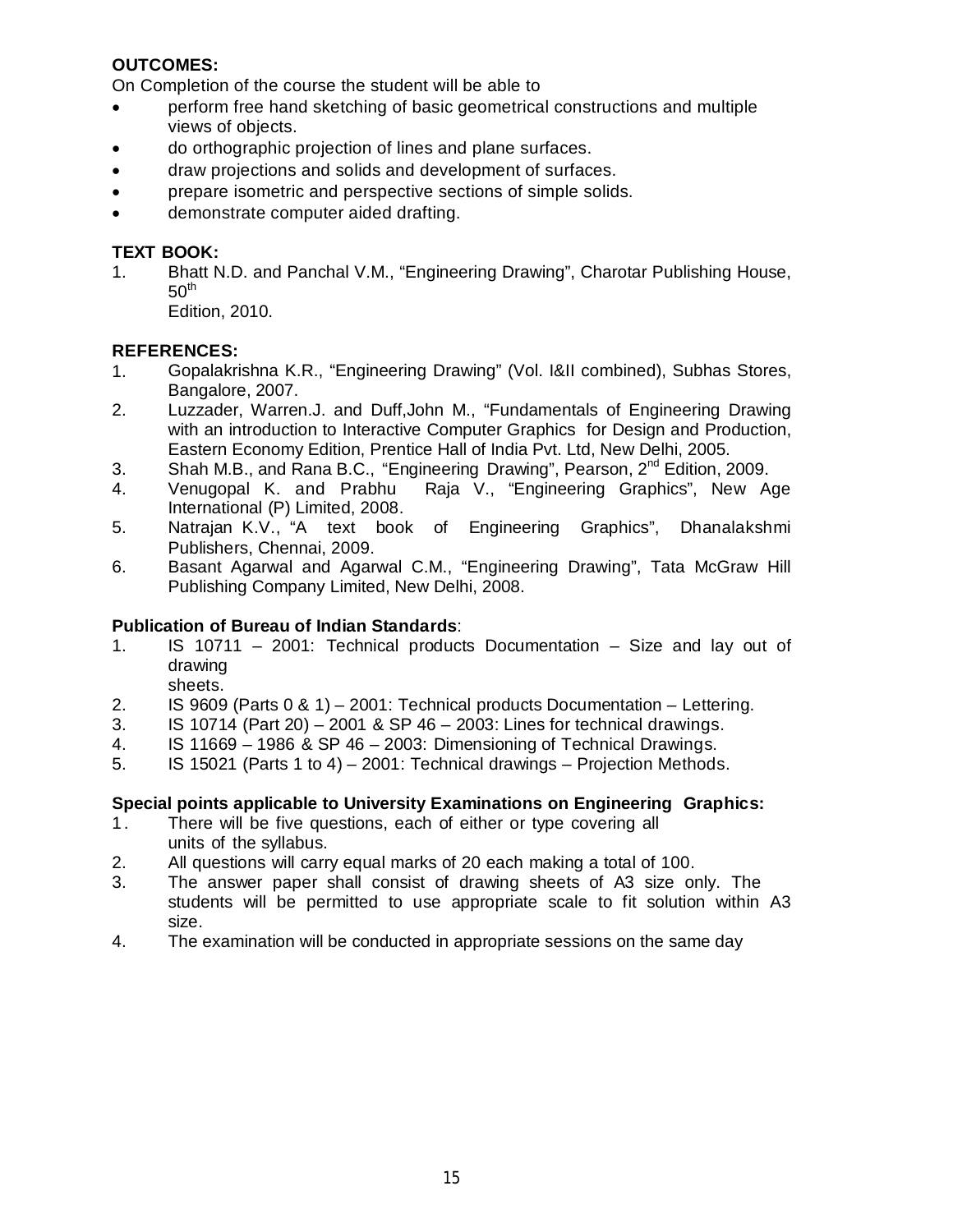### **GE6161 COMPUTER PRACTICES LABORATORY L T P C**

# **0 0 3 2**

#### **OBJECTIVES:**

#### **The student should be made to:**

- Be familiar with the use of Office software.
- Be exposed to presentation and visualization tools.
- Be exposed to problem solving techniques and flow charts.
- Be familiar with programming in C.
- Learn to use Arrays, strings, functions, structures and unions.

### **LIST OF EXPERIMENTS:**

- 1. Search, generate, manipulate data using MS office/ Open Office
- 2. Presentation and Visualization graphs, charts, 2D, 3D
- 3. Problem formulation, Problem Solving and Flowcharts
- 4. C Programming using Simple statements and expressions
- 5. Scientific problem solving using decision making and looping.
- 6. Simple programming for one dimensional and two dimensional arrays.
- 7. Solving problems using String functions
- 8. Programs with user defined functions Includes Parameter Passing
- 9. Program using Recursive Function and conversion from given program to flow chart.
- 10. Program using structures and unions.

#### **TOTAL : 45 PERIODS**

# **OUTCOMES:**

### **At the end of the course, the student should be able to:**

- Apply good programming design methods for program development.
- **•** Design and implement C programs for simple applications.
- Develop recursive programs.

### **LIST OF EQUIPMENTS FOR A BATCH OF 30 STUDENTS:**

Standalone desktops with C compiler 30 Nos.

#### (or)

Server with C compiler supporting 30 terminals or more.

# **GE6162 ENGINEERING PRACTICES LABORATORY L T P C**

#### **0 0 3 2 OBJECTIVES:**

 To provide exposure to the students with hands on experience on various basic engineering practices in Civil, Mechanical, Electrical and Electronics Engineering.

### **GROUP A (CIVIL & MECHANICAL)**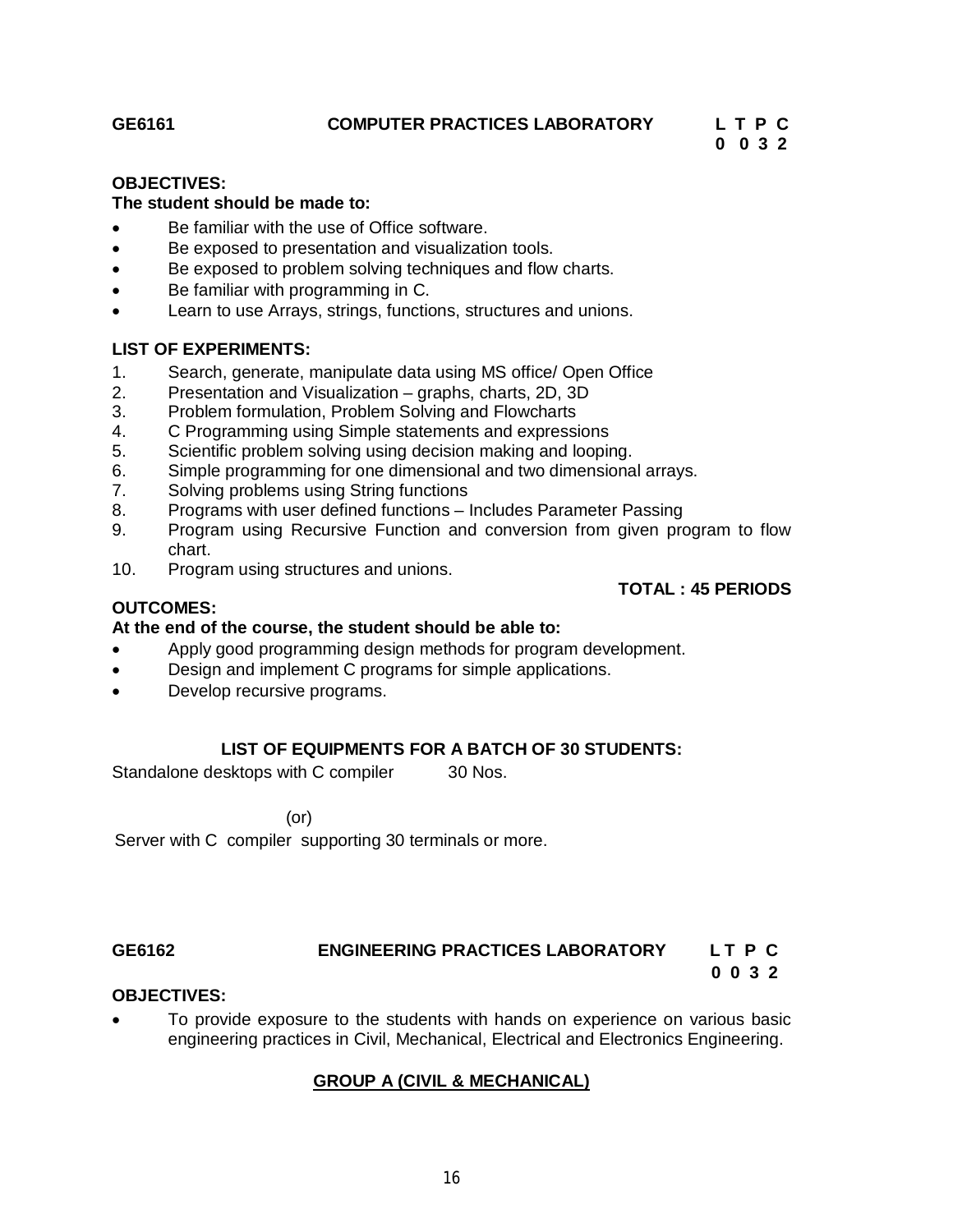### **I CIVIL ENGINEERING PRACTICE 9**

#### **Buildings:**

 (a) Study of plumbing and carpentry components of residential and industrial buildings. Safety aspects.

#### **Plumbing Works**:

- (a) Study of pipeline joints, its location and functions: valves, taps, couplings, unions, reducers, elbows in household fittings.
- (b) Study of pipe connections requirements for pumps and turbines.
- (c) Preparation of plumbing line sketches for water supply and sewage works.
- (d) Hands-on-exercise:

Basic pipe connections – Mixed pipe material connection – Pipe connections with different joining components.

(e) Demonstration of plumbing requirements of high-rise buildings.

#### **Carpentry using Power Tools only:**

- (a) Study of the joints in roofs, doors, windows and furniture.
- (b) Hands-on-exercise:

Wood work, joints by sawing, planing and cutting.

### **II MECHANICAL ENGINEERING PRACTICE 13**

#### **Welding:**

- (a) Preparation of arc welding of butt joints, lap joints and tee joints.
- (b) Gas welding practice

# **Basic Machining:**

- (a) Simple Turning and Taper turning
- (b) Drilling Practice

#### **Sheet Metal Work:**

- (a) Forming & Bending:
- (b) Model making Trays, funnels, etc.
- (c) Different type of joints.

#### **Machine assembly practice:**

- (a) Study of centrifugal pump
- (b) Study of air conditioner

#### **Demonstration on:**

- (a) Smithy operations, upsetting, swaging, setting down and bending. Example Exercise – Production of hexagonal headed bolt.
- (b) Foundry operations like mould preparation for gear and step cone pulley.
- (c) Fitting Exercises Preparation of square fitting and vee fitting models.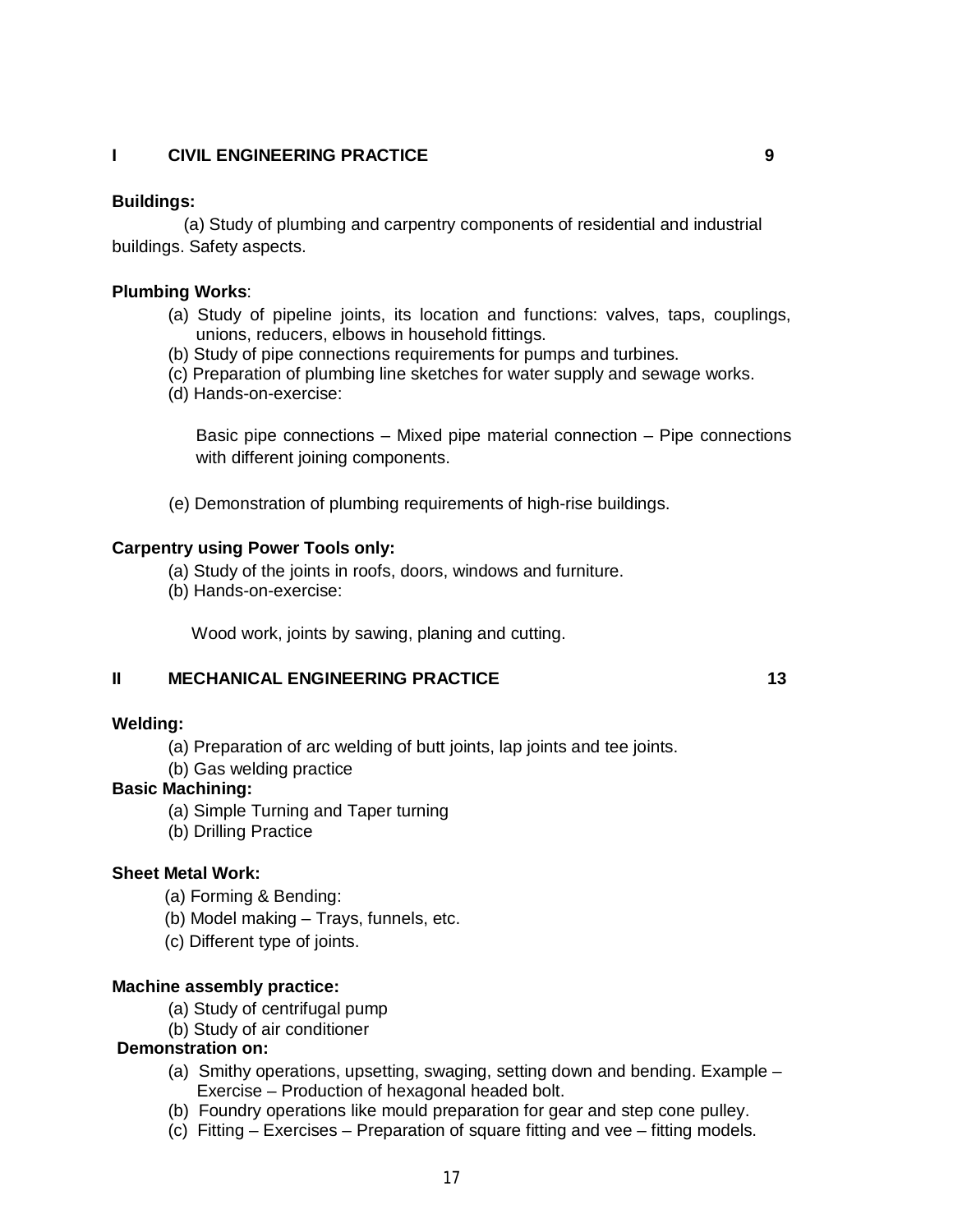# **GROUP B (ELECTRICAL & ELECTRONICS)**

### **III ELECTRICAL ENGINEERING PRACTICE 10**

1. Residential house wiring using switches, fuse, indicator, lamp and energy meter.

- 2. Fluorescent lamp wiring.
- 3. Stair case wiring
- 4. Measurement of electrical quantities voltage, current, power & power factor in RLC circuit.
- 5. Measurement of energy using single phase energy meter.
- 6. Measurement of resistance to earth of an electrical equipment.

# **IV ELECTRONICS ENGINEERING PRACTICE 13 13**

- 1. Study of Electronic components and equipments Resistor, colour coding measurement of AC signal parameter (peak-peak, rms period, frequency) using CR.
- 2. Study of logic gates AND, OR, EOR and NOT.
- 3. Generation of Clock Signal.
- 4. Soldering practice Components Devices and Circuits Using general purpose PCB.
- 5. Measurement of ripple factor of HWR and FWR.

#### **OUTCOMES:**

- ability to fabricate carpentry components and pipe connections including plumbing works.
- ability to use welding equipments to join the structures.
- ability to fabricate electrical and electronics circuits.

### **REFERENCES:**

- 1. Jeyachandran K., Natarajan S. & Balasubramanian S., "A Primer on Engineering Practices Laboratory", Anuradha Publications, 2007.
- 2. Jeyapoovan T., Saravanapandian M. & Pranitha S., "Engineering Practices Lab Manual", Vikas Puplishing House Pvt.Ltd, 2006.
- 3. Bawa H.S., "Workshop Practice", Tata McGraw Hill Publishing Company Limited, 2007.
- 4. Rajendra Prasad A. & Sarma P.M.M.S., "Workshop Practice", Sree Sai Publication, 2002.
- 5. Kannaiah P. & Narayana K.L., "Manual on Workshop Practice", Scitech Publications, 1999.

### **LIST OF EQUIPMENT FOR A BATCH OF 30 STUDENTS:**

#### **CIVIL**

| 1. Assorted components for plumbing consisting of metallic pipes,   |          |
|---------------------------------------------------------------------|----------|
| plastic pipes, flexible pipes, couplings, unions, elbows, plugs and |          |
| other fittings.                                                     | 15 Sets. |
| 2. Carpentry vice (fitted to work bench)                            | 15 Nos.  |
| 3. Standard woodworking tools                                       | 15 Sets. |
|                                                                     |          |

4. Models of industrial trusses, door joints, furniture joints 5 each

**TOTAL: 45 PERIODS**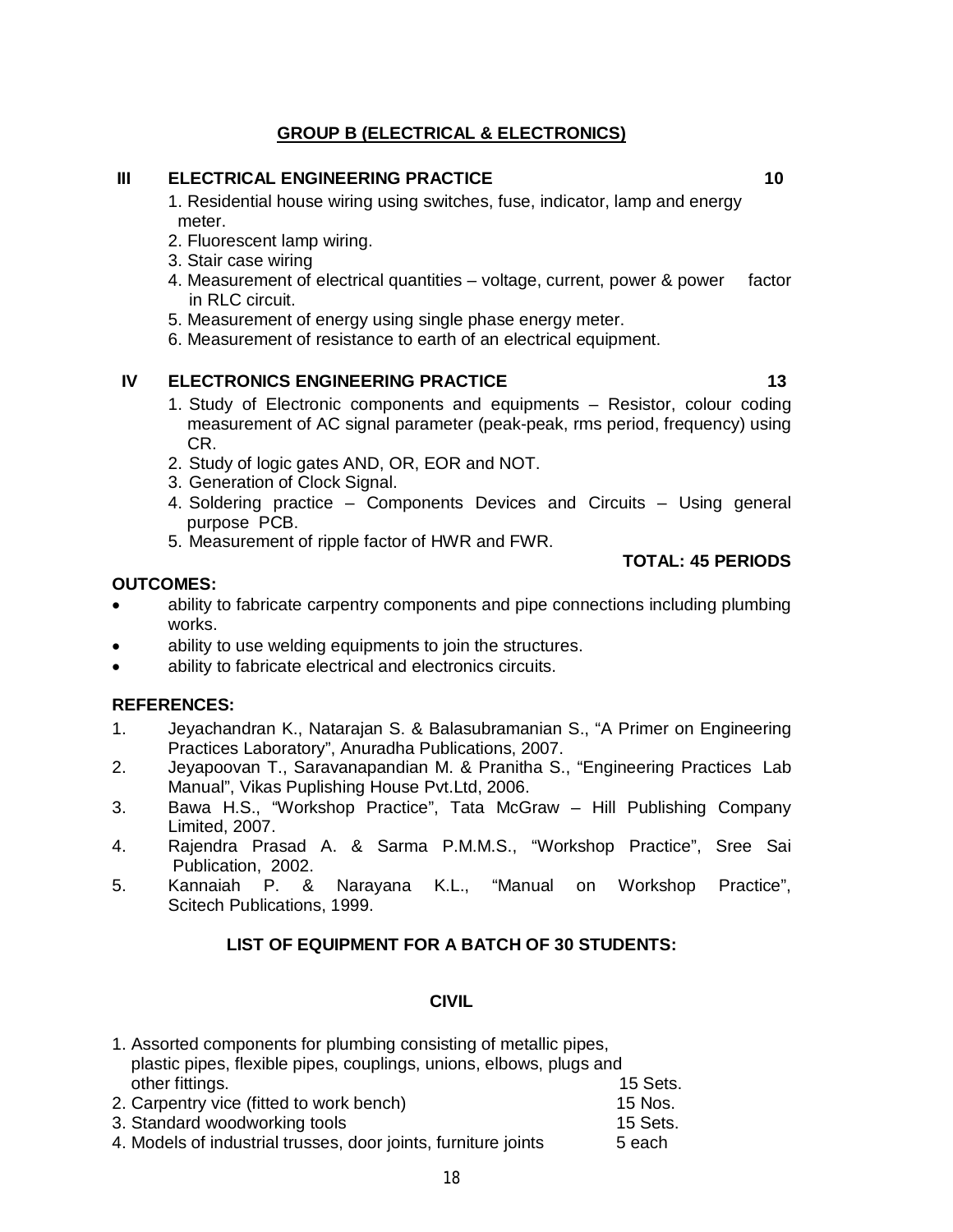| 5. Power Tools: (a) Rotary Hammer | 2 Nos |
|-----------------------------------|-------|
|                                   |       |
| (b) Demolition Hammer             | 2 Nos |
| (c) Circular Saw                  | 2 Nos |
| (d) Planer                        | 2 Nos |
| (e) Hand Drilling Machine         | 2 Nos |
| (f) Jigsaw                        | 2 Nos |

#### **MECHANICAL**

| 1. Arc welding transformer with cables and holders<br>2. Welding booth with exhaust facility | 5 Nos.<br>5 Nos. |
|----------------------------------------------------------------------------------------------|------------------|
| 3. Welding accessories like welding shield, chipping hammer,<br>wire brush, etc.             | 5 Sets.          |
| 4. Oxygen and acetylene gas cylinders, blow pipe and other<br>welding outfit.                | 2 Nos.           |
| 5. Centre lathe                                                                              | 2 Nos.           |
| 6. Hearth furnace, anvil and smithy tools                                                    | 2 Sets.          |
| 7. Moulding table, foundry tools                                                             | 2 Sets.          |
| 8. Power Tool: Angle Grinder                                                                 | 2 Nos            |
| 9. Study-purpose items: centrifugal pump, air-conditioner                                    | One each.        |

# **ELECTRICAL**

| 1. Assorted electrical components for house wiring                         | 15 Sets |
|----------------------------------------------------------------------------|---------|
| 2. Electrical measuring instruments                                        | 10 Sets |
| 3. Study purpose items: Iron box, fan and regulator, emergency lamp 1 each |         |
| 4. Megger (250V/500V)                                                      | 1 No.   |
| 5. Power Tools: (a) Range Finder                                           | 2 Nos   |
| (b) Digital Live-wire detector                                             | 2 Nos   |

#### **ELECTRONICS**

| 1. Soldering guns                                     | 10 Nos. |
|-------------------------------------------------------|---------|
| 2. Assorted electronic components for making circuits | 50 Nos. |
| 3. Small PCBs                                         | 10 Nos. |
| 4. Multimeters                                        | 10 Nos. |
|                                                       |         |

5. Study purpose items: Telephone, FM radio, low-voltage power supply

#### **GE6163 PHYSICS AND CHEMISTRY LABORATORY – I L T P C**

 **0 0 2 1**

#### **PHYSICS LABORATORY – I**

#### **OBJECTIVES:**

 To introduce different experiments to test basic understanding of physics concepts applied in optics, thermal physics and properties of matter.

#### **LIST OF EXPERIMENTS**

(Any FIVE Experiments)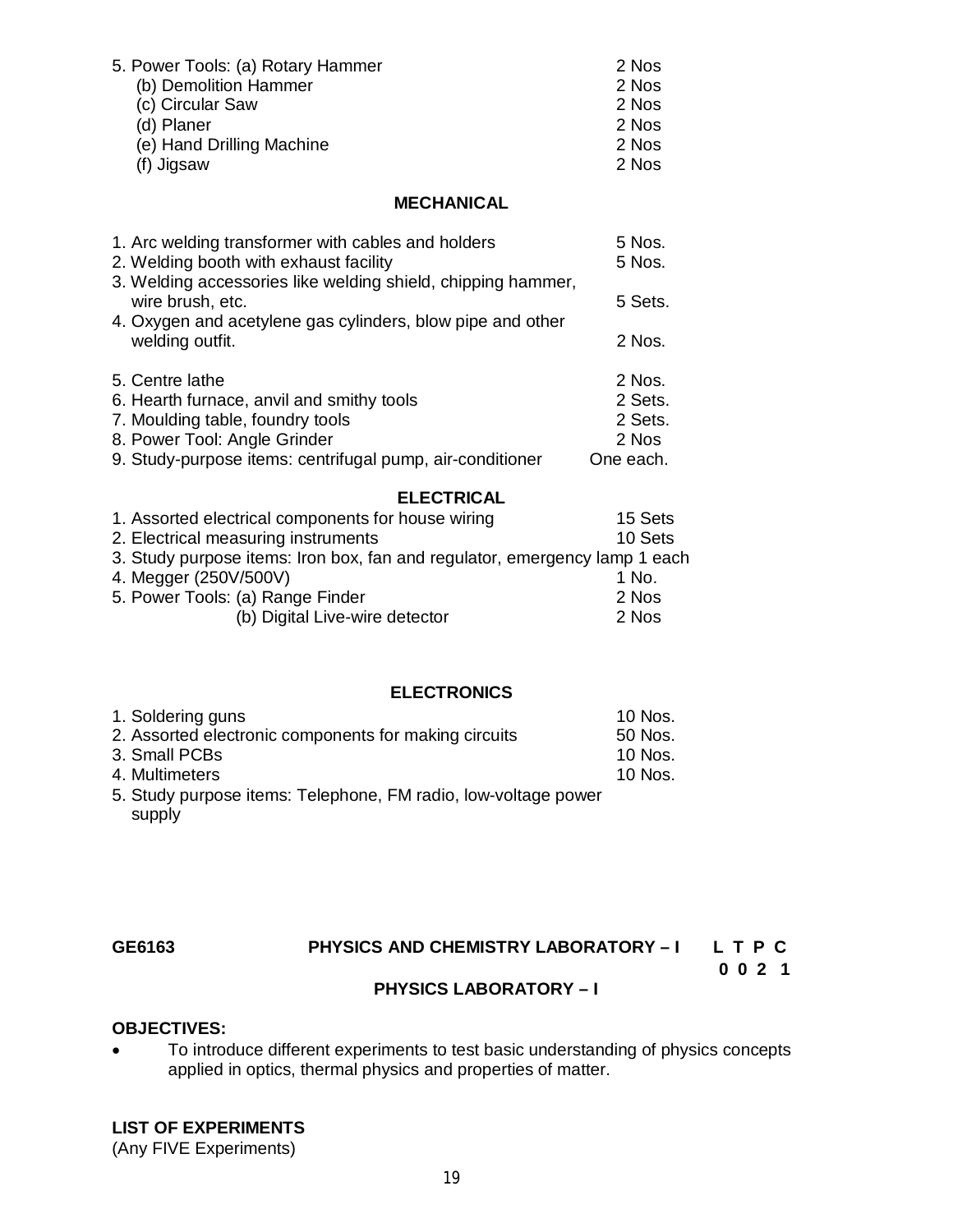- 1. (a) Determination of Wavelength, and particle size using Laser
	- (b) Determination of acceptance angle in an optical fiber.
- 2. Determination of velocity of sound and compressibility of liquid Ultrasonic interferometer.
- 3. Determination of wavelength of mercury spectrum spectrometer grating
- 4. Determination of thermal conductivity of a bad conductor Lee's Disc method.
- 5. Determination of Young's modulus by Non uniform bending method
- 6. Determination of specific resistance of a given coil of wire Carey Foster's Bridge

# **OUTCOMES:**

 The hands on exercises undergone by the students will help them to apply physics principles of optics and thermal physics to evaluate engineering properties of materials.

# **LIST OF EQUIPMENT FOR A BATCH OF 30 STUDENTS:**

- 1. Diode laser, lycopodium powder, glass plate, optical fiber.
- 2. Ultrasonic interferometer
- 3. Spectrometer, mercury lamp, grating
- 4. Lee's Disc experimental set up
- 5. Traveling microscope, meter scale, knife edge, weights
- 6. Carey foster's bridge set up (vernier Caliper, Screw gauge, reading lens are required for most of the experiments)

# **CHEMISTRY LABORATORY- I**

### **OBJECTIVES:**

- To make the student to acquire practical skills in the determination of water quality parameters through volumetric and instrumental analysis.
- To acquaint the students with the determination of molecular weight of a polymer by vacometry.

### **LIST OF EXPERIMENTS**

(Any FIVE Experiments)

- 1 Determination of DO content of water sample by Winkler's method.<br>2 Determination of chloride content of water sample by argentometric
- Determination of chloride content of water sample by argentometric method.
- 3 Determination of strength of given hydrochloric acid using pH meter.
- 4 Determination of strength of acids in a mixture using conductivity meter.
- 5 Estimation of iron content of the water sample using spectrophotometer. (1,10- phenanthroline / thiocyanate method).
- 6 Determination of molecular weight of polyvinylalcohol using Ostwald viscometer.
- 7 Conductometric titration of strong acid vs strong base.

# **TOTAL: 30 PERIODS**

### **OUTCOMES:**

 The students will be outfitted with hands-on knowledge in the quantitative chemical analysis of water quality related parameters.

### **REFERENCES:**

1. Daniel R. Palleros, "Experimental organic chemistry" John Wiley & Sons, Inc., New York 2001.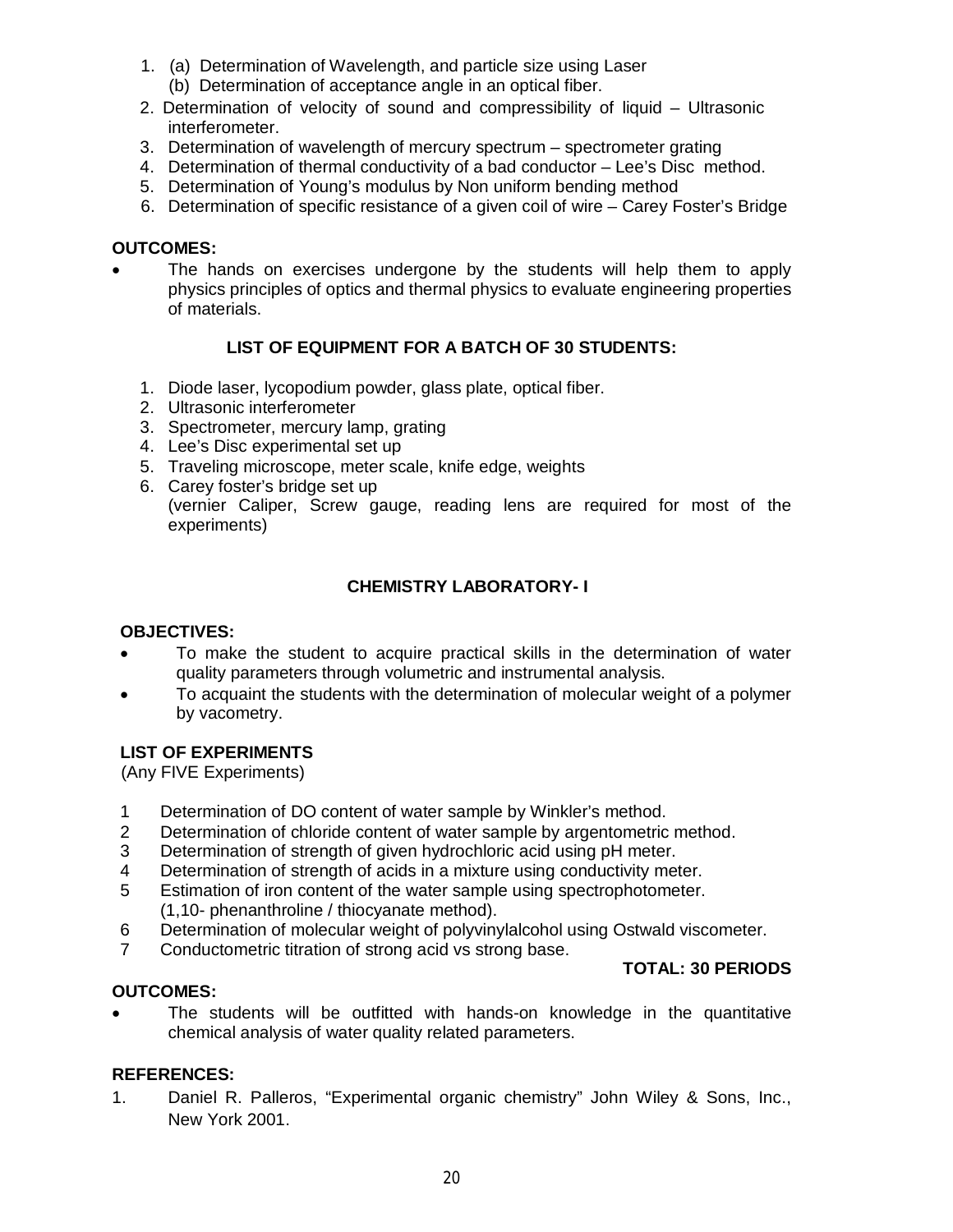- 2. Furniss B.S. Hannaford A.J, Smith P.W.G and Tatchel A.R., "Vogel's Textbook of practical organic chemistry", LBS Singapore 1994.
- 3. Jeffery G.H., Bassett J., Mendham J.and Denny vogel's R.C, "Text book of quantitative analysis chemical analysis", ELBS 5th Edn. Longman, Singapore publishers, Singapore, 1996.
- 4. Kolthoff I.M., Sandell E.B. et al. "Quantitative chemical analysis", Mcmillan, Madras 1980.

### **LIST OF EQUIPMENT FOR A BATCH OF 30 STUDENTS:**

| 1. Iodine flask       |                | 30 Nos |
|-----------------------|----------------|--------|
| 2. pH meter           |                | 5 Nos  |
| 3. Conductivity meter | $\blacksquare$ | 5 Nos  |
| 4. Spectrophotometer  |                | 5 Nos  |
| 5. Ostwald Viscometer |                | 10 Nos |
|                       |                |        |

#### **Common Apparatus : Pipette, Burette, conical flask, percelain tile, dropper (each 30 Nos.)**

| <b>HS6251</b> | <b>TECHNICAL ENGLISH II</b> | LTPC |  |  |
|---------------|-----------------------------|------|--|--|
|               |                             | 3104 |  |  |

#### **OBJECTIVES:**

- To make learners acquire listening and speaking skills in both formal and informal contexts.
- To help them develop their reading skills by familiarizing them with different types of reading strategies.
- To equip them with writing skills needed for academic as well as workplace contexts.
- To make them acquire language skills at their own pace by using e-materials and language lab components.

**UNIT I 9+3** Listening - Listening to informal conversations and participating; Speaking - Opening a conversation (greetings, comments on topics like weather) - Turn taking - Closing a conversation (excuses, general wish, positive comment, thanks); Reading - Developing analytical skills, Deductive and inductive reasoning - Extensive reading; Writing - Effective use of SMS for sending short notes and messages - Using 'emoticons' as symbols in email messages; Grammar - Regular and irregular verbs - Active and passive voice; Vocabulary - Homonyms (e.g. 'can') - Homophones (e.g. 'some', 'sum'); Ematerials - Interactive exercise on Grammar and vocabulary – blogging; Language Lab - Listening to different types of conversation and answering questions.

#### **UNIT II 9+3**

Listening - Listening to situation based dialogues; Speaking - Conversation practice in real life situations, asking for directions (using polite expressions), giving directions (using imperative sentences), Purchasing goods from a shop, Discussing various aspects of a film (they have already seen) or a book (they have already read); Reading - Reading a short story or an article from newspaper, Critical reading, Comprehension skills; Writing - Writing a review / summary of a story / article, Personal letter (Inviting your friend to a function, congratulating someone for his / her success, thanking one's friends / relatives);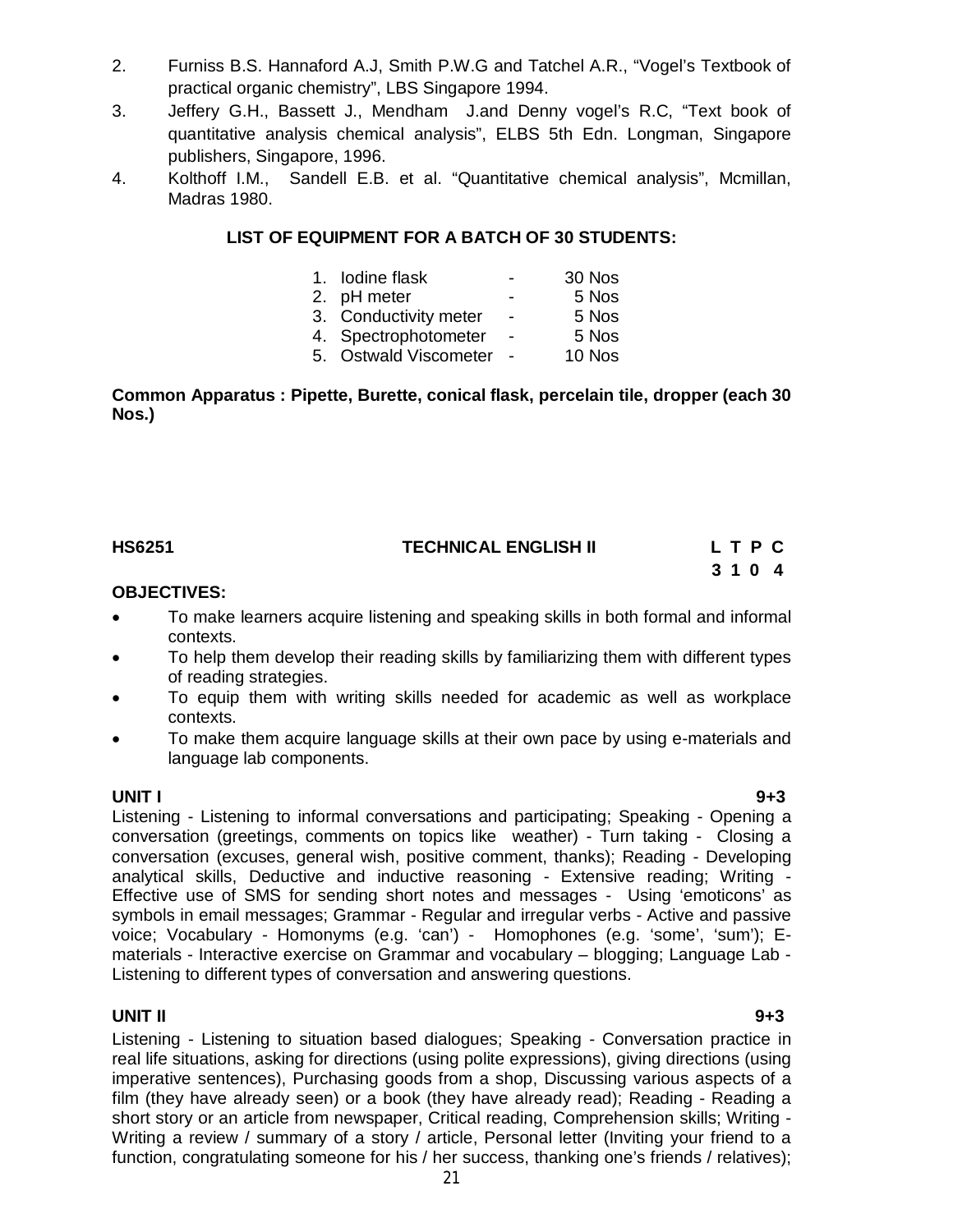Grammar - modal verbs, Purpose expressions; Vocabulary - Phrasal verbs and their meanings, Using phrasal verbs in sentences; E-materials - Interactive exercises on Grammar and vocabulary, Extensive reading activity (reading stories / novels), Posting reviews in blogs - Language Lab - Dialogues (Fill up exercises), Recording students' dialogues.

#### **UNIT III 9+3**

Listening - Listening to the conversation - Understanding the structure of conversations; Speaking - Conversation skills with a sense of stress, intonation, pronunciation and meaning - Seeking information – expressing feelings (affection, anger, regret, etc.); Reading - Speed reading – reading passages with time limit - Skimming; Writing - Minutes of meeting – format and practice in the preparation of minutes - Writing summary after reading articles from journals - Format for journal articles – elements of technical articles (abstract, introduction, methodology, results, discussion, conclusion, appendices, references) - Writing strategies; Grammar - Conditional clauses - Cause and effect expressions; Vocabulary - Words used as nouns and verbs without any change in the spelling (e.g. 'rock', 'train', 'ring'); E-materials - Interactive exercise on Grammar and vocabulary - Speed Reading practice exercises; Language Lab - Intonation practice using EFLU and RIE materials – Attending a meeting and writing minutes.

#### **UNIT IV 9+3**

Listening - Listening to a telephone conversation, Viewing model interviews (face-to-face, telephonic and video conferencing); Speaking - Role play practice in telephone skills listening and responding, -asking questions, -note taking – passing on messages, Role play and mock interview for grasping interview skills; Reading - Reading the job advertisements and the profile of the company concerned – scanning; Writing - Applying for a job – cover letter - résumé preparation – vision, mission and goals of the candidate; Grammar - Numerical expressions - Connectives (discourse markers); Vocabulary - Idioms and their meanings – using idioms in sentences; E-materials - Interactive exercises on Grammar and Vocabulary - Different forms of résumés- Filling up a résumé / cover letter; Language Lab - Telephonic interview – recording the responses - e-résumé writing.

**UNIT V 9+3** Listening - Viewing a model group discussion and reviewing the performance of each participant - Identifying the characteristics of a good listener; Speaking - Group discussion skills – initiating the discussion – exchanging suggestions and proposals – expressing dissent/agreement – assertiveness in expressing opinions – mind mapping technique; Reading - Note making skills – making notes from books, or any form of written materials - Intensive reading; Writing – Checklist - Types of reports – Feasibility / Project report – report format – recommendations / suggestions – interpretation of data (using charts for effective presentation); Grammar - Use of clauses; Vocabulary – Collocation; E-materials - Interactive grammar and vocabulary exercises - Sample GD - Pictures for discussion, Interactive grammar and vocabulary exercises; Language Lab - Different models of group discussion.

### **TOTAL (L:45+T:15): 60 PERIODS**

### **OUTCOMES:**

Learners should be able to

- speak convincingly, express their opinions clearly, initiate a discussion, negotiate, argue using appropriate communicative strategies.
- write effectively and persuasively and produce different types of writing such as narration, description, exposition and argument as well as creative, critical, analytical and evaluative writing.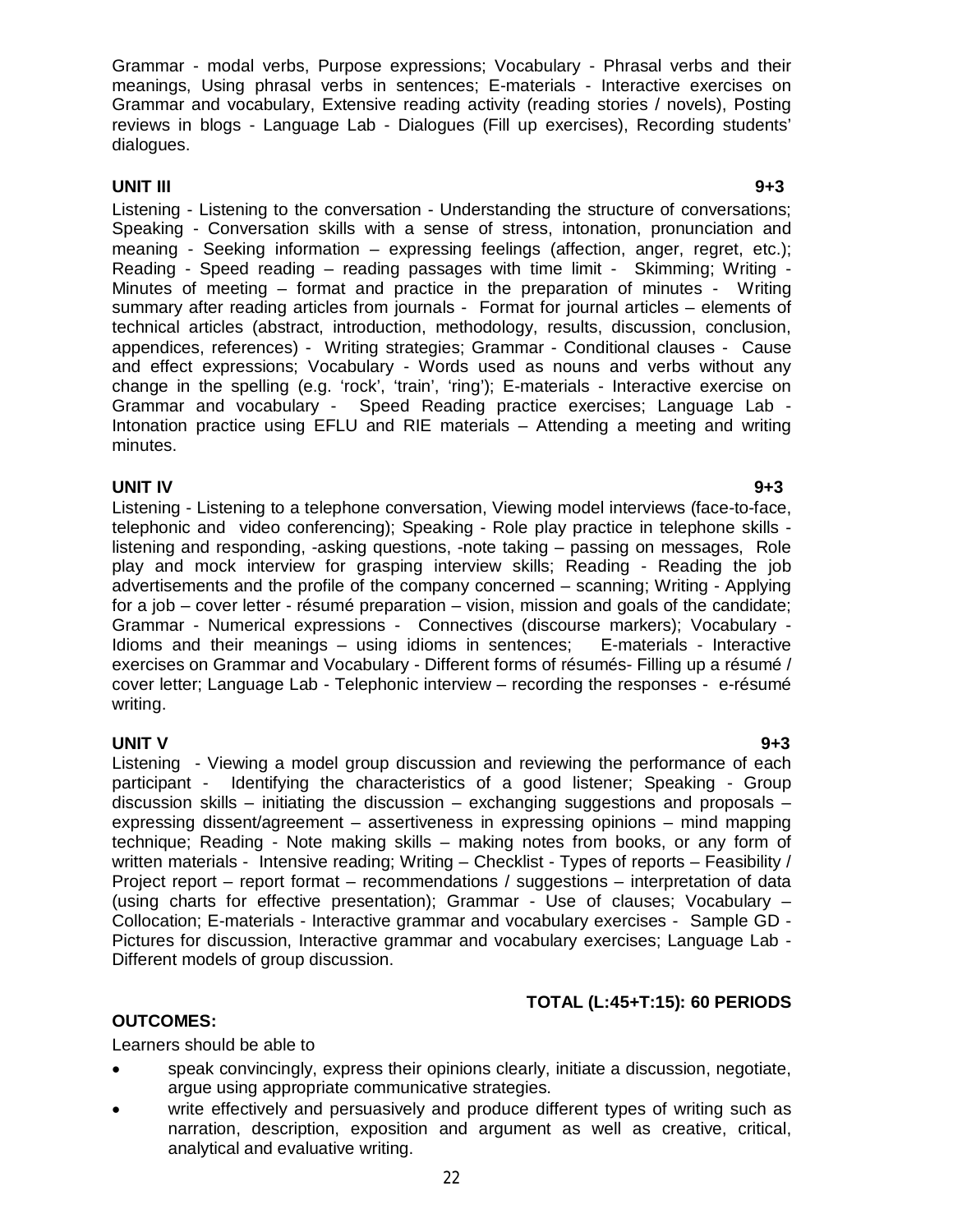- read different genres of texts, infer implied meanings and critically analyse and evaluate them for ideas as well as for method of presentation.
- listen/view and comprehend different spoken excerpts critically and infer unspoken and implied meanings.

# **TEXTBOOKS:**

- 1. Department of English, Anna University. Mindscapes: English for Technologists and Engineers. Orient Blackswan, Chennai. 2012
- 2. Dhanavel, S.P. English and Communication Skills for Students of Science and Engineering. Orient Blackswan, Chennai. 2011

# **REFERENCES:**

- 1. Anderson, Paul V. Technical Communication: A Reader-Centered Approach. Cengage. New Delhi. 2008
- 2. Muralikrishna, & Sunita Mishra. Communication Skills for Engineers. Pearson, New Delhi. 2011
- 3. Riordan, Daniel. G. Technical Communication. Cengage Learning, New Delhi. 2005
- 4. Sharma, Sangeetha & Binod Mishra. Communication Skills for Engineers and Scientists. PHI Learning, New Delhi. 2009
- 5. Smith-Worthington, Darlene & Sue Jefferson. Technical Writing for Success. Cengage, Mason USA. 2007

# **EXTENSIVE Reading (Not for Examination)**

1. Khera, Shiv. You can Win. Macmillan, Delhi. 1998.

# **Websites**

- 1. http://www.englishclub.com
- 2. http://owl.english.purdue.edu

# **TEACHING METHODS:**

- Lectures
- Activities conducted individually, in pairs and in groups like individual writing and presentations, group discussions, interviews, reporting, etc
- Long presentations using visual aids
- Listening and viewing activities with follow up activities like discussions, filling up worksheets, writing exercises (using language lab wherever necessary/possible) etc
- Projects like group reports, mock interviews etc using a combination of two or more of the language skills

# **EVALUATION PATTERN:**

# **Internal assessment: 20%**

3 tests of which two are pen and paper tests and the other is a combination of different modes of assessment like

- Project
- Assignment
- Report
- Creative writing, etc.

All the four skills are to be tested with equal weightage given to each.

- $\checkmark$  Speaking assessment: Individual presentations, Group discussions
- $\checkmark$  Reading assessment: Reading passages with comprehension questions graded following Bloom's taxonomy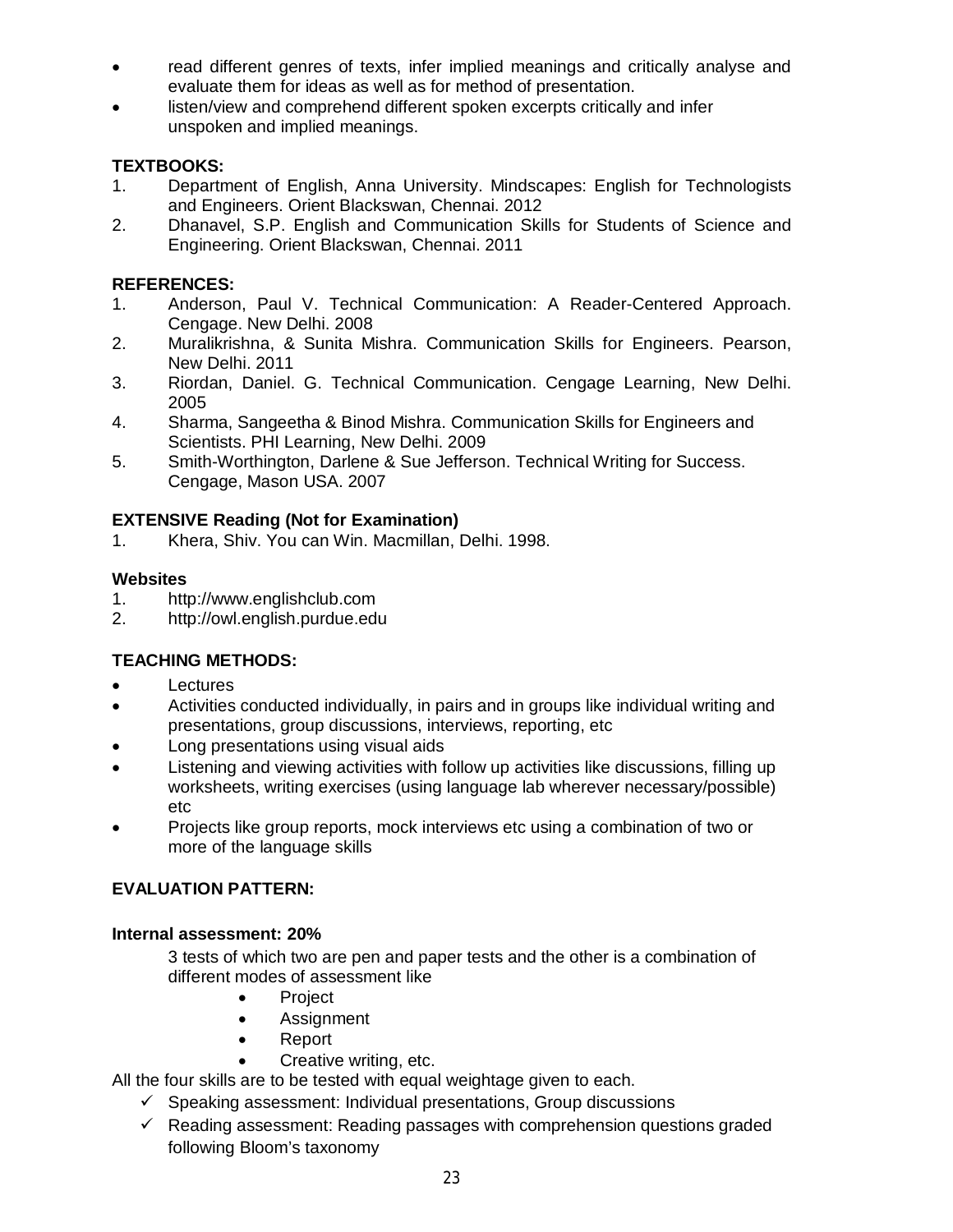- $\checkmark$  Writing assessment: Writing essays, CVs, reports etc. Writing should include grammar and vocabulary.
- $\checkmark$  Listening/Viewing assessment: Lectures, dialogues, film clippings with questions on verbal as well as audio/visual content graded following Bloom's taxonomy.

# **End Semester Examination: 80%**

# **MA6251 MATHEMATICS – II L T P C**

### **OBJECTIVES:**

- To make the student acquire sound knowledge of techniques in solving ordinary differential equations that model engineering problems.
- To acquaint the student with the concepts of vector calculus needed for problems in all engineering disciplines.
- To develop an understanding of the standard techniques of complex variable theory so as to enable the student to apply them with confidence, in application areas such as heat conduction, elasticity, fluid dynamics and flow the of electric current.
- To make the student appreciate the purpose of using transforms to create a new domain in which it is easier to handle the problem that is being investigated.

# **UNIT I** VECTOR CALCULUS **9+3**

Gradient, divergence and curl – Directional derivative – Irrotational and solenoidal vector fields – Vector integration – Green's theorem in a plane, Gauss divergence theorem and Stokes' theorem (excluding proofs) – Simple applications involving cubes and rectangular parallelopipeds.

# **UNIT II ORDINARY DIFFERENTIAL EQUATIONS 9+3**

Higher order linear differential equations with constant coefficients – Method of variation of parameters – Cauchy's and Legendre's linear equations – Simultaneous first order linear equations with constant coefficients.

# **UNIT III LAPLACE TRANSFORM 9+3**

Laplace transform – Sufficient condition for existence – Transform of elementary functions – Basic properties – Transforms of derivatives and integrals of functions - Derivatives and integrals of transforms - Transforms of unit step function and impulse functions – Transform of periodic functions. Inverse Laplace transform -Statement of Convolution theorem – Initial and final value theorems – Solution of linear ODE of second order with constant coefficients using Laplace transformation techniques.

# **UNIT IV ANALYTIC FUNCTIONS 9+3**

Functions of a complex variable – Analytic functions: Necessary conditions – Cauchy-Riemann equations and sufficient conditions (excluding proofs) – Harmonic and orthogonal properties of analytic function – Harmonic conjugate – Construction of analytic functions – Conformal mapping:  $w = z+k$ , kz, 1/z,  $z^2$ ,  $e^z$  and bilinear transformation.

# **UNIT V COMPLEX INTEGRATION 9+3**

# **3 1 0 4**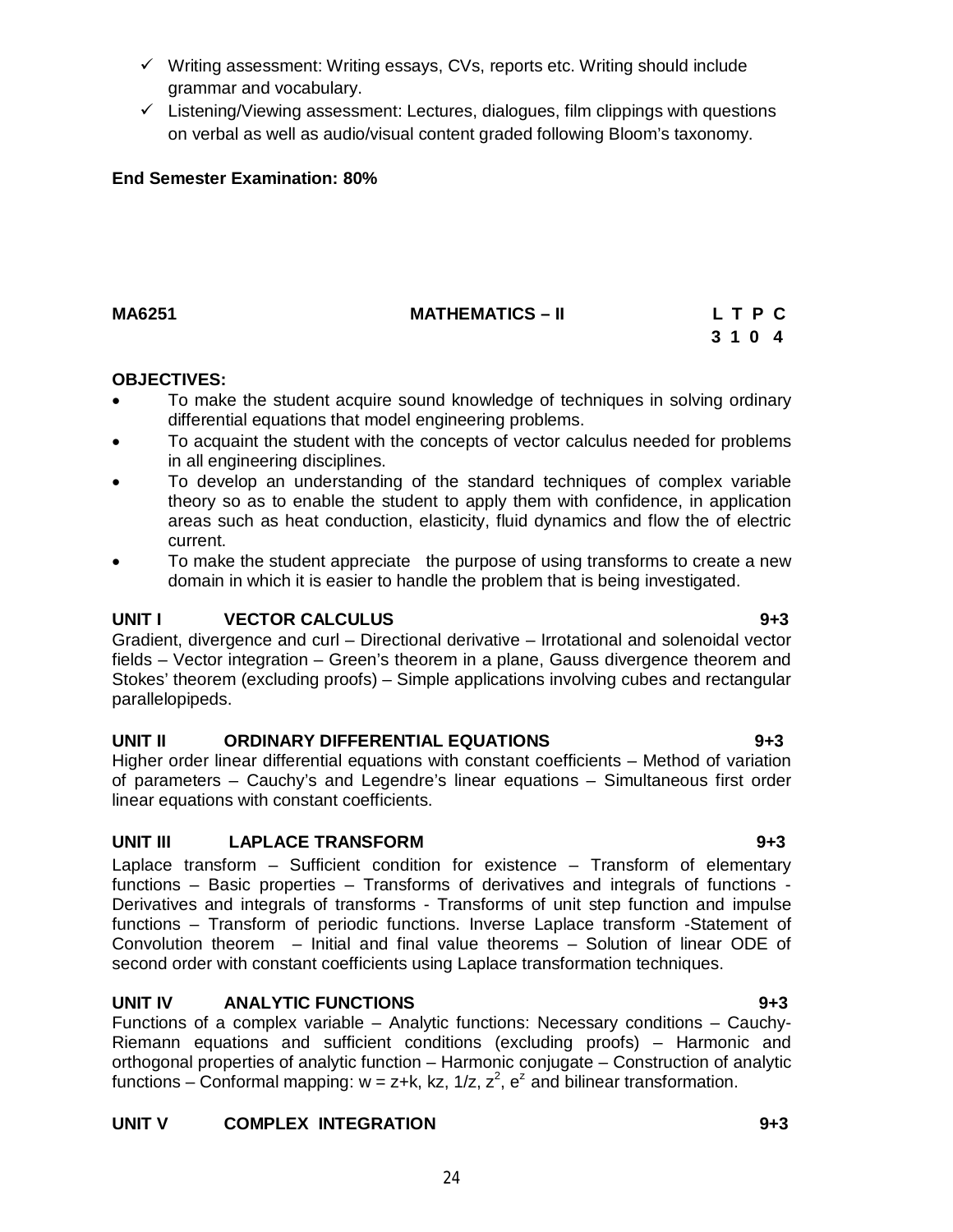Complex integration – Statement and applications of Cauchy's integral theorem and Cauchy's integral formula – Taylor's and Laurent's series expansions – Singular points – Residues – Cauchy's residue theorem – Evaluation of real definite integrals as contour integrals around unit circle and semi-circle (excluding poles on the real axis).

### **TOTAL (L:45+T:15): 60 PERIODS**

### **OUTCOMES:**

 The subject helps the students to develop the fundamentals and basic concepts in vector calculus, ODE, Laplace transform and complex functions. Students will be able to solve problems related to engineering applications by using these techniques.

# **TEXT BOOKS:**

- 1. Bali N. P and Manish Goyal, "A Text book of Engineering Mathematics", Eighth Edition, Laxmi Publications Pvt Ltd.,2011.
- 2. Grewal. B.S, "Higher Engineering Mathematics", 41<sup>st</sup> Edition, Khanna Publications, Delhi, 2011.

# **REFERENCES:**

- 1. Dass, H.K., and Er. Rajnish Verma," Higher Engineering Mathematics", S. Chand Private Ltd., 2011
- 2. Glyn James, "Advanced Modern Engineering Mathematics", 3<sup>rd</sup> Edition, Pearson Education, 2012.
- 3. Peter V. O'Neil," Advanced Engineering Mathematics", 7th Edition, Cengage learning, 2012.
- 4. Ramana B.V, "Higher Engineering Mathematics", Tata McGraw Hill Publishing Company, New Delhi, 2008.
- 5. Sivarama Krishna Das P. and Rukmangadachari E., "Engineering Mathematics" Volume II, Second Edition, PEARSON Publishing, 2011.

# **PH6251 ENGINEERING PHYSICS – II L T P C**

 **3 0 0 3** 

### **OBJECTIVES:**

 To enrich the understanding of various types of materials and their applications in engineering and technology.

### **UNIT I CONDUCTING MATERIALS 9**

Conductors – classical free electron theory of metals – Electrical and thermal conductivity – Wiedemann – Franz law – Lorentz number – Draw backs of classical theory – Quantum theory – Fermi distribution function – Effect of temperature on Fermi Function – Density of energy states – carrier concentration in metals.

### **UNIT II SEMICONDUCTING MATERIALS 9**

Intrinsic semiconductor – carrier concentration derivation – Fermi level – Variation of Fermi level with temperature – electrical conductivity – band gap determination – compound semiconductors -direct and indirect band gap- derivation of carrier concentration in n-type and p-type semiconductor – variation of Fermi level with temperature and impurity concentration — Hall effect -Determination of Hall coefficient -Applications.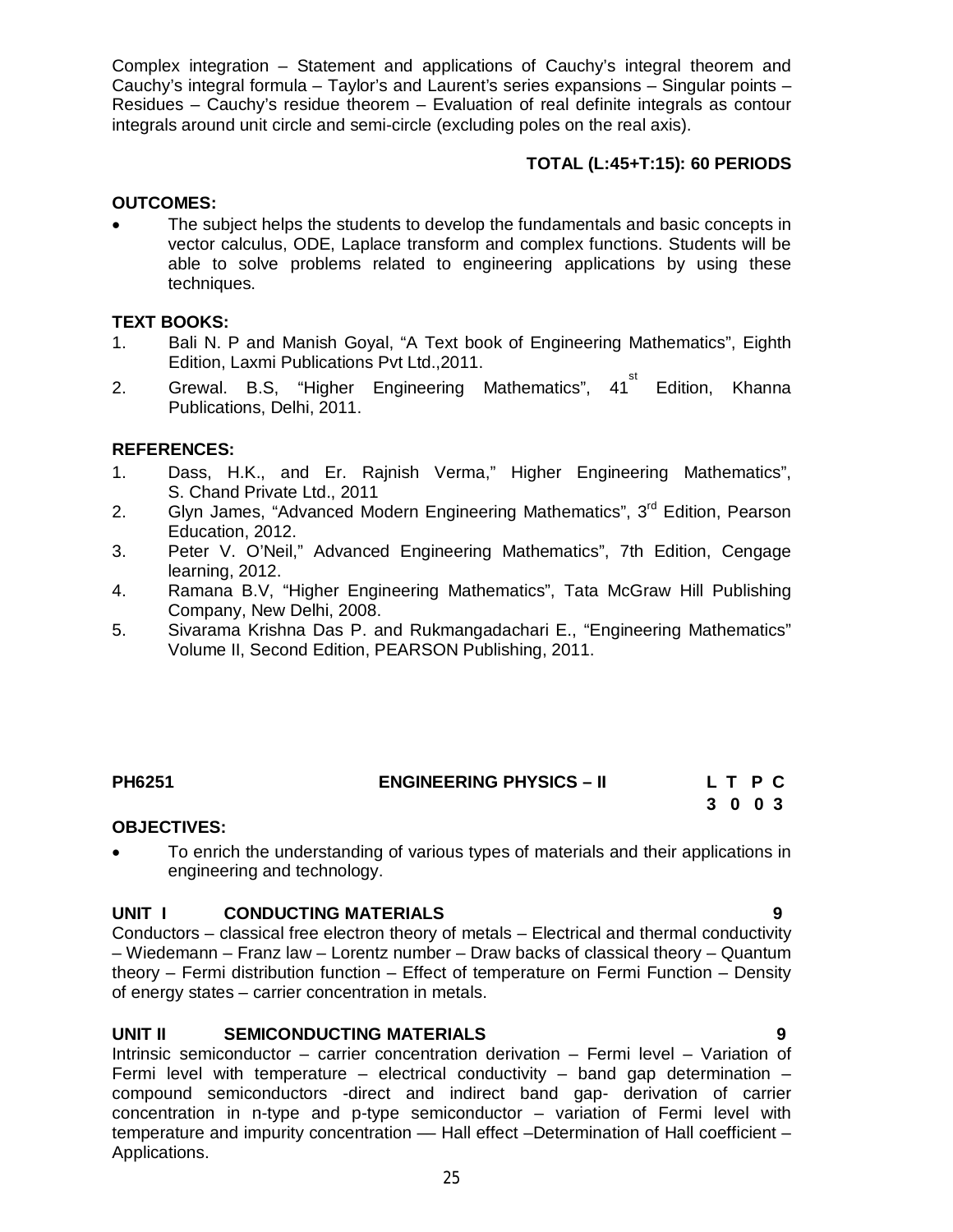# **UNIT III MAGNETIC AND SUPERCONDUCTING MATERIALS 9**

Origin of magnetic moment – Bohr magneton – comparison of Dia, Para and Ferro magnetism – Domain theory – Hysteresis – soft and hard magnetic materials – antiferromagnetic materials – Ferrites and its applications

Superconductivity: properties – Type I and Type II superconductors – BCS theory of superconductivity(Qualitative) - High  $T_c$  superconductors – Applications of superconductors – SQUID, cryotron, magnetic levitation.

# **UNIT IV DIELECTRIC MATERIALS 9**

Electrical susceptibility – dielectric constant – electronic, ionic, orientational and space charge polarization – frequency and temperature dependence of polarisation – internal field – Claussius – Mosotti relation (derivation) – dielectric loss – dielectric breakdown – uses of dielectric materials (capacitor and transformer) – ferroelectricity and applications.

# **UNIT V ADVANCED ENGINEERING MATERIALS 9**

Metallic glasses: preparation, properties and applications. Shape memory alloys (SMA): Characteristics, properties of NiTi alloy, application, Nanomaterials– Preparation -pulsed laser deposition – chemical vapour deposition – Applications – NLO materials – Birefringence- optical Kerr effect – Classification of Biomaterials and its applications

# **TOTAL: 45 PERIODS**

 The students will have the knowledge on physics of materials and that knowledge will be used by them in different engineering and technology applications.

### **TEXT BOOKS:**

**OUTCOMES:**

- 1. Arumugam M., Materials Science. Anuradha publishers, 2010
- 2. Pillai S.O., Solid State Physics. New Age International(P) Ltd., publishers, 2009

### **REFERENCES:**

- 1. Palanisamy P.K. Materials Science. SCITECH Publishers, 2011
- 2. Senthilkumar G. Engineering Physics II. VRB Publishers, 2011
- 3. Mani P. Engineering Physics II. Dhanam Publications, 2011
- 4. Marikani A. Engineering Physics. PHI Learning Pvt., India, 2009

### **CY6251 ENGINEERING CHEMISTRY - II L T P C**

 **3 0 0 3**

### **OBJECTIVES:**

- To make the students conversant with boiler feed water requirements, related problems and water treatment techniques.
- Principles of electrochemical reactions, redox reactions in corrosion of materials and methods for corrosion prevention and protection of materials.
- Principles and generation of energy in batteries, nuclear reactors, solar cells, wind mills and fuel cells.
- Preparation, properties and applications of engineering materials.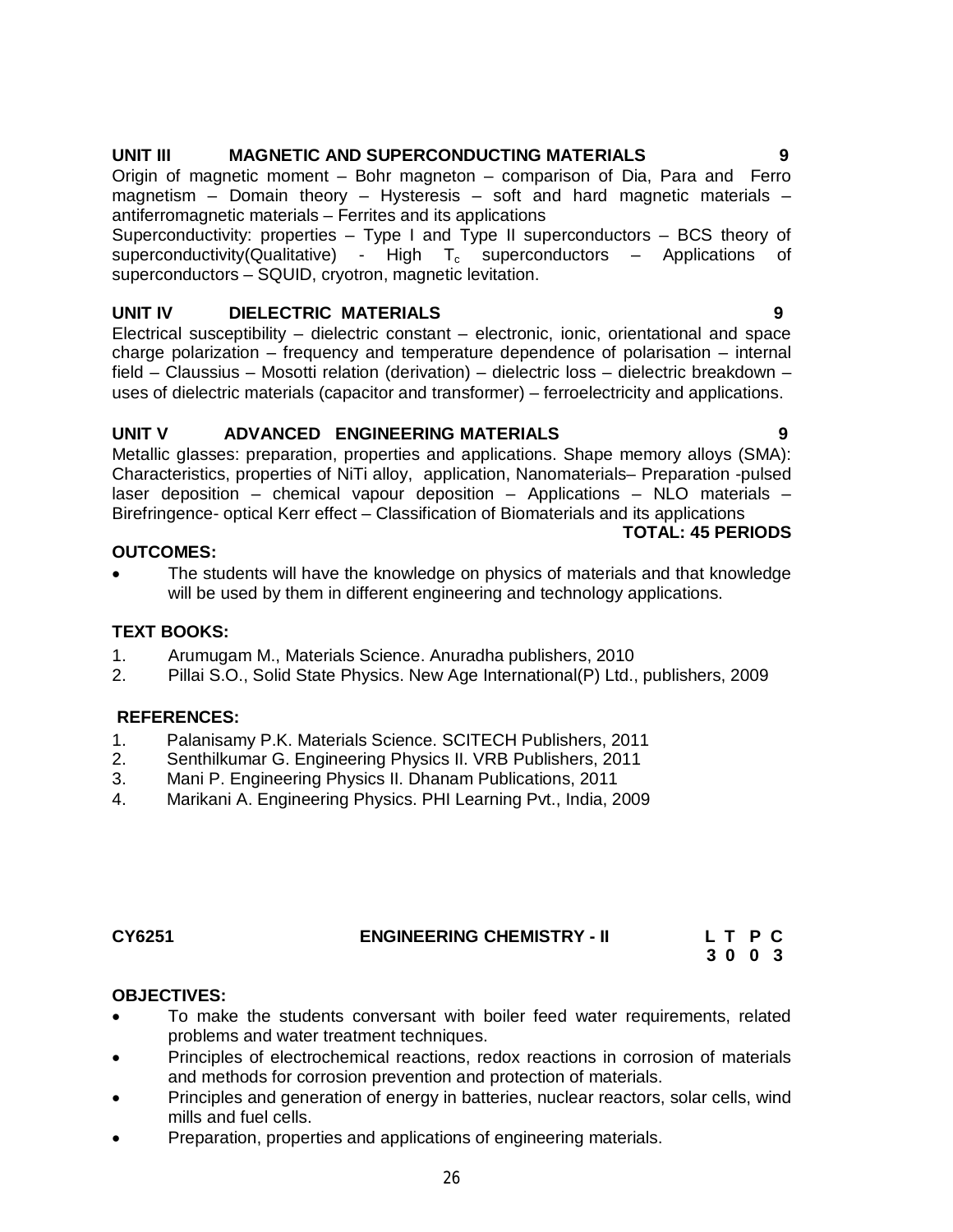Types of fuels, calorific value calculations, manufacture of solid, liquid and gaseous fuels.

# **UNIT I WATER TECHNOLOGY 9**

Introduction to boiler feed water-requirements-formation of deposits in steam boilers and heat exchangers- disadvantages (wastage of fuels, decrease in efficiency, boiler explosion) prevention of scale formation -softening of hard water -external treatment zeolite and demineralization - internal treatment- boiler compounds (phosphate, calgon, carbonate, colloidal) - caustic embrittlement -boiler corrosion-priming and foamingdesalination of brackish water –reverse osmosis.

# **UNIT II ELECTROCHEMISTRY AND CORROSION 9**

Electrochemical cell - redox reaction, electrode potential- origin of electrode potentialoxidation potential- reduction potential, measurement and applications - electrochemical series and its significance - Nernst equation (derivation and problems). Corrosioncauses- factors- types-chemical, electrochemical corrosion (galvanic, differential aeration), corrosion control - material selection and design aspects - electrochemical protection – sacrificial anode method and impressed current cathodic method. Paintsconstituents and function. Electroplating of Copper and electroless plating of nickel.

# **UNIT III ENERGY SOURCES 9**

Introduction- nuclear energy- nuclear fission- controlled nuclear fission- nuclear fusiondifferences between nuclear fission and fusion- nuclear chain reactions- nuclear reactor power generator- classification of nuclear reactor- light water reactor- breeder reactorsolar energy conversion- solar cells- wind energy. Batteries and fuel cells:Types of batteries- alkaline battery- lead storage battery- nickel-cadmium battery- lithium batteryfuel cell  $H_2$  -O<sub>2</sub> fuel cell- applications.

### **UNIT IV ENGINEERING MATERIALS 9**

Abrasives: definition, classification or types, grinding wheel, abrasive paper and cloth. Refractories: definition, characteristics, classification, properties – refractoriness and RUL, dimensional stability, thermal spalling, thermal expansion, porosity; Manufacture of alumina, magnesite and silicon carbide, Portland cement- manufacture and properties setting and hardening of cement, special cement- waterproof and white cement– properties and uses. Glass - manufacture, types, properties and uses.

### **UNIT V FUELS AND COMBUSTION 9**

Fuel: Introduction- classification of fuels- calorific value- higher and lower calorific valuescoal- analysis of coal (proximate and ultimate)- carbonization- manufacture of metallurgical coke (Otto Hoffmann method) - petroleum- manufacture of synthetic petrol (Bergius process)- knocking- octane number - diesel oil- cetane number - natural gascompressed natural gas(CNG)- liquefied petroleum gases(LPG)- producer gas- water gas. Power alcohol and bio diesel. Combustion of fuels: introduction- theoretical calculation of calorific value- calculation of stoichiometry of fuel and air ratio- ignition temperature- explosive range - flue gas analysis (ORSAT Method).

### **TOTAL: 45 PERIODS**

# **OUTCOMES:**

 The knowledge gained on engineering materials, fuels, energy sources and water treatment techniques will facilitate better understanding of engineering processes and applications for further learning.

### **TEXT BOOKS:**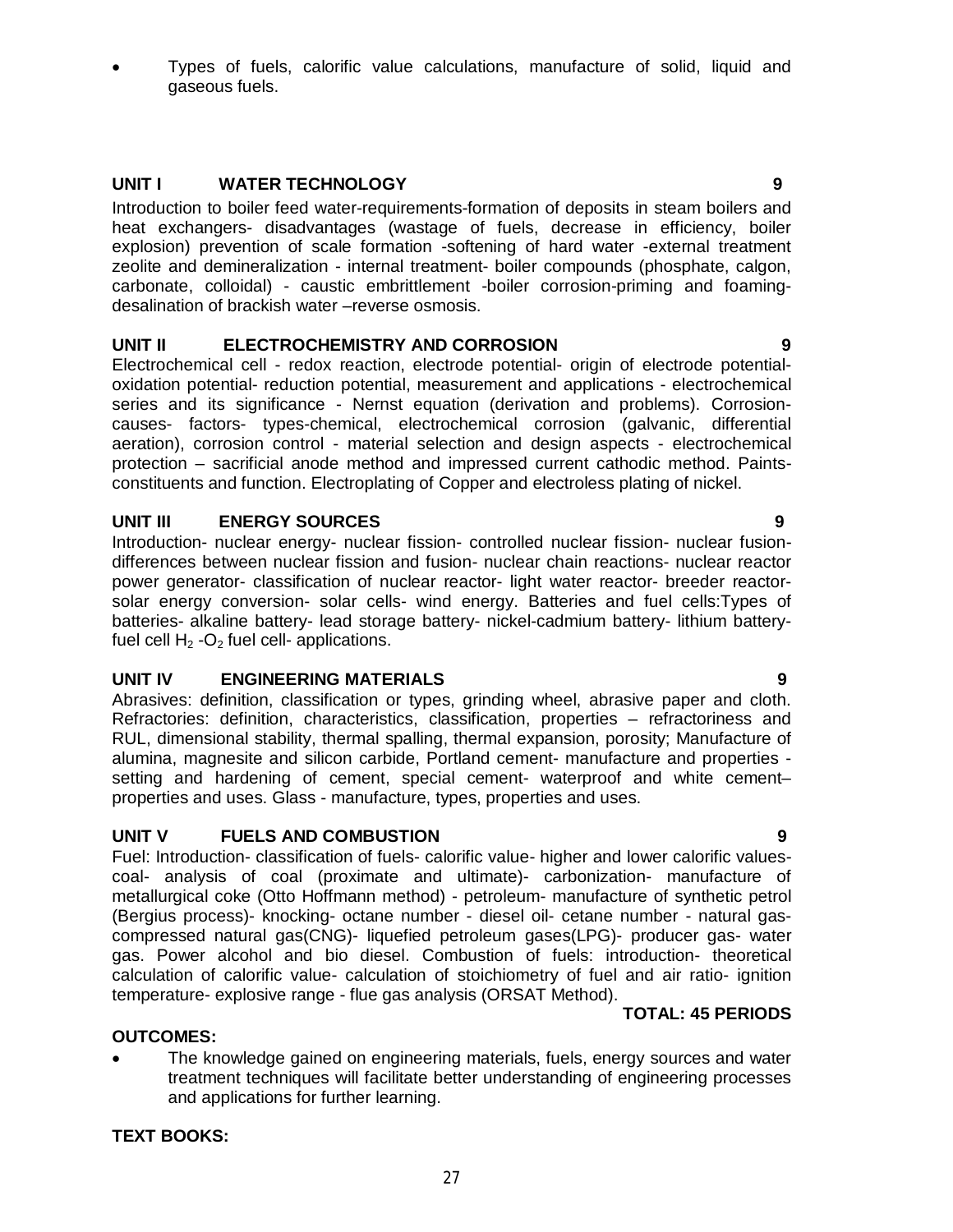- 1. Vairam S, Kalyani P and SubaRamesh.,"Engineering Chemistry"., Wiley India PvtLtd.,New Delhi., 2011
- 2. DaraS.S,UmareS.S."Engineering Chemistry", S. Chand & Company Ltd., New Delhi , 2010

# **REFERENCES:**

- 1 Kannan P. and Ravikrishnan A., "Engineering Chemistry", Sri Krishna Hi-tech Publishing Company Pvt. Ltd. Chennai, 2009
- 2. AshimaSrivastava and Janhavi N N., "Concepts of Engineering Chemistry", ACME Learning Private Limited., New Delhi., 2010.
- 3. RenuBapna and Renu Gupta., "Engineering Chemistry", Macmillan India Publisher Ltd., 2010.
- 4 Pahari A and Chauhan B., "Engineering Chemistry"., Firewall Media., New Delhi., 2010

# **GE6252 BASIC ELECTRICAL AND ELECTRONICS ENGINEERING L T P C 4 0 0 4**

# **OBJECTIVES:**

- To explain the basic theorems used in Electrical circuits and the different components and function of electrical machines.
- To explain the fundamentals of semiconductor and applications.
- To explain the principles of digital electronics
- To impart knowledge of communication.

# **UNIT I ELECTRICAL CIRCUITS & MEASURMENTS 12**

Ohm's Law – Kirchoff's Laws – Steady State Solution of DC Circuits – Introduction to AC Circuits – Waveforms and RMS Value – Power and Power factor – Single Phase and Three Phase Balanced Circuits.

Operating Principles of Moving Coil and Moving Iron Instruments (Ammeters and Voltmeters), Dynamometer type Watt meters and Energy meters.

# **UNIT II ELECTRICAL MECHANICS** 12

### Construction, Principle of Operation, Basic Equations and Applications of DC Generators, DC Motors, Single Phase Transformer, single phase induction Motor.

# **UNIT III SEMICONDUCTOR DEVICES AND APPLICATIONS 12**

Characteristics of PN Junction Diode – Zener Effect – Zener Diode and its Characteristics – Half wave and Full wave Rectifiers – Voltage Regulation.

Bipolar Junction Transistor – CB, CE, CC Configurations and Characteristics – Elementary Treatment of Small Signal Amplifier.

# **UNIT IV DIGITAL ELECTRONICS 12**

Binary Number System – Logic Gates – Boolean Algebra – Half and Full Adders – Flip-Flops – Registers and Counters – A/D and D/A Conversion (single concepts)

# **UNIT V FUNDAMENTALS OF COMMUNICATION ENGINEERING 12**

Types of Signals: Analog and Digital Signals – Modulation and Demodulation: Principles of Amplitude and Frequency Modulations.

28 Communication Systems: Radio, TV, Fax, Microwave, Satellite and Optical Fibre (Block Diagram Approach only).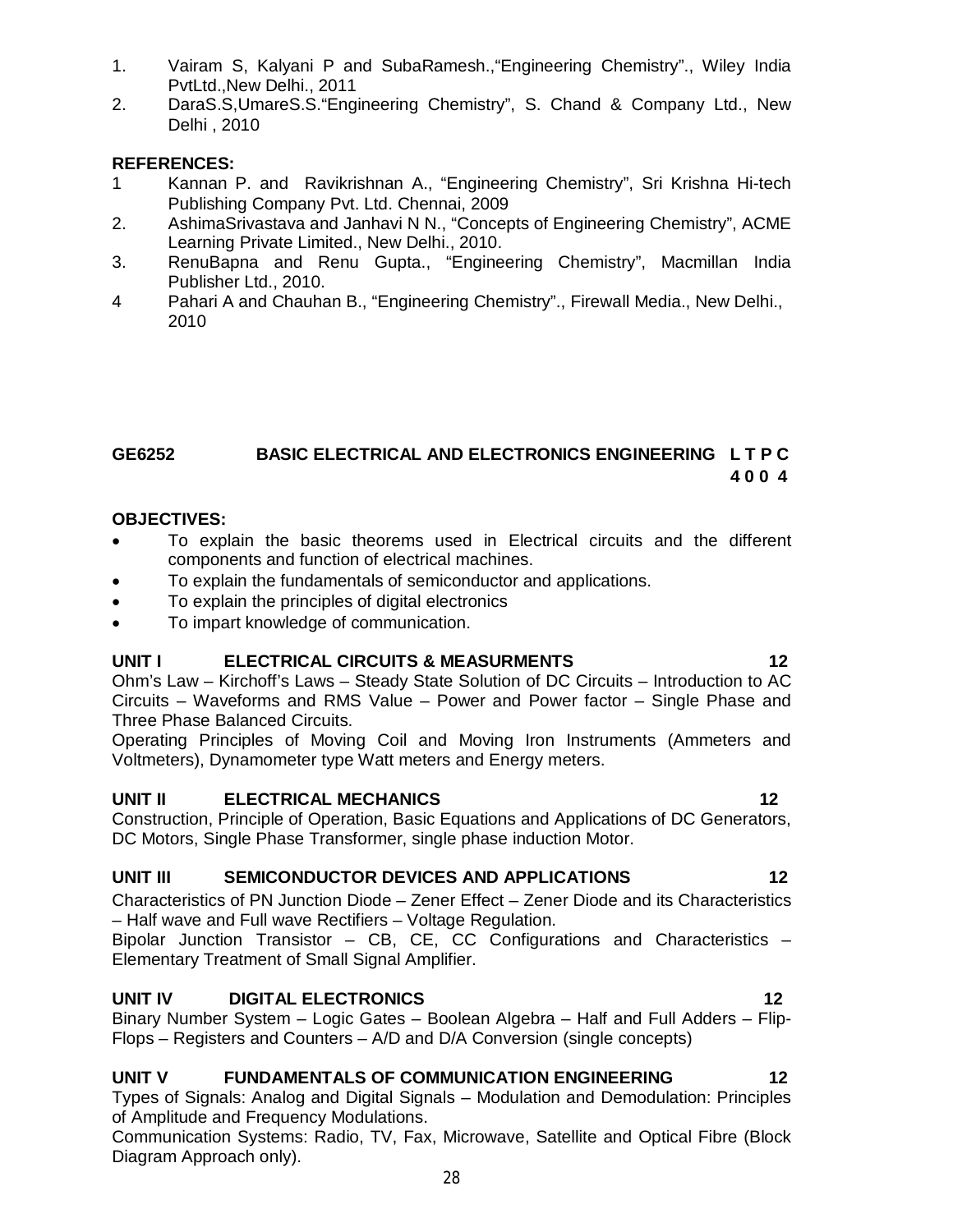#### **OUTCOMES:**

- ability to identify the electrical components explain the characteristics of electrical machines.
- ability to identify electronics components and use of them to design circuits.

#### **TEXT BOOKS:**

- 1. Mittle N., "Basic Electrical Engineering", Tata McGraw Hill Edition, New Delhi, 1990.
- 2. Sedha R.S., "Applied Electronics", S. Chand & Co., 2006.

#### **REFERENCES:**

- 1. Muthusubramanian R, Salivahanan S and Muraleedharan K A, "Basic Electrical, Electronics and Computer Engineering", Tata McGraw Hill, Second Edition, 2006.
- 2. Nagsarkar T K and Sukhija M S, "Basics of Electrical Engineering", Oxford press 2005.
- 3. Mehta V K, "Principles of Electronics", S.Chand & Company Ltd, 1994.
- 4. Mahmood Nahvi and Joseph A. Edminister, "Electric Circuits", Schaum' Outline Series, McGraw Hill, 2002.
- 5. Premkumar N, "Basic Electrical Engineering", Anuradha Publishers, 2003.

### **GE6253 ENGINEERING MECHANICS L T P C**

 **3 1 0 4**

#### **OBJECTIVES:**

 To develop capacity to predict the effect of force and motion in the course of carrying out the design functions of engineering.

#### **UNIT I BASICS AND STATICS OF PARTICLES 12**

Introduction – Units and Dimensions – Laws of Mechanics – Lami's theorem, Parallelogram and triangular Law of forces — Vectorial representation of forces – Vector operations of forces -additions, subtraction, dot product, cross product – Coplanar Forces – rectangular components – Equilibrium of a particle – Forces in space – Equilibrium of a particle in space – Equivalent systems of forces – Principle of transmissibility .

### **UNIT II EQUILIBRIUM OF RIGID BODIES 12**

Free body diagram – Types of supports –Action and reaction forces –stable equilibrium – Moments and Couples – Moment of a force about a point and about an axis – Vectorial representation of moments and couples – Scalar components of a moment – Varignon's theorem – Single equivalent force -Equilibrium of Rigid bodies in two dimensions – Equilibrium of Rigid bodies in three dimensions

#### **UNIT III PROPERTIES OF SURFACES AND SOLIDS 12**

Centroids and centre of mass– Centroids of lines and areas - Rectangular, circular, triangular areas by integration – T section, I section, - Angle section, Hollow section by using standard formula –Theorems of Pappus - Area moments of inertia of plane areas – Rectangular, circular, triangular areas by integration – T section, I section, Angle section,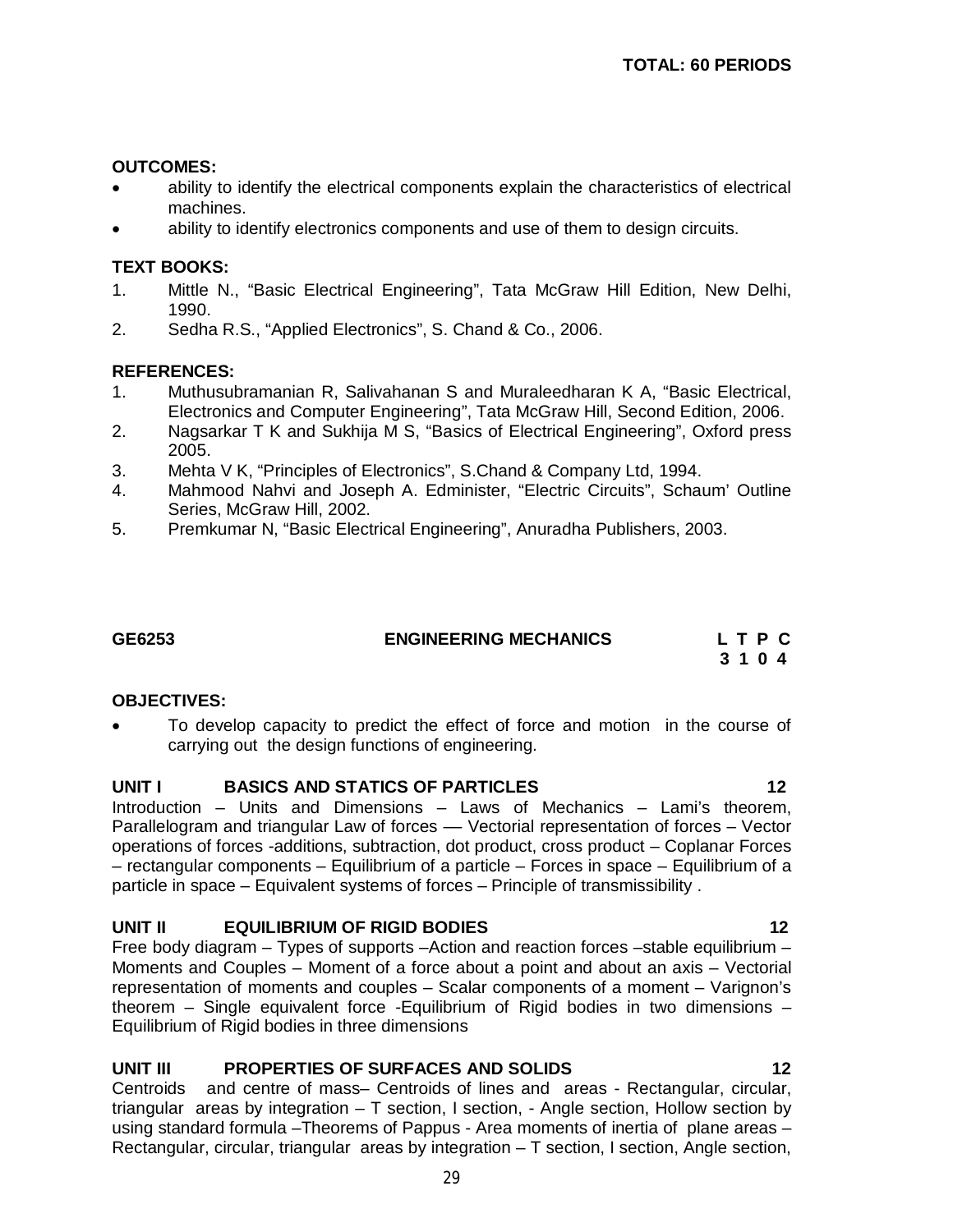Hollow section by using standard formula – Parallel axis theorem and perpendicular axis theorem –Principal moments of inertia of plane areas – Principal axes of inertia-Mass moment of inertia –mass moment of inertia for prismatic, cylindrical and spherical solids from first principle – Relation to area moments of inertia.

# **UNIT IV DYNAMICS OF PARTICLES** 12

Displacements, Velocity and acceleration, their relationship – Relative motion – Curvilinear motion - Newton's laws of motion – Work Energy Equation– Impulse and Momentum – Impact of elastic bodies.

# UNIT V FRICTION AND ELEMENTS OF RIGID BODY DYNAMICS 42

Friction force – Laws of sliding friction – equilibrium analysis of simple systems with sliding friction –wedge friction-. Rolling resistance -Translation and Rotation of Rigid Bodies – Velocity and acceleration – General Plane motion of simple rigid bodies such as cylinder, disc/wheel and sphere.

# **OUTCOMES:**

### **TOTAL : 60 PERIODS**

- ability to explain the differential principles applies to solve engineering problems dealing with force, displacement, velocity and acceleration.
- ability to analyse the forces in any structures.
- ability to solve rigid body subjected to dynamic forces.

# **TEXT BOOKS:**

- 1. Beer, F.P and Johnston Jr. E.R., "Vector Mechanics for Engineers (In SI Units): Statics and Dynamics",  $8<sup>th</sup>$  Edition, Tata McGraw-Hill Publishing company, New Delhi (2004).
- 2. Vela Murali, "Engineering Mechanics", Oxford University Press (2010)

# **REFERENCES:**

- 1. Hibbeller, R.C and Ashok Gupta, "Engineering Mechanics: Statics and Dynamics", 11<sup>th</sup> Edition, Pearson Education 2010.
- 2. Irving H. Shames and Krishna Mohana Rao. G., "Engineering Mechanics Statics and Dynamics",  $4<sup>th</sup>$  Edition, Pearson Education 2006.
- 3. Meriam J.L. and Kraige L.G., " Engineering Mechanics- Statics Volume 1, Dynamics- Volume 2", Third Edition, John Wiley & Sons,1993.
- 4. Rajasekaran S and Sankarasubramanian G., "Engineering Mechanics Statics and Dynamics", 3rd Edition, Vikas Publishing House Pvt. Ltd., 2005.
- 5. Bhavikatti, S.S and Rajashekarappa, K.G., "Engineering Mechanics", New Age International (P) Limited Publishers, 1998.
- 6. Kumar, K.L., "Engineering Mechanics", 3<sup>rd</sup> Revised Edition, Tata McGraw-Hill Publishing company, New Delhi 2008.

#### **GE6261 COMPUTER AIDED DRAFTING AND MODELING LABORATORY L T P C 0 1 2 2**

### **OBJECTIVES:**

To develop skill to use software to create 2D and 3D models.

# **List of Exercises using software capable of Drafting and Modeling**

1. Study of capabilities of software for Drafting and Modeling – Coordinate systems (absolute, relative, polar, etc.) – Creation of simple figures like polygon and general multi-line figures.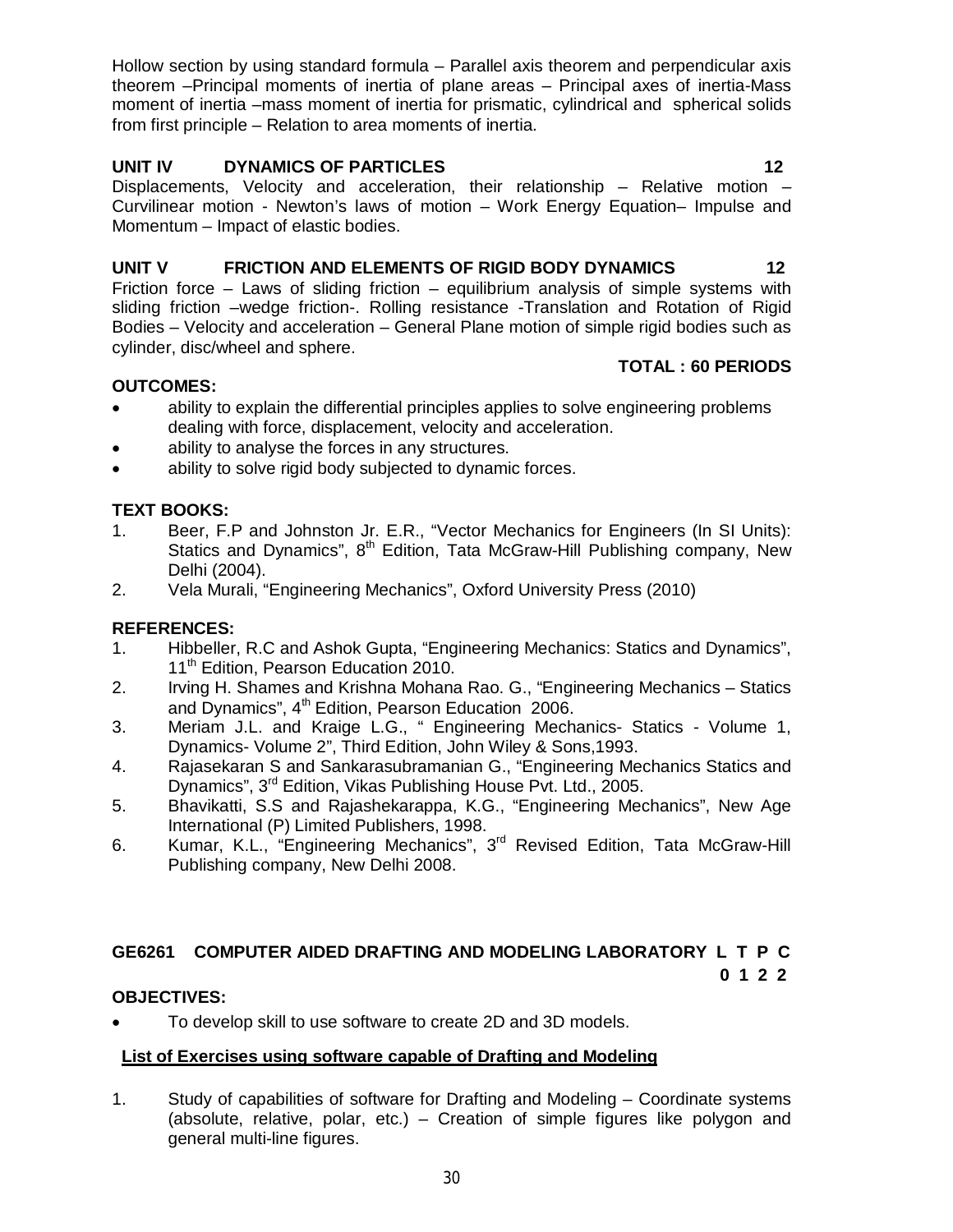- 2. Drawing of a Title Block with necessary text and projection symbol.
- 3. Drawing of curves like parabola, spiral, involute using Bspline or cubic spline.
- 4. Drawing of front view and top view of simple solids like prism, pyramid, cylinder, cone, etc, and dimensioning.
- 5. Drawing front view, top view and side view of objects from the given pictorial views (eg. V-block, Base of a mixie, Simple stool, Objects with hole and curves).
- 6. Drawing of a plan of residential building ( Two bed rooms, kitchen, hall, etc.)
- 7. Drawing of a simple steel truss.
- 8. Drawing sectional views of prism, pyramid, cylinder, cone, etc,
- 9. Drawing isometric projection of simple objects.
- 10. Creation of 3-D models of simple objects and obtaining 2-D multi-view drawings from 3-D model.

Note: Plotting of drawings must be made for each exercise and attached to the records written by students.

# **TOTAL: 45 PERIODS**

# **OUTCOMES:**

- ability to use the software packers for drafting and modeling
- ability to create 2D and 3D models of Engineering Components

# **LIST OF EQUIPMENT FOR A BATCH OF 30 STUDENTS:**

| SI.No | <b>Description of Equipment</b>                   | Quantity    |
|-------|---------------------------------------------------|-------------|
|       | Pentium IV computer or better hardware, with      | 30 No.      |
|       | suitable graphics facility                        |             |
|       | Licensed software for Drafting and Modeling.      | 30 Licenses |
| 3.    | Laser Printer or Plotter to print / plot drawings | $2$ No.     |

# **GE6262 PHYSICS AND CHEMISTRY LABORATORY – II L T P C 0 0 2 1**

# **PHYSICS LABORATORY – II**

### **OBJECTIVES:**

 To introduce different experiments to test basic understanding of physics concepts applied in optics, thermal physics and properties of matter.

# **LIST OF EXPERIMENTS**

# **(Any FIVE Experiments)**

- 1. Determination of Young's modulus by uniform bending method
- 2. Determination of band gap of a semiconductor
- 3. Determination of Coefficient of viscosity of a liquid –Poiseuille's method
- 4. Determination of Dispersive power of a prism Spectrometer
- 5. Determination of thickness of a thin wire Air wedge method
- 6. Determination of Rigidity modulus Torsion pendulum

### **OUTCOMES:**

 The students will have the ability to test materials by using their knowledge of applied physics principles in optics and properties of matter.

# **LIST OF EQUIPMENT FOR A BATCH OF 30 STUDENTS:**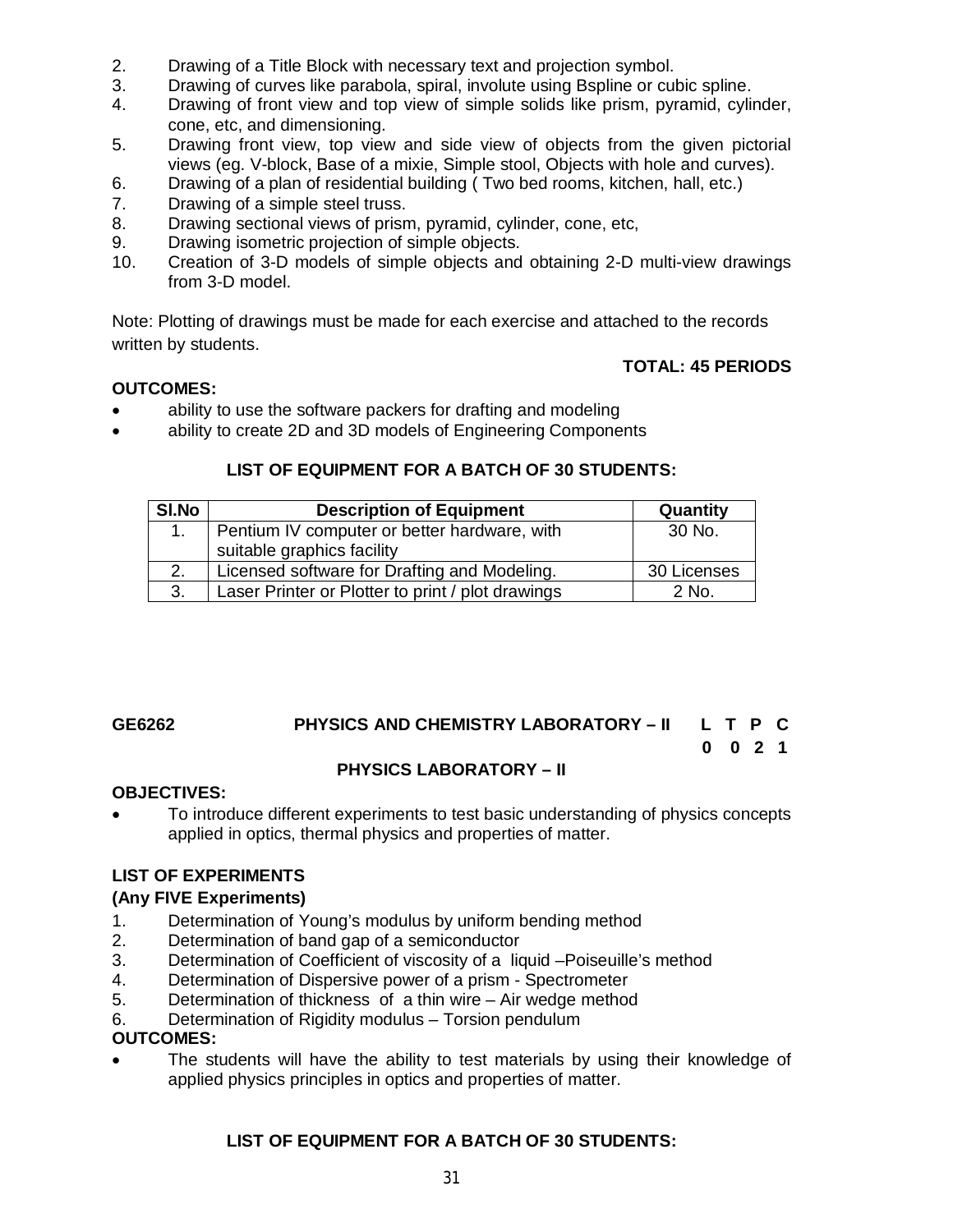- 1. Traveling microscope, meter scale, Knife edge, weights
- 2. Band gap experimental set up
- 3. Burette, Capillary tube, rubber tube, stop clock, beaker and weighing balance
- 4. spectrometer, prism, sodium vapour lamp.
- 5. Air-wedge experimental set up.
- 6. Torsion pendulum set up. (vernier Caliper, Screw gauge, reading lens are required for most of the experiments)

# **CHEMISTRY LABORATORY - II**

### **OBJECTIVES:**

 To make the student acquire practical skills in the wet chemical and instrumental methods for quantitative estimation of hardness, alkalinity, metal ion content, corrosion in metals and cement analysis.

### **LIST OF EXPERIMENTS**

### **(Any FIVE Experiments)**

- 1 Determination of alkalinity in water sample
- 2 Determination of total, temporary & permanent hardness of water by EDTA method
- 3 Estimation of copper content of the given solution by EDTA method
- 4 Estimation of iron content of the given solution using potentiometer
- 5 Estimation of sodium present in water using flame photometer
- 6 Corrosion experiment weight loss method
- 7 Conductometric precipitation titration using  $BaCl<sub>2</sub>$  and  $Na<sub>2</sub>SO<sub>4</sub>$
- 8 Determination of CaO in Cement.

### **OUTCOMES:**

### **TOTAL: 30 PERIODS**

 The students will be conversant with hands-on knowledge in the quantitative chemical analysis of water quality related parameters, corrosion measurement and cement analysis.

### **REFERENCES:**

- 1. Daniel R. Palleros, "Experimental organic chemistry" John Wiley & Sons, Inc., New York, 2001.
- 2. Furniss B.S. Hannaford A.J, Smith P.W.G and Tatchel A.R., "Vogel's Textbook of practical organic chemistry, LBS Singapore ,1994.
- 3. Jeffery G.H, Bassett J., Mendham J. and Denny R.C., "Vogel's Text book of quantitative analysis chemical analysis", ELBS 5th Edn. Longman, Singapore publishers, Singapore, 1996.
- 4. Kolthoff I.M. and Sandell E.B. et al. Quantitative chemical analysis, McMillan, Madras 1980
- **Laboratory classes on alternate weeks for Physics and Chemistry.**

# **LIST OF EQUIPMENT FOR A BATCH OF 30 STUDENTS:**

| 1. Potentiometer     | - | 5 Nos        |
|----------------------|---|--------------|
| 2. Flame photo meter | - | 5 Nos        |
| 0 Website Balance    |   | $F$ . N. $-$ |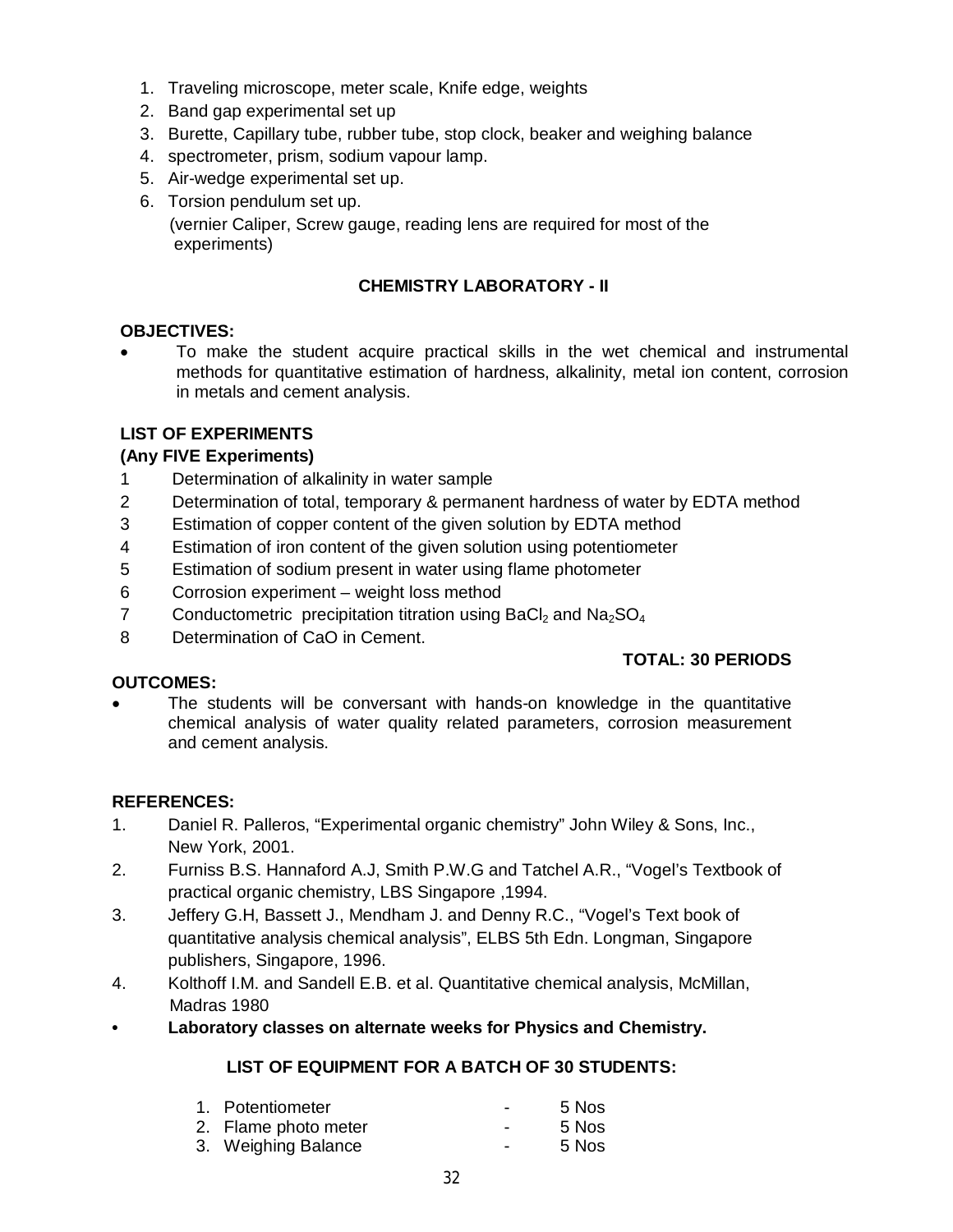| 4. Conductivity meter | 5 Nos |
|-----------------------|-------|
|-----------------------|-------|

**Common Apparatus : Pipette, Burette, conical flask, percelain tile, dropper (30 Nos each)**

| GE6263                                       | <b>COMPUTER PROGRAMMING LABORATORY</b>                                                                                                                                                        | L T P C<br>122<br>0      |
|----------------------------------------------|-----------------------------------------------------------------------------------------------------------------------------------------------------------------------------------------------|--------------------------|
| <b>OBJECTIVES:</b><br>$\bullet$<br>$\bullet$ | The Students should be made to<br>Be exposed to Unix shell commands<br>Be familiar with an editor on Unix<br>Learn to program in Shell script<br>Learn to write C programme for Unix platform |                          |
| <b>1. UNIX COMMANDS</b>                      | <b>LIST OF EXPERIMENTS</b><br>Study of Unix OS - Basic Shell Commands - Unix Editor                                                                                                           | 15                       |
| <b>2. SHELL PROGRAMMING</b>                  | Simple Shell program - Conditional Statements - Testing and Loops                                                                                                                             | 15                       |
|                                              | 3. C PROGRAMMING ON UNIX<br>Dynamic Storage Allocation-Pointers-Functions-File Handling                                                                                                       | 15                       |
|                                              |                                                                                                                                                                                               | <b>TOTAL: 45 PERIODS</b> |
| <b>OUTCOMES:</b>                             | At the end of the course the students should be able to:<br>• Use Shell commands<br>• Design of Implement Unix shell scripts<br>• Write and execute C programs on Unix                        |                          |
| <b>Hardware</b>                              | <b>HARDWARE / SOFTWARE REQUIREMENTS FOR A BATCH OF 30 STUDENTS</b>                                                                                                                            |                          |
|                                              | 1 UNIX Clone Server                                                                                                                                                                           |                          |

- 3 3 Nodes (thin client or PCs)
- Printer  $3$  Nos.

#### **Software**

- OS UNIX Clone (33 user license or License free Linux)
- Compiler C

# **MA6351 TRANSFORMS AND PARTIAL DIFFERENTIAL EQUATIONS L T P C**

 **3 1 0 4**

# **OBJECTIVES:**

 To introduce Fourier series analysis which is central to many applications in engineering apart from its use in solving boundary value problems.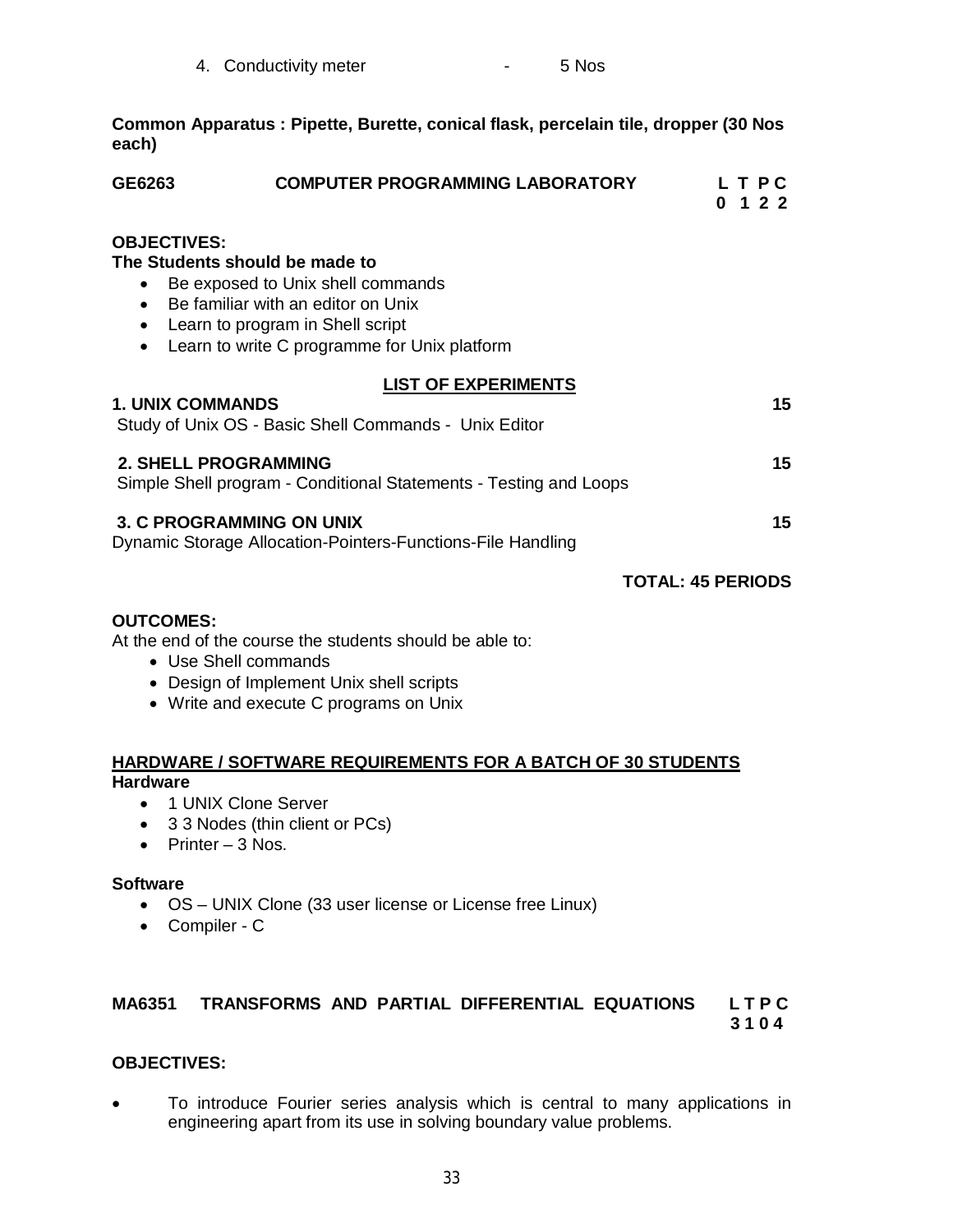- To acquaint the student with Fourier transform techniques used in wide variety of situations.
- To introduce the effective mathematical tools for the solutions of partial differential equations that model several physical processes and to develop Z transform techniques for discrete time systems.

# **UNIT I PARTIAL DIFFERENTIAL EQUATIONS 9 + 3**

Formation of partial differential equations – Singular integrals -- Solutions of standard types of first order partial differential equations - Lagrange's linear equation -- Linear partial differential equations of second and higher order with constant coefficients of both homogeneous and non-homogeneous types.

# **UNIT II** FOURIER SERIES **1943**

Dirichlet's conditions – General Fourier series – Odd and even functions – Half range sine series – Half range cosine series – Complex form of Fourier series – Parseval's identity – Harmonic analysis.

# **UNIT III APPLICATIONS OF PARTIAL DIFFERENTIAL EQUATIONS 9 + 3**

Classification of PDE – Method of separation of variables - Solutions of one dimensional wave equation – One dimensional equation of heat conduction – Steady state solution of two dimensional equation of heat conduction (excluding insulated edges).

# UNIT IV FOURIER TRANSFORMS **9 + 3**

Statement of Fourier integral theorem – Fourier transform pair – Fourier sine and cosine transforms – Properties – Transforms of simple functions – Convolution theorem – Parseval's identity.

# **UNIT V Z - TRANSFORMS AND DIFFERENCE EQUATIONS 9 + 3**

Z- transforms - Elementary properties – Inverse Z - transform (using partial fraction and residues) – Convolution theorem - Formation of difference equations – Solution of difference equations using

Z - transform.

# **TOTAL (L:45+T:15): 60 PERIODS**

### **OUTCOMES:**

 The understanding of the mathematical principles on transforms and partial differential equations would provide them the ability to formulate and solve some of the physical problems of engineering.

### **TEXT BOOKS:**

- 1. Veerarajan. T., "Transforms and Partial Differential Equations", Tata McGraw Hill Education Pvt. Ltd., New Delhi, Second reprint, 2012.
- 2. Grewal. B.S., "Higher Engineering Mathematics"*,* 42nd Edition, Khanna Publishers, Delhi, 2012.
- 3. Narayanan.S., Manicavachagom Pillay.T.K and Ramanaiah.G "Advanced Mathematics for Engineering Students" Vol. II & III, S.Viswanathan Publishers Pvt Ltd. 1998.

### **REFERENCES:**

- 1. Bali.N.P and Manish Goyal, "A Textbook of Engineering Mathematics", 7<sup>th</sup> Edition, Laxmi Publications Pvt Ltd , 2007.
- 2. Ramana.B.V., "Higher Engineering Mathematics"*,* Tata Mc-GrawHill Publishing Company Limited, NewDelhi, 2008.
- 3. Glyn James, "Advanced Modern Engineering Mathematics", 3<sup>rd</sup> Edition, Pearson Education, 2007.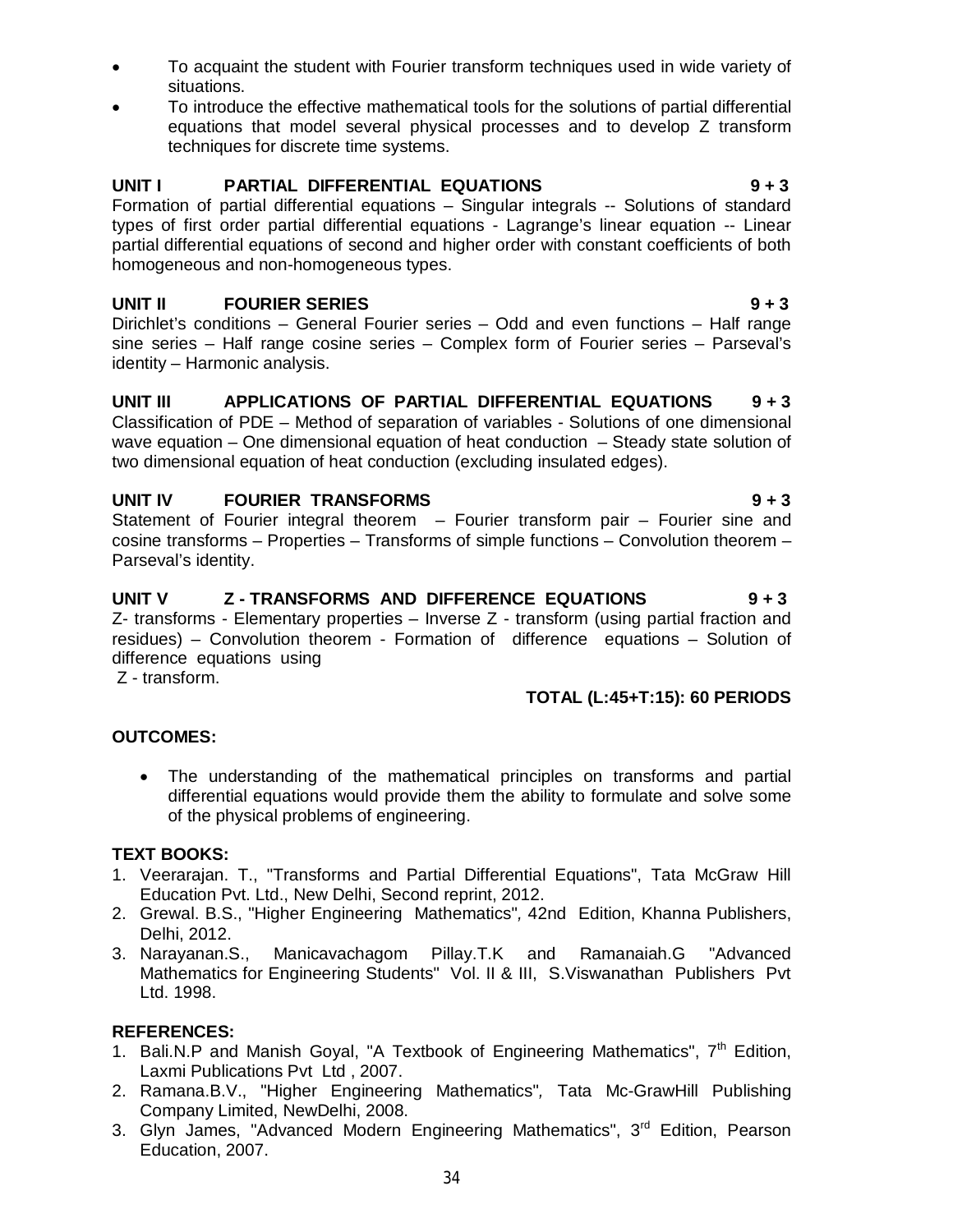**UNIT V THE DISTRIBUTION LAW 9**

**UNIT II CHEMICAL KINETICS 9**

**OBJECTIVE:** To enable the students to acquire knowledge in the field of electrochemistry, solubility behaviour, chemical reaction kinetics, photochemical reactions and colloidal chemistry

# towards different applications.

# **UNIT I ELECTROCHEMISTRY 9**

Electrical Resistance – Specific Resistance – Electrical conductance – Specific conductance – Equivalent conductance – Cell constant- Determination of cell constant – variation of conductance with dilution – Kohlrausch's law –Single electrode potential – Galvanic cell – Cu – Zn cell - EMF and its measurement – Reference electrode – Standard Hydrogen Electrode – Calornel electrode – Nernst equation - Electrochemical series – Applications of EMF Measurements: Fuel cells – Hydrogen -Oxygen fuel cell .

Rate of a reaction-Order of a reaction – Examples and rate equations for Zero order, First order, Second order and Third order reactions –Molecularity of a reaction – Unimolecular and Bimolecular reactions – Half life period– Kinetics of parallel and opposing reactions – Activation energy – Arrhenius equation –Collision theory of reaction rates – Theory of absolute reaction rates – Michalis Menton kinetics of enzyme catalyzed reactions.

# **UNIT III PHOTOCHEMISTRY 9**

Laws of Photochemistry, Beer–Lambert's law- Grothus & Drapper's law- Stark Einstein's law-Quantum efficiency– Reason for difference in quantum efficiency –Method of determination of quantum yield. Photochemical reactions, Actinometry – Uranyl oxalate method only – Kinetics and mechanism of Hydrogen – Bromine reaction, Hydrogen – Chlorine reaction – Photosensitization- Photo inhibitor- Chemiluminescence.

# **UNIT IV COLLOIDS 9**

Introduction to colloids – properties of colloids – coagulation of solutions – Origin of charge on colloidal particles – Determination of size of colloidal particles – Donnan Membrane equilibrium – Emulsions – Gels – Applications of colloids – Nanoparticles (Au, Ag, Pt) – Preparation – Characterization – Properties – Application in catalysis and drug delivery systems.

Distribution co-efficient - Distribution Law –– Conditions for the validity of the Distribution law – I2–CCl4–H2O System – Nature of interaction of the solute with one of the solvents – Dissociation- Association – Applications of Distribution law – Process of Extraction.

# **TOTAL : 45 PERIODS**

#### **OUTCOME:**

Upon completion of this course, the students would understand the chemical equilibria, phase equilibria, electrochemical equilibria and biochemical reactions equilibria towards different applications.

#### **TEXT BOOKS:**

1. Kund and Jain, Physical Chemistry, S.Chand and Company, New Delhi (1996).

# 4. Erwin Kreyszig, "Advanced Engineering Mathematics"*,* 8 th Edition, Wiley India, 2007.

- 5. Ray Wylie. C and Barrett.L.C, "Advanced Engineering Mathematics" Tata Mc Graw Hill Education Pvt Ltd, Sixth Edition, New Delhi, 2012.
- 6. Datta.K.B., "Mathematical Methods of Science and Engineering", Cengage Learning India Pvt Ltd, Delhi, 2013.

### **CH6303 PHYSICAL CHEMISTRY L T P C**

# **3 0 0 3**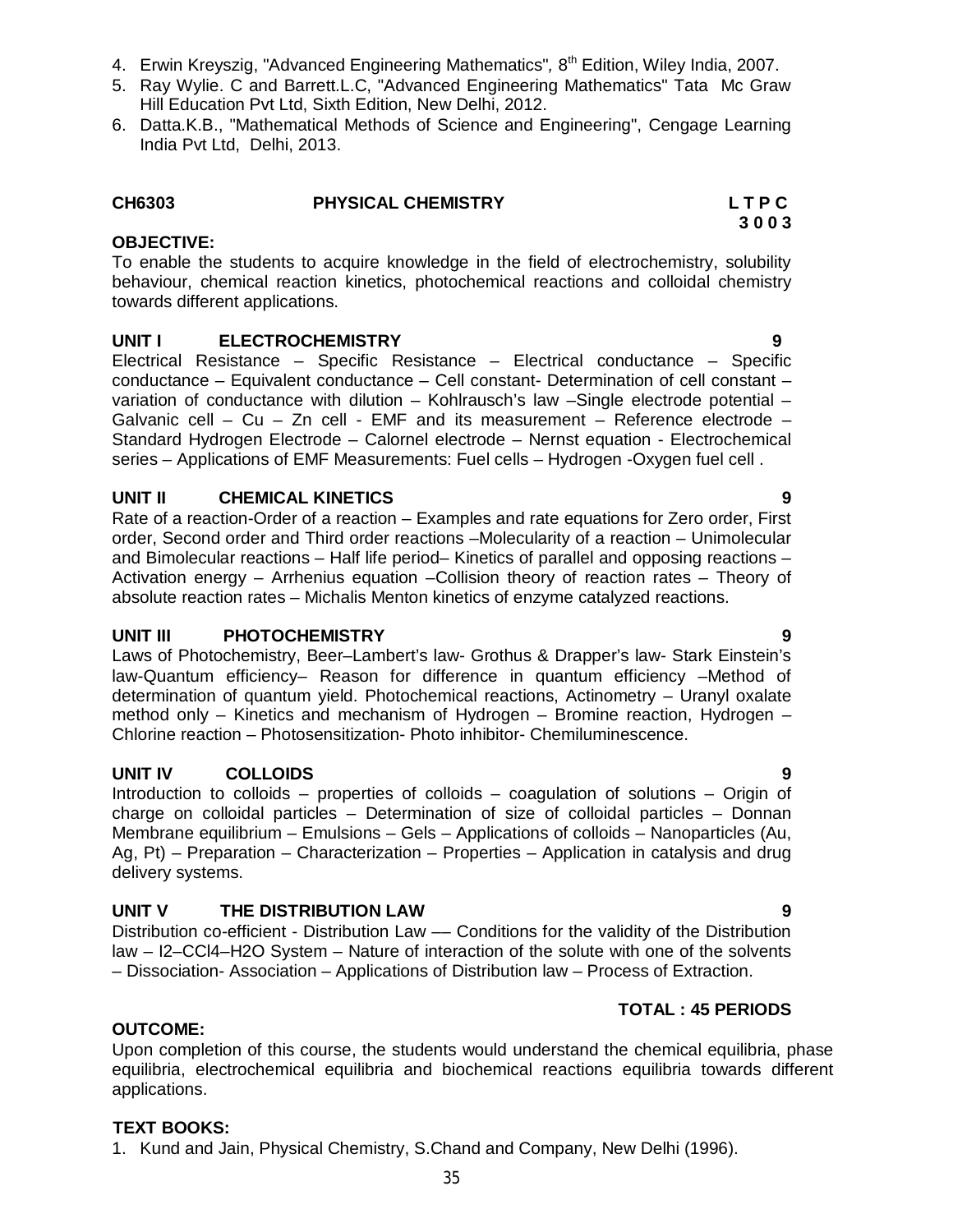- 2. Puri B.H. Sharma L.R. and M.S.Prathama, "Principles of Physical Chemisry", S.Chand and Company, New Delhi (2001).
- 3. B.S.Bahl, Arun Bahl and G.D.Tuli, "Essentials of Physical Chemistry", S.Chand and Company, New Delhi (2005).

#### **REFERENCES:**

- 1. Gordon M. Barrow, Physical Chemistry, Sixth Edition, Tata McGraw Hill (1998).
- 2. Peter Atkins & Julio de Paula, Atkins' Physical Chemistry, 7th Edition, Oxford university press.(2002).

# **GE6351 ENVIRONMENTAL SCIENCE AND ENGINEERING L T P C**

# **3 0 0 3**

# **OBJECTIVES:**

To the study of nature and the facts about environment.

- To finding and implementing scientific, technological, economic and political solutions to environmental problems.
- To study the interrelationship between living organism and environment.
- To appreciate the importance of environment by assessing its impact on the human world; envision the surrounding environment, its functions and its value.
- To study the dynamic processes and understand the features of the earth's interior and surface.
- To study the integrated themes and biodiversity, natural resources, pollution control and waste management.

### UNIT I **ENVIRONMENT, ECOSYSTEMS AND BIODIVERSITY** 12

Definition, scope and importance of Risk and hazards; Chemical hazards, Physical hazards, Biological hazards in the environment – concept of an ecosystem – structure and function of an ecosystem – producers, consumers and decomposers-Oxygen cycle and Nitrogen cycle – energy flow in the ecosystem – ecological succession processes – Introduction, types, characteristic features, structure and function of the (a) forest ecosystem (b) grassland ecosystem (c) desert ecosystem (d) aquatic ecosystems (ponds, streams, lakes, rivers, oceans, estuaries) – Introduction to biodiversity definition: genetic, species and ecosystem diversity – biogeographical classification of India – value of biodiversity: consumptive use, productive use, social, ethical, aesthetic and option values – Biodiversity at global, national and local levels – India as a mega-diversity nation – hotspots of biodiversity – threats to biodiversity: habitat loss, poaching of wildlife, manwildlife conflicts – endangered and endemic species of India – conservation of biodiversity: In-situ and ex-situ conservation of biodiversity. Field study of common plants, insects, birds

Field study of simple ecosystems – pond, river, hill slopes, etc.

# **UNIT II ENVIRONMENTAL POLLUTION 10**

Definition – causes, effects and control measures of: (a) Air pollution (Atmospheric chemistry- Chemical composition of the atmosphere; Chemical and photochemical reactions in the atmosphere - formation of smog, PAN, acid rain, oxygen and ozone chemistry;- Mitigation procedures- Control of particulate and gaseous emission, Control of  $SO_2$ ,  $NO_\chi$ ,  $CO$  and  $HC$ ) (b) Water pollution : Physical and chemical properties of terrestrial and marine water and their environmental significance; Water quality parameters – physical, chemical and biological; absorption of heavy metals - Water treatment processes. (c) Soil pollution - soil waste management: causes, effects and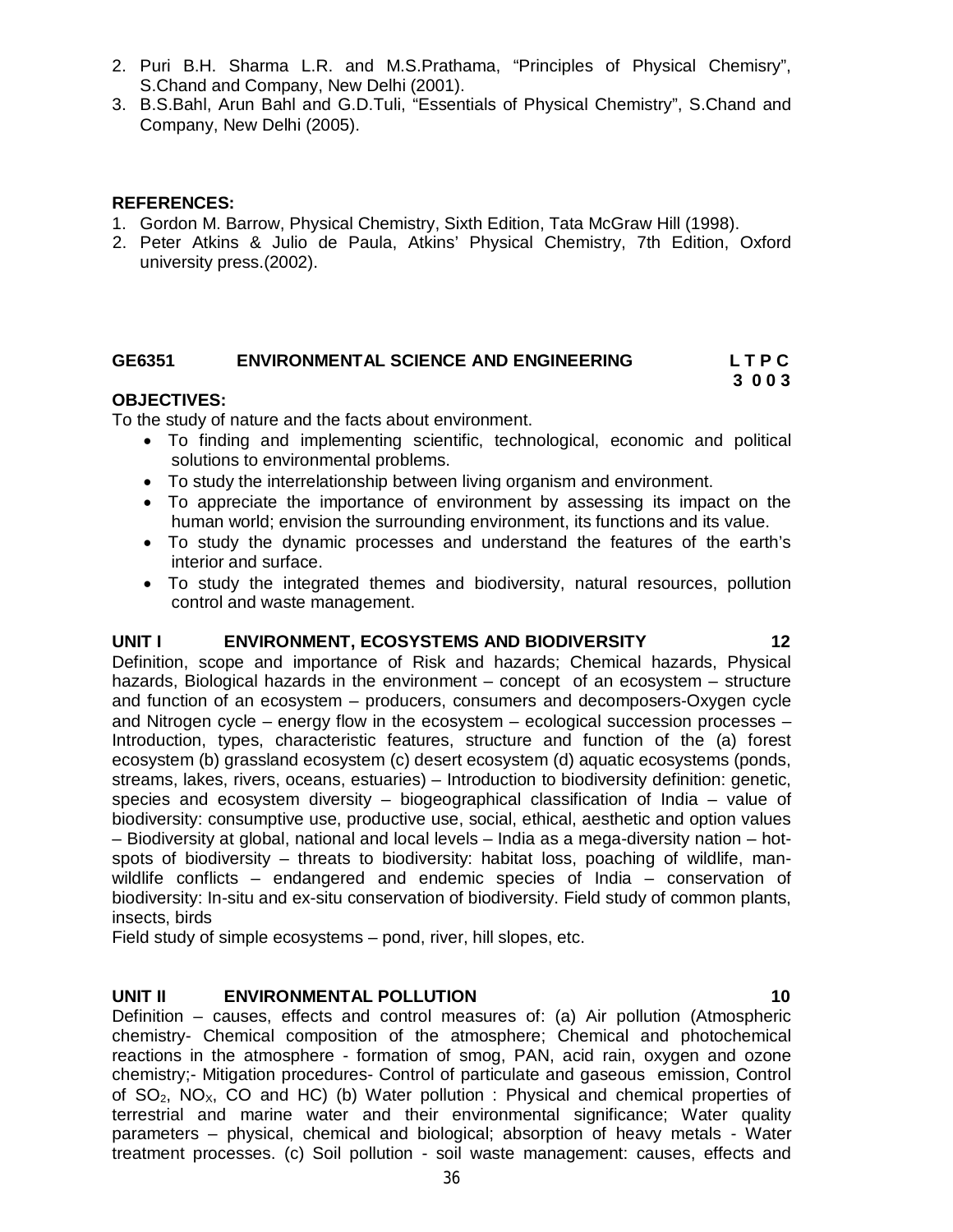control measures of municipal solid wastes  $-$  (d) Marine pollution (e) Noise pollution (f) Thermal pollution (g) Nuclear hazards–role of an individual in prevention of pollution  $$ pollution case studies –

Field study of local polluted site – Urban / Rural / Industrial / Agricultural.

#### **UNIT III NATURAL RESOURCES 10**

Forest resources: Use and over-exploitation, deforestation, case studies- timber extraction, mining, dams and their effects on forests and tribal people – Water resources: Use and overutilization of surface and ground water, dams-benefits and problems – Mineral resources: Use and exploitation, environmental effects of extracting and using mineral resources, case studies – Food resources: World food problems, changes caused by agriculture and overgrazing, effects of modern agriculture, fertilizer-pesticide problems, water logging, salinity, case studies – Energy resources: Growing energy needs, renewable and non renewable energy sources, use of alternate energy sources. Energy Conversion processes – Biogas – production and uses, anaerobic digestion; case studies – Land resources: Land as a resource, land degradation, man induced landslides, soil erosion and desertification – role of an individual in conservation of natural resources – Equitable use of resources for sustainable lifestyles. Introduction to Environmental Biochemistry: Proteins –Biochemical degradation of pollutants, Bioconversion of pollutants.

Field study of local area to document environmental assets – river / forest / grassland / hill / mountain.

### **UNIT IV SOCIAL ISSUES AND THE ENVIRONMENT 7**

From unsustainable to sustainable development – urban problems related to energy – water conservation, rain water harvesting, watershed management – resettlement and rehabilitation of people; its problems and concerns, case studies – role of nongovernmental organization- environmental ethics: Issues and possible solutions – 12 Principles of green chemistry- nuclear accidents and holocaust, case studies. – wasteland reclamation – consumerism and waste products – environment production act – Air act – Water act – Wildlife protection act – Forest conservation act –The Biomedical Waste (Management and Handling) Rules; 1998 and amendments- scheme of labeling of environmentally friendly products (Ecomark). enforcement machinery involved in environmental legislation- central and state pollution control boards- disaster central and state pollution control boards- disaster management: floods, earthquake, cyclone and landslides. Public awareness.

### **UNIT V HUMAN POPULATION AND THE ENVIRONMENT 6**

Population growth, variation among nations – population explosion – family welfare programme – environment and human health – human rights – value education – HIV / AIDS – women and child welfare –Environmental impact analysis (EIA)- -GIS-remote sensing-role of information technology in environment and human health – Case studies.

#### **TOTAL : 45 PERIODS**

#### **OUTCOMES:**

Environmental Pollution or problems cannot be solved by mere laws. Public participation is an important aspect which serves the environmental Protection. One will obtain knowledge on the following after completing the course.

- Public awareness of environmental is at infant stage.
- Ignorance and incomplete knowledge has lead to misconceptions
- Development and improvement in std. of living has lead to serious environmental disasters

#### **TEXT BOOKS:**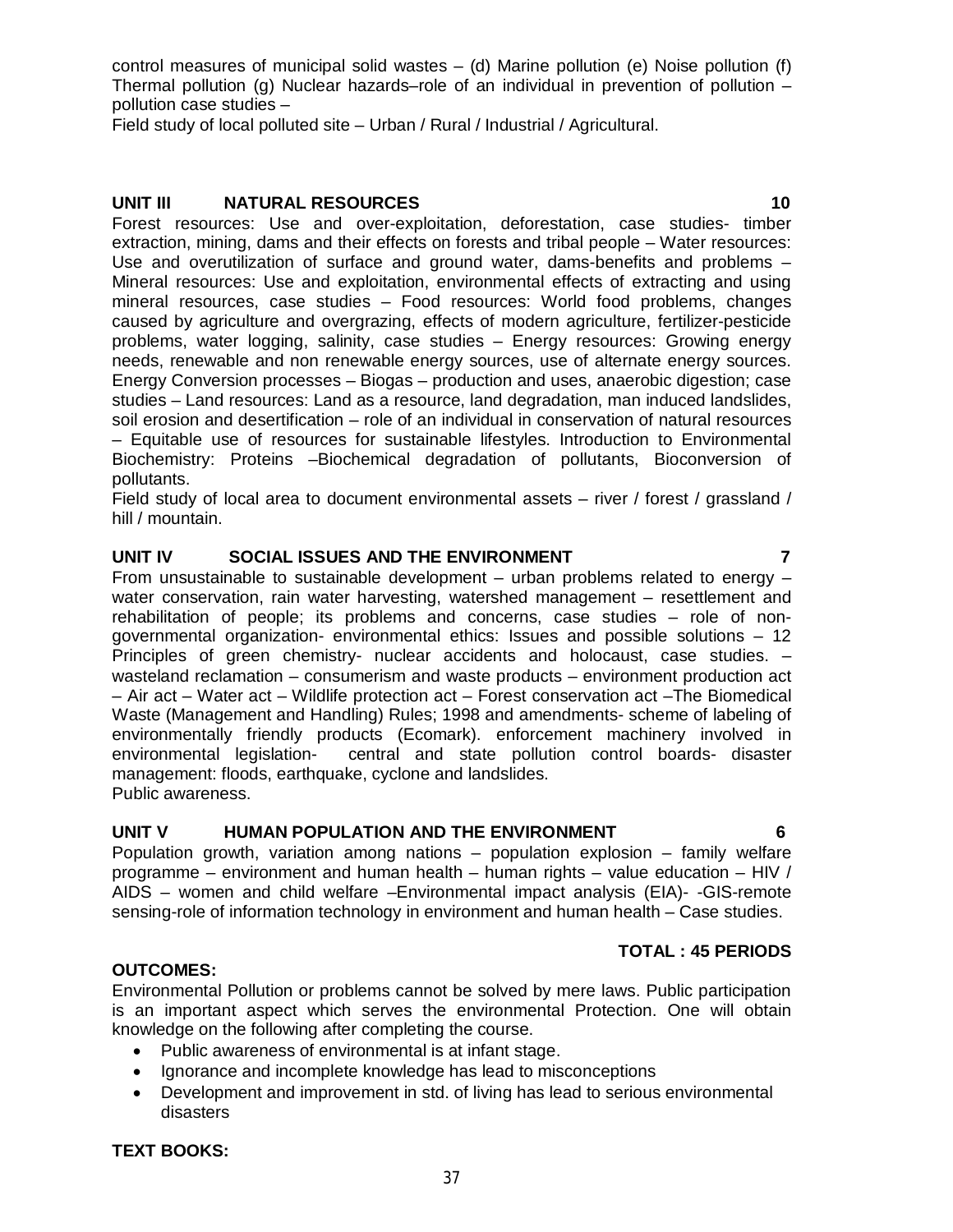- 1. Gilbert M.Masters, 'Introduction to Environmental Engineering and Science', 2nd edition, Pearson Education (2004).
- 2. Benny Joseph, 'Environmental Science and Engineering', Tata McGraw-Hill, New Delhi, (2006).

#### **REFERENCES:**

- 1. R.K. Trivedi, 'Handbook of Environmental Laws, Rules, Guidelines, Compliances and Standards', Vol. I and II, Enviro Media.
- 2. Cunningham, W.P. Cooper, T.H. Gorhani, 'Environmental Encyclopedia',Jaico Publ., House, Mumbai, 2001.
- 3. Dharmendra S. Sengar, 'Environmental law', Prentice hall of India PVT LTD,New Delhi, 2007.
- 4. Rajagopalan, R, 'Environmental Studies-From Crisis to Cure', Oxford University Press (2005)

| <b>PC6301</b> | <b>INDUSTRIAL CHEMICAL TECHNOLOGY</b> | LTPC |
|---------------|---------------------------------------|------|
|               |                                       | 3003 |

#### **OBJECTIVE:**

To enable the students to gain knowledge on various aspects of production engineering and understand the practical methods of production in a chemical factory.

#### **UNIT I SULFUR, SULFURIC ACID AND CEMENT 9**

Sulfur, Raw materials Sources, Mining and production of Sulfur – Sulfuric acid, Methods of production of Sulfuric acid – Contact process – Chamber process. Cement – properties of Cement – Methods of production – Overall factors for Cement industry.

#### **UNIT II FERTILIZER INDUSTRY, FUEL AND INDUSTRIAL GASES 9**

Major Components of Fertilizer industries – Nitrogen industries, ammonia, nitric acid, urea – Phosphorus industries - Phosphorus, Phosphoric acid, Super Phosphate – Potassium chloride, Potassium Sulphate – Fuel Gases – Producer gas, Water gas, Coke oven gas, Natural gas, Liquefied natural gas – Industrial gases – Carbon dioxide, hydrogen, nitrogen and oxygen.

#### **UNIT III PULP, PAPER, SUGAR AND STARCH INDUSTRIES 9**

Pulp – Methods of production – Comparison of pulping processes. Paper – types of paper products, Raw materials, Methods of production. Sugar – Methods of production – by products of the Sugar industry – Starch – Methods of production, Starch derivations.

### **UNIT IV PETROLEUM AND PETRO CHEMICAL INDUSTRIES 9**

Petroleum – Chemical Composition, Classification of crude petroleum, Petroleum Refinery products – Petroleum Conversion processes – Pyrolysis and Cracking, Reforming Polymerization, isomerization and Alkylation – petrochemicals – methanol, chloro methanol, Acetylene and ethylene, Isopropanol, Acrylonitrile, Buta diane – Chemicals from Aromatics - Benzene, Toluene and Xylene.

### **UNIT V RUBBERS, POLYMERS AND SYNTHETIC FIBRE 9**

Natural and Synthetic rubber, SBR – Silicone rubber – polymer – physical – chemical structure of polymers, Thermosetting and Thermoplastic materials - Polymer manufacturing processes – polyethylene, polystyrene – Resins phenolic and epoxy resins – Synthetic Fibers – Viscose rayon, Polyamides and polyesters.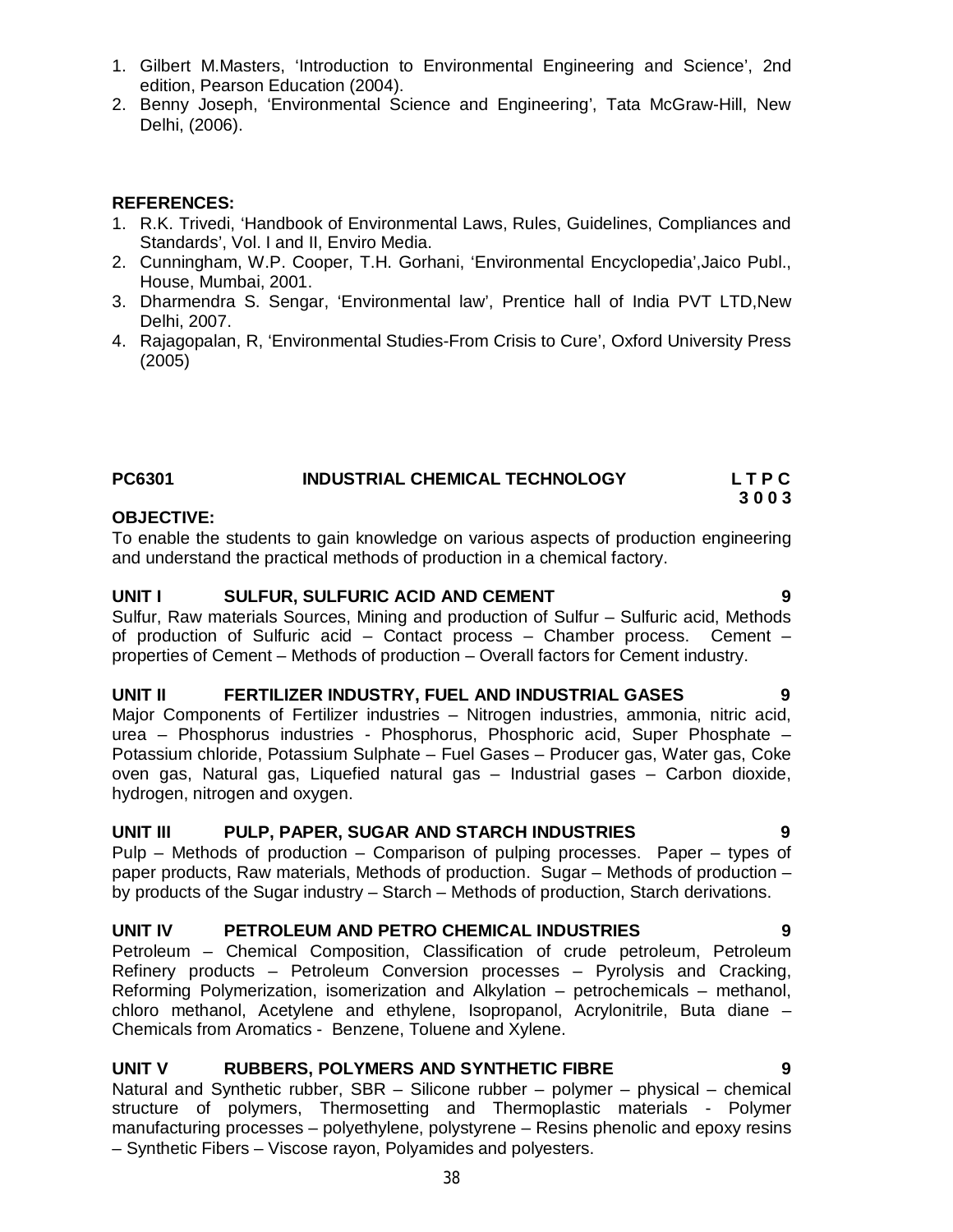# **OUTCOME:**

Student can classify the chemical process industry into industrial categories of base, intermediate end-products and specialty chemicals manufacturers

# **TEXT BOOKS:**

- 1. Dryden, C.E, Outlines of Chemical technology, II Ed., Affiliate East West press, 2003.
- 2. Moulin, J.A., M. Makkee, and Diepen, A.V., Chemical Process Technology, Wiley, 2001.

# **REFERENCES:**

- 1. Austin, G.T., Shreve's "Chemical Process Industries", 5<sup>th</sup> ed., McGraw-Hill, 1998.
- 2. Srikumar Koyikkal,"Chemical Process Technology and Simulation",PHI Learning Ltd (2013).

#### **EE6351 ELECTRICAL DRIVES AND CONTROL L T P C 3 0 0 3**

### **OBJECTIVES:**

- To understand the basic concepts of different types of electrical machines and their performance.
- To study the different methods of starting D.C motors and induction motors.
- To study the conventional and solid-state drives.

# **UNIT I INTRODUCTION 8**

Basic Elements – Types of Electric Drives – factors influencing the choice of electrical drives – heating and cooling curves – Loading conditions and classes of duty – Selection of power rating for drive motors with regard to thermal overloading and Load variation factors

### **UNIT II DRIVE MOTOR CHARACTERISTICS 9**

Mechanical characteristics – Speed-Torque characteristics of various types of load and drive motors – Braking of Electrical motors – DC motors: Shunt, series and compound - single phase and three phase induction motors.

### **UNIT III STARTING METHODS 8**

Types of D.C Motor starters – Typical control circuits for shunt and series motors – Three phase squirrel cage and slip ring induction motors.

### **UNIT IV CONVENTIONAL AND SOLID STATE SPEED CONTROL OF D.C. DRIVES 10**

Speed control of DC series and shunt motors – Armature and field control, Ward-Leonard control system - Using controlled rectifiers and DC choppers –applications

### **UNIT V CONVENTIONAL AND SOLID STATE SPEED CONTROL OF A.C.DRIVES 10**

Speed control of three phase induction motor – Voltage control, voltage / frequency control, slip power recovery scheme – Using inverters and AC voltage regulators – applications.

### **TOTAL : 45 PERIODS**

### **OUTCOME:**

Students able to describe the structure of Electric Drive systems and their role in various applications such as flexible production systems, energy conservation, renewable energy, transportation etc., making Electric Drives an enabling technology.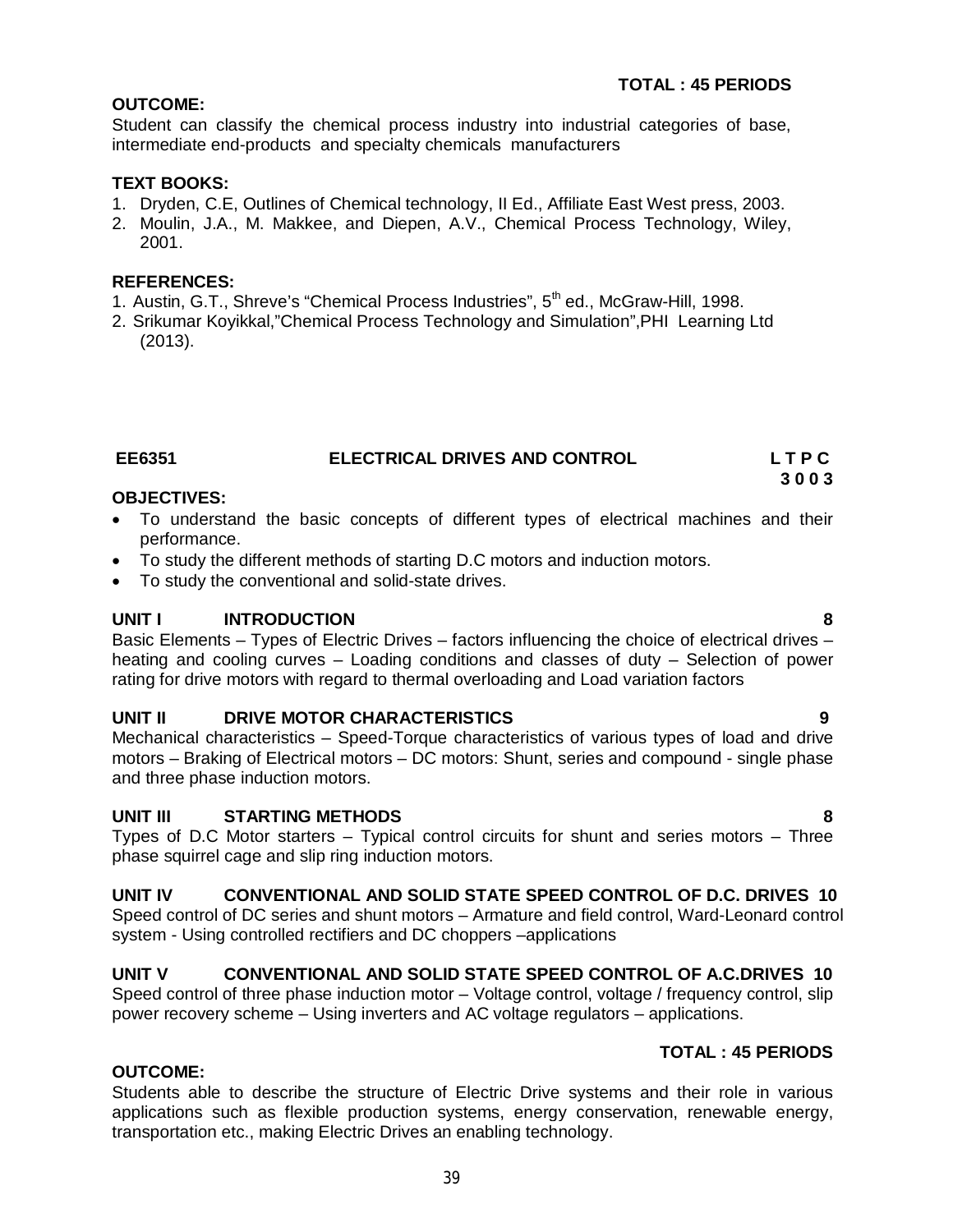#### **TEXT BOOKS:**

- 1. Vedam Subrahmaniam, "Electric Drives (concepts and applications)", Tata McGraw-Hill, 2001
- 2. Nagrath.I.J. & Kothari.D.P, "Electrical Machines", Tata McGraw-Hill, 1998

#### **REFERENCES:**

- 1. Pillai.S.K "A first course on Electric drives", Wiley Eastern Limited, 1998
- 2. M.D.Singh, K.B.Khanchandani, "Power Electronics", Tata McGraw-Hill, 1998
- 3. H.Partab, "Art and Science and Utilisation of electrical energy", Dhanpat Rai and Sons, 1994.

#### **CS6365 DATA STRUCTURES L T P C**

#### **OBJECTIVE:**

To make the students understand the fundamentals of writing algorithm and data structures. To know storage management systems

### **UNIT I FUNDAMENTALS OF ALGORITHMS 8**

Algorithm – Analysis of algorithm – Best case and worst case complexities – Analysis of algorithm using data structures – Performance analysis – Time complexity – Space complexity – Amortized time complexity – Asymptotic notation.

### **UNIT II FUNDAMENTALS OF DATA STRUCTURES 9**

Arrays – Structures – Stacks – Definition and examples – Representing stacks – Queues and lists – Queue and its representation – Applications of stack – Queue and linked lists.

# **UNIT III** TREES 10

Binary trees – Operations on binary tree representations – Node representation – Internal and external nodes – Implicit array representation – Binary tree traversal – Huffman algorithm – Representing lists as binary trees – Sorting and searching techniques – Tree searching – Hashing.

#### **UNIT IV GRAPHS AND THEIR APPLICATIONS 9**

Graphs – An application of graphs – Representation – Transitive closure – Warshall's algorithm – Shortest path algorithm – A flow problem – Dijikstra's algorithm – Minimum spanning trees – Kruskal and Prim's algorithm – An application of scheduling – Linked representation of graphs – Graph traversals.

### **UNIT V STORAGE MANAGEMENT 9**

General lists – Operations – Linked list representation – Using lists – Freeing list nodes – Automatic list management : Reference count method – Garbage collection – Collection and compaction.

# **TOTAL : 45 PERIODS**

# **OUTCOME:**

Students have the ability of analyze algorithms and to determine algorithm correctness and time efficiency class.

# **TEXT BOOKS:**

- 1. Cormen T. H.., Leiserson C. E, and Rivest R.L., "Introduction to Algorithms", Prentice Hall of India, 2007.
- 2. M.A.Weiss, "Data Structures and Algorithm Analysis in C", Second Edition, Pearson Education, 2005.

# **REFERENCES:**

# **3 0 0 3**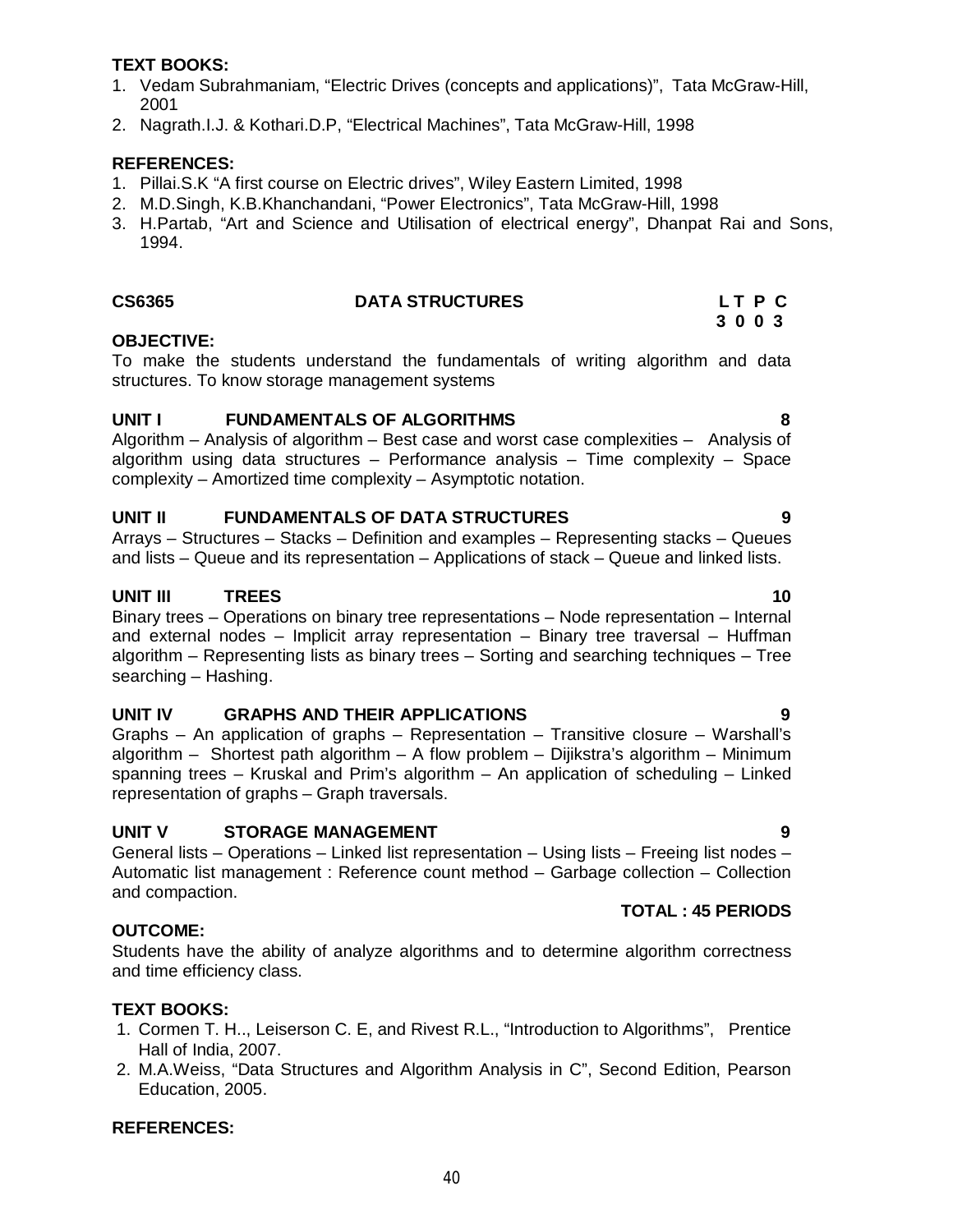- 1. Ellis Horowitz, Sartaj Sahni and Sanguthevar Rajasekaran, "Computer Algorthims/C++", Universities Press (India) Private Limited, 2nd Edition, 2007.
- 2. Aho, A. V., Hopcroft, J. E. and Ullman, J. D., "Data Structures and Algorithms", 1st Edition, Pearson Education, 2003.
- 3. Gilberg, R. F. and Forouzan, B. A., "Data Structures", 2nd Edition, Thomson India Edition, 2005.
- 4. Kruse, R.L, Leung, B. P. and Tondo, C. L., "Data Structures and Program Design in C", Pearson Education, 2004.
- 5. Tanaenbaum A. S. Langram, Y. Augestein M.J, "Data Structures using C", Pearson Education, 2004.

### **EI6411 ELECTRICAL MACHINES LABORATORY L T P C**

# **0 0 3 2**

# **OBJECTIVES:**

To impart hands on experience in verification of circuit laws and theorems, measurement of circuit parameters, study of circuit characteristics and simulation of time response. To expose the students to the basic operation of electrical machines and help them to develop experimental skills.

#### **LIST OF EXPERIMENTS**

- 1. Open circuit characteristics of D.C. shunt generator.
- 2. Load characteristics of D.C. shunt generator.
- 3. Load test on D.C. shunt motor.
- 4. Load test on D.C. series motor.
- 5. Swinburne's test
- 6. speed control of D.C. shunt motor.
- 7. Load test on single phase transformer
- 8. open circuit and short circuit tests on single phase transformer(Determination of equivalent circuit parameters).
- 9. Load test on single phase induction motor.
- 10. No load and blocked rotor tests on three phase induction motor (Determination of equivalent circuit parameters)
- 11. Load test on Three phase induction motor.
- 12. Study of Starters

### **TOTAL: 45 PERIODS**

#### **OUTCOMES:**

 Ability to understand and analyze Instrumentation systems and their applications to various industries

# **LIST OF EQUIPMENT FOR A BATCH OF 30 STUDENTS:**

- 1. DC Shunt Motor with Loading Arrangement 3 nos
- 2. Single Phase Transformer 4 nos
- 3. DC Series Motor with Loading Arrangement 1 No.
- 4. Three Phase Induction Motor with Loading Arrangement 2 nos
- 5. Single Phase Induction Motor with Loading Arrangement 1 No.
- 6. DC Shunt Motor Coupled With DC Compound Generator 2 nos
- 7. DC Shunt Motor Coupled With DC Shunt Generator 1 No.
- 8. Tachometer -Digital/Analog 8 nos
- 9. Single Phase Auto Transformer 2 nos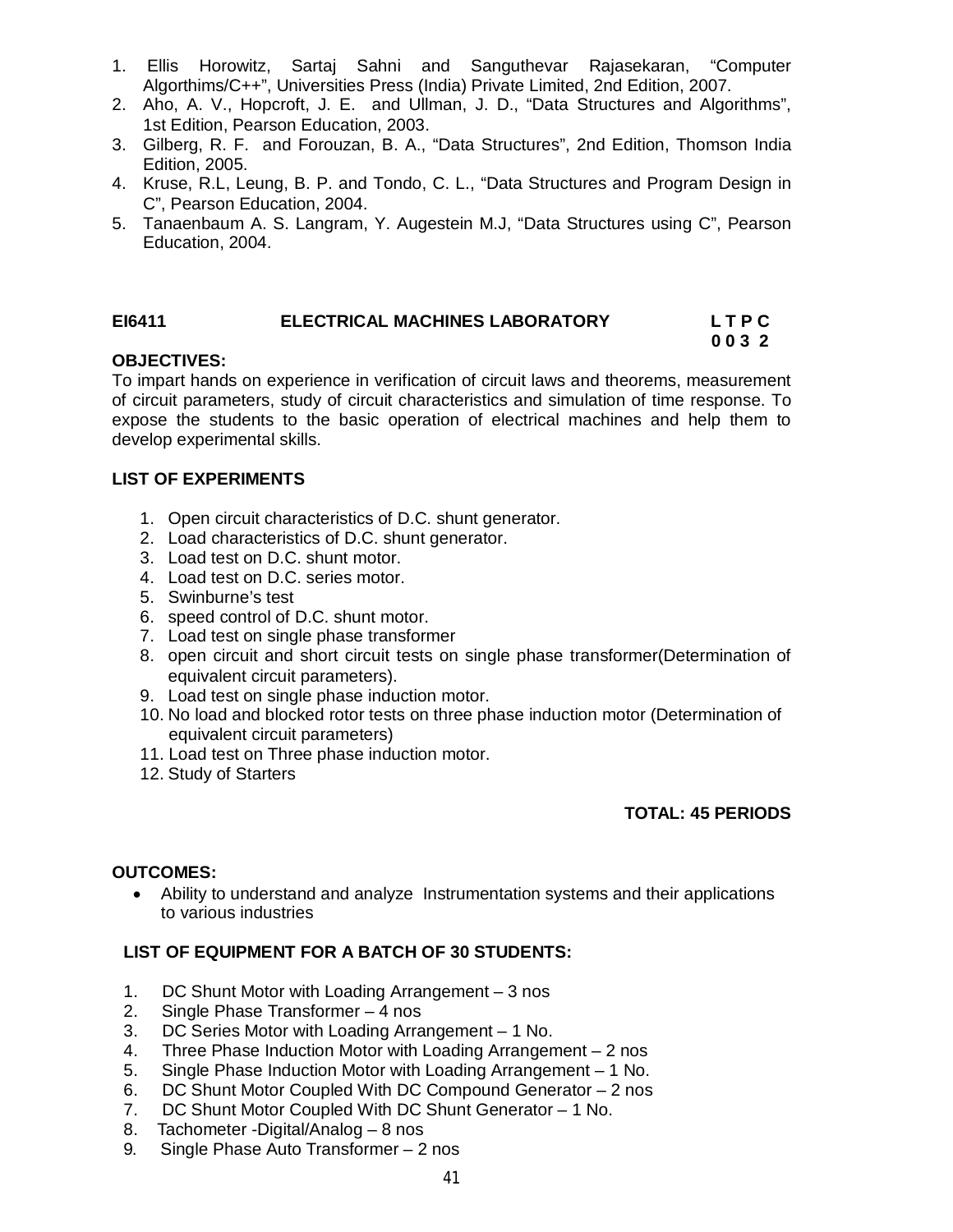- 10. Three Phase Auto Transformer 1 No.
- 11. Single Phase Resistive Loading Bank 2 nos
- 12. Three Phase Resistive Loading Bank. 2 nos
- 13. SPST switch 2 nos

# **CS6363 DATA STRUCTURES LABORATORY L T P C**

 **0 0 3 2 OBJECTIVES:**

The students should be made to:

- $\bullet$  Be filimar with c & c++ programming
- Be exposed to implementing abstract data types
- Learn to use files

# **LIST OF EXPERIMENTS**

- 1. Implement singly and doubly linked lists.
- 2. Represent a polynomial as a linked list and write functions for polynomial addition.
- 3. Implement stack and use it to convert infix to postfix expression
- 4. Implement a double-ended queue (dequeue) where insertion and deletion operations are possible at both the ends.
- 5. Implement an expression tree. Produce its pre-order, in-order, and post-order traversals.
- 6. Implement binary search tree.
- 7. Implement insertion in AVL trees.
- 8. Implement priority queue using binary heaps
- 9. Implement hashing with open addressing.
- 10. Implement Prim's algorithm using priority queues to find MST of an undirected graph.

# **TOTAL : 45 PERIODS**

### **OUTCOMES:**

At the end of the course, the student should be able to:

- Apply good programming design methods for program development
- Apply the different data structures for implementing solutions to practical problem.

# **LIST OF EQUIPMENT FOR BATCH OF 30 STUDENTS**

1. Standalone desktops with C or C++ compiler - 30 Nos.

(or)

2. Serve with C or C++ Supporting 30 terminals or more

# **MA6468 PROBABILITY AND STATISTICS L T P C 3 1 0 4**

- **OBJECTIVES:**
- This course aims at providing the required skill to apply the statistical tools in engineering problems.

### **UNIT I RANDOM VARIABLES 9 + 3**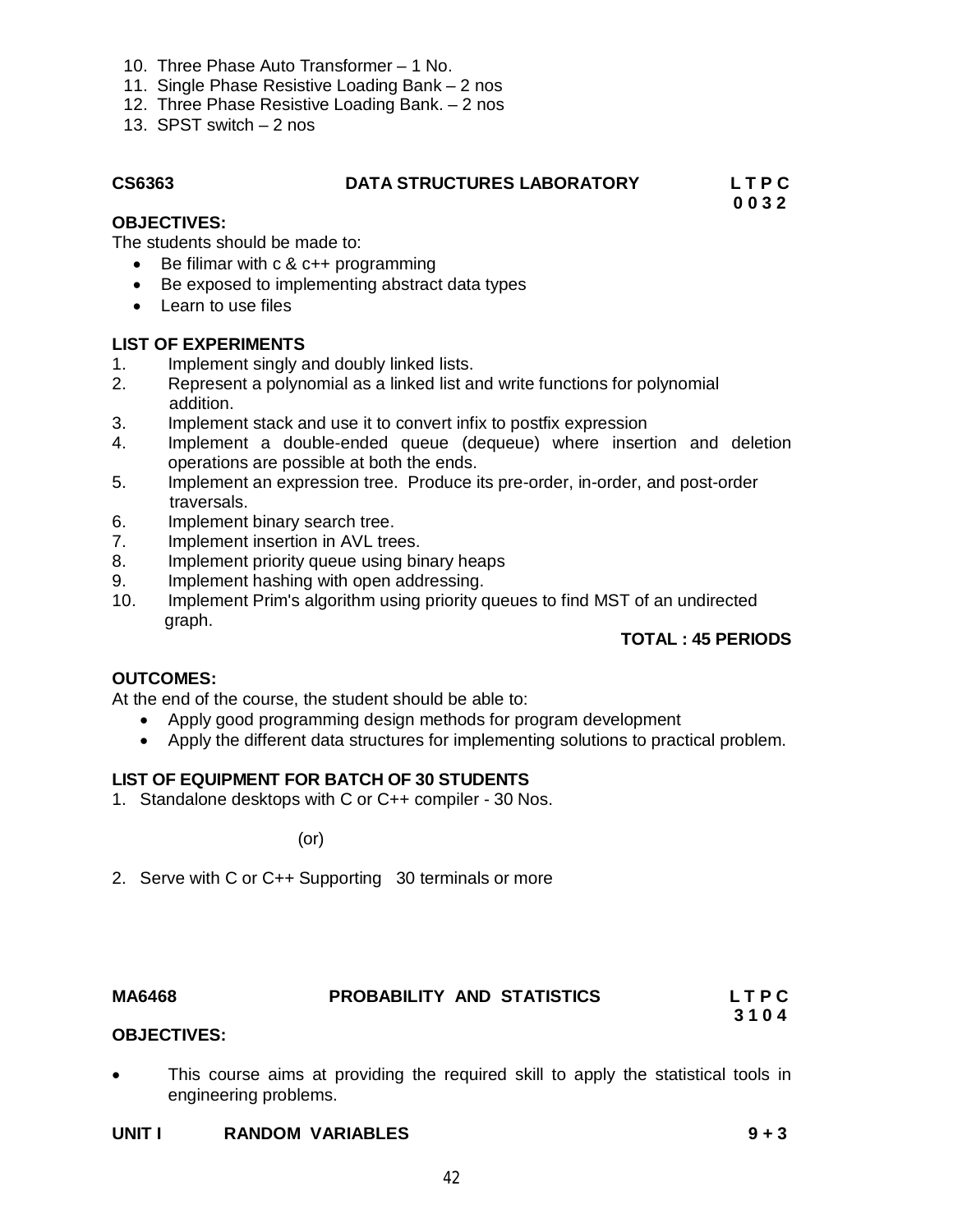Discrete and continuous random variables – Moments – Moment generating functions – Binomial, Poisson, Geometric, Uniform, Exponential, Gamma and Normal distributions.

# **UNIT II TWO - DIMENSIONAL RANDOM VARIABLES 9 + 3**

Joint distributions – Marginal and conditional distributions – Covariance – Correlation and Linear regression – Transformation of random variables – Central limit theorem (for independent and identically distributed random variables).

# **UNIT III TESTING OF HYPOTHESIS 9 + 3**

Sampling distributions - Estimation of parameters - Statistical hypothesis - Large sample test based on Normal distribution for single mean and difference of means -Tests based on t, Chi-square and F distributions for mean, variance and proportion - Contingency table (test for independent) - Goodness of fit.

# UNIT IV DESIGN OF EXPERIMENTS 9 + 3

One way and Two way classifications - Completely randomized design – Randomized block design – Latin square design -  $2^2$  factorial design.

# **UNIT V STATISTICAL QUALITY CONTROL 9 + 3**

Control charts for measurements (X and R charts) – Control charts for attributes (p, c and np charts) – Tolerance limits - Acceptance sampling.

# **TOTAL (L:45+T:15): 60 PERIODS**

# **OUTCOMES:**

 The students will have a fundamental knowledge of the concepts of probability. Have knowledge of standard distributions which can describe real life phenomenon. Have the notion of sampling distributions and statistical techniques used in engineering and management problems.

### **TEXT BOOKS:**

- 1. Milton. J. S. and Arnold. J.C., "Introduction to Probability and Statistics", Tata McGraw Hill, 4th Edition, 2007.
- 2. Johnson. R.A. and Gupta. C.B., "Miller and Freund's Probability and Statistics for Engineers", Pearson Education, Asia, 7th Edition, 2007.
- 3. Papoulis. A and Unnikrishnapillai. S., "Probability, Random Variables and Stochastic Processes " Mc Graw Hill Education India , 4th Edition, New Delhi , 2010.

- 1. Devore. J.L., "Probability and Statistics for Engineering and the Sciences", Cengage Learning, New Delhi, 8th Edition, 2012.
- 2. Walpole. R.E., Myers. R.H., Myers. S.L. and Ye. K., "Probability and Statistics for Engineers and Scientists", Pearson Education, Asia , 8th Edition, 2007.
- 3. Ross, S.M., "Introduction to Probability and Statistics for Engineers and Scientists", 3rd Edition, Elsevier, 2004.
- 4. Spiegel. M.R., Schiller. J. and Srinivasan. R.A., "Schaum's Outline of Theory and Problems of Probability and Statistics", Tata McGraw Hill Edition, 2004.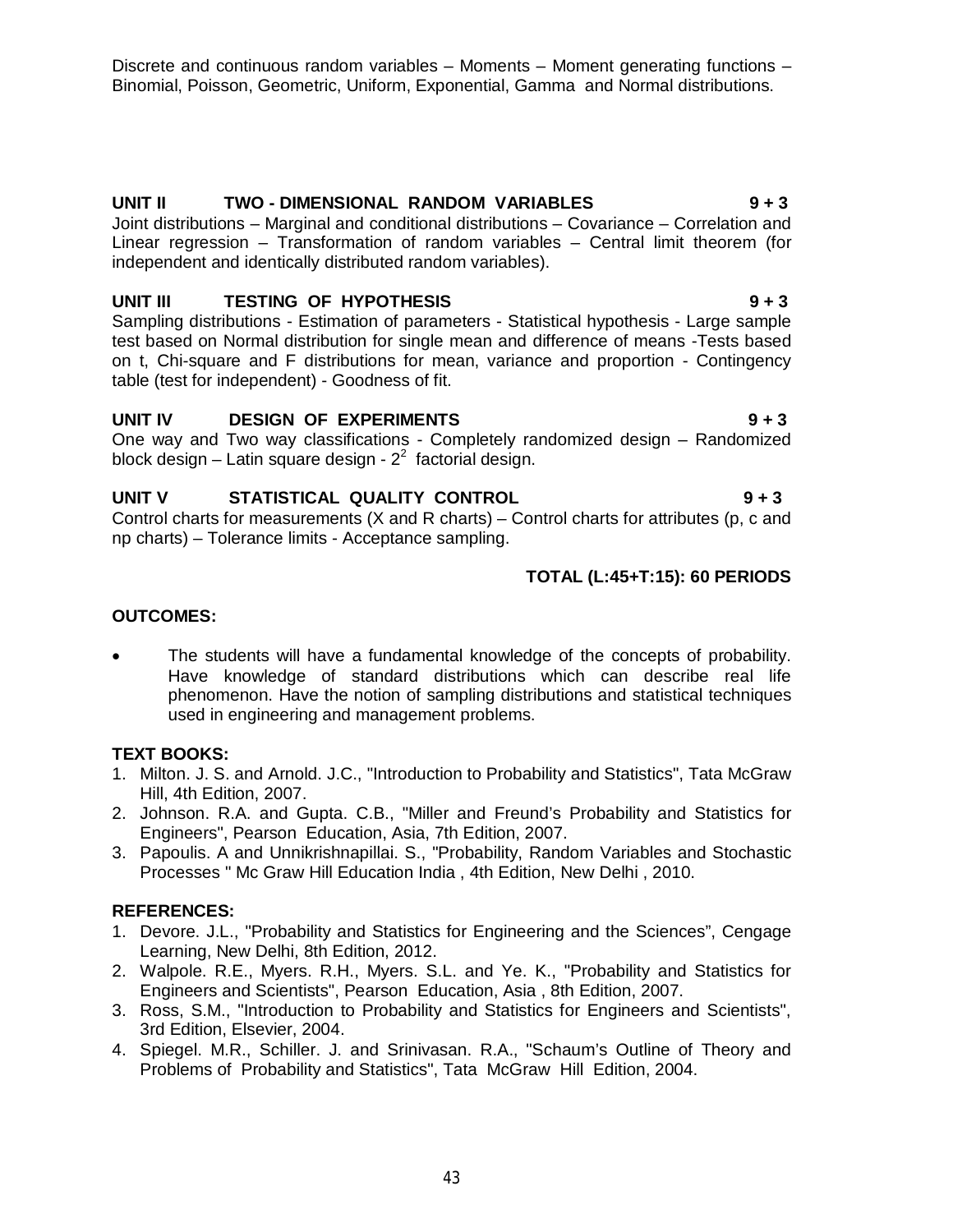#### **CH6301 ORGANIC CHEMISTRY L T P C 3 0 0 3**

# **OBJECTIVE:**

To enable the students to learn the type of components in which organic reactions take place and also to know the preparation of the essential organic compounds.

# **UNIT I CARBOHYDRATES 9**

Introduction – various definitions and classifications of carbohydrates – Preparation, Physical & Chemical properties, Structure and Uses of Monosaccharides (Glucose & Fructose) Interconversions – Aldo pentose to aldo hexose–Aldo hexose to aldo pentosealdose to isomeric Ketose – Ketose to isomeric Aldose – Aldose to epimer

# **UNIT II HETEROCYCLIC COMPOUNDS 9**

Preparation, Physical & Chemical properties and Uses of Pyrrole, Furan, Furfural, TetrahydroFuran, Thiophene, Indole, Pyridine, Quinoline and Isoquinoline.

# **UNIT III DYE CHEMISTRY 9**

Witt's theory and modern theory of colors – Synthesis of Methyl red, Methyl orange, Congo red, Malachite green, para-rosaniline, phenolphthalein, fluorescence, Eosin dyes.

# UNIT IV SYNTHETIC ORGANIC CHEMISTRY

Preparation and Synthetic utilities of Grignard reagent, Ethyl aceto acetate and Malonic ester.

### **UNIT V PHARMACEUTICAL CHEMISTRY 9**

Synthesis of Antimalarial drugs – isopentaquine and chloroquine Synthesis of Antibacterial drugs – Sulphaniliamide and Sulphapyridine.

#### **OUTCOME:**

At the end of the course students will be in a position to have knowledge on various reaction mechanism, preparation of organic compounds and their properties. This will be a precursor for the study on Chemical Reaction Engineering.

### **TEXT BOOKS:**

- 1. R.T. Morrison and R.N. Boyd "Organic Chemistry" VI Edition Prentice Hall Inc (1996) USA.
- 2. K.S. Tiwari, N.K. Vishnoi and S.N. Malhotra "A text book of Organic Chemistry" Second Edition, Vikas Publishing House Pvt. Ltd. (1998) New Delhi.

### **REFERENCES:**

- 1. Chemistry in Engineering and Technology, Vol.2, TMH Publishing Co Ltd., New Delhi, 1994.
- 2. I L Finar "Organic Chemistry" ELBS (1994).

**TOTAL : 45 PERIODS**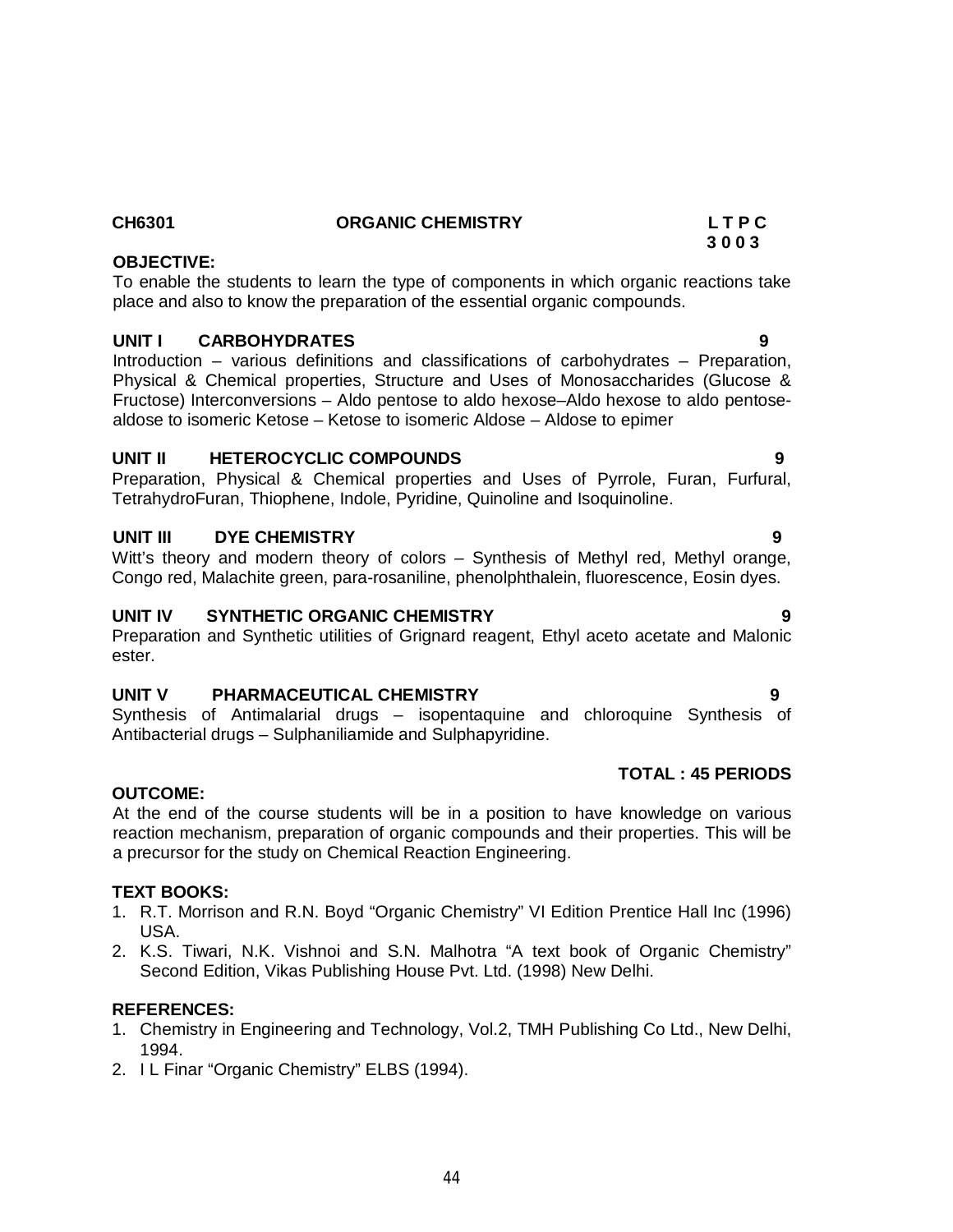# **PC6401 MATERIALS TECHNOLOGY L T P C**

#### **3 0 0 3 OBJECTIVE:**

To provide students with a strong foundation in materials science with emphasis on the fundamental scientific and engineering principles which underlie the knowledge and implementation of material structure, processing, properties, and performance of all classes of materials used in engineering systems.

### **UNIT I STRUCTURE OF MATERIALS 9**

Introduction-classification of materials, selection of materials, properties of materials, xray crystallography, Bragg's law, x-ray diffraction, electron diffraction, neutron diffraction, structure of NaCl and diamond, Crystal defects - point, line, surface and volume defects, alloy formation, solid solution types, solidification of castings, structural examination using microscopy.

#### **UNIT II METALLURGICAL PROPERTIES OF MATERIALS 9**

Phase diagrams - isomorphous, eutectic, eutectoid and peritectic system. Diffusion - Fick's laws. Mechanical properties - tension test, hardness test - brinnel, vickers, rockwell, micro hardness test - shore scleroscope. Impact test, fracture - grifiths' theory, fracture toughness, embrittlement phenomena. Fatigue and creep. Strengthening mechanisms

#### **UNIT III TYPES OF MATERIALS 9**

Classification of steel, Fe-C phase diagram, heat treatment, TTT curves, ausforming, marforming, annealing types, normalizing, tempering, hardening, effect of alloying elements, tool steels, stainless steel, cast iron - malleable and ductile types and properties. Copper and its alloys - brass, bronze, copper – nickel. Aluminium and its alloys, hardening treatment. Al cladding nickel and its alloys, titanium and its alloys, cermets, welding electric and magnetic materials, nano particles and nano structures.

### **UNIT IV PHYSICAL CHARACTERISTICS OF MATERIALS 9**

Metals, semiconductors, insulators, electron theory, band theory, types of magnetism, domain structures, anisotrophy of materials, and application. Soft and hard magnets. Conductivity of materials, zone refining, crystal growth techniques.

#### **UNIT V NON-METALLIC MATERIALS 9**

Ceramic materials - oxides, silicates. Refractories. Glasses, enamels, abrasives, cement and concrete materials. Polymers – classification, reaction, types, mechanisms, deformation of polymers, mechanical, thermal, electrical and chemical behavior. Rubber, silicones, fluoro carbons, composites -FRP, particulates, and laminates.

### **TOTAL: 45 PERIODS**

# **OUTCOME:**

Students will be able to understand various material and its properties and manufacturing methods.

#### **TEXT BOOKS:**

1. V.Raghavan, "Materials Science and Engineering : A first course", V Edition, Prentice Hall of India , 2004.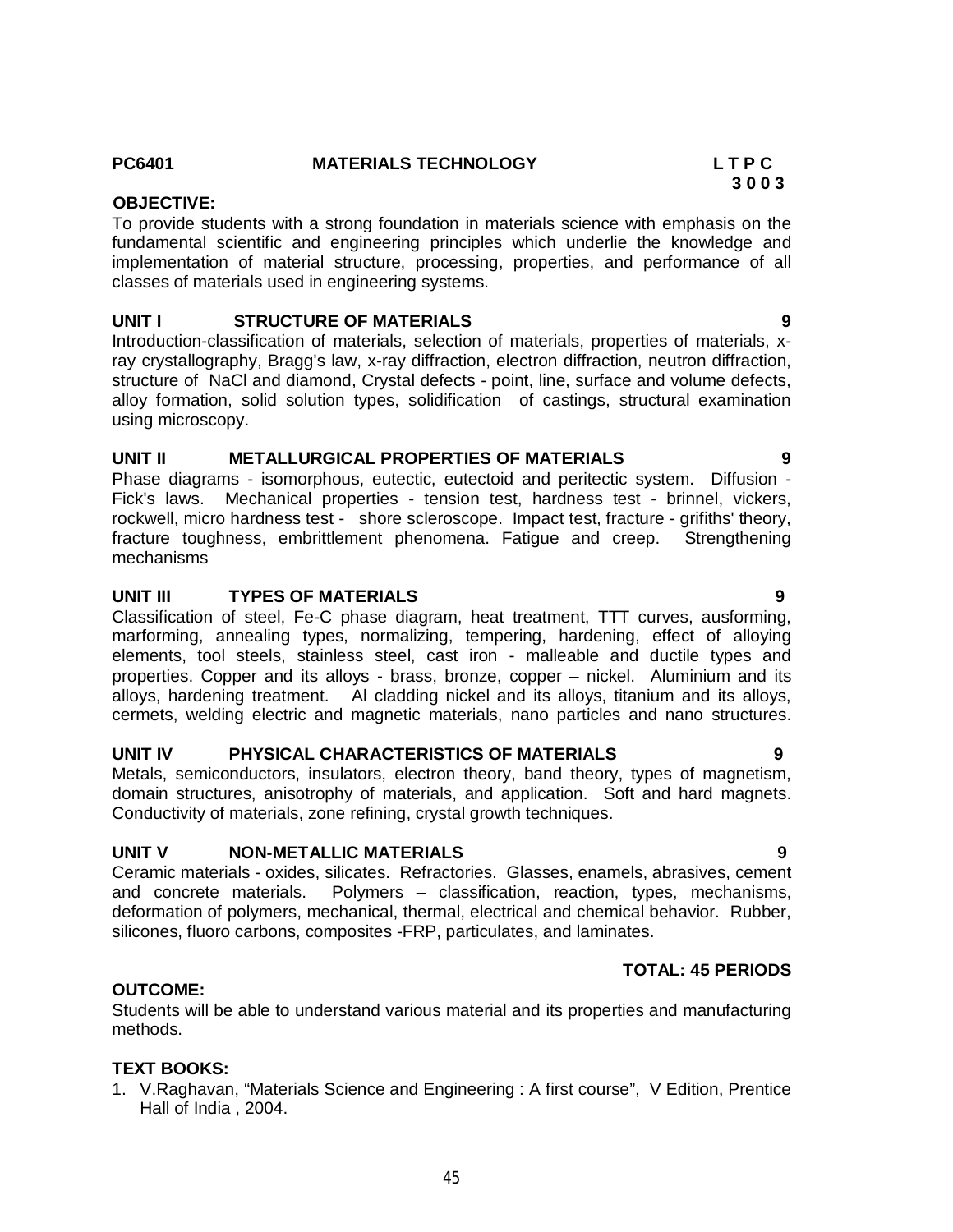2. Van Vlack L.H , "Elements of Materials Science and Engineering" (Addision Wesley series in metallurgy and materials engineering), VI Edition, Prentice Hall, 6<sup>th</sup> Edition, 1989.

#### **REFERENCES:**

- 1. WF.Hosford, "Material Science", Cambridge Univ. Press, New York, 2006.
- 2. C.Srinivasan, " Science of Engineering Materials", John Wiley, New York, 1987.

#### **PC6404 PROCESS CALCULATIONS L T P C 3 0 0 3**

# **OBJECTIVE:**

This course is to present to the students, an introduction to chemical engineering calculations, establish mathematical methodologies for the computation of material balances, energy balances and to present an overview of industrial chemical processes. It is prerequisite for several other courses in the curriculum, including courses in process dynamics, heat transfer and phase equilibrium.

#### **UNIT I BASIC CHEMICAL CALCULATIONS 9 Units and Dimensions**

Basic and derived units – Use of model units in calculations – Methods of expression – Compositions of mixture and solutions.

#### **Gas Calculations 7**

Ideal and real gas laws – Gas constant – Calculations of pressure, volume and temperature using ideal gas law – Use of partial pressure and pure component volume in gas calculations – Applications of real gas relationship in gas calculation.

### **UNIT II MATERIAL BALANCE 9**

Stoichiometric principles – Application of material balance to unit operations like distillation – Evaporation, crystallisation, drying etc., – Material balance with chemical reaction – Limiting and excess reactants – Recycle – Bypass and purging – Unsteady state material balances.

### **UNIT III HUMIDITY AND SATURATION 9**

Properties of atmospheric air – Humidity of air – Calculation of absolute humidity, molal humidity, relative humidity and percentage humidity – Use of humidity in condensation and drying – Psychrometric chart, dew point – Wet and dry bulb thermometry.

### **UNIT IV FUELS AND COMBUSTION 9**

Determination of composition by Orsat analysis of products of combustion of solid, liquid and gas fuels – Calculation of excess air from Orsat technique, problems on sulphur and sulphur burning compounds – Theoretical flame temperature.

# **UNIT V ENERGY BALANCE 9**

### **Thermo Physics**

Heat capacity of solids, liquids, gases and solutions – Use of mean heat capacity in heat calculations – Problems involving sensible heat and latent heats – Evaluation of enthalpy.

### **Thermo Chemistry**

Standard heat of reaction, heats of formation, combustion, solution, mixing etc. – Calculation of standard heat of reaction – Effect of pressure and temperature on heat of reaction – Energy balance for systems with and without chemical reaction – Unsteady state energy

### **TOTAL : 45 PERIODS**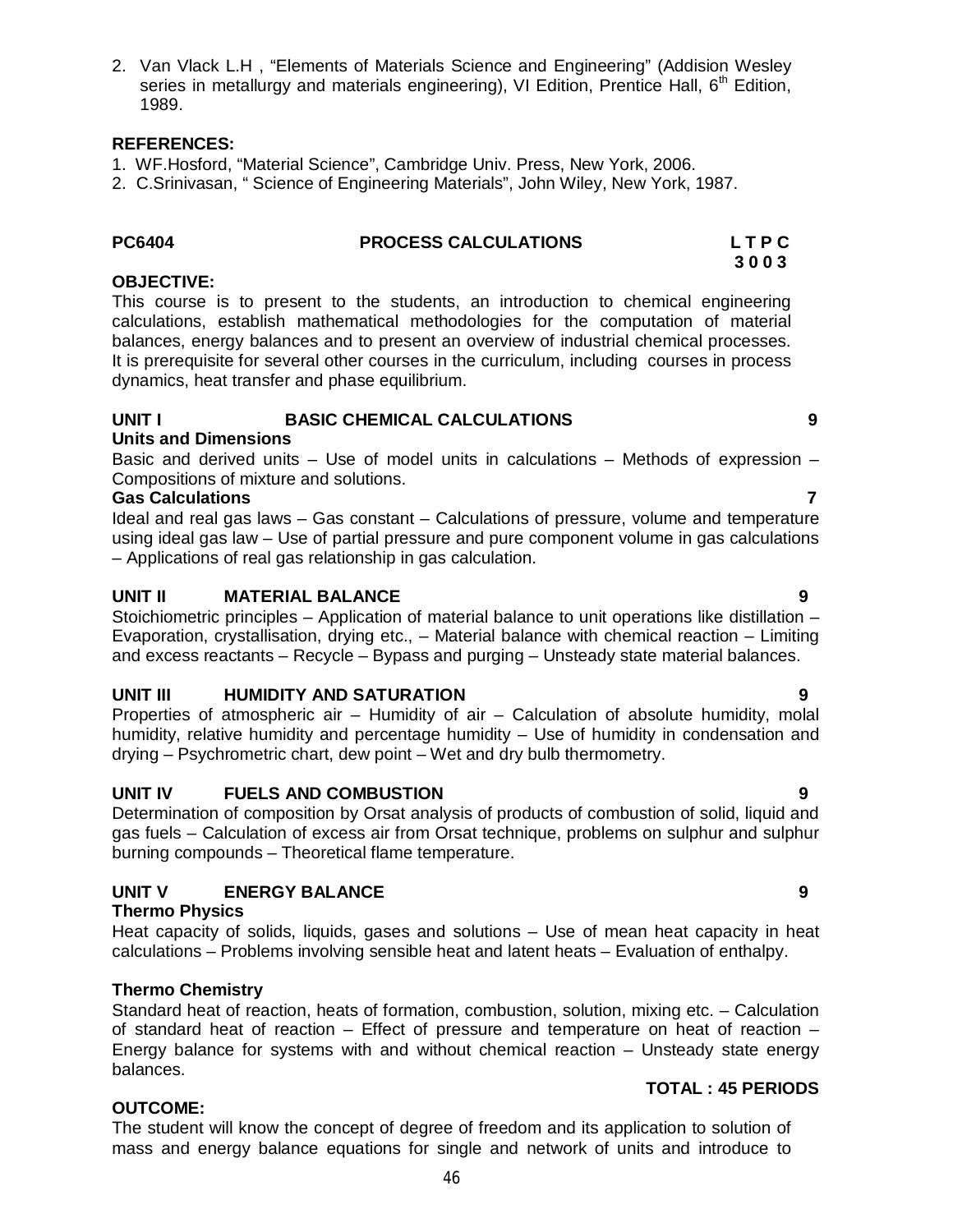process simulators.

#### **TEXT BOOKS:**

- 1. Bhatt, B.I. and Vora, S. M., "Stoichiometry", 4th Edition, Tata McGraw Hill Publishers Ltd., 2005.
- 2. Hougen, O.A., Watson, K.M. and Ragatz, R.A., "Chemical Process Principles", Vol. I, CBS Publishers and Distributors, 1995.

### **REFERENCES:**

- 1. Venkataramani, V. and Anantharaman, N., "Process calculations", Prentice Hall of India (P) Ltd., 2003.
- 2. Himmelblau, D., "Basic Principles and Calculations in Chemical Engineering", 6th Edition, Prentice Hall of India (P) Ltd.,2000.
- 3. Chopey, N.P. and Hicks, T.G., "Handbook of Chemical Engineering Calculations", 2<sup>nd</sup> Edition, McGraw Hill Inc., 1984.
- 4. K.V.Narayanan, B.Lakshmipathy,"Stochiometry and Process Calculation", PHI Learning Ltd.(2013).

### **PC6403 FLUID FLOW OPERATION L T P C**

# **3 0 0 3**

#### **OBJECTIVE:**

To impart the students, the knowledge on fluid properties, fluid statics, dynamic characteristics for through pipes and porous medium, flow measurement and fluid machineries

#### **UNIT I PROPERTIES OF FLUIDS AND CONCEPT OF PRESSURE 9**  Introduction – Physical properties of fluids – Types of fluids – Fluid statics and its applications - Pressure – Density – Height relationships – Pressure measurement – Units and dimensions – Dimensional analysis – Dimensionless numbers.

#### **UNIT II MOMEMTUM BALANCE AND ITS APPLICATIONS 9**

Kinematics of fluid flow – Stream line – Stream tube – Velocity potential – Newtonian and non-newtonian fluids – Time dependent fluids – Reynolds number experiment and significance –Continuity Equation – Momentum balance – Potential flow – Bernoulli's equation – Correction for fluid friction – Correction for pump work.

### **UNIT III FLOW OF INCOMPRESSIBLE FLUIDS THROUGH DUCTS 9**

Flow of incompressible fluids in pipes – Laminar and turbulent flow through closed conduits –Velocity profile and friction factor for smooth and rough pipes – Heat loss due to friction in pipes and Fittings – Introduction to compressible flow – Isentropic flow through convergent and divergent nozzles and sonic velocity.

### **UNIT IV FLOW OF FLUIDS THROUGH SOLIDS 9**

Form drag – Skin drag – Drag co-efficient – Flow around solids and packed beds – Friction factor for packed beds – Ergun's Equation – Motion of particles through fluids – Motion under gravitational and centrifugal fields – Terminal settling elocity – Fluidization – Mechanism – Types – General properties – Applications.

# **UNIT V TRANSPORTATION AND METERING 9**

Measurement of fluid flow – Orifice meter – Venturi meter – Pitot tube – Rotameter – Weirs and notches – Hot wire anemometers – Transportation of fluids – Positive

47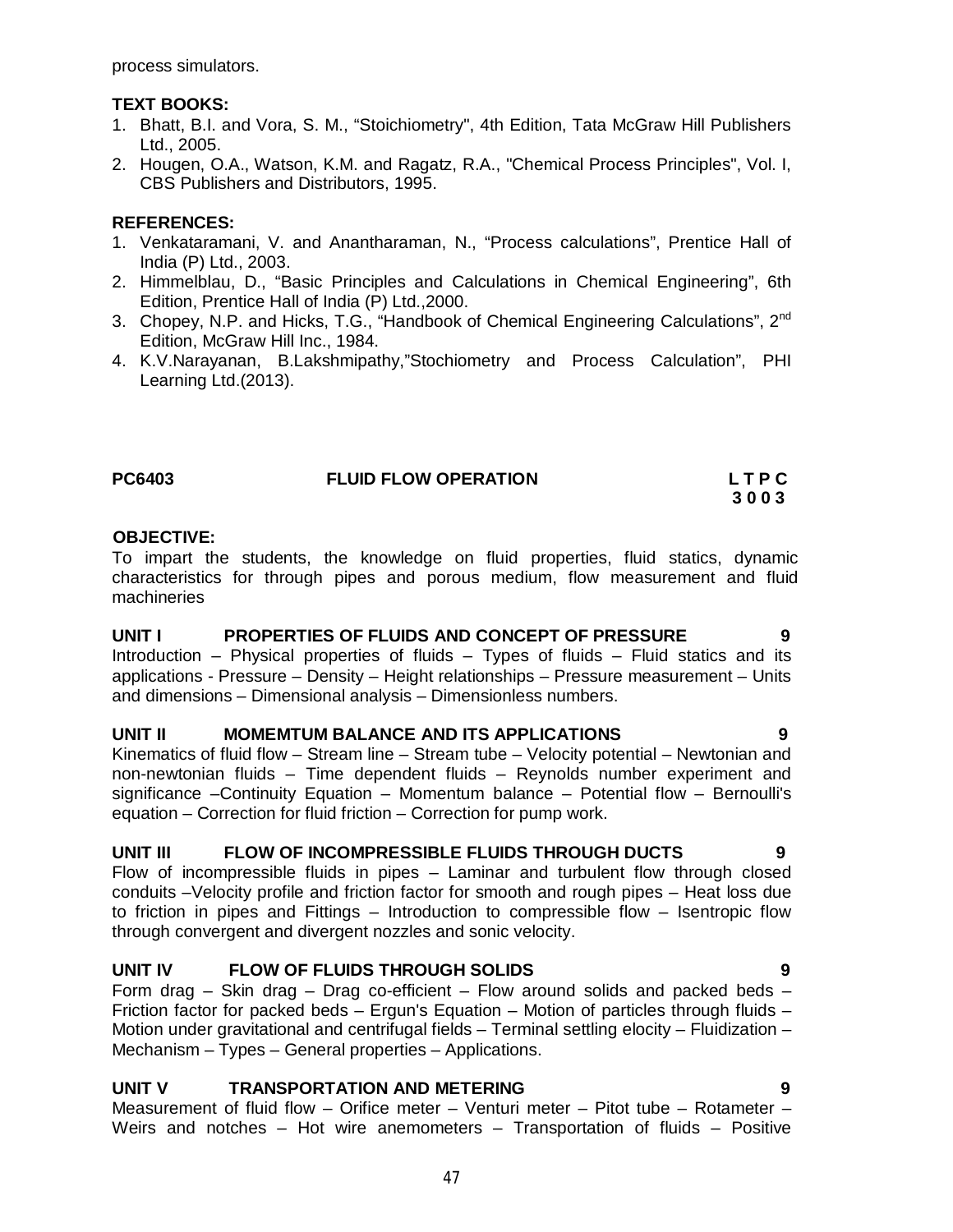displacement pumps – Rotary and Reciprocating pumps – Centrifugal pumps – Performance and characteristics – Air lift and diaphragm pumps.

# **OUTCOME:**

The students would develop skills in analyzing fluid flows through the proper use of modeling and the application of the basic fluid-flow principles.

#### **TEXT BOOKS:**

- 1. McCabe, W.L., Smith, J.C. and Harriott, P., "Unit operations of Chemical Engineering", Seventh Edition, McGraw-Hill, 2004
- 2. Coulson, J.M., and Richardson, J.F., "Coulson and Richardson's Chemical Engineering", Vol. I,3rd Edition, Butterworth Heinemann Publishers, 2004.

#### **REFERENCES:**

- 1. Bansal, R.K., "Fluid Mechanics and Hydraulic machines", Laxmi Publications (P) Ltd., 1995.
- 2. Nevers, N.D., "Fluid Mechanics for Chemical Engineers", McGraw-Hill, 1991.
- 3. De Nevers, L., "Fluid Mechanics for Chemical Engineers", McGraw-Hill, 1994.

# **CH6404 MECHANICAL OPERATIONS L T P C**

#### **OBJECTIVE:**

The students will learn characterization of solids, size reduction, techniques of solid fluid separation and mixing

# **UNIT I 9**

General characteristics of solids, different techniques of size analysis, shape factor, surface area determination, estimation of particle size. Screening methods and equipment, screen efficiency, ideal and actual screens.

# **UNIT II 9**

Laws of size reduction, energy relationships in size reduction, methods of size reduction, classification of equipments, crushers, grinders, disintegrators for coarse, intermediate and fine grinding, power requirement, work index; size enlargement - principle of granulation, briquetting, pelletisation, and flocculation.

#### **UNIT III 9**

Gravity settling, sedimentation, thickening, elutriation, double cone classifier, rake classifier, bowl classifier. Centrifugal separation - continuous centrifuges, super centrifuges, design of basket centrifuges; industrial dust removing equipment, cyclones and hydro cyclones, electrostatic and magnetic separators, heavy media separations, floatation, jigging

### **UNIT IV 9**

Theory of filtration, Batch and continuous filters, Flow through filter cake and filter media, compressible and incompressible filter cakes, filtration equipments - selection, operation and design of filters and optimum cycle of operation, filter aids.

# **UNIT V 9**

Mixing and agitation - Mixing of liquids (with or without solids), mixing of powders,

**3 0 0 3**

 **TOTAL : 45 PERIODS**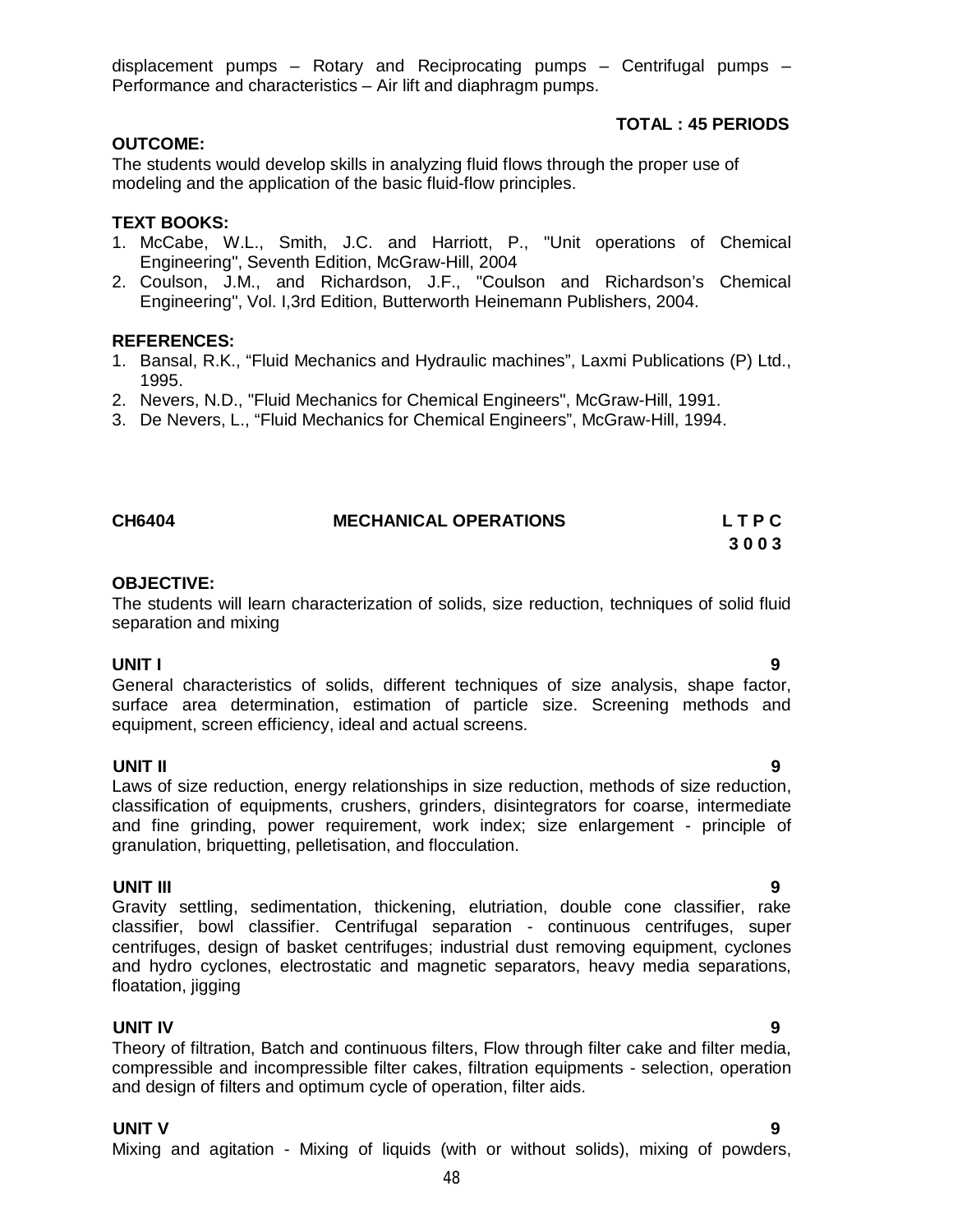selection of suitable mixers, power requirement for mixing. Storage and Conveying of solids - Bunkers, silos, bins and hoppers, transportation of solids in bulk, conveyer selection, different types of conveyers and their performance characteristics.

# **TOTAL : 45 PERIODS**

#### **OUTCOME:**

The students would understand about solids, their characterization, handling and various processes involving solids. The students will have knowledge on basic theory, calculations and machinery involved in various solid handling operations.

#### **TEXT BOOKS:**

- 1. McCabe, W.L., Smith, J.C., and Harriot, P., "Unit Operations in Chemical Engineering", 7th Edn., McGraw-Hill, 2005.
- 2. Badger W.L. and Banchero J.T., "Introduction to Chemical Engineering", Tata McGraw Hill, 1997.
- 3. Foust, A. S., Wenzel, L.A., Clump, C.W., Naus, L., and Anderson, L.B., "Principles of Unit Operations", 2nd Edn., John Wiley & Sons, 1994.

#### **REFERENCE:**

1. Coulson, J.M. and Richardson, J.F., "Chemical Engineering" Vol. I, 4th Edn., Asian Books Pvt. Ltd., India, 1998.

#### **PC6411 PHYSICAL AND ORGANIC CHEMISTRY LABORATORY L T P C 0 0 3 2**

#### **OBJECTIVE:**

To improve the practical knowledge on the properties and characteristics of solvents and mixtures of Physical and Organic.

#### **LIST OF EXPERIMENTS**

#### **PHYSICAL**

- 1. Determination of molecular weight of a polymer by viscosity method.
- 2. Determination of partition co-efficient of iodine between two immiscible solvents
- 3. Determination of partition co-efficient of benzoic acid between two immiscible solvents
- 4. Determination of Ka of the weak acid
- 5. Conductometric experiments- Verification of Oswald's Dilution Law
- 6. Titration of Strong Acid Vs Strong Base
- 7. Titration of mixture of Strong Acid Weak Acid Vs Strong Base
- 8. Titration of Weak Acid Vs Weak Base
- 9. Determination of Rate Constant (K)
- 10. Determination of Activation Energy (ΔE)
- 11. Estimation of Ferrous ion concentration by Potentiometric Titration
- 12. Determination of standard electrode potential (Zn, Cu, Ag)
- 13. Adsorption studies
- 14. To study the adsorption of Acetic acid on charcoal and construct the isotherm.
- 15. Determination of pH metric titration of Strong Acid Vs Strong Base
- 16. Enzyme catalytic reaction by varying pH.
- 17. Application of Phase Rule to Phenol-Water system
- 18. To study the inversion of cane sugar by polarimeter.
	- a. Polarimeter-Inversion of cane sugar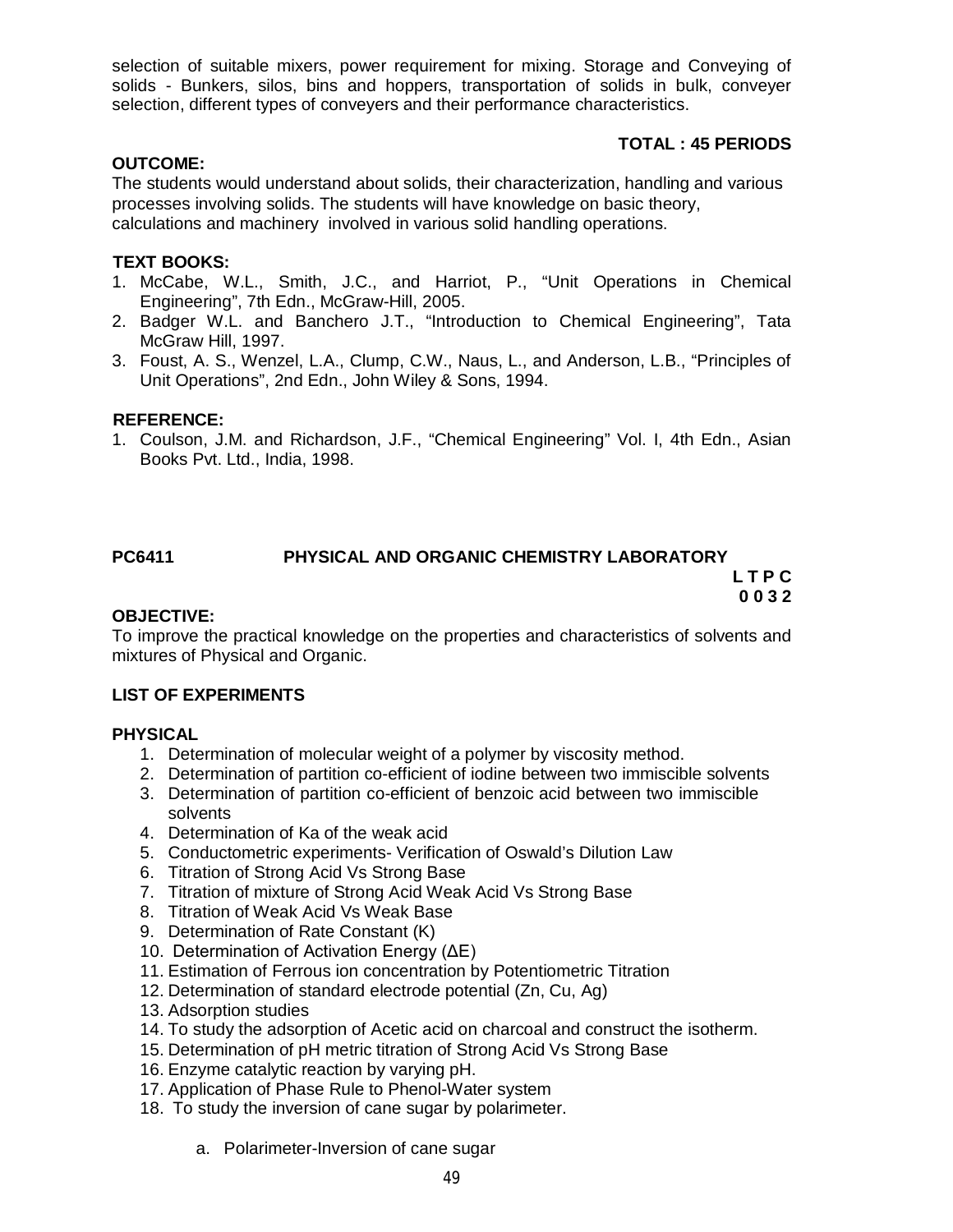b. Refractometer

# **ORGANIC**

- 1. Quantitative analysis of organic compounds Identification of aliphatic/aromatic, saturated/unsaturated compounds.
- 2. Identification and characterization of various functional groups by their characteristic reactions:

a) alcohol, b) aldehyde, c) ketone, d) carboxylic acid, e) phenol, f) ester, g) primary, secondary and tertiary amines h) imide i) nitro compounds.

- 3. Analysis of an unknown organic compound and preparation of suitable solid derivatives.
- 4. Analysis of carbohydrates.
- 5. Analysis of proteins.
- 6. Methodology of filtration and recrystallization.
- 7. Introduction to organic synthetic procedures:
	- i. Acetylation Preparation of acetanilide from aniline.
	- ii. Hydrolysis Preparation of salycilic acid from methyl

salyciliate. iii. Substitution – Conversion of acetone to iodoform.

- iv. Nitration Preparation of m-dinitrobenzene from nitrobenzene.
- v. Oxidation Preparation of benzoic acid from benzaldehyde/ benzyl alcohol

### **TOTAL : 45 PERIODS**

#### **LIST OF EQUIPMENT FOR BATCH OF 30 STUDENTS PHYSICAL AND ORGANIC**

- 1. Micro Calorimeter
- 2. Beckman Thermometers. Glasswares,
- 3. Thermometers 0 to 110 0°. Bottle Shakers .pH meters
- 4. Pressure Glass bottles. Standard Cells. Multimeters
- 5. Viscometers-Ostwald Cannan Ubbelholde. Voltage Stabiliser
- 6. Stalalmometer
- 7. Surface Tension Meter .Tape Heaters
- 8. Mantle Heaters
- 9. DC Power Supply. Thermostat. Cyrostats

### **PC6412 FLUID FLOW AND MECHANICAL OPERATIONS LABORATORY L T P C**

**0 0 3 2**

#### **OBJECTIVE:**

To learn experimentally to calibrate flow meters, find pressure loss for fluid flows and determine pump characteristics and separation characteristics of different mechanical operation separators.

#### **LIST OF EXPERIMENTS**

- 1.Viscosity measurement of non Newtonian fluids
- 2.Calibration of constant and variable head meters
- 3.Calibration of weirs and notches
- 4.Open drum orifice and draining time
- 5.Flow through straight pipe
- 6.Flow through annular pipe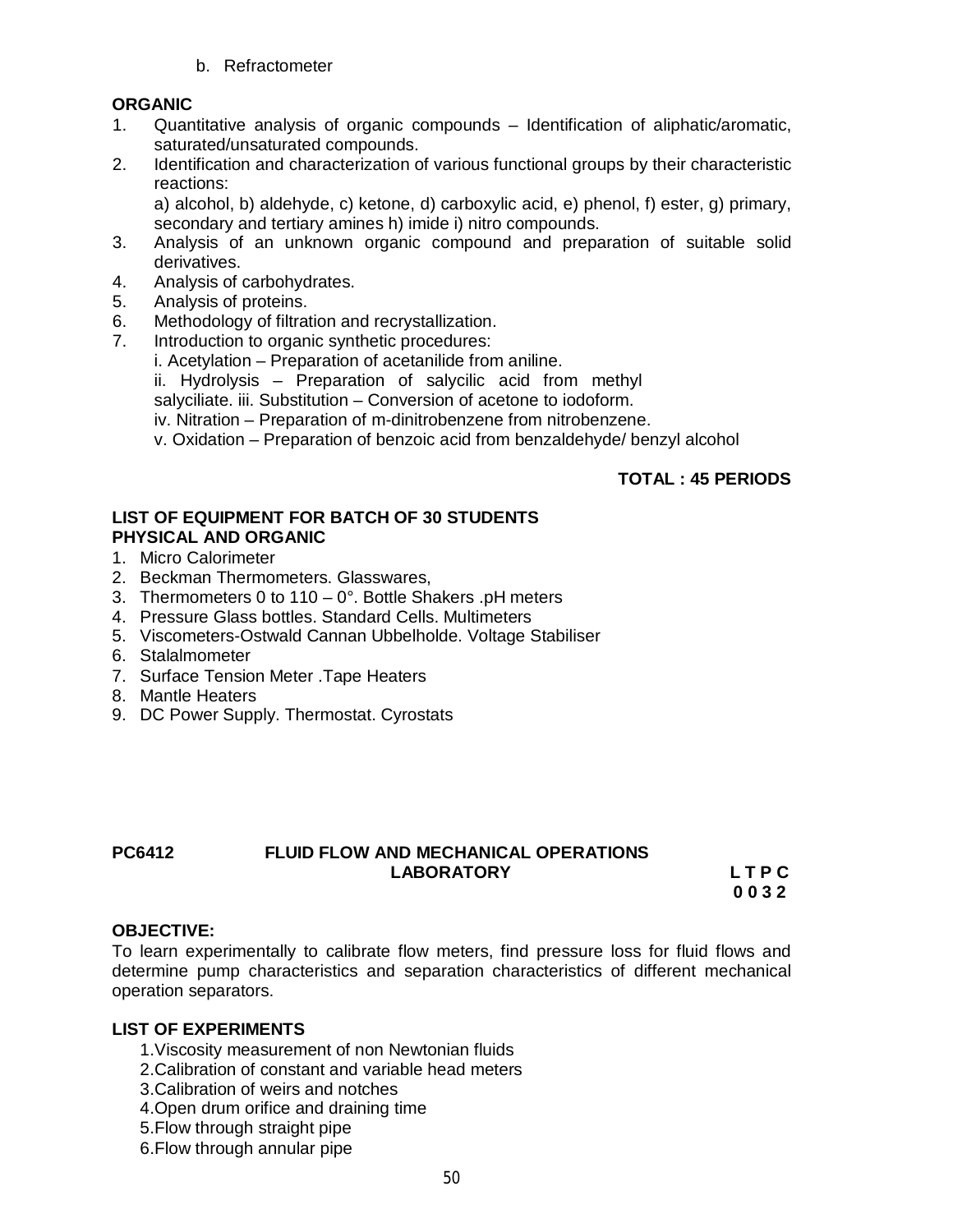- 7.Flow through helical coil and spiral coil
- 8.Losses in pipe fittings and valves
- 9.Characteristic curves of pumps
- 10.Pressure drop studies in packed column
- 11.Hydrodynamics of fluidized bed
- 12.Drag coefficient of solid particle Settling
- 13..Drop weight crusher
- 14.Vaccum leaf filter
- 15.Ball mill
- 16.Jaw crusher
- 17.Screen effectiveness

#### **OUTCOME:**

### **TOTAL : 45 PERIODS**

Students will have practical knowledge and hands on experience on various separation techniques like filtration, sedimentation, screening, elutriation, centrifugation principles which is having wide applications in various industries

#### **LIST OF EQUIPMENT FOR BATCH OF 30 STUDENTS**

Viscometer Venturi meter Orifice meter Rotameter **Weir** Open drum with orifice Pipes and fittings Helical and spiral coils Centrifugal pump Packed column Fluidized bed Ball mill Jaw crusher Leaf filter

#### **MA6459 NUMERICAL METHODS L T P C**

 **3 1 0 4**

#### **OBJECTIVES:**

 This course aims at providing the necessary basic concepts of a few numerical methods and give procedures for solving numerically different kinds of problems occurring in engineering and technology

**UNIT I SOLUTION OF EQUATIONS AND EIGENVALUE PROBLEMS 10+3** Solution of algebraic and transcendental equations - Fixed point iteration method – Newton Raphson method- Solution of linear system of equations - Gauss elimination method – Pivoting - Gauss Jordan method – Iterative methods of Gauss Jacobi and Gauss Seidel - Matrix Inversion by Gauss Jordan method - Eigenvalues of a matrix by Power method.

#### **UNIT II INTERPOLATION AND APPROXIMATION 8+3**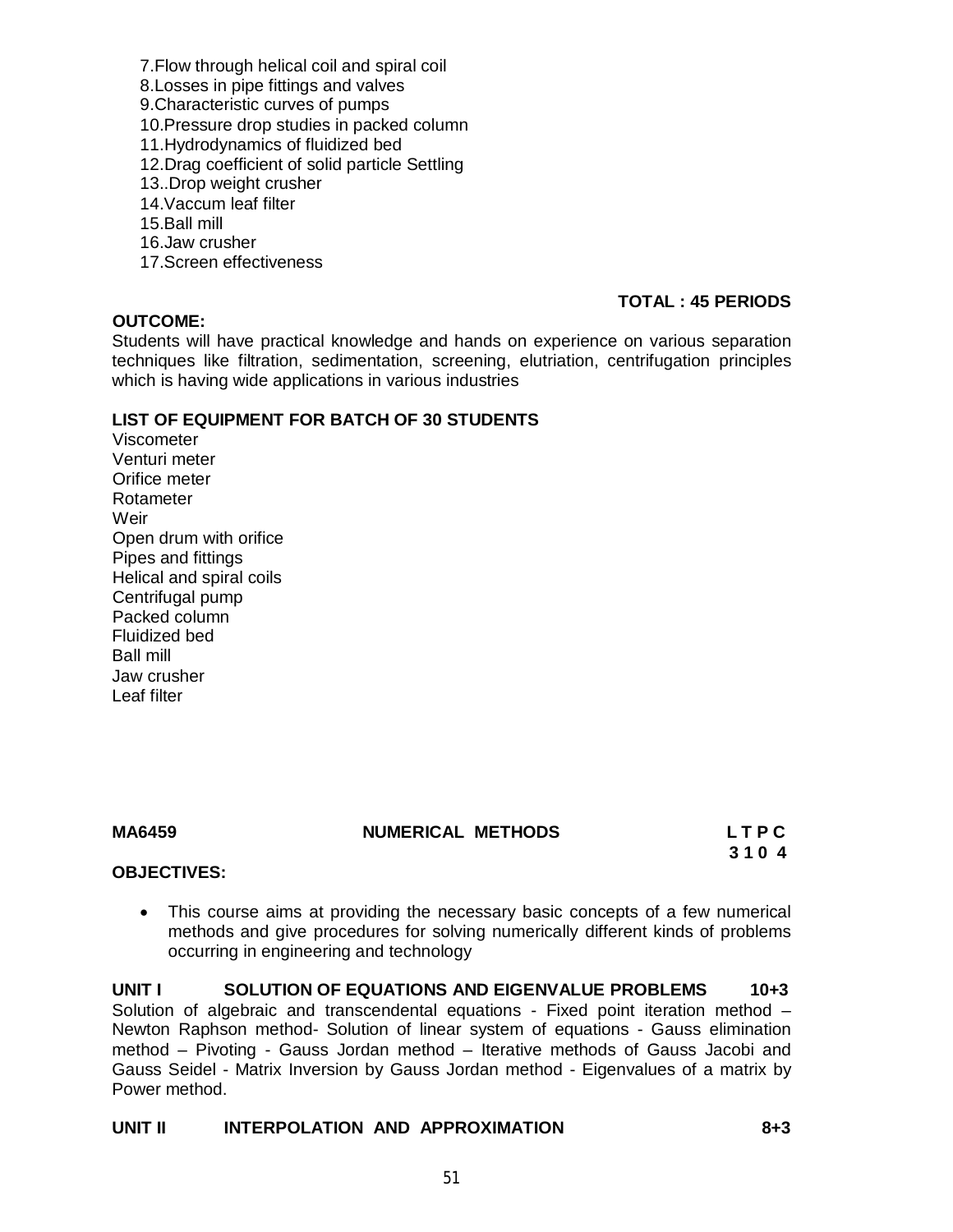Interpolation with unequal intervals - Lagrange's interpolation – Newton's divided difference interpolation – Cubic Splines - Interpolation with equal intervals - Newton's forward and backward difference formulae.

#### **UNIT III NUMERICAL DIFFERENTIATION AND INTEGRATION 9+3** Approximation of derivatives using interpolation polynomials - Numerical integration using Trapezoidal, Simpson's 1/3 rule – Romberg's method - Two point and three point Gaussian quadrature formulae – Evaluation of double integrals by Trapezoidal and Simpson's 1/3 rules.

### **UNIT IV INITIAL VALUE PROBLEMS FOR ORDINARY DIFFERENTIAL EQUATIONS 9+3**

Single Step methods - Taylor's series method - Euler's method - Modified Euler's method - Fourth order Runge-Kutta method for solving first order equations - Multi step methods - Milne's and Adams-Bashforth predictor corrector methods for solving first order equations.

#### **UNIT V BOUNDARY VALUE PROBLEMS IN ORDINARY AND PARTIAL DIFFERENTIAL EQUATIONS 9+3**

Finite difference methods for solving two-point linear boundary value problems - Finite difference techniques for the solution of two dimensional Laplace's and Poisson's equations on rectangular domain – One dimensional heat flow equation by explicit and implicit (Crank Nicholson) methods – One dimensional wave equation by explicit method.

# **TOTAL (L:45+T:15): 60 PERIODS**

# **OUTCOMES:**

 The students will have a clear perception of the power of numerical techniques, ideas and would be able to demonstrate the applications of these techniques to problems drawn from industry, management and other engineering fields.

### **TEXT BOOKS:**

- 1. Grewal. B.S., and Grewal. J.S., " Numerical methods in Engineering and Science", Khanna Publishers, New Delhi, 9<sup>th</sup> Edition, 2007.
- 2. Gerald. C. F., and Wheatley. P. O., " Applied Numerical Analysis", Pearson Education, Asia, New Delhi,  $6<sup>th</sup>$  Edition, 2006.

# **REFERENCES:**

- 1. Chapra. S.C., and Canale.R.P., "Numerical Methods for Engineers, Tata McGraw-Hill, New Delhi, 5<sup>th</sup> Edition, 2007.
- 2. Brian Bradie. "A friendly introduction to Numerical analysis", Pearson Education, Asia, New Delhi, 2007.
- 3. Sankara Rao. K., "Numerical methods for Scientists and Engineers", Prentice Hall of India Private Ltd., New Delhi, 3<sup>rd</sup> Edition, 2007.

### **PC6501 HEAT TRANSFER L T P C**

 **3 1 0 4**

# **OBJECTIVE:**

To make the students to learn heat transfer by conduction, convection and radiation and heat transfer equipments like evaporator and heat exchanger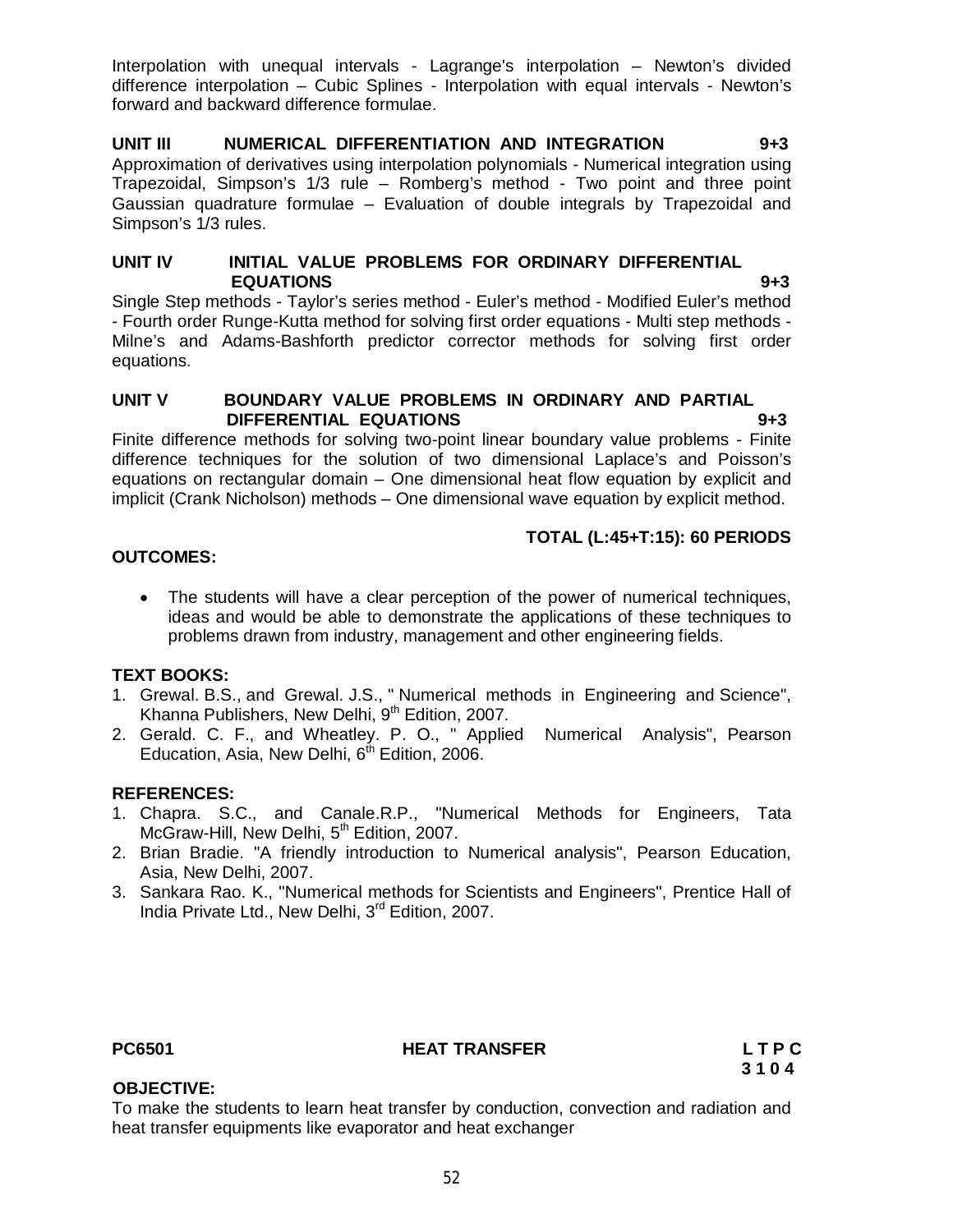# **UNIT I CONDUCTION 9**

Modes of heat transfer – Steady and unsteady state heat transfer – Concept of heatconduction – Fourier's law of heat conduction – General heat conduction equation inspherical coordinates – One-dimensional steady state heat conduction equation for flatplate, hollow cylinder, hollow sphere –Analogy between flow of heat and flow of electricity – Effect of temperature on thermal conductivity – Critical insulation thickness– Transient heat conduction – Lumped heat parameter model.

# **UNIT II CONVECTION 9**

Concept of heat transfer by convection – Natural and forced convection – Concept of LMTD – Local and overall heat transfer coefficient – Application of dimensional analysis for convection – Empirical Equations for forced convection under laminar,transient and turbulent conditions – Empirical equations for natural convection –Influence of boundary layer on heat transfer – Heat transfer through packed and fluidized beds – Heat transfer with phase change: boiling, vaporization and condensation.

# **UNIT III RADIATION 9**

Concept of thermal radiations – Black body concept – Stefan Boltzman's law –Emissive power – Black body radiation – Emissivity – Planck's law – Radiation between black surfaces – Gray surfaces – Radiation shields – Radiation applications– Pipe still heaters.

# **UNIT IV HEAT EXCHANGERS 9**

Heat exchanger types – Parallel and counter flow heat exchangers – Overall heat transfer coefficient – Log mean temperature difference for single pass – Correction factor for multi pass heat exchangers – Heat exchanger effectiveness – Number of transfer units – Chart for different configurations – Dirt factor.

### **UNIT V EVAPORATORS 9**

Evaporation – Single effect and multiple effect evaporation – Boiling point elevation – Effect of liquid head – Capacity and economy of multiple effect evaporators –Evaporation equipments.

### **TOTAL (L : 45 + T : 15) : 60 PERIODS**

### **OUTCOME:**

Students gain knowledge in various heat transfer methodology in process engineering and to design heat transfer equipments such as furnace, boilers, heat exchangers evaporation

### **TEXT BOOKS:**

- 1. Kumar, D.S., "Heat and Mass Transfer", 5th Edition, S.K. Kataria and Sons, 2000.
- 2. McCabe, W.L. and Smith, J.C., "Unit Operations in Chemical Engineering", 5<sup>th</sup> Edition. McGraw Hill Publishing Co., 2001.

- 1. Kern, D.Q., "Process Heat Transfer", Tata McGraw Hill Publishing Co., 1990.
- 2. Hollman, "Heat Transfer", 8th Edition, McGraw Hill, 1997.
- 3. Kreith, F., "Principles of Heat Transfer", 4th Edition, Harper and Row, 1976.

| <b>PC6502</b> | <b>MASS TRANSFER FUNDAMENTALS</b> | LTPC |
|---------------|-----------------------------------|------|
|               |                                   | 3104 |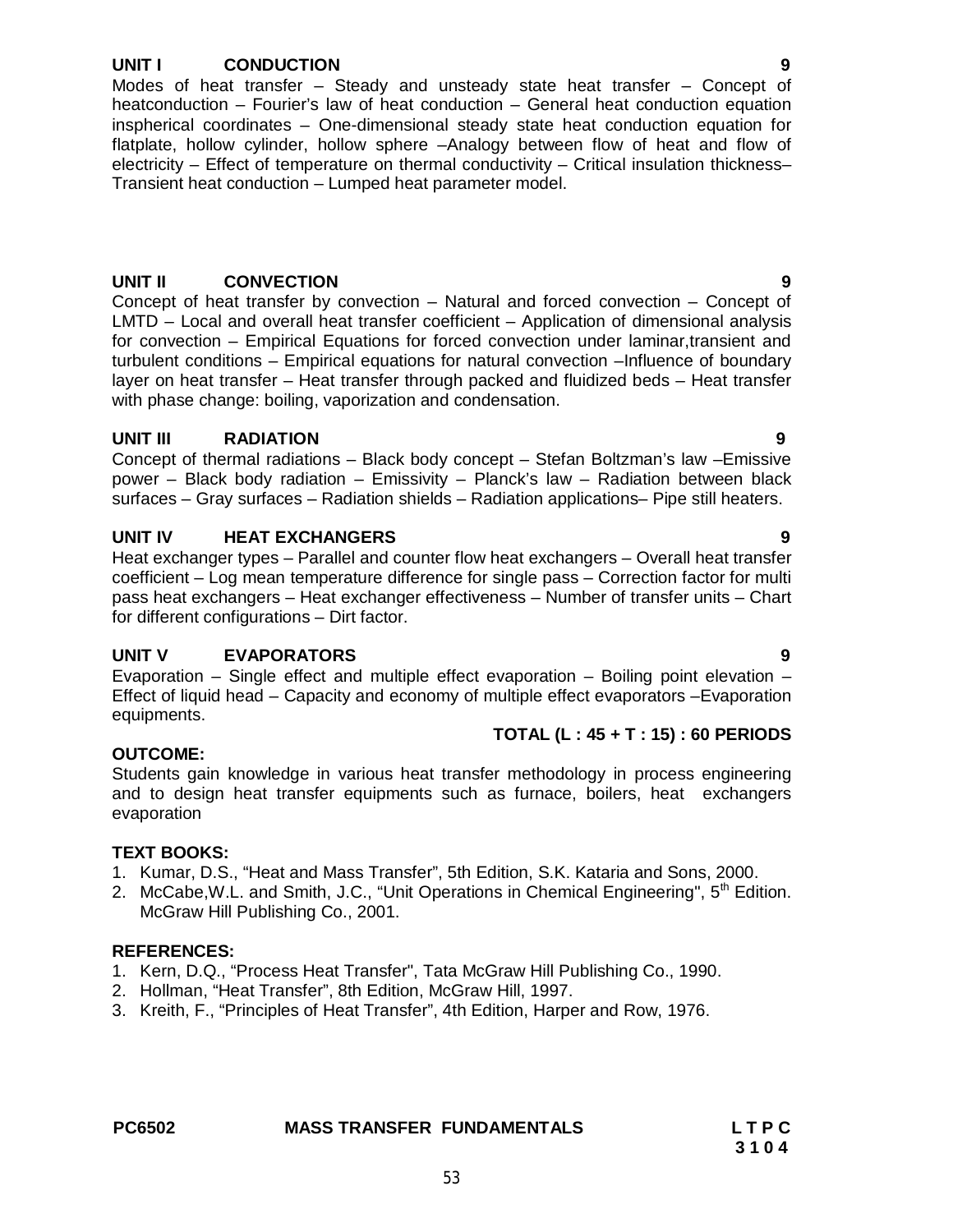#### **OBJECTIVE:**

Students will learn to determine mass transfer rates under laminar and turbulent conditions.

#### **UNIT I DIFFUSION 9**

Diffusion in fluids – Molecular and eddy diffusion – Measurement and calculation of diffusivities – Ordinary diffusion in multi component gaseous mixtures – Diffusion insolids – Molecular and Knudsen diffusion in solids – Theories of mass Transfer – Film theory, penetration theory and surface renewal theories of mass transfer.

#### **UNIT II** INTERPHASE MASS TRANSFER 9

Interphase Mass Transfer – Local and overall mass transfer coefficients – Steady state co current and counter current mass transfer process – Stage and stage efficiencies – Concept of NTU and HTU – Equilibrium and operating lines – JD Factor – Equipments for gas-liquid contact operations – Bubble columns – Tray towers and packed towers.

#### **UNIT III ABSORPTION 9**

Gas Absorption: Principles of absorption and desorption – Selection of solvents for absorption – Tray tower absorber – Absorption factor – Calculation of number of theoretical stages – Murphree efficiency – Point efficiency – Tray efficiency and overall tray efficiency – Calculation of actual number of trays.

Packed tower absorber – Tower packing and characteristics – Calculation of NTU, HTU, HETP and height of absorption towers – Absorption with chemical reactions.

#### **UNIT IV DRYING 9**

Drying – Principle and definitions – Estimation of drying rates, drying rate curve – Critical and equilibrium moisture content – Calculation of drying time under constant drying conditions – Different types of dryers.

# **UNIT V HUMIDIFICATION AND CRYSTALLIZATION 9**

Humidification – Definitions, psychometric charts – Wet bulb temperature – Methods of humidification – Types of cooling towers, spray chambers and spray ponds.Crystallization – Factors governing nucleation and crystal growth – Theory of Crystallization – Classification of crystallizer and their applications – Product size distribution.

#### **TOTAL (L : 45 + T : 15) : 60 PERIODS**

#### **OUTCOME:**

Students would be able to apply the mass transfer concepts in the designing of humidification columns, dryers and crystallizers.

#### **TEXTBOOKS:**

- 1. McCabe,W.L., Smith, J.C. and Harriot,P., "Unit Operations of Chemical Engineering", 6th Edition, McGraw – Hill Book Co., 2001.
- 2. Treybal, R.E., "Mass Transfer Operations", 3rd Edition, McGraw Hill Book Co.1980.

- 1. Coulson, J.M. and Richardson, J.F., "Chemical Engineering", Vol.I, II and III, Pergamon Press, 1977.
- 2. Bennett, C.O. and Myers, J.E., "Momentum, Heat and Mass Transfer", McGraw Hill Book Company, 3rd Edition, 1983.
- 3. Christie J.Geankoplis, "Transport Processes and Unit Operations", 3rd Edition, Prentice Hall of India Pvt. Ltd, 2000.
- 4. Binay K.Dutta,"Principles of Mass Transfer and Separation Processes", PHI Learning Ltd,2013.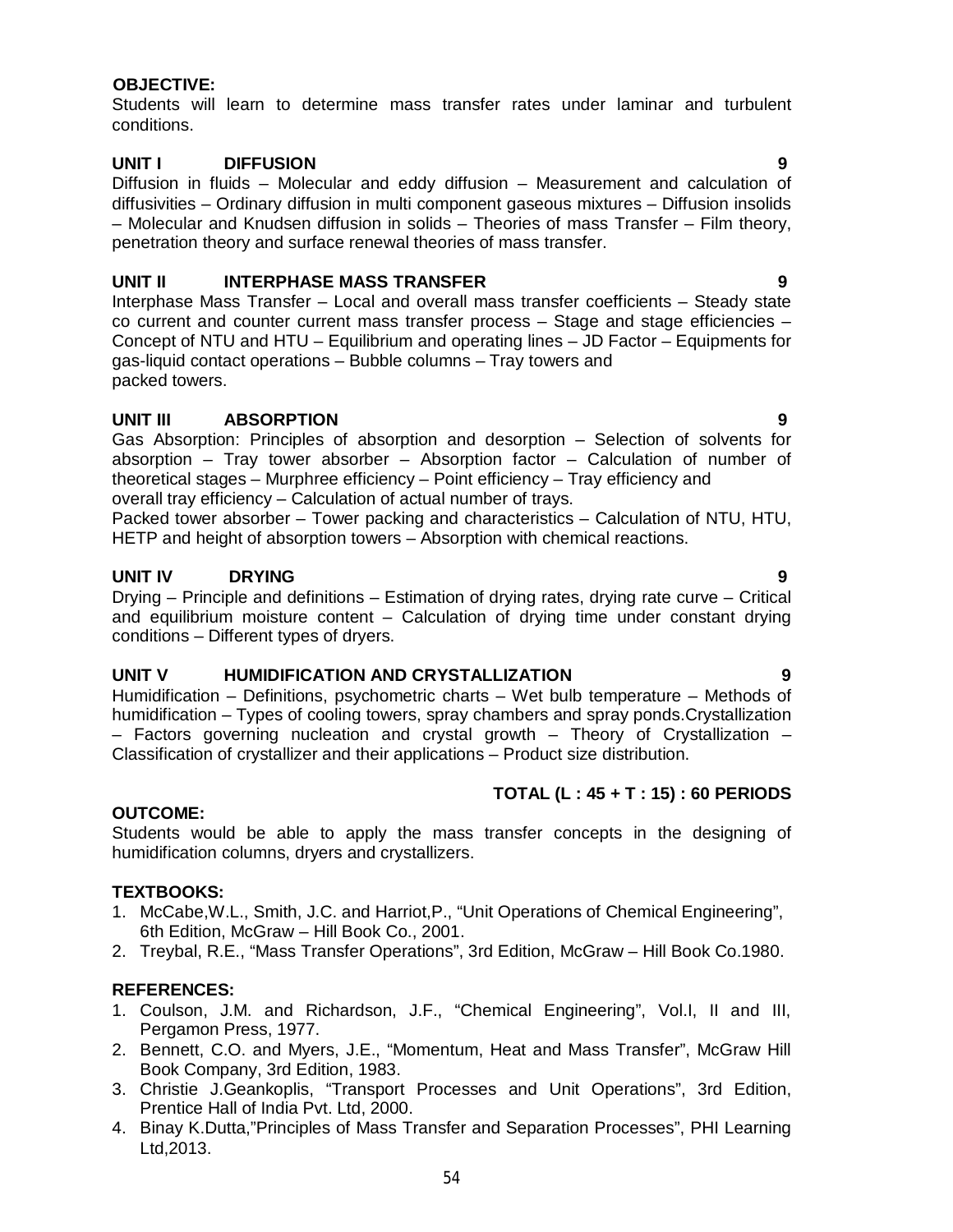# **CH6455 CHEMICAL ENGINEERING THERMODYNAMICS L T P C**

**3 1 0 4**

### **OBJECTIVE:**

Students will learn PVT behaviour of fluids, laws of thermodynamics, thermodynamic property relations and their application to fluid flow, power generation and refrigeration processes.

# **UNIT I ZEROTH AND FIRST LAWS, PROPERTIES OF PURE SUBSTANCES**

 **9**  Definitions and Concepts. Property, Thermodynamic State. Equilibrium, Energy, Work. Zeroth Law of Thermodynamics, Temperature Scale. Pure substance, Phase, Simple compressible substance, Ideal gas Equation of State, Law of corresponding states, Compressibility chart, Pressure –Volume and Temperature-volume Phase diagrams. Mollier diagram. First Law of Thermodynamics and its consequences.

**UNIT II APPLICATION OF I LAW TO STEADY - STATE PROCESSES, II LAW 9**  Application of I Law of Thermodynamics for Flow Process. Steady-state processes. II Law of Thermodynamics and its Applications: Limitations of the I Law of Thermodynamics, Heat Engine, Heat Pump/Refrigerator. II Law of Thermodynamics – Kelvin Planck and Clausius statements. Reversible and irreversible processes, Criterion of reversibility, Carnot cycle and Carnot principles, Thermodynamic Temperature scale, Clausius inequality, Entropy.

### **UNIT III POWER CYCLES, THERMODYNAMIC POTENTIALS, EQUILIBRIA AND STABILITY 9**

Power and Refrigeration Cycles. Thermodynamic Potentials. Maxwell relations. Thermodynamic relations. Equilibria and stability. Maxwell construction, Gibbs Phase Rule. Clapeyron equation and vapor pressure correlations.

### **UNIT IV PROPERTIES OF PURE COMPONENTS AND MIXTURES 9**

Pure component properties: Equation of state. Ideal gas heat capacities, fundamental equations from experimental data, fugacity and corresponding states. Mixture Properties: Mixing function. Gibbs-Duhem relation for mixtures, partial molar quantities. Ideal gas mixtures and fugacities, ideal mixtures and activities, excess functions. Gibbs free energy models, infinite dilution properties. Henry's Law

### **UNIT V PHASE EQUILIBRIA AND CHEMICAL REACTION EQUILIBRIA 9**

Phase Equilibira of Mixtures. Osmotic pressure and Osmotic coefficients. Boiling point elevation and freezing point depression. Chemical Reaction Equilibria. Reaction extent and Independent reactions. Equilibrium criteria and equilibrium constant. Standard enthalpies and Gibbs free energy, temperature and pressure effects on reactions, heterogeneous reaction, multiple chemical reactions

# **TOTAL (L : 45 + T : 15) : 60 PERIODS**

### **OUTCOME:**

The course will help the students to know about engineering thermodynamics and understand the practical implications of thermodynamic law in engineering design.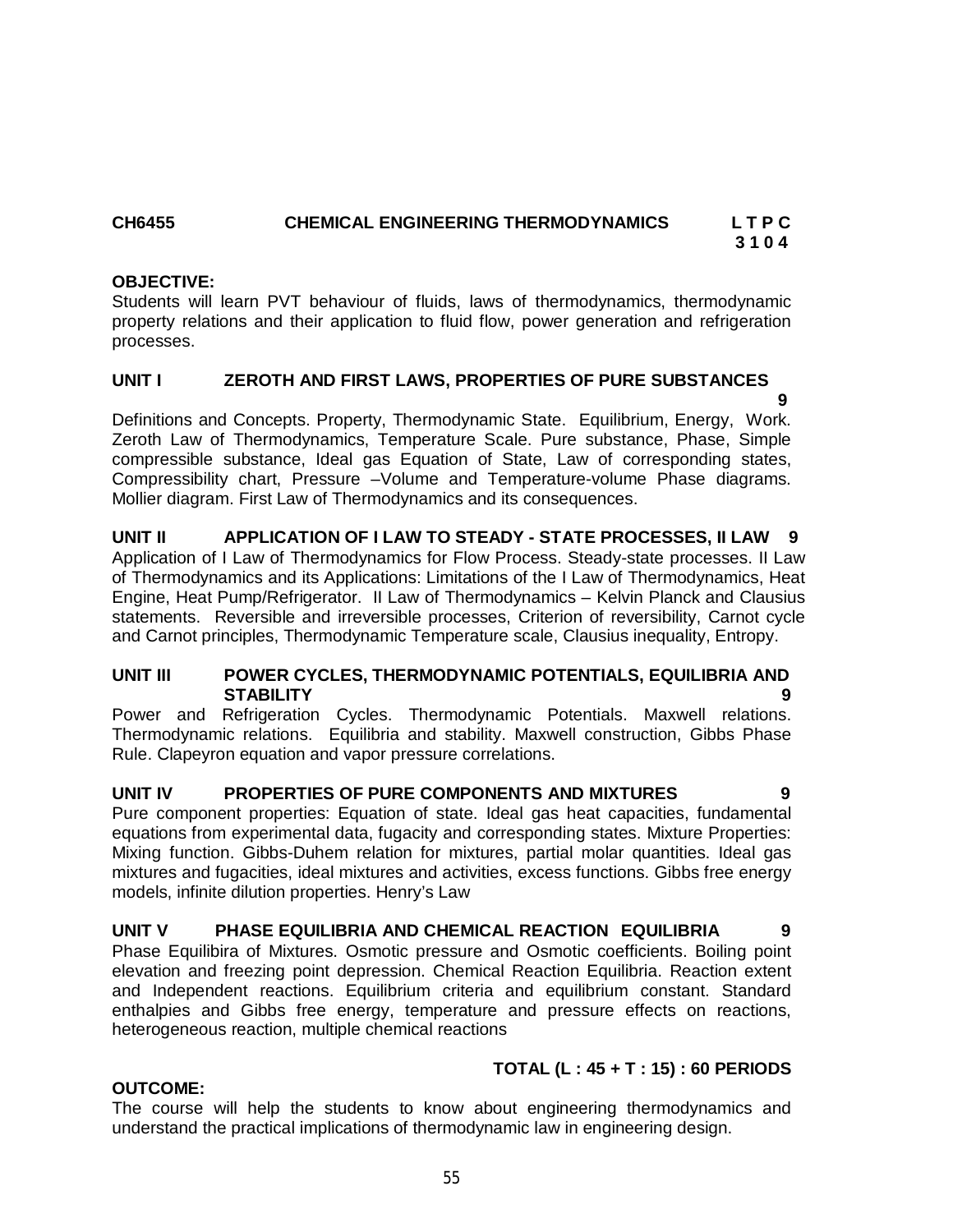#### **TEXT BOOKS:**

- 1. Sonntag, Borgnakke, Van Wylen, Fundamentals of Thermodynamics, 7<sup>th</sup> Edition, Wiley India, New Delhi, 2009.
- 2. Smith, van Ness and Abbott, "Chemical Engineering Thermodynamics",  $7<sup>th</sup>$  Edition, McGraw Hill, New York, 2005

#### **REFERENCES:**

- 1. S. I. Sandler, Chemical, Biochemical and Engineering Thermodynamics, Wiley New York, 2006
- 2. Y V C Rao, "Chemical Engineering Thermodynamics", Universities Press, Hyderabad 2005.
- 3. Pradeep ahuja," Chemical Engineering Thermodynamics", PHI Learning Ltd (2009).
- 4. Gopinath Halder," Introduction to Chemical Engineering Thermodynamics", PHI Learning Ltd (2009).

| <b>PC6505</b> | <b>NATURAL GAS ENGINEERING</b> | LTPC |
|---------------|--------------------------------|------|
|               |                                | 3003 |

#### **OBJECTIVE:**

To enable the students to understand the basic concept and applications of Natural Gas Engineering.

#### **UNIT I PROPERTIES AND COMPOSITION OF NATURAL GAS 9**

Natural gas origin – Composition of natural gas – Sources of Natural gas– Thermodynamics properties – Compressibility factor and chart for natural gas – Heating value and flammability limit of natural gas.

#### **UNIT II ESTIMATION AND PRODUCTION OF NATURAL GAS 9**

Estimation of gas reserves by volumetric method – Production of natural gas –Pressure decline method – Problems in the production of natural gas – Field separation.

### **UNIT III GAS FROM CONDENSATE OIL FIELDS 9**

Processing of condensate well fluids – Cycling of gas condensate reservoirs – Sweep patterns – Katy cycling plant.

### **UNIT IV ACID GAS TREATING OF NATURAL GAS 9**

Acid gas removal: Metal oxide process – Slurry process – Amine process –Carbonate washing process – Methanol based process and other process – Sulphur recovery process.

### **UNIT V DEHYDRATION OF NATURAL GAS AND NGL RECOVERY 9**

Dehydration: Glycol dehydration – Solid desiccant dehydration. NGL Recovery: Refrigeration process – Lean oil absorption process – Solid bed adsorption and membrane separation process – NGL fractionation.

#### **TOTAL : 45 PERIODS**

#### **OUTCOME:**

At the end of this course, the students learn the Natural gas processing, Gas Compression, Gas Gathering and Transport Installation, Operation and trouble shooting of natural gas pipelines.

#### **TEXT BOOKS:**

1. Katz and Lee "Hand Book of Natural Gas Engineering" McGraw Hill, 1968.

- 
- 
- 
-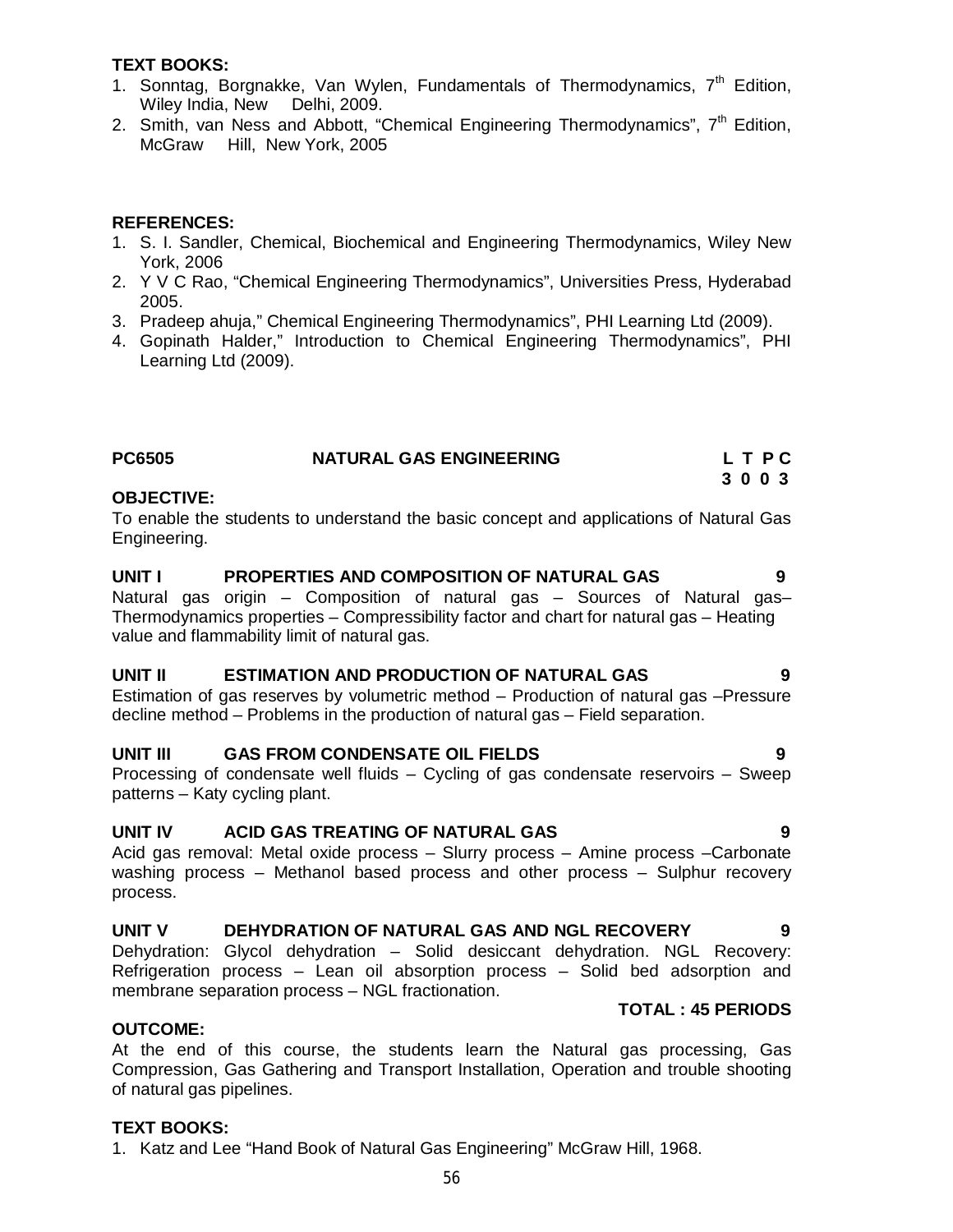2. Lyons, W.C., "Standard Handbook of Petroleum and Natural Gas Engineering", Vol.2, Gulf Professional Publishing, Elsevier Inc., 2006.

# **REFERENCES:**

- 1. Katz, D. L. and Lee, R.L., "Natural Gas Engineering", McGraw Hill, 1990.
- 2. Dring, M.M., "The Natural Gas Industry A Review of World Resources and Industrial Applications", Butterworth, 1974.
- 3. Saied Mokhatab, William A. Poe, and James G. Speight, "Handbook of Natural Gas
- 4. Transmission and Processing", Gulf Professional Publishing, Elsevier Inc., 2006.

# **PC6503 PETROLEUM EXPLORATION AND EXPLOITATION TECHNIQUES**

#### **L T P C 3 1 0 4**

# **OBJECTIVE:**

To make the students understand the stages of oil and gas exploration and production

#### **UNIT I ORIGIN AND OCCURRENCE OF PETROLEUM AND SEDIMENTRARY ENVIRONMENT 9**

Origin of oil – Important factors that control petroleum occurrence – Migration and accumulation – Source and reservoir rocks – Oil bearing rocks – Continental environment – Transitional environment – Marine environment.

#### **UNIT II EXPLORATION METHODS, WELL PROGNOSIS AND ECONOMIC ANALYSIS 9**

Geological exploration methods – Geophysical exploration methods – Geochemical methods prognostication – Classification of drilling locations – Economic analysis – Well programme – Geotechnical order.

# **UNIT III GEOLOGICAL STRUCTURE AND GEOLOGGING 9**

Various traps – Anticline – Fracturing – Well logging – Geological control – Gas logging – Drilling control important formation evaluation using wireline logging data.

# **UNIT IV DRILLING FLUIDS AND WORK COMPLETION 9**

Drilling Fluids: Function, composition, and classification – Packer fluid – Casing packs – Solids removal – Completion methods – Various stimulation methods.

# **UNIT V OFF – SHORE TECHNOLOGY 9**

Seismic technology – Sniffer survey – Drilling technology – Off-share rigs – Primary and secondary enhanced oil recovery techniques and methods – Major well complication and Remedies.

# **TOTAL (L : 45 + T :15) : 60 PERIODS**

### **OUTCOME:**

The student will know different geological and geophysical methods for exploration and exploitation of oil and gas

### **TEXT BOOKS:**

- 1. Bhagwan Sahay "Petroleum Exploration and Exploitation Practices" Allied Publishers Ltd., Chennai, 1994.
- 2. Richard Dawe, "Modern Petroleum Technology", Vol.I, Upstream, 6th Edition, John and Wiley Sons Ltd, 2000.

# **REFERENCES:**

1. Howard B. Bradley, "Petroleum Engineering Handbook", Society of Petroleum Engineers, 1987.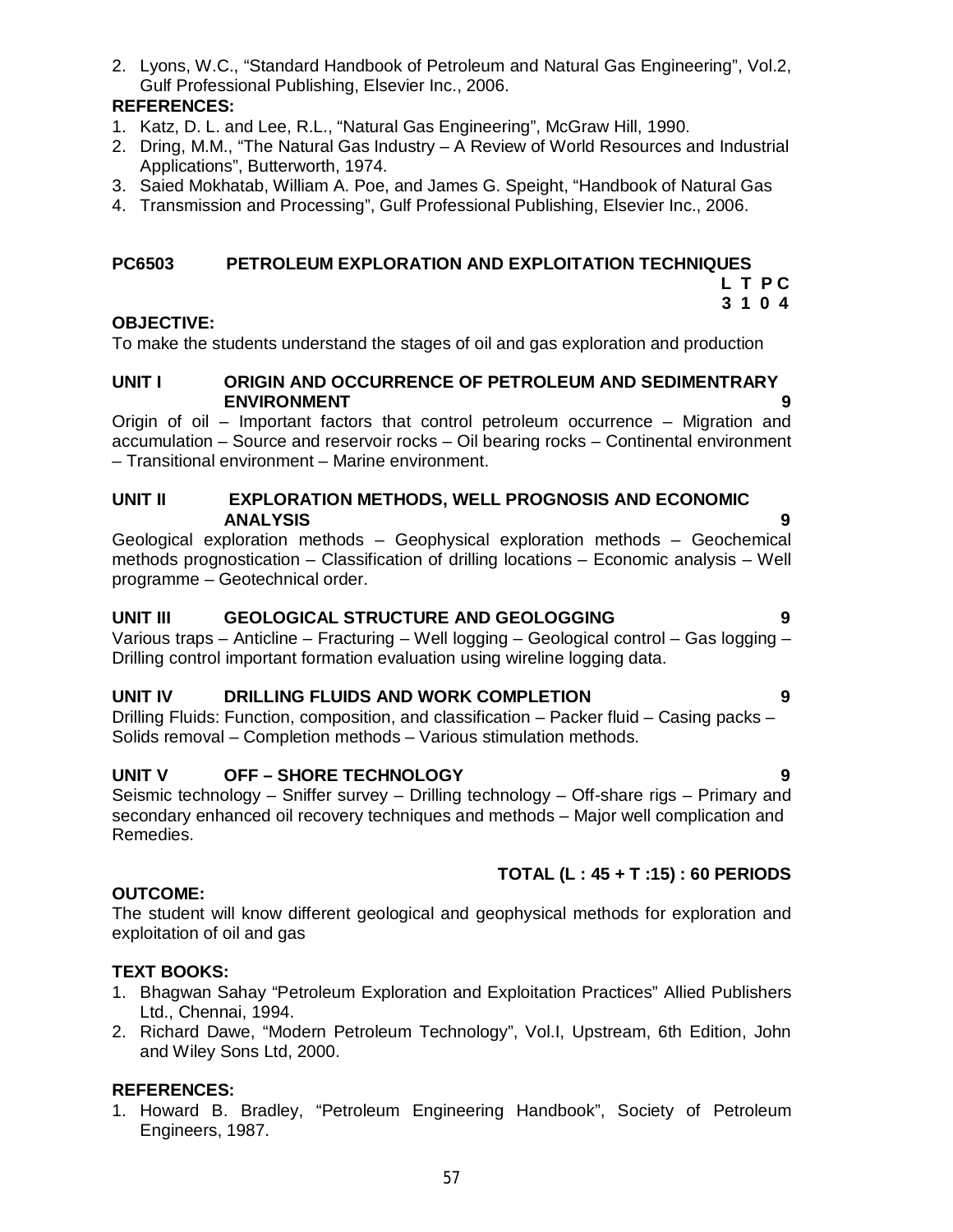- 2. Norman J. Hyne., "Nontechnical Guide to Petroleum Geology, Exploration, Drilling and Production", 2nd Edition, Pennwell Books, 2001.
- 3. Shay B., "Wellsite Geological Techniques for Petroleum Exploration" Allied Publishers Ltd., 1991.

# **CH6411 TECHNICAL ANALYSIS LABORATORY L T P C**

### **OBJECTIVE:**

To learn basic principles involved in estimation and characterization of industrially important materials.

**0 0 3 2**

#### **LIST OF EXPERIMENTS**

#### **I Soap Analysis**

- a. Estimation of total fatty acid
- b. Estimation of percentage alkali content

#### **II. Oil Analysis**

- a. Estimation of free acid
- b. Determination of Saponification value
- c. Determination of iodine value

### **III. Cement Analysis**

- a. Estimation of Silica content
- b. Estimation of mixed oxide content
- c. Estimation of calcium oxide content
- d. Estimation of calcium oxide by rapid method

#### **IV. Coal Analysis**

- a. Estimation of Sulphur present in coal
- b. Ultimate analysis of coal
- c. Proximate analysis of coal

### **V. Analysis of Bleaching Powder**

a. Estimation of available chlorine

### **VI. Analysis of Glycerol**

a. Estimation of purity of glycerol

#### **VII. Analysis of fuels**

a. Flash point b. Fire point c. Cloud point d. Pour point e. Aniline point.

#### VIII. Determination of the molecular weight of the polymer by viscometry.

- IX. Calorimetric measurements
- X. Conductivity measurement of an electrolyte solution
- XI. pH measurements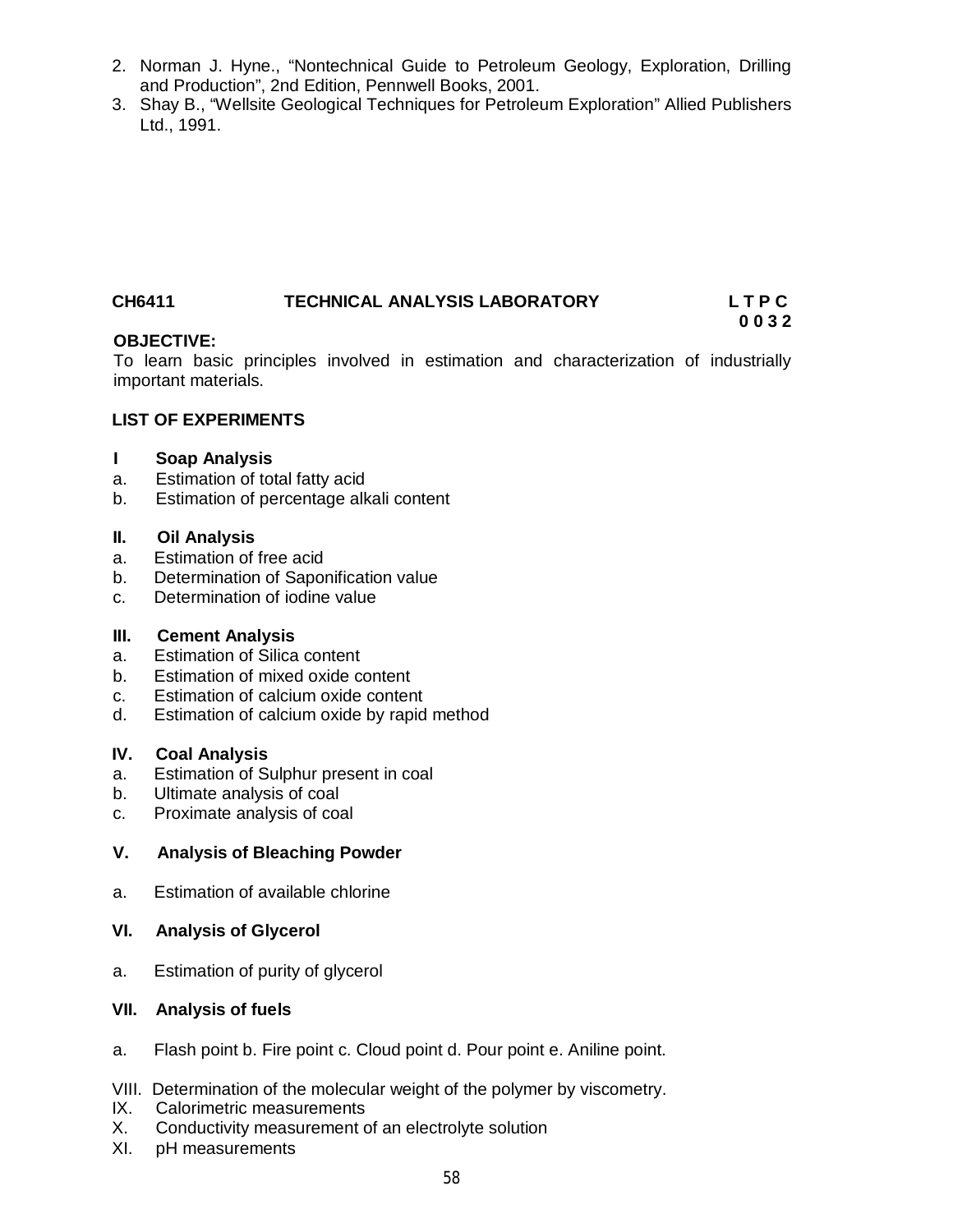# **OUTCOME:**

At the end of this practical course, the student would have a thorough understanding on the estimation and analysis of chemical compounds.

# **LIST OF EQUIPMENT FOR BATCH OF 30 STUDENTS**

- 1. Silica Crucible
- 2. Heating Mantle
- 3. Muffle Furnace
- 4. Hot air oven
- 5. Desiccator
- 6. Vacuum pump
- 7. Condenser
- 8. Reflux Condenser
- 9. Pensky martens closed cup apparatus
- 10. Cleveland open cup apparatus
- 11. Cloud point apparatus
- 12. Aniline point apparatus
- 13. Saybolt Viscometer
- 14. Redwood viscometer
- 15. Bomb Calorimeter
- 16. Junkers gas Calorimeter
- 17. Conductivity meter
- 18. pH meter

# **GE6674 COMMUNICATION AND SOFT SKILLS- LABORATORY BASE L T P C 0 0 4 2**

### **OBJECTIVES:**

To enable learners to,

- Develop their communicative competence in English with specific reference to speaking and listening
- Enhance their ability to communicate effectively in interviews.
- Strengthen their prospects of success in competitive examinations.

# **UNIT I LISTENING AND SPEAKING SKILLS 12**

Conversational skills (formal and informal)- group discussion- making effective presentations using computers, listening/watching interviews conversations, documentaries. Listening to lectures, discussions from TV/ Radio/ Podcast.

# **UNIT II READING AND WRITING SKILLS 12**

Reading different genres of tests ranging from newspapers to creative writing. Writing job applications- cover letter- resume- emails- letters- memos- reports. Writing abstractssummaries- interpreting visual texts.

### **UNIT III ENGLISH FOR NATIONAL AND INTERNATIONAL EXAMINATIONS AND PLACEMENTS** 12

International English Language Testing System (IELTS) - Test of English as a Foreign Language (TOEFL) - Civil Service(Language related)- Verbal Ability.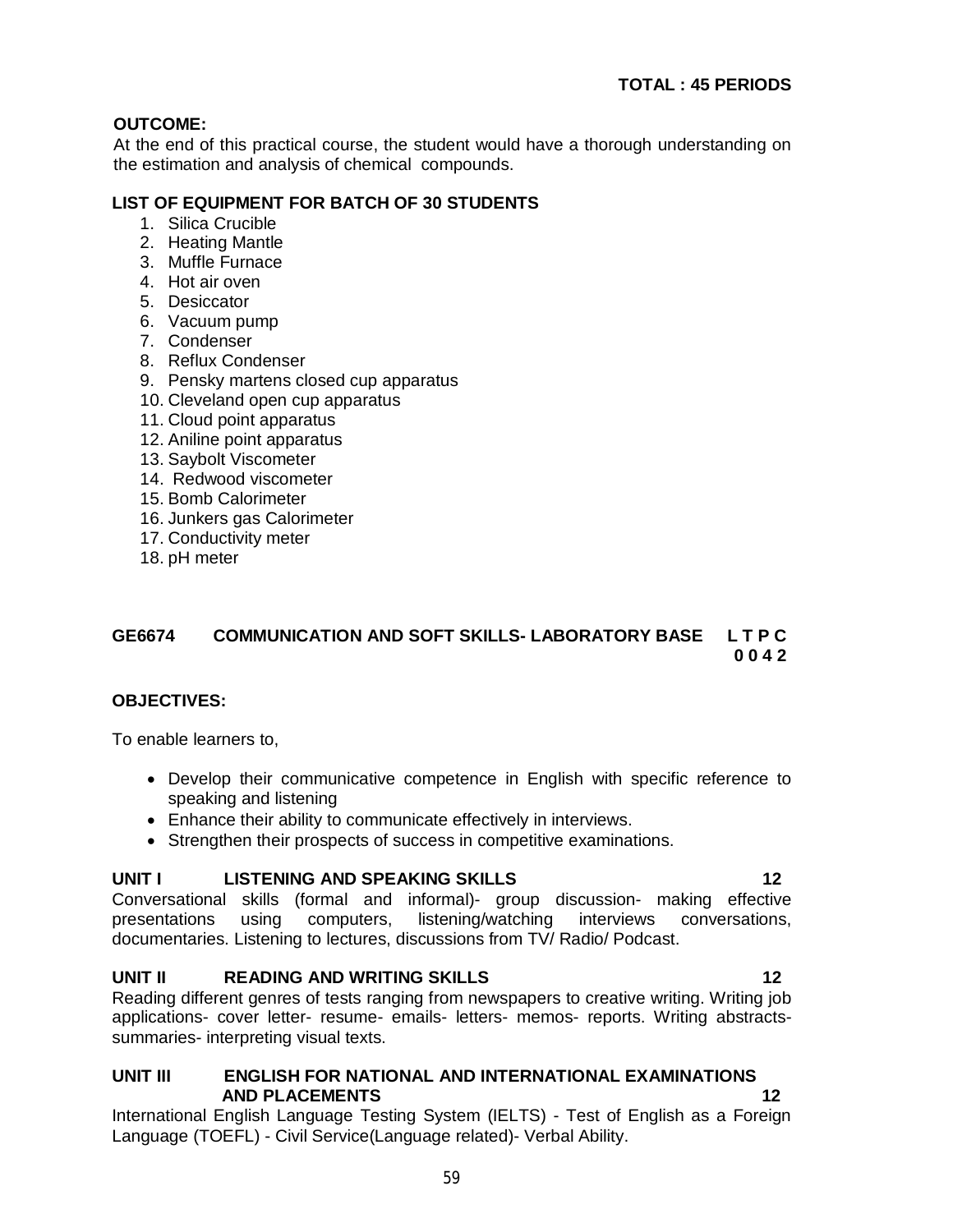### **UNIT IV INTERVIEW SKILLS** 12

Different types of Interview format- answering questions- offering information- mock interviews-body language( paralinguistic features)- articulation of sounds- intonation.

#### **UNIT V SOFT SKILLS 12**

**Motivation- emotional intelligence-**Multiple intelligences- emotional intelligencemanaging changes-time management-stress management-leadership straits-team workcareer planning - intercultural communication- creative and critical thinking

# **TOTAL: 60 PERIODS**

#### **Teaching Methods:**

- 1. To be totally learner-centric with minimum teacher intervention as the course revolves around practice.
- 2. Suitable audio/video samples from Podcast/YouTube to be used for illustrative purposes.
- 3. Portfolio approach for writing to be followed. Learners are to be encouraged to blog, tweet, text and email employing appropriate language.
- 4. GD/Interview/Role Play/Debate could be conducted off the laboratory (in a regular classroom) but learners are to be exposed to telephonic interview and video conferencing.
- 5. Learners are to be assigned to read/write/listen/view materials outside the classroom as well for graining proficiency and better participation in the class.

| <b>S. No.</b>  | <b>Description of Equipment (minimum configuration)</b>                                   | <b>Qty Required</b> |
|----------------|-------------------------------------------------------------------------------------------|---------------------|
| $\mathbf 1$    | <b>Server</b>                                                                             | 1 No.               |
|                | <b>PIV System</b><br>$\bullet$                                                            |                     |
|                | 1 GB RAM / 40 GB HDD                                                                      |                     |
|                | OS: Win 2000 server<br>$\bullet$                                                          |                     |
|                | Audio card with headphones                                                                |                     |
|                | <b>JRE 1.3</b>                                                                            |                     |
| 2              | <b>Client Systems</b>                                                                     | 60 Nos.             |
|                | PIII or above<br>$\bullet$                                                                |                     |
|                | 256 or 512 MB RAM / 40 GB HDD                                                             |                     |
|                | OS: Win 2000<br>$\bullet$                                                                 |                     |
|                | Audio card with headphones                                                                |                     |
|                | <b>JRE 1.3</b><br>$\bullet$                                                               |                     |
| 3              | Handicam                                                                                  | 1 No.               |
| $\overline{4}$ | Television 46"                                                                            | 1 No.               |
| 5              | Collar mike                                                                               | $1$ No.             |
| 6              | Cordless mike                                                                             | 1 No.               |
| $\overline{7}$ | <b>Audio Mixer</b>                                                                        | 1 No.               |
| 8              | DVD recorder/player                                                                       | $1$ No.             |
| 9              | with<br>provision<br><b>LCD</b><br>Projector<br>MP3/CD/DVD<br>for<br>Audio/video facility | 1 No.               |

#### **Lab Infrastructure:**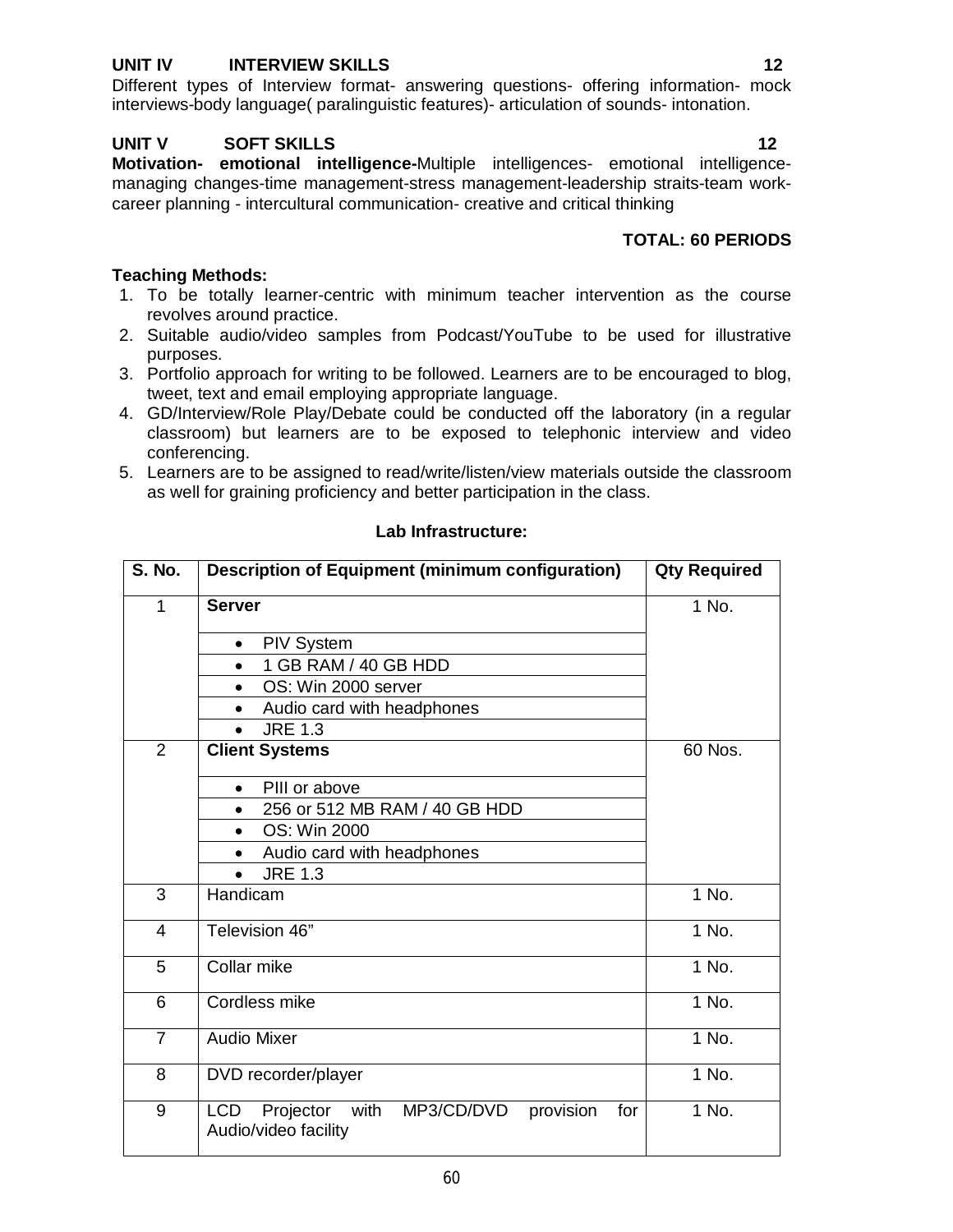# **Evaluation:**

### **Internal: 20 marks**

Record maintenance: Students should write a report on a regular basis on the activities conducted, focusing on the details such as the description of the activity, ideas emerged, learning outcomes and so on. At the end of the semester records can be evaluated out of 20 marks.

### **External: 80 marks**

| - 35 marks |
|------------|
| - 15 marks |
| - 15 marks |
| - 15 marks |
|            |

### **Note on Internal and External Evaluation:**

- 1. Interview mock interview can be conducted on one-on-one basis.
- 2. Speaking **–** example for role play:
	- a. Marketing engineer convincing a customer to buy his product.
	- b. Telephonic conversation- fixing an official appointment / placing an order / enquiring
		- and so on.
- 3. Presentation should be extempore on simple topics.
- 4. Discussion topics of different kinds; general topics, and case studies.

# **OUTCOMES:**

### **At the end of the course, learners should be able to**

- Take international examination such as IELTS and TOEFL
- Make presentations and Participate in Group Discussions.
- Successfully answer questions in interviews**.**

### **REFERENCES:**

- 1. **Business English Certificate Materials,** Cambridge University Press.
- 2. **Graded Examinations in Spoken English and Spoken English for Work**  downloadable materials from Trinity College, London.
- 3. **International English Language Testing System** Practice Tests, Cambridge University Press.
- 4. Interactive Multimedia Programs on **Managing Time and Stress.**
- 5. **Personality Development** (CD-ROM), Times Multimedia, Mumbai.
- 6. Robert M Sherfield and et al. **"Developing Soft Skills"** 4th edition, New Delhi: Pearson Education, 2009.

### **Web Sources:**

http://www.slideshare.net/rohitjsh/presentation-on-group-discussion http://www.washington.edu/doit/TeamN/present\_tips.html http://www.oxforddictionaries.com/words/writing-job-applications http://www.kent.ac.uk/careers/cv/coveringletters.htm http://www.mindtools.com/pages/article/newCDV\_34.htm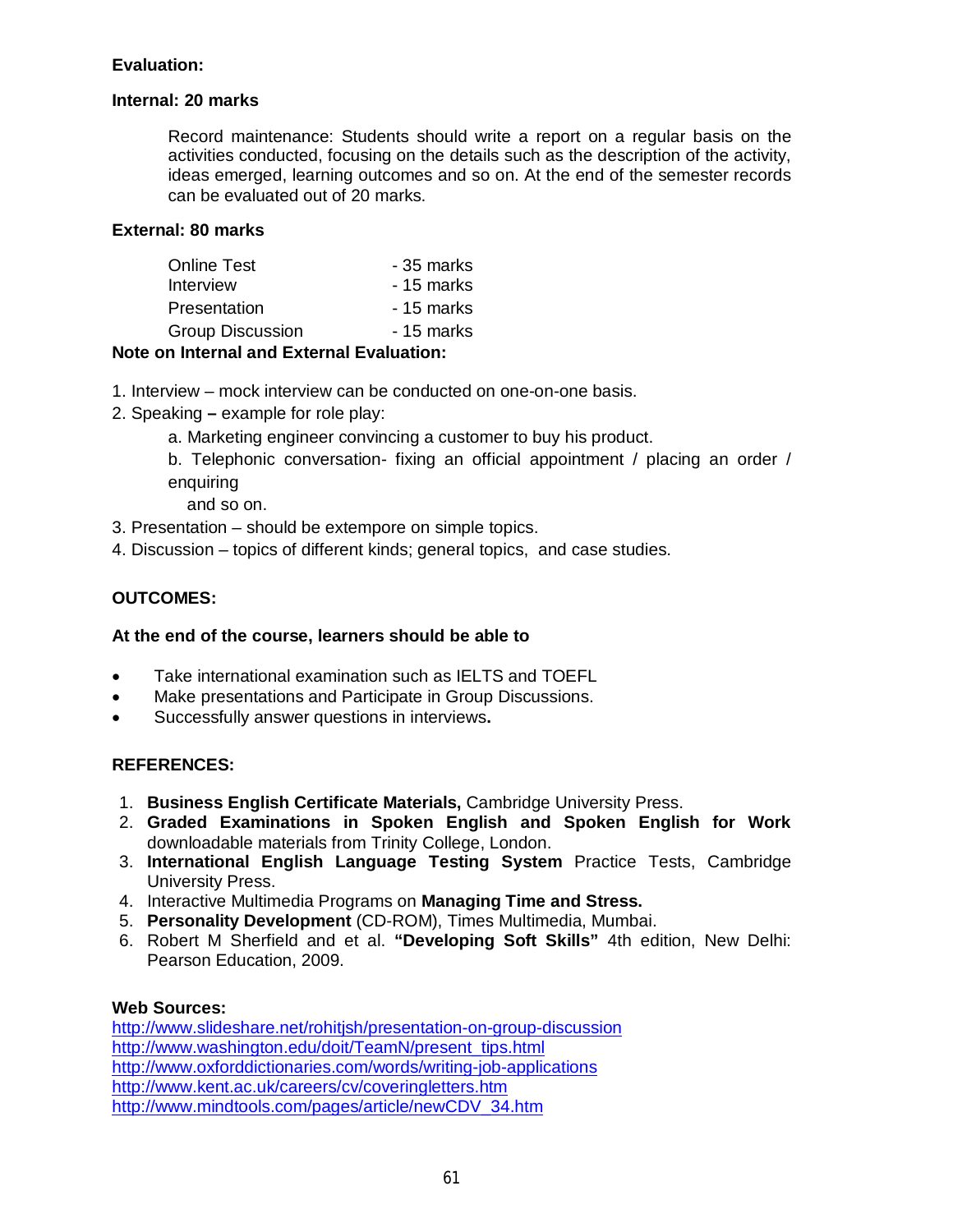# **PC6601 PROCESS INSTRUMENTATION, DYNAMICS AND CONTROL L T P C**

#### **OBJECTIVE:**

To introduce of open and closed loop systems and its responses, control loop components and stability of control systems along with instrumentation.

 **3 0 0 3**

#### **UNIT I INSTRUMENTATION 9**

Principles of measurements and classification of process instruments, measurement of temperature, pressure, fluid flow, liquid weight and weight flow rate, viscosity, pH, concentration, electrical and thermal conductivity, humidity of gases.

#### **UNIT II OPEN LOOP SYSTEMS 9**

Laplace transformation and its application in process control. First order systems and their transient response for standard input functions, first order systems in series, linearization and its application in process control, second order systems and their dynamics; transportation lag.

#### **UNIT III** CLOSED LOOP SYSTEMS 10

Closed loop control systems, development of block diagram for feed-back control systems, servo and regulatory problems, transfer function for controllers and final control element, principles of pneumatic and electronic controllers, transient response of closedloop control systems and their stability.

#### **UNIT IV FREQUENCY RESPONSE 9**

Introduction to frequency response of closed-loop systems, control system design by frequency response techniques, Bode diagram, stability criterion, tuning of controllers Z-N tuning rules, C-C tuning rules.

#### **UNIT V ADVANCED CONTROL SYSTEMS 8**

Introduction to advanced control systems, cascade control, feed forward control, Smith predictor, control of distillation towers and heat exchangers, introduction to computer control of chemical processes.

# **TOTAL : 45 PERIODS**

#### **OUTCOME:**

Students will Understand and discuss the importance of process control in process operation and the role of process control engineers They know the design of modern hardware and instrumentation needed to implement process control.

#### **TEXT BOOKS:**

- 1. Stephanopoulos, G., "Chemical Process Control", Prentice Hall of India, 2003.
- 2. Coughnowr, D., " Process Systems Analysis and Control ", 3rd Edn., McGraw Hill, New York, 2008.

- 1. Marlin, T. E., " Process Control ", 2nd Edn, McGraw Hill, New York, 2000.
- 2. Smith, C. A. and Corripio, A. B., "Principles and Practice of Automatic Process Control", 2nd Edn., John Wiley, New York, 1997.
- 3. Jason L.Speyer,Walter H.Chung,"Stochastic Processes,Estimation, and Control", PHI Ltd (2013).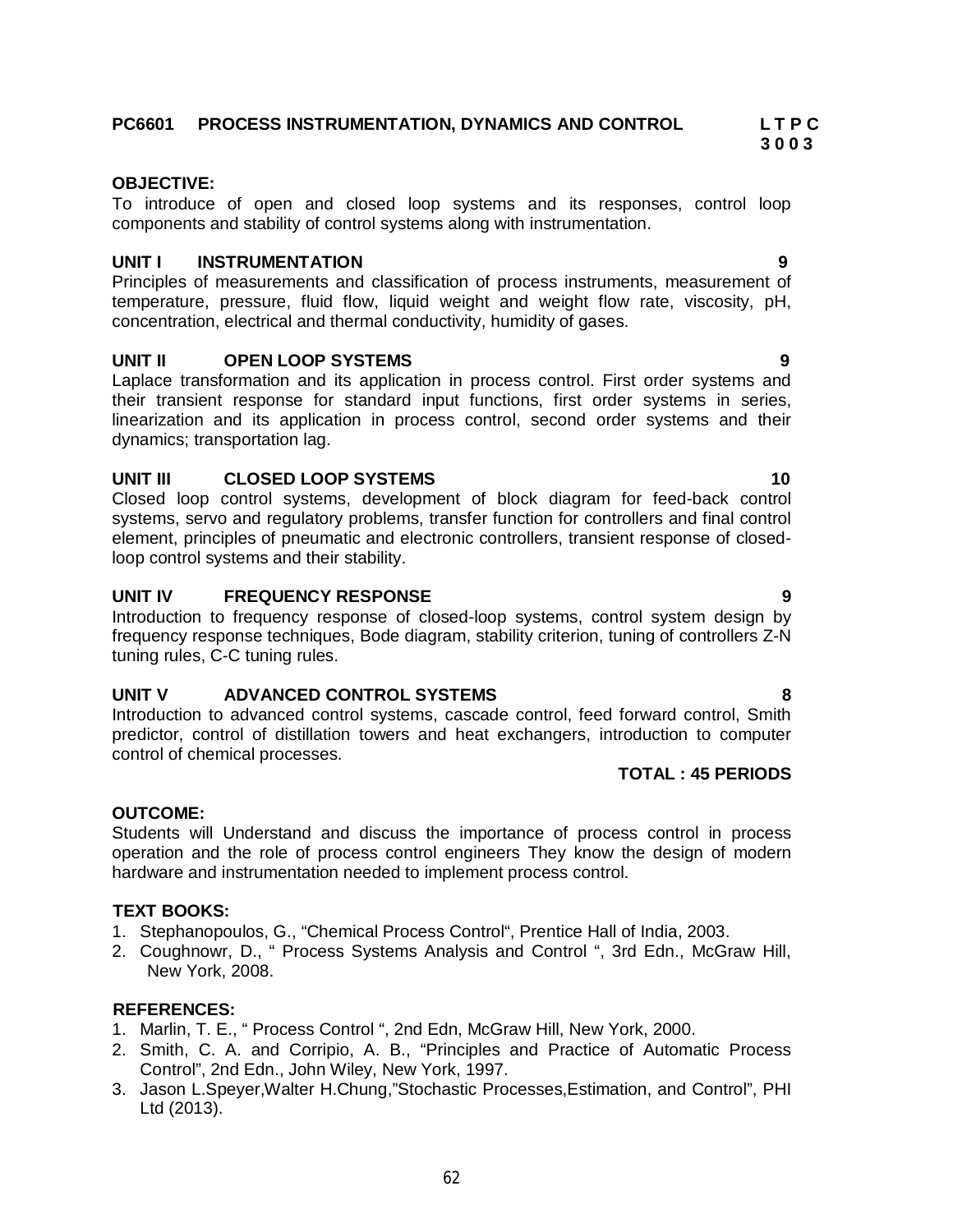**AIM**

**OBJECTIVE:**

#### **UNIT I ABSORPTION 9**

leaching equipments and adsorber.

Gas Absorption and Stripping – Equilibrium; material balance; limiting gas-liquid ratio; tray tower absorber - calculation of number of theoretical stages, tray efficiency, tower diameter; packed tower absorber – rate based approach; determination of height of packing using HTU and NTU calculations.

#### **UNIT II DISTILLATION 9**

Vapour liquid equilibria - Raoult's law, vapor-liquid equilibrium diagrams for ideal and non-ideal systems, enthalpy concentration diagrams. Principle of distillation - flash distillation, differential distillation, steam distillation, multistage continuous rectification, Number of ideal stages by Mc.Cabe - Thiele method and Ponchan - Savarit method, Total reflux, minimum reflux ratio, optimum reflux ratio. Introduction to multi-component distillation, azeotropic and extractive distillation

#### **UNIT III LIQUID-LIQUID EXTRACTION 9**

Liquid - liquid extraction - solvent characteristics-equilibrium stage wise contact calculations for batch and continuous extractors- differential contact equipment-spray, packed and mechanically agitated contactors and their design calculations-packed bed extraction with reflux. Pulsed extractors, centrifugal extractors-Supercritical extraction

#### **UNIT IV LEACHING 9**

Solid-liquid equilibria- leaching equipment for batch and continuous operationscalculation of number of stages - Leaching - Leaching by percolation through stationary solid beds, moving bed leaching, counter current multiple contact (shank's system), equipments for leaching operation, multi stage continuous cross current and counter current leaching, stage calculations, stage efficiency.

#### **UNIT V ADSORPTION AND ION EXCHANGE & MEMBRANE SEPARATION PROCESS 9**

Adsorption - Types of adsorption, nature of adsorbents, adsorption equilibria, effect of pressure and temperature on adsorption isotherms, Adsorption operations - stage wise operations, steady state moving bed and unsteady state fixed bed adsorbers, break through curves. Principle of Ion exchange, techniques and applications. Solid and liquid membranes; concept of osmosis; reverse osmosis; electro dialysis; ultrafiltration.

#### **TOTAL : 45 PERIODS**

#### Students develop a sound knowledge on the types of Mass Transfer thro $\square$  a driving force in the same fashion as temperature differences as driving force for heat transfer. The students shall have an elementary knowledge on fluid flow, heat transfer and stoichiometry.

# **TEXT BOOKS:**

**OUTCOME:**

### **PC6602 MASS TRANSFER OPERATIONS L T P C 3 1 0 4**

To impart knowledge on different staged mass transfer operations.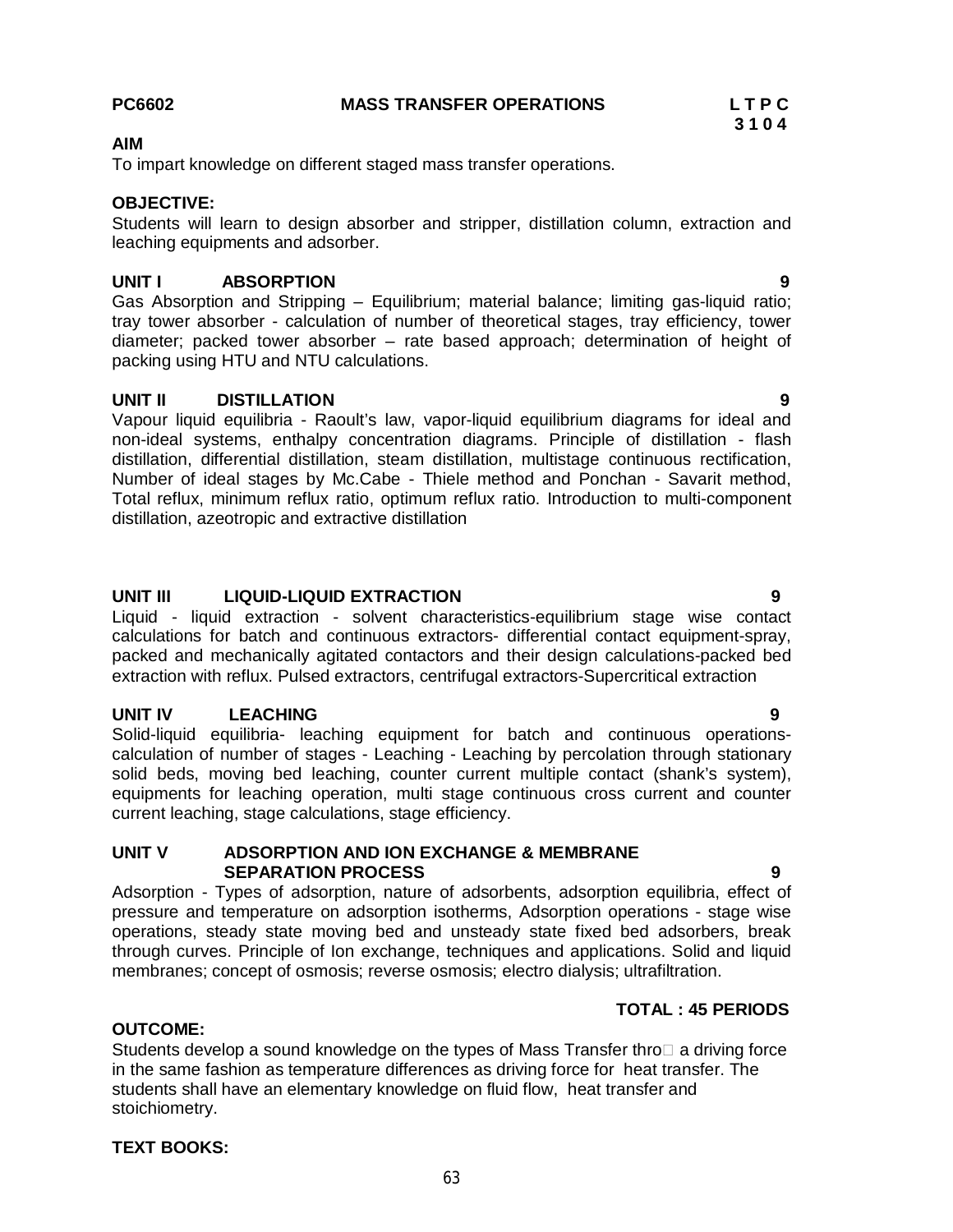- 1. Wankat, P., "Equilibrium Stage Separations", Prentice Hall, 1993.
- 2. Treybal, R.E., "Mass Transfer Operations ", 3rd Edn., McGraw-Hill, 1981.
- 3. Geankoplis, C.J., "Transport Processes and Unit Operations", 4th Edition, Prentice Hall Inc., New Jersey, 2003.

#### **REFERENCES:**

- 1. Seader, J.D. and E.J. Henley, "Separation Process Principles", 2nd Ed., John Wiley,2006.
- 2. McCabe, W.L., Smith, J.C., and Harriot, P., "Unit Operations in Chemical Engineering", 7th Edn., McGraw-Hill, 2005.
- 3. King, C. J., "Separation Processes ", 2nd Edn.,Tata McGraw-Hill 1980.

#### **PC6603 CHEMICAL REACTION ENGINEERING – I L T P C 3 0 0 3**

#### **OBJECTIVE:**

To enable the students to gain knowledge on different types of chemical reactors, the design of chemical reactors under isothermal and non-isothermal conditions

**UNIT I 9** Rate equation, elementary, non-elementary reactions, theories of reaction rate and Prediction; Design equation for constant and variable volume batch reactors, analysis of experimental kinetics data, integral and differential analysis.

#### **UNIT II 9**

Design of continuous reactors - stirred tank and tubular flow reactor, recycle reactors, combination of reactors, size comparison of reactors.

#### **UNIT III 9**

Design of reactors for multiple reactions - consecutive, parallel and mixed reactions factors affecting choice, optimum yield and conversion, selectivity, reactivity and yield.

### **UNIT IV 9**

Non-isothermal homogeneous reactor systems, adiabatic reactors, rates of heat exchanges for different reactors, design for constant rate input and constant heat transfer coefficient, operation of batch and continuous reactors, optimum temperature progression.

#### **UNIT V 9**

The residence time distribution as a factor of performance; residence time functions and relationship between them in reactor; basic models for non-ideal flow; conversion in nonideal reactors

### **TOTAL : 45 PERIODS**

#### **OUTCOME:**

At the end of this course, the students would gain knowledge on the selection of reactor for the required reaction.

#### **TEXT BOOKS:**

- 1. Levenspiel O, "Chemical Reaction Engineering", Wiley Eastern Ltd., II Edition, 2000.
- 2. Smith, J.M, "Chemical Engineering Kinetics", McGraw Hill, III Edition, 1981.
- 3. Fogler.H.S., "Elements of Chemical Reaction Engineering", Prentice Hall of India Ltd., IIIrd Edition, 2000.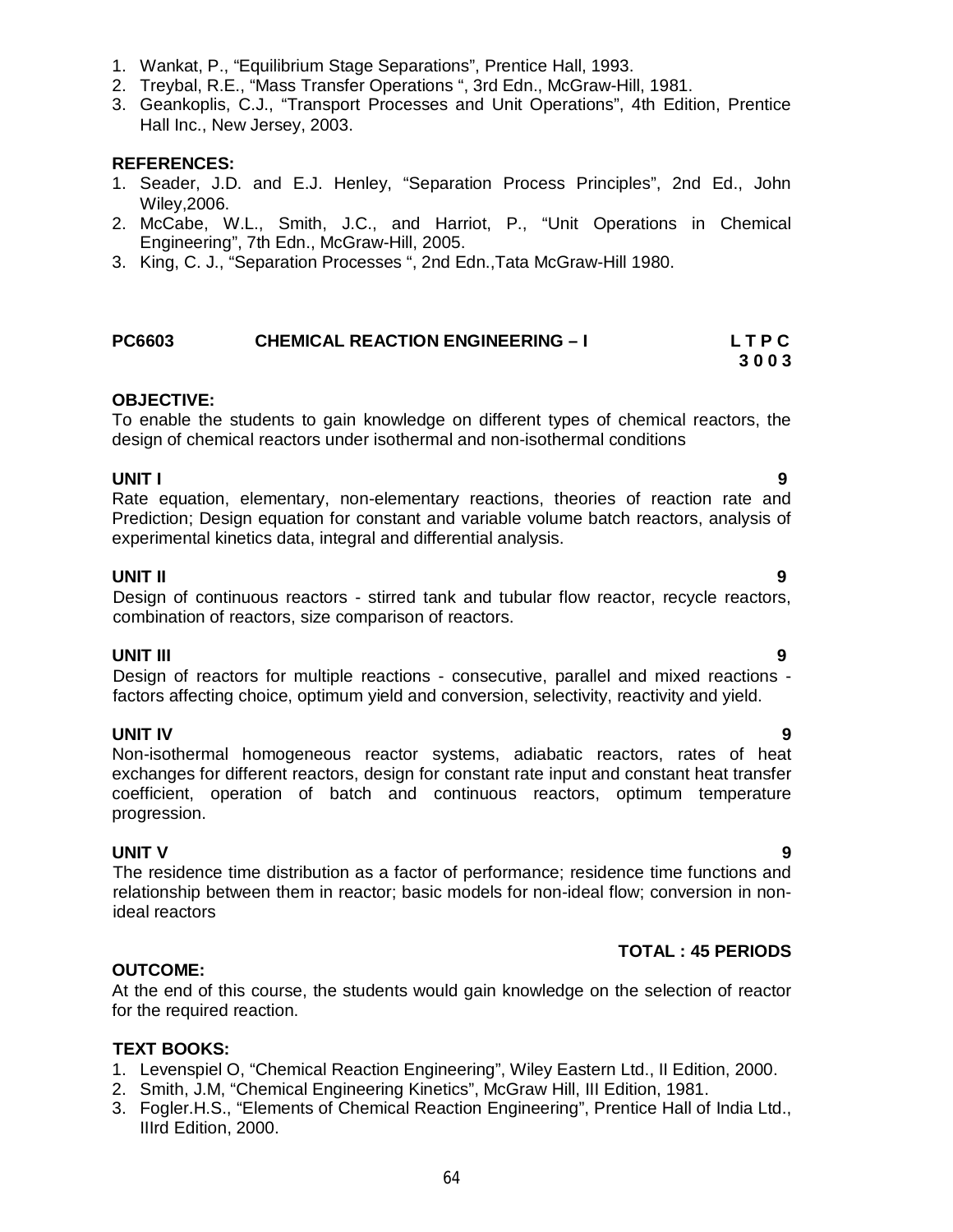#### **REFERENCE:**

1. Froment. G.F. & K.B.Bischoff, "Chemical Reactor Analysis and Design", John Wiley and Sons, 1979.

#### **OBJECTIVE:**

To develop skill to design and install process equipments used widely in a chemical industry.

#### **UNIT I DESIGN OF PIPE FITTINGS AND JOINTS 9**

Design and schematic of simple bolts and screws – Riveted joints – Design and drawing of shafts and couplings.

#### **UNIT II DESIGN OF REACTION VESSEL AND STORAGE TANK 9**

Design and schematic of storage tank, (vertical and horizontal) supports, agitated vessel.

#### **UNIT III DESIGN OF HIGH PRESSURE SYSTEMS 9**

Design of high pressure vessels and reactors.

#### **UNIT IV DESIGN OF PHASE SEPARATION EQUIPMENT 9**

Design of physical separation equipments such as cyclones, centrifuges, thickeners, filtration equipment

#### **UNIT V DRAWING OF HEAT EXCHANGERS AND COLUMNS 9**

Drawing of physical process equipments such as double pipe heat exchangers – Shell and tube heat exchangers – Plate and frame heat exchangers – Distillation columns and reactors.

#### **TOTAL : 45 PERIODS**

#### **OUTCOME:**

Students would develop skill to design and install process equipments used widely in a chemical industry.

#### **TEXT BOOKS:**

- 1. R.S. Khurmi, "Textbook of Machine design". S. Chand & Company , XXV Edition , 2005.
- 2. M.V. Joshi and V.V. Mahajan, "Design of Process Equipment Design", McMillan India III Edition 1994.

- 1. S.D. Dawande, "Process Design of Equipments", Central Techno Publications, Nagpur, 2000.
- 2. Indian Standard Specifications IS-803, 1962; IS-4072, 1967; IS-2825, 1969. Indian Standards Institution, New Delhi.
- 3. R.H. Perry, "Chemical Engineers' Handbook", McGraw-Hill.
- 4. W.L. McCabe, J.C. Smith and P. Harriot, "Unit Operation of Chemical Engineering", McGraw-Hill, 2001.
- 5. Robert Treybal, "Mass Transfer Operations", McGraw-Hill.
- 6. J.M. Coulson and J.Richardson, "Chemical Engineering", Vol. 6, Asian Books Printers Ltd.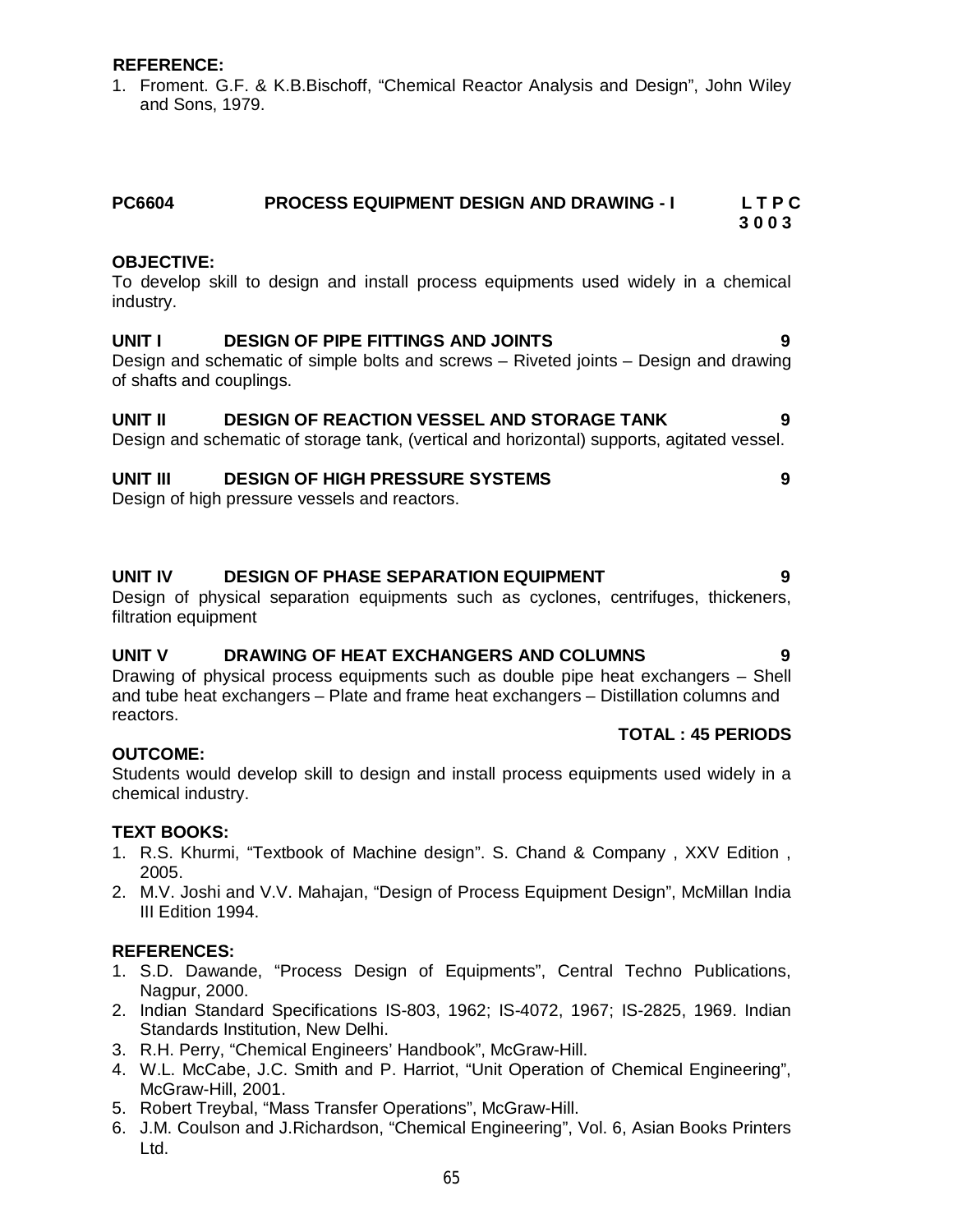7. Suresh C.Maidargi ,"Chemical Process Equipment Design & Drawing, Vol 1,PHI Learning Ltd (2012).

# **PC6605 PETROCHEMICAL UNIT PROCESSES L T P C**

#### **3 0 0 3 OBJECTIVE:**

To design and conduct experiments and analyze and interpret data related to petrochemical Unit processes

### **UNIT I FEED STOCK AND SOURCE OF PETROCHEMICALS 9**

Overview of Petrochemical Industry – The key growth area of India, Economics – Feed stock selections for Petrochemicals – Steam cracking of Gas and Naphtha to produce Olefins, Diolefins and Production of Acetylene – Cracker product separation and BTX separation.

### **UNIT II SYNTHESIS GAS PRODUCTION 9**

Steam reforming of Natural gas – Naphtha and Heavy distillate to produce Hydrogen and Synthesis gas – Production of Methanol – Oxo process.

### **UNIT III UNIT PROCESSES I 9**

Fundamental and Technological principled involved in Alkylation – Oxidation – Nitration and Hydrolysis.

# **UNIT IV UNIT PROCESSES II 9**

Fundamental and Technological principled involved in Sulphonation, Sulfation and Isomerisation.

### **UNIT V UNIT PROCESSES III 9**

Fundamental and Technological principles involved in Halogenation and Esterification

### **TOTAL : 45 PERIODS**

#### **OUTCOME:**

Students would be able to understand the principles of various unit processes in the petrochemical industry.

#### **TEXT BOOKS:**

- 1. Bhaskara Rao, B.K., "A Text on Petrochemicals", Khanna Publishers, 2000.
- 2. Sukumar Maiti, "Indroduction to Petrochemicals", 2nd Edition, Oxford and IBH Publishers, 2002.

- 1. Margaret Wells, "Handbook of Petrochemicals and Processes", 2nd Edition, Ash Gate Publishing Limited, 2002.
- 2. Sami Matar, and Lewis F. Hatch., "Chemistry of Petrochemical Processes", 2nd Edition, Gulf Publishing Company, 2000.
- 3. Dryden, C.E., "Outlines of Chemical Technology", 2nd Edition, Affiliated East-West Press, 1993.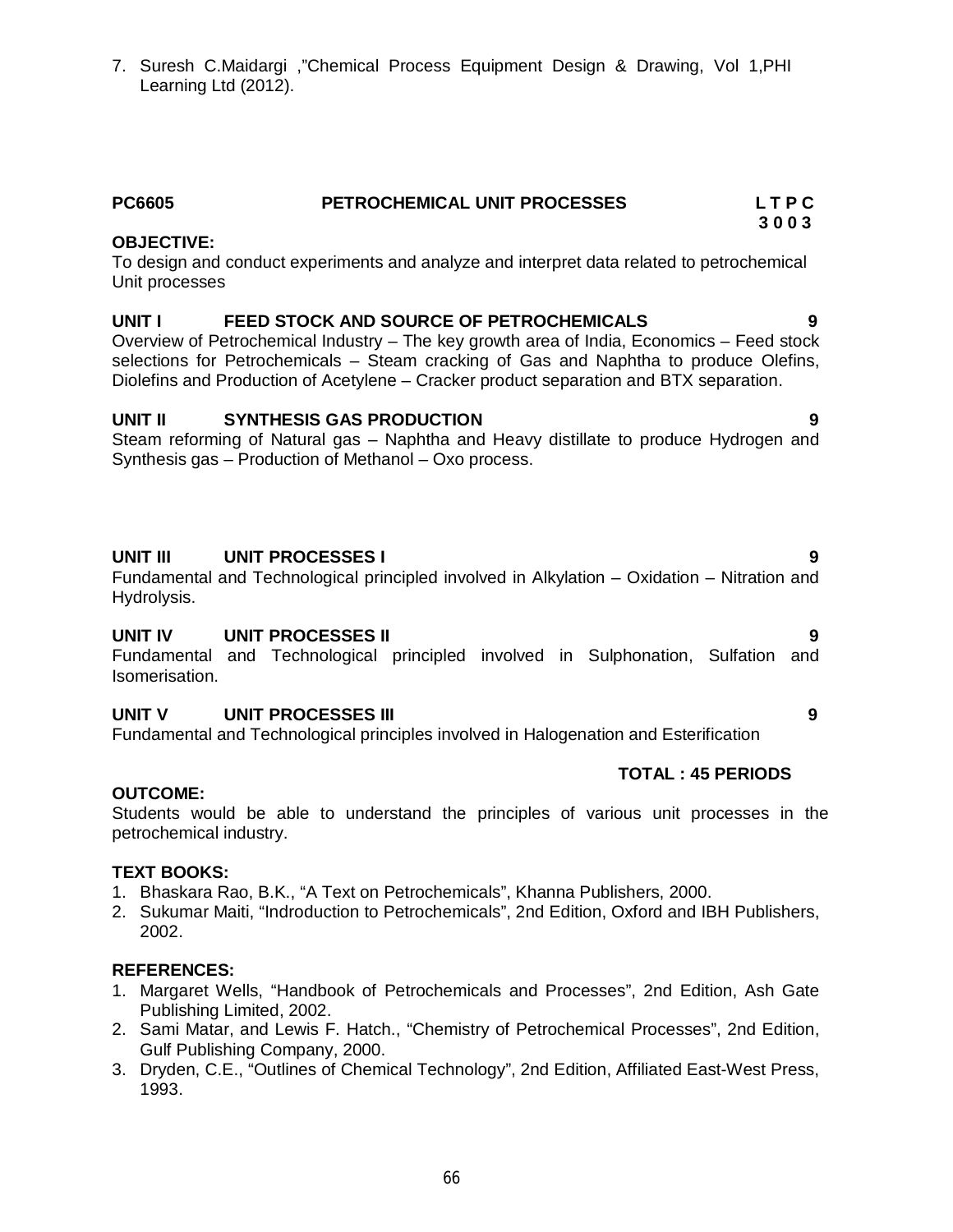# **PC6611 PROCESS INSTRUMENTATION DYNAMICS AND CONTROL L T P C**

# **PC6606 PETROLEUM CRUDE PROCESSING TECHNOLOGY L T P C**

# **OBJECTIVE:**

To make the students to learn the testing of petroleum products, crude processing and treatment techniques

# **UNIT I GENERAL 9**

Origin – Exploration and production of petroleum – Types of crudes, crude composition – Characteristics and classification – Crude oil properties – Indigenous and imported crudes – Crude availability Vs demands.

# **UNIT II TESTING OF PETROLEUM PRODUCTS 9**

IS 1448: Standard – Testing of Petroleum crude – Products: Specifications and their Significance.

# **UNIT III CRUDE PROCESSING 9**

Pretreatment of crude for Refining – Dehydration and desalting – Atmospheric distillation, Vacuum distillation of residue products – Types of trays, flow pattern in the trays – Reflux types and its significance.

# **UNIT IV LUBE DISTILLATE TREATMENT TECHNIQUES 9**

Treatment techniques for vacuum distillates with different processes like solvent extraction – Deasphalting, dewaxing, hydrofining, catalytic dewaxing and clay contact process – Production of lubricating oils.

### **UNIT V BITUMEN PROCESSING and FINAL TREATMENT TECHNIQUES 9**

Asphalt manufacture, Air blowing technology, Bitumen Types and their properties, Acid gas removal and sulphur removal techniques.

### **TOTAL : 45 PERIODS**

### **OUTCOME:**

Students will be able to understand the principles of crude processing and various treatment techniques.

# **TEXT BOOKS:**

- 1. Ram Prasad, "Petroleum Refining Technology", Khanna Publishers.
- 2. Bhaskara Rao, B.K., "Modern Petroleum Refining Processes", 3rd edition, Oxford and IBH Publishing Company Pvt. Ltd.

- 1. James H. Gary and Glenn E. Handwerk., "Petroleum Refining Technology and Economics", 4th Edition, Marcel Dekker Inc., 2001.
- 2. Nelson, W.L., "Petroleum Refinery Engineering", McGraw Hill Publishing Company Limited, 1985.
- 3. Hobson, G.D., "Modern Petroleum Refining Technology ", 5th Edition, John Wiley Publishers, 1984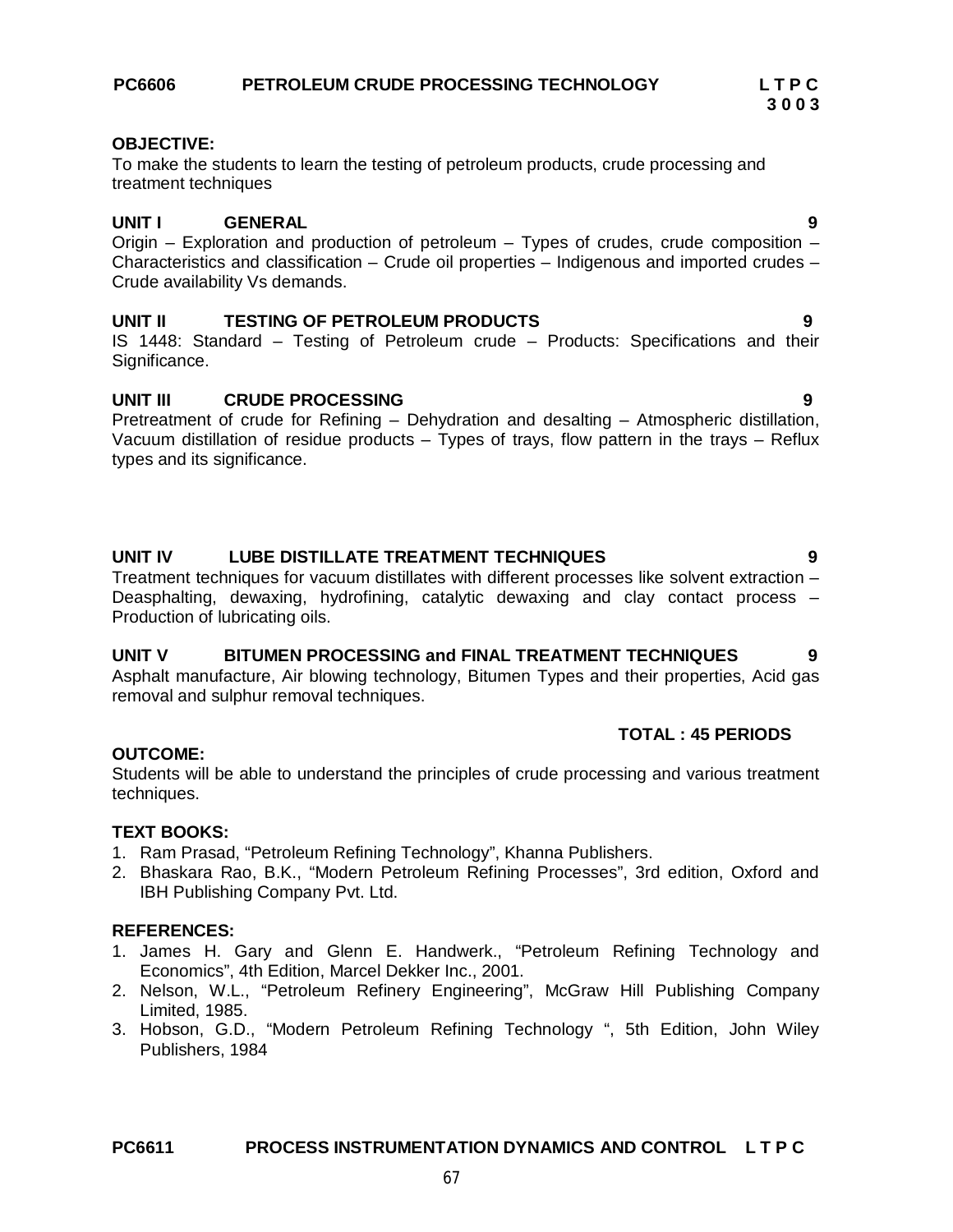# **OBJECTIVE:**

To determine experimentally the methods of controlling the processes including measurements using process simulation techniques.

### **LIST OF EXPERIMENTS**

- 1. Response of first order system
- 2. Response of second order system
- 3. Response of Non-Interacting level System
- 4. Response of Interacting level System
- 5. Open loop study on a thermal system
- 6. Closed loop study on a level system
- 7. Closed loop study on a flow system
- 8. Closed loop study on a thermal system
- 9. Tuning of a level system
- 10. Tuning of a pressure system
- 11. Tuning of a thermal system
- 12. Flow co-efficient of control valves
- 13. Characteristics of different types of control valves
- 14. Closed loop study on a pressure system
- 15. Tuning of pressure system
- 16. Closed loop response of cascade control system

\*Minimum 10 experiments shall be offered.

# **TOTAL : 45 PERIODS**

#### **OUTCOME:**

Students gain knowledge on the development and use of right type of control dynamics for process control under different operative conditions.

### **LIST OF EQUIPMENT FOR BATCH OF 30 STUDENTS**

- 1. U tube manometer with controller
- 2. Interacting Tank
- 3. Non Interacting Tank
- 4. Open loop control system
- 5. Closed loop control system
- 6. ON/OFF controller
- 7. Control valve characteristics
- 8. Pressure Tuner
- 9. Temperature Tuner
- 10. Proportional Controller
- 11. Flow Transmitter
- 12. Level Transmitter
- 13. Cascade control system

# **PC6612 HEAT AND MASS TRANSFER LABORATORY****L T P C**

**0 0 3 2**

### (**Any Ten experiments**)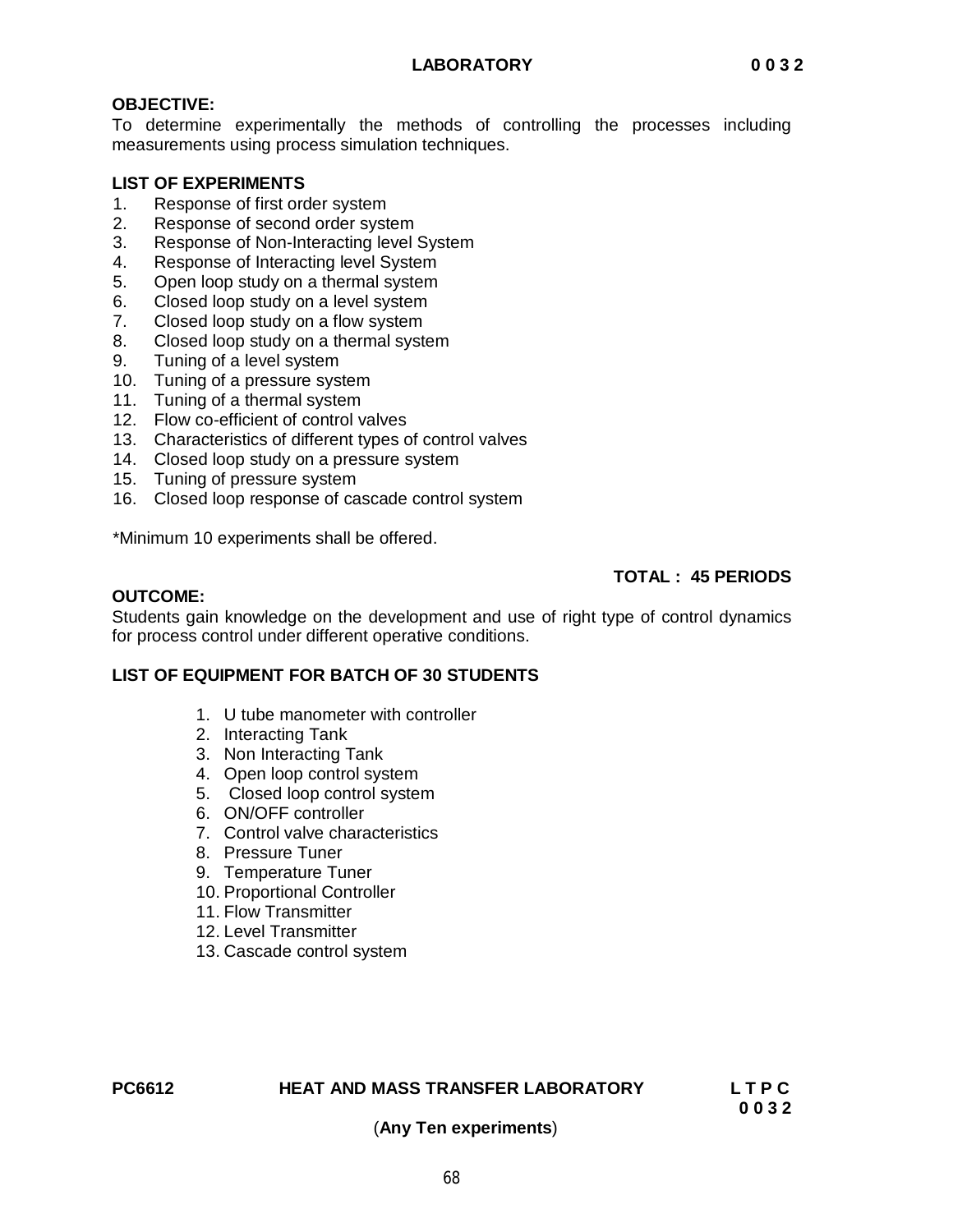### **OBJECTIVE:**

To train the students to have sound working knowledge on different types of heat transfer & Mass Transfer equipments.

#### **LIST OF EXPERIMENTS**

- 1. Transient state heat conduction
- 2. Solvent extraction
- 3. Batch drying
- 4. Temperature profile of a rod
- 5. Natural convection
- 6. Thermal conductivity of composite wall
- 7. Emissivity measurement
- 8. Measurement of diffusion coefficient
- 9. Simple distillation
- 10. Leaching
- 11. Adsorption
- 12. Double pipe heat exchanger

# **TOTAL : 45 PERIODS**

#### **OUTCOME:**

Student would be able to calculate heat transfer by conduction, different types of convection using classical models for these phenomena. They will have knowledge on the determination of important data for the design and operation of the process equipment's like distillation, extraction, diffusivity, drying principles which are having wide applications in various industries

### **LIST OF EQUIPMENT FOR BATCH OF 30 STUDENTS**

- 1. Data Loger
- 2. Heat Exchanger
- 3. Condenser
- 4. Thermal conductivity measurement apparatus
- 5. Soxlet Extractor
- 6. Rotating Disc Contactor
- 7. Controllers of Temperature
- 8. Convection Apparatus
- 9. Emissivity measurement apparatus
- 10. Distillation Apparatus
- 11. Double pipe heat exchanger
- 12. Diffusion Apparatus

#### **REFERENCE:**

1. Laboratory Manual prepared by Faculty

# **PC6701 PROCESS EQUIPMENT DESIGN AND DRAWING - II L T P C**

**3 0 2 4**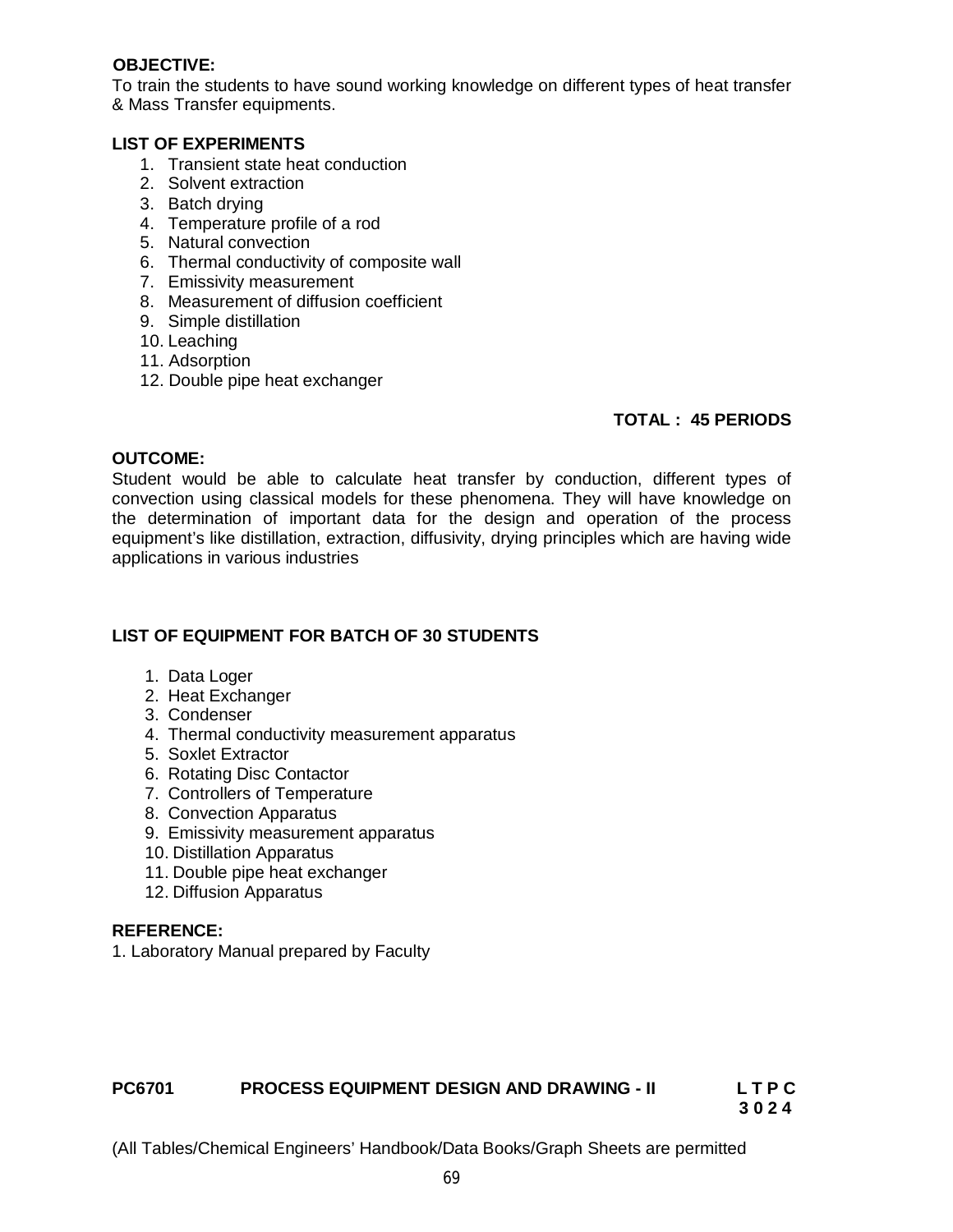# **AIM**

To impart practical knowledge on the shape and drawing of the process equipments

#### **OBJECTIVE:**

To become a design engineers on process equipments design and drawing consideration of the following:

### **UNIT I THERMODYNAMIC PROPERTIES EVALUATION FOR DESIGN 9**

Physical properties evaluation, Thermodynamic properties of gases and binary mixtures– Methods of calculations –Vapor-liquid equilibrium data for ideal and non-ideal mixtures. Bubble points and dew points, flash distillation calculation.

### **UNIT II HEAT EXCHANGER DESIGN 9**

Design of double pipe heat exchangers, Heat exchanger types and its selection – shell and tube heat exchangers and Condensers – Effectiveness – NTU method of heat exchanger analysis.

### **UNIT III EVAPORATOR DESIGN 9**

Steam – Uses of steam – Outstanding qualities of steam – BPE – Duhring's rule – Principle of multiple effect evaporation – Temperature driving force – Evaporators types and its selection – Design of single and multiple effect evaporators.

### **UNIT IV COLUMN DESIGN 9**

Design of distillation columns and Absorption columns.

### **UNIT V PUMPS, FANS AND COMPRESSORS 9**

Pumps, fans and compressors – Types and its applications – Characteristics – Piping and pressure drop calculations – Performance analysis of pumps, fans and compressors.

### **TOTAL : 45 PERIODS**

#### **OUTCOME:**

Students would gain knowledge to develop key concepts and techniques to design the process equipment in a process plant. These key concepts would be utilized to make design and operating decisions.

### **TEXT BOOKS:**

- 1. Ernest E. Ludwig., "Applied Process Design for Chemical and Petrochemical Plants", Vol.I, II and III, Gulf Professional Publishing, 2002.
- 2. D. Q. Kern, "Process Heat Transfer", Tata McGraw Hill Publishing Co., New Delhi, 1990.

- 1. Coulson, M. and Richardson, J.F., "Chemical Engineering", Vol.6, 3rd Edition, Pergamon Press, 1987.
- 2. Robert H. Perry and Don W. Green, "Perry's Chemical Engineer's Hand Book",  $7<sup>th</sup>$ Edition, Mc Graw Hill – International, 1997.
- 3. Van Winkle, "Distillation Operations", McGraw Hill Publications, 1987.

| <b>PC6702</b> | <b>CHEMICAL REACTION ENGINEERING - II</b> | LT P C |
|---------------|-------------------------------------------|--------|
|               |                                           | 3003   |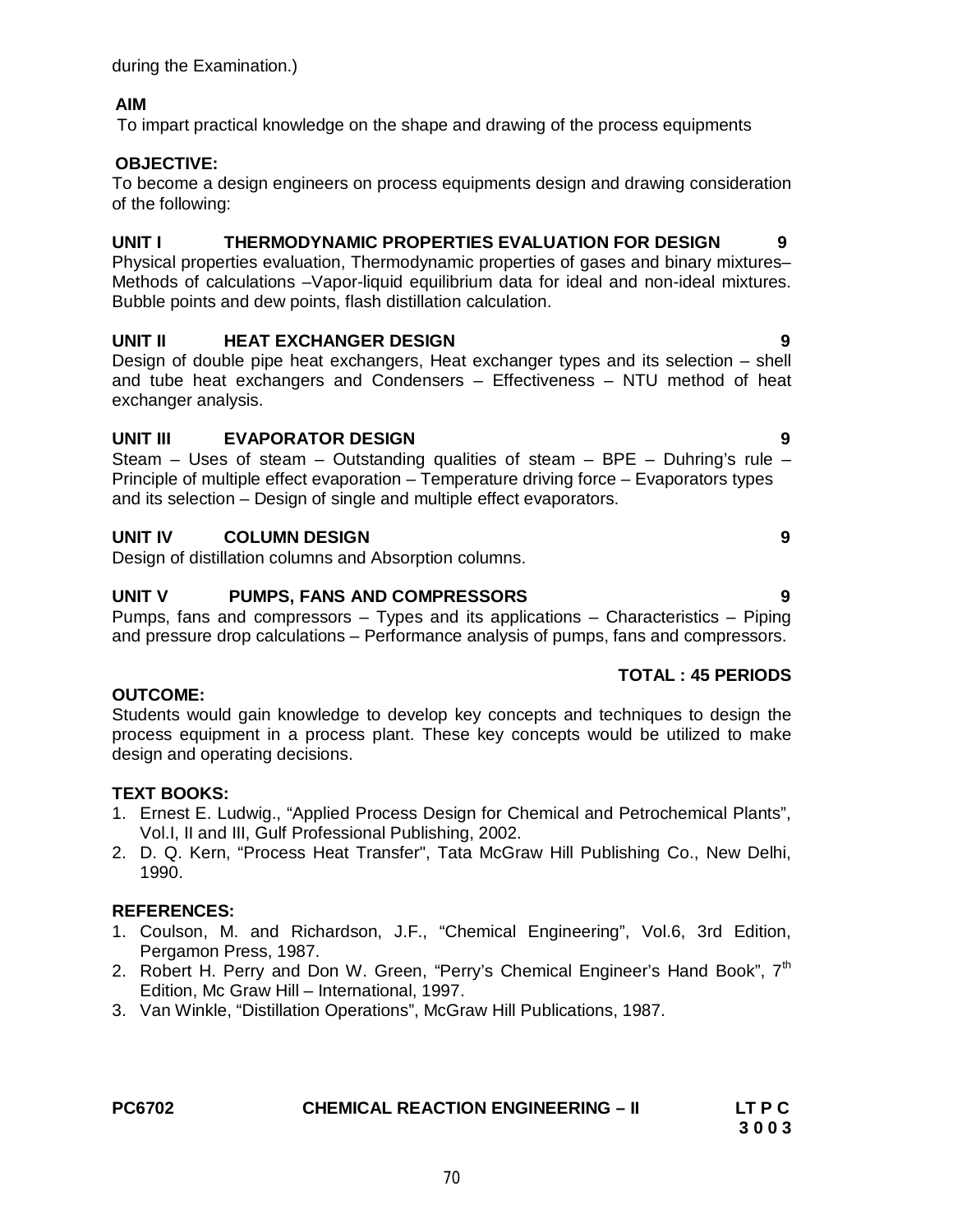# **AIM**

To introduce the students about heterogeneous reactors and catalytic reactions in reactors.

# **OBJECTIVE:**

The objective is to study the gas-solid catalytic and non-catalytic reactors and gas-liquid reactors.

# **UNIT I NON – IDEAL REACTORS 9**

Residence time distribution function and its measurement – Characteristics of tracer – Mean residence time – Conversion in non-ideal flow reactors.

# **UNIT II HETROGENEOUS PROCESS AND SOLID CATALYSIS 9**

Rate equation for heterogeneous reactions – Nature of catalysis – Adsorption isothermal and rates of adsorption – Desorption and surface reaction analysis of rate equation – Rate controlling steps.

# **UNIT III GAS – SOLID CATALYTIC REACTORS 9**

Characteristics of catalyzed reactions – Mechanism of solid catalyzed reactions – Pore diffusion resistance combined with surface kinetics – Performance equations for reactors containing porous catalysts.

# **UNIT IV GAS – SOLID NON – CATALYTIC REACTORS 9**

Selection of the kinetic model – Progressive – conversion model, shrinking – core model – Shrinking-core model for spherical particles of unchanging size – Shrinking-core model for cylindrical particles of unchanging size.

# **UNIT V GAS – LIQUID REACTIONS 9**

Various ways of carrying out gas – liquid reactions catalyzed by solids – General rate equation – Resistances in series in the gas – liquid reaction on catalyst surface.

### **TOTAL : 45 PERIODS**

### **OUTCOME:**

Students would have the ability to determine experimentally the kinetics and rate constants of reactions in different types of reactors. These studies have wide applications in various process industries.

### **TEXT BOOKS:**

- 1. Levenspiel, O., "Chemical Reaction Engineering", 3rd Edition, Wiley Asian Edition, 1990.
- 2. Smith, J.M., "Chemical Engineering Kinetics", 2nd Edition, McGraw Hill, 1984.

- 1. Scott Fogler, H., "Elements of Chemical Reaction Engineering", 4th Edition, Prentice Hall of India.2009
- 2. Gavanhe, K.A., "Chemical Reaction Engineering I", Nirali Prakashan Publishers,2007.
- 3. Dawande, D., "Principles of Reaction Engineering", 1st Edition, Central Techno Publications, 2001.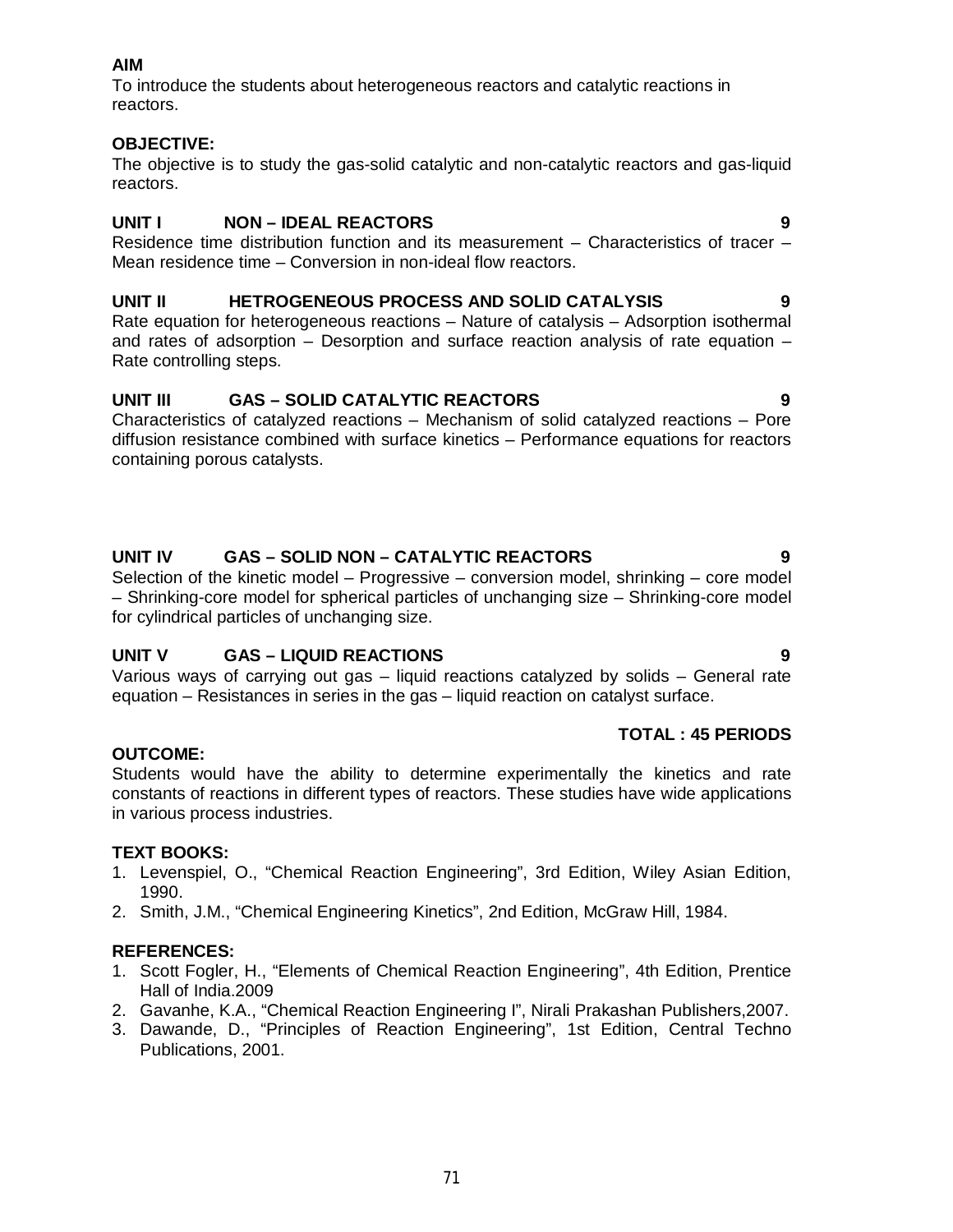#### **OBJECTIVE:**

To impart knowledge on different types of petrochemicals

#### **UNIT I FIRST GENERATION PETROCHEMICALS I 9**

Alternate routes with flow diagram for production of methane, ethane, propane, ethylene, propylene, butylenes, acetylene, naphthalene. Chemicals from methane, ethane,propane, ethylene, propylene, butylenes, acetylene.

#### **UNIT II FIRST GENERATION PETROCHEMICALS II 9**

Alternate routes with flow diagram for production of butadiene, related dienes, aromatics – Benzene, toluene, xylene – Chemicals from butadiene, related dienes, aromatics – Benzene, toluene, xylene.

# **UNIT III SECOND GENERATION PETROCHEMICALS 9**

Alternate routes with flow diagram for production of ethylene glycol, VCM, acrylonitrile, phenol, caprolactum, adipic acid , hexamethylene diamine, DMT , TPA, maleic anhydride, styrene.

#### **UNIT IV THIRD GENERATION PETROCHEMICALS I 9**

Polymerization – Modes and techniques – Production of polyethylene – LDPE, HDPE, polypropylene, poly butadiene rubber, SBR, polystyrene, SAN, ABS.

# **UNIT V THIRD GENERATION PETROCHEMICALS II 9**

Polyacrylonitrile, polyvinyl chloride, polycarbonates, nylon 6, nylon 66, polyesters, formaldehyde resins, explosives, dyes.

#### **TOTAL : 45 PERIODS**

#### **OUTCOME:**

Upon completion of this course, the students will know the sources and production methods of petrochemicals and the methods of manufacture of different petrochemicals from additives to electronic chemicals.

#### **TEXT BOOKS:**

- 1. Bhaskara Rao, B.K., "A Text on Petrochemicals", Khanna Publishers, 2000.
- 2. Sukumar Maiti, "Indroduction to Petrochemicals", 2nd Edition, Oxford and IBH Publishers, 2002.

#### **REFERENCES:**

- 1. Margaret Wells, "Handbook of Petrochemicals and Processes", 2nd Edition, Ash Gate Publishing Limited, 2002.
- 2. Sami Matar, and Lewis F. Hatch., "Chemistry of Petrochemical Processes", 2<sup>nd</sup> Edition, Gulf Publishing company, 2000.
- 3. Dryden, C.E., "Outlines of Chemical Technology", 2nd Edition, Affiliated East-West Press, 1993.

# **PC6704 PETROLEUM SECONDARY PROCESSING TECHNOLOGY L T P C**

**3 0 0 3**

#### **OBJECTIVE:**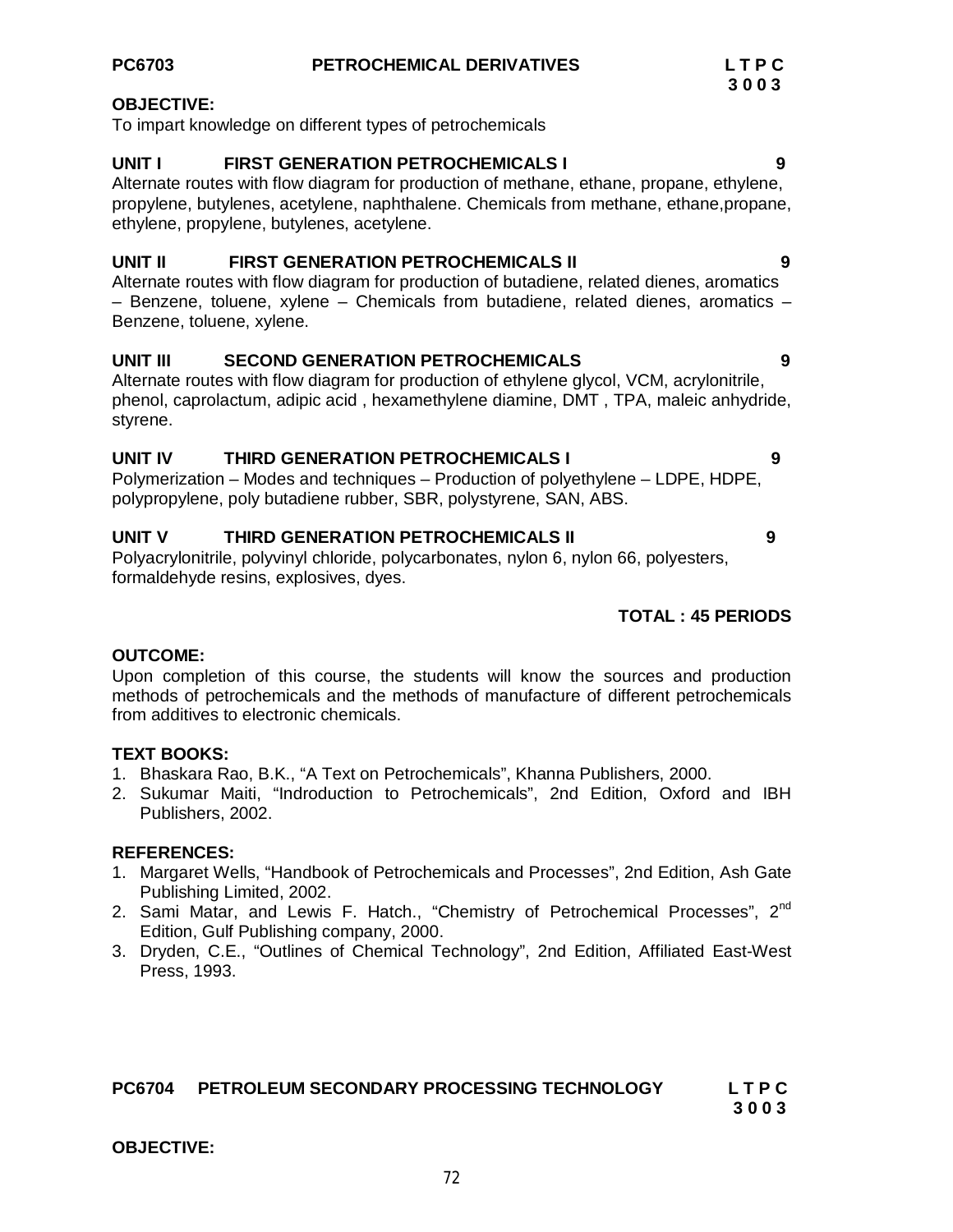**CH6702 TRANSPORT PHENOMENA L T P C**

### **UNIT I CRACKING 9**

isomerization and coking

Need and significance, types and functions of Secondary Processing. Cracking, Thermal Cracking and Visbreaking. Different Feed Stocks, Products Yields, Qualities and Recent Development. Catalytic Cracking, Commercial Catalyst, Feedstock and Catalytic Cracking Conditions, Types and Processes- Fixed Bed Cracker, Fluid Catalytic Cracking (FCC), Flexi Cracking.

Students will learn the refining operations like cracking, reforming, alklylation,

# **UNIT II CATALYTIC REFORMING 9**

Theory, Reaction Conditions and Catalyst for Catalytic Reforming, Platforming, Houdri Forming,Rhein Forming, Power Forming, Selecto Forming. Ultra Forming and Rex Forming.Naphtha Cracking, Feedstock Selection and Effect of Steam.

#### **UNIT III ALKYLATION AND ISOMERIZATION 9**

Feed Stocks and Reactions for Alkylation Process- Cascade Sulphuric Acid Alkylation, Hydrofluoric Acid Alkylation. Isomerization Process- Isomerization with Platinum Catalyst and Aluminium Chloride Process.

#### **UNIT IV COKING 9**

Methods of Petroleum Coke Production – Koppers, Thermal Cracking, Delayed Coking, FluidCoking and Contact Coking. Hydro Cracking- principles, reactions in Hydro Cracking, Catalyst,Hydro Cracking Reaction Conditions, Iso Max Processes and Hydro DesulphurizationProcesses.

#### **UNIT V ASPHALT TECHNOLOGY 9**

Source of Asphalt (Bitumen), Chemical Structure of Asphalt, Action of Heat on Asphalt, Types of Asphalts. Air Blowing of Bitumen and Upgradarion of Heavy Crudes. Specialty Products:Industrial Grease- Manufacture of Calcium Grease, Liquid Paraffin and Petroleum Jellys.

#### **OUTCOME:**

Student would attain detailed knowledge on petroleum refining operations as this course being the second part of the three parts series.

#### **TEXT BOOKS:**

- 1. Jones, D.S.J. and Pujadó, P.R., Handbook of petroleum processing, Springer, The Netherlands, 2006
- 2. Nelson, W. L "Petroleum Refinery Engineering", McGraw Hill Publishing Company Limited,1985.
- 3. Watkins, R. N "Petroleum Refinery Distillations", 2nd Edition, Gulf Publishing Company, Texas, 1981.

#### **REFERENCES:**

- 1. Parkash, S., Refining processes handbook, Gulf Professional Publishing, 2003
- 2. Hobson, G. D "Modern Petroleum Refining Technology", 4th Edition, Institute of Petroleum, U. K. 1973.

**TOTAL : 45 PERIODS**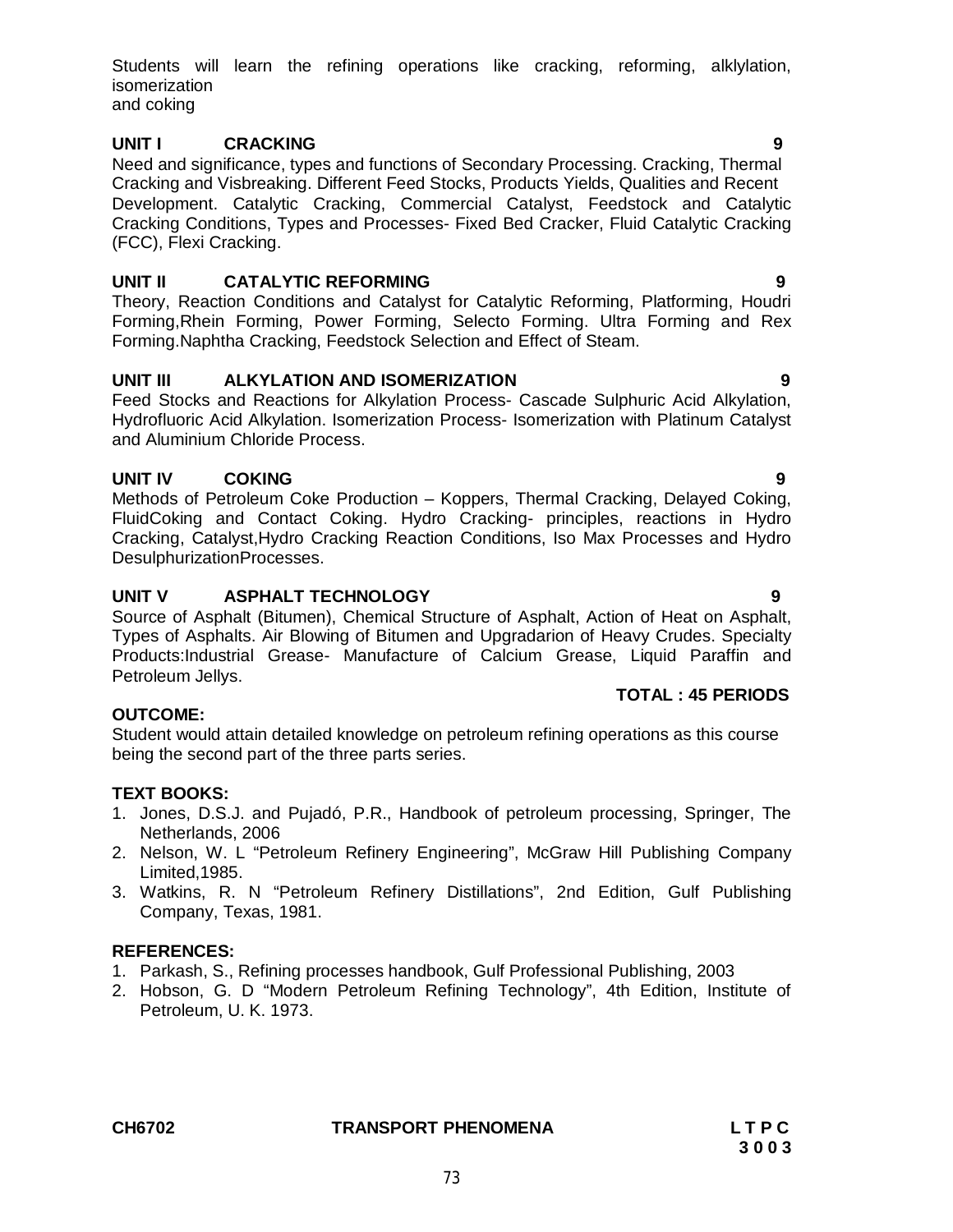### **OBJECTIVES:**

To enable the students to understand

- Different types of fluids, their flow characteristics and different mathematical models applied to actual situations
- Mechanism of fluids in motion under different conditions.

#### **UNIT I TRANSPORT PHENOMENA BY MOLECULAR MOTION 9**

Importance of transport phenomena; analogous nature of transfer process; basic concepts, conservation laws; continuous concept, field, reference frames, substantial derivative and boundary conditions; methods of analysis; differential, integral and experimental methods.

Phenomenological laws of transport properties Newtonian and non Newtonian fluids; rheological models; theories of transport properties of gases and liquids; effect of pressure and temperature.

#### **UNIT II ONE DIMENSIONAL TRANSPORT IN LAMINAR FLOW (SHELL BALANCE)** 12

General method of shell balance approach to transfer problems; Choosing the shape of the shell; most common boundary conditions; momentum flux and velocity distribution for flow of Newtonian and non-Newtonian fluids in pipes for flow of Newtonian fluids in planes, slits and annulus heat flux and temperature distribution for heat sources such as electrical, nuclear viscous and chemical; forced and free convection; mass flux and concentration profile for diffusion in stagnant gas, systems involving reaction and forced convection.

#### **UNIT III EQUATIONS OF CHANGE AND THEIR APPLICATIONS 14**

Conservation laws and equations of change; Development of equations of continuity motion and energy in single multicomponents systems in rectangular co-ordinates and the forms in curvilinear co-ordinates; simplified forms of equations for special cases, solutions of momentum mass and heat transfer problems discussed under shell balance by applications of equation of change, scale factors; applications in scale-up

#### **UNIT IV TRANSPORT IN TURBULENT AND BOUNDARY LAYER FLOW 6**

Turbulents phenomena; phenomenological relations for transfer fluxes; time smoothed equations of change and their applications for turbulent flow in pipes; boundary layer theory; laminar and turbulent hydrodynamics thermal and concentration boundary layer and their thicknesses; analysis of flow overflat surface.

### **UNIT V ANALOGIES BETWEEN TRANSPORT PROCESSES 4**

Importance of analogy; development and applications of analogies between momentum and mass transfer; Reynolds, Prandtl, Von Karman and Colbum analogies.

#### **TOTAL: 45 PERIODS**

#### **OUTCOME:**

Students would gain the knowledge of fundamental connections between the conservation laws in heat, mass, and momentum in terms of vector and tensor fluxes. The students would be able to understand the mechanism of fluids in motion under different conditions

#### **TEXT BOOKS:**

- 1. R.B. Bird, W.E. Stewart and E.W. Lightfoot, "Transport Phenomena", John Wiley, II Edition 2006.
- 2. Robert, S Brodkey, Harry C. Hershey, "Transport Phenomena A Unified Approach ", Brodkey Publishing 2003.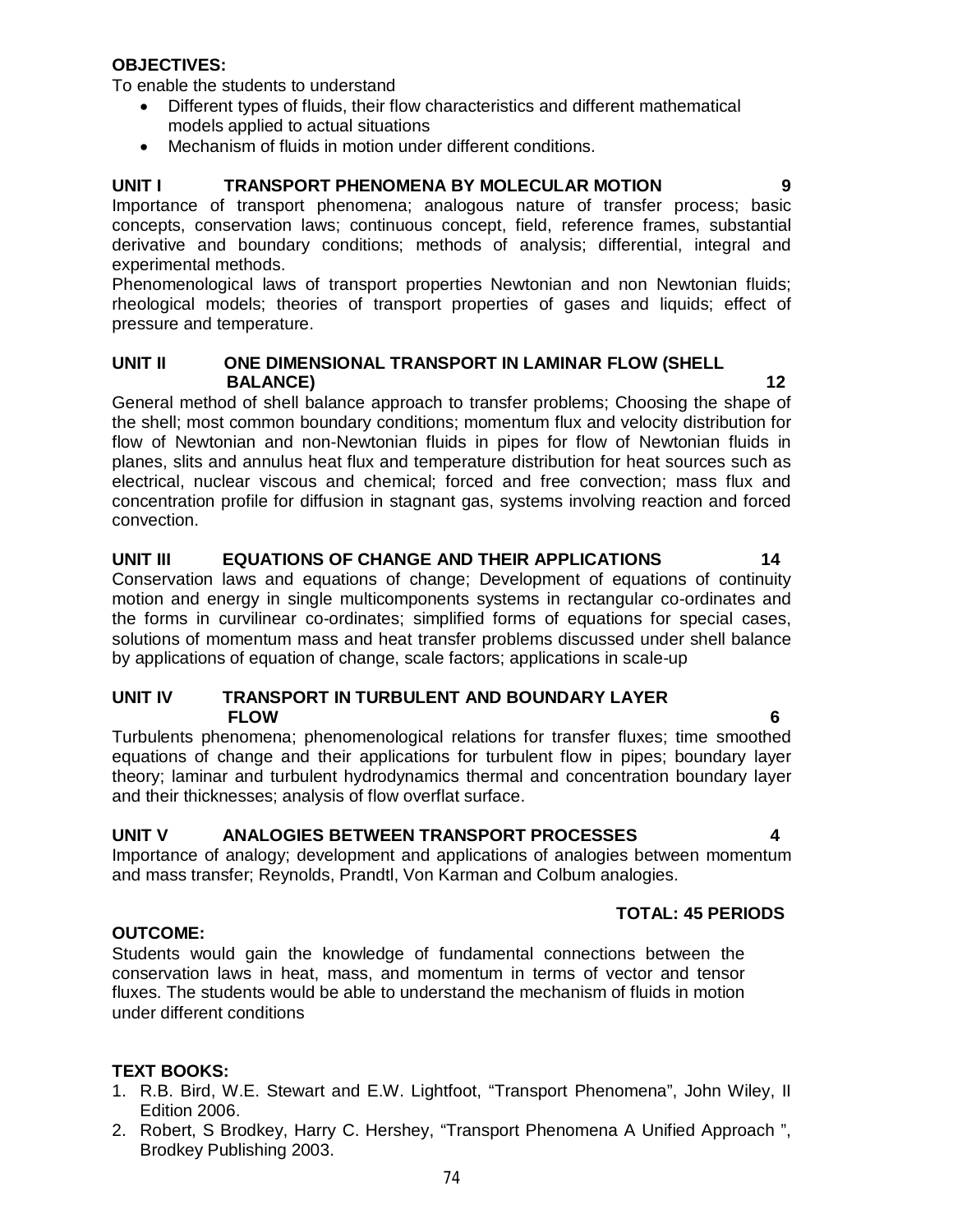#### **REFERENCES:**

- 1. L.S.Sissom, and D.R.Pitts, "Elements of Transport Phenomena", McGraw-Hill, New York, 1972.
- 2. R.W.Fahien, "Elementary Transport Phenomena", McGraw-Hill, New York, 1983.
- 3. J.R. Welty, R.W. Wilson, and C.W.Wicks, Rorer G.E, Wilson R.W. "Fundamentals of Momentum Heat and Mass Transfer", V Edn. John Wiley, New York, 2007.

# **PC6711 PETROLEUM PRODUCT TESTING LABORATORY L T P C**

### **OBJECTIVE:**

To learn basic principles involved in determination of flash point, cloud point, aniline point, viscosity etc.

### **LIST OF EXPERIMENTS**

- 1. Determination of aniline point and diesel index
- 2. Softening point of bitumen by ring and ball method
- 3. Ductility and penetration number of bitumen
- 4. Rust preventing characteristics of lube oil
- 5. Drop point of greases
- 6. Cloud and pour point determination
- 7. Smoke point determination
- 8. Copper corrosion testing of petroleum products
- 9. Sediment content of crude oil and fuel oils
- 10. Coking tendency of oil
- 11. Saybolt color of petroleum products / loviband tintometer
- 12. Water separability of petroleum products
- 13. Refractive index of petroleum products
- 14. Hydrocarbon types in petroleum products
- 15. Carbon residue determination
- 16. Oxidation stability of gasoline and ATF
- 17. Bearing and grease noise characteristics

### **TOTAL : 45 PERIODS**

**0 0 3 2**

#### **OUTCOME:**

Students would have knowledge about the lubricants and use of right type of lubricant in different machines.

### **LIST OF EQUIPMENT FOR BATCH OF 30 STUDENTS**

- 1. Abel's Flash point apparatus
- 2. Penky morten Flash point apparatus
- 3. Red wood viscometer
- 4. Sayboh viscometer
- 5. Cloud and pour point apparatus.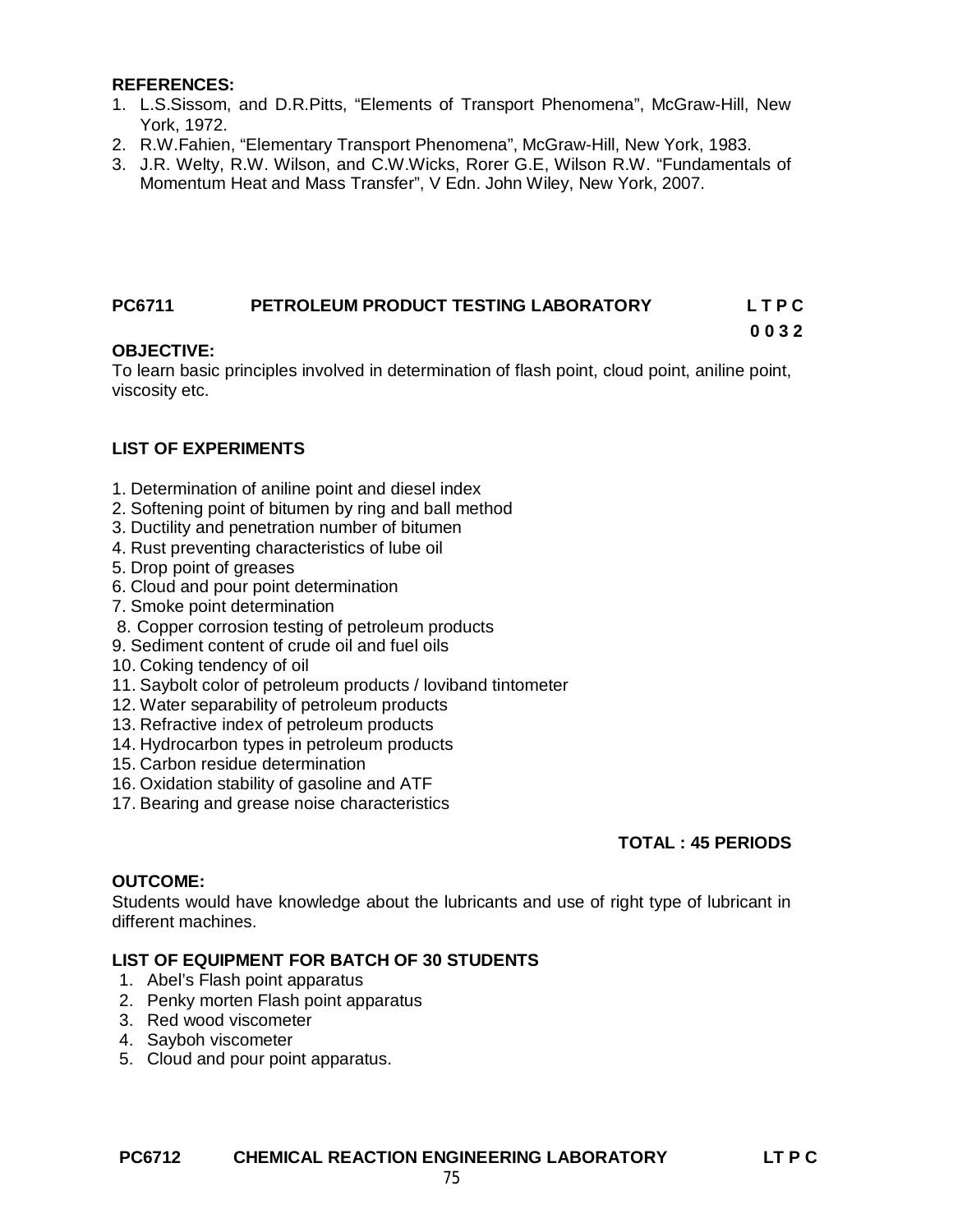# **OBJECTIVE:**

To impart knowledge on design of reactors.

# **LIST OF EXPERIMENTS**

- 1. Kinetic studies in a Batch reactor
- 2. Kinetic studies in a Plug flow reactor
- 3. Kinetic studies in a CSTR
- 4. Kinetic studies in a Packed bed reactor
- 5. Kinetic studies in a PFR followed by a CSTR
- 6. RTD studies in a PFR
- 7. RTD studies in a Packed bed reactor
- 8. RTD studies in a CSTR
- 9. Studies on micellar catalysis
- 10. Study of temperature dependence of rate constant using CSTR.
- 11. Kinetic studies in Sono chemical reactor
- 12. Batch reactive distillation
- 13. Kinetics of photochemical reaction
- 14. Demonstration of heterogeneous catalytic reaction
- 15. Demonstration of gas-liquid reaction

### **TOTAL : 45 PERIODS**

#### **OUTCOME:**

Students would get a sound working knowledge on different types of reactors.

# **LIST OF EQUIPMENT FOR BATCH OF 30 STUDENTS**

- 1. Batch Reactor
- 2. Plug flow reactor
- 3. CSTR
- 4. Sono-chemical reactor
- 5. Photochemical reactor
- 6. Packed bed reactor

\*Minimum 10 experiments shall be offered.

#### **PC6801 SAFETY AND RISK MANAGEMENT IN INDUSTRIES L T P C 3 0 0 3**

#### **OBJECTIVE:**

Students will learn about implementation of safety procedures, risk analysis and assessment and hazard identification

### **UNIT I INDUSTRIAL SAFETY 9**

Concepts of safety – Hazard classification chemical, physical, mechanical, ergonomics, biological and noise hazards – Hazards from utilities like air, water, steam.

### **UNIT II HAZARD IDENTIFICATION AND CONTROL 9**

HAZOP, job safety analysis – Fault tree analysis – Event tree analysis – Failure modes and effect analysis and relative ranking techniques – Safety audit – Plant inspection – Past accident analysis.

76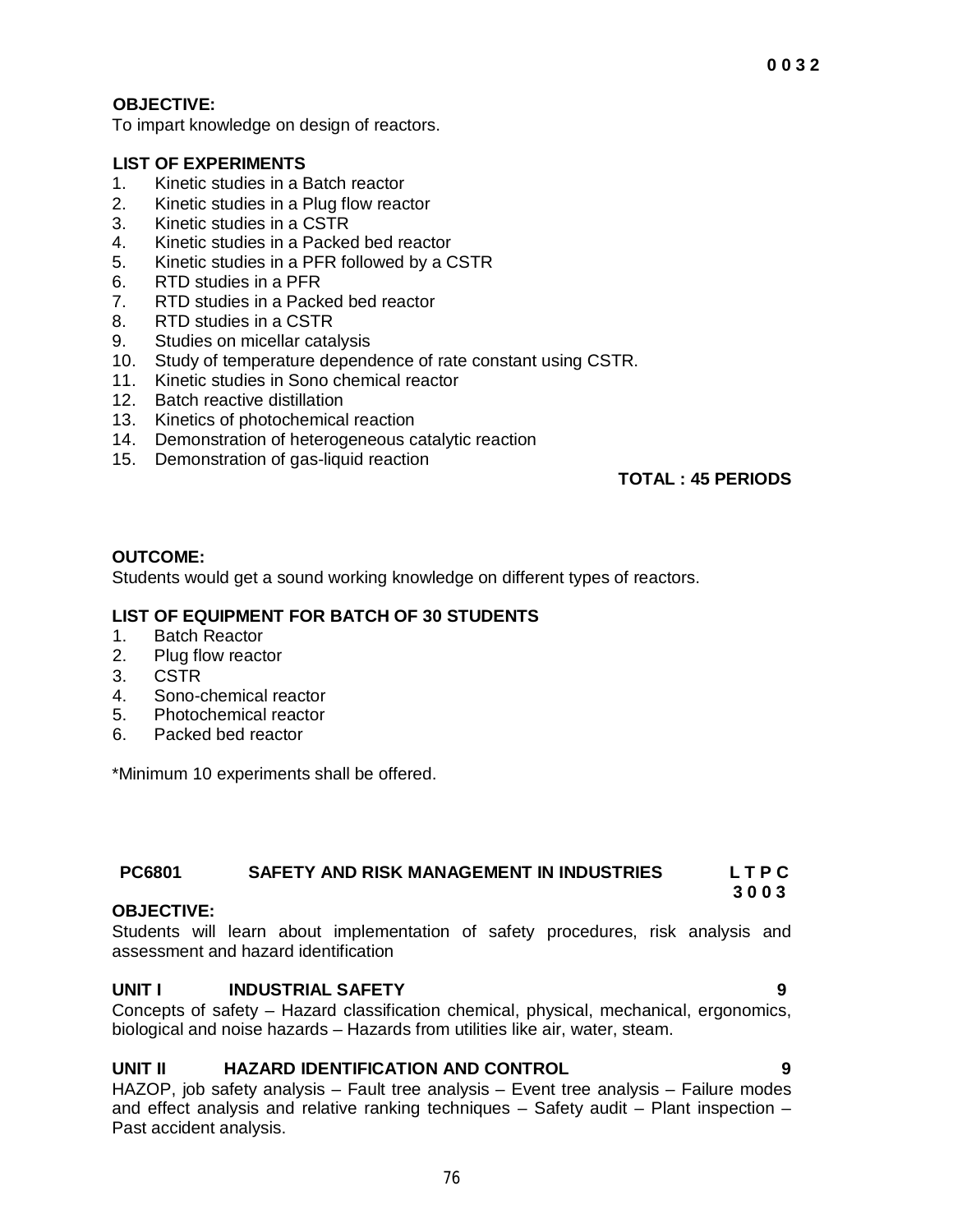#### **UNIT III RISK MANAGEMENT 9**

Overall risk analysis – Chapains model, E and FI model– Methods for determining consequences effects: Effect of fire, Effect of explosion and toxic effect – Disaster management plan – Emergency planning – Onsite and offsite emergency planning – Risk management – Gas processing complex, refinery – First aids.

#### **UNIT IV SAFETY PROCEDURES 9**

Safety in plant design and layout – Safety provisions in the factory act 1948 – Indian explosive act 1884 – ESI act 1948 – Advantages of adopting safety laws.

#### **UNIT V SAFETY IN HANDLING AND STORAGE OF CHEMICALS 9**

Safety measures in handling and storage of chemicals – Fire chemistry and its control Personnel protection – Safety color codes of chemicals.

**TOTAL : 45 PERIODS**

#### **OUTCOME:**

Students get acquainted with risk assessment, process safety auditing and management systems in the petrochemical Industry

#### **TEXT BOOKS:**

- 1. Blake, R.P., "Industrial Safety", Prentice Hall, 1953.
- 2. Lees, F.P., "Loss Prevention in Process Industries", 2nd Edition, Butterworth Heinemann, 1996.

#### **REFERENCES:**

- 1. Geoff Wells, "Hazard Identification and Risk Assessment", I.ChE.
- 2. John Ridley and John Channing, "Safety at Work", 6th Edition. Butterworth Heinemann, 2003.
- 3. Raghavan, K.V. and Khan, A.A., "Methodologies in Hazard Identification and Risk Assessment", Manual by CLRI, 1990.

### **PM6603 WATER TREATMENT AND MANAGEMENT L T P C**

#### **OBJECTIVE:**

To focus on the wastewater transport system and the theory and design technique for the wastewater treatment process

#### **UNIT I INTERNAL TREATMENT PROCESS 9**

Character and properties – Water problem and solution – Water Sedimentation - Coagulation – Filtration – Disinfection – Theory, necessity, process, equipment, application, location, limitation.

#### **UNIT II EXTERNAL TREATMENT PROCESS 9**

Softening by Ion – exchange process, Demineralization – Cation exchange materials – Removal of ion, Manganese, odour, colour taste – Deaeration – Oxidation – Fluoridation – Dealkalisation – Desalination by Reverse osmosis.

#### **UNIT III BOILER WATER AND COOLING WATER 9**

Concept – Importance – Location – Commonly used desalination process – Distillation – Electrodialysis – Reverse osmosis – Freezing – Solar distillation- Purpose – Problem associated with water quality and equipment – Steam system fundamentals – Hot water closed system – Measurement and control of pH, corrosion, fouling – Microbial analysis – Ozone control – Study of microorganism – Energy efficient operations and maintenance.

77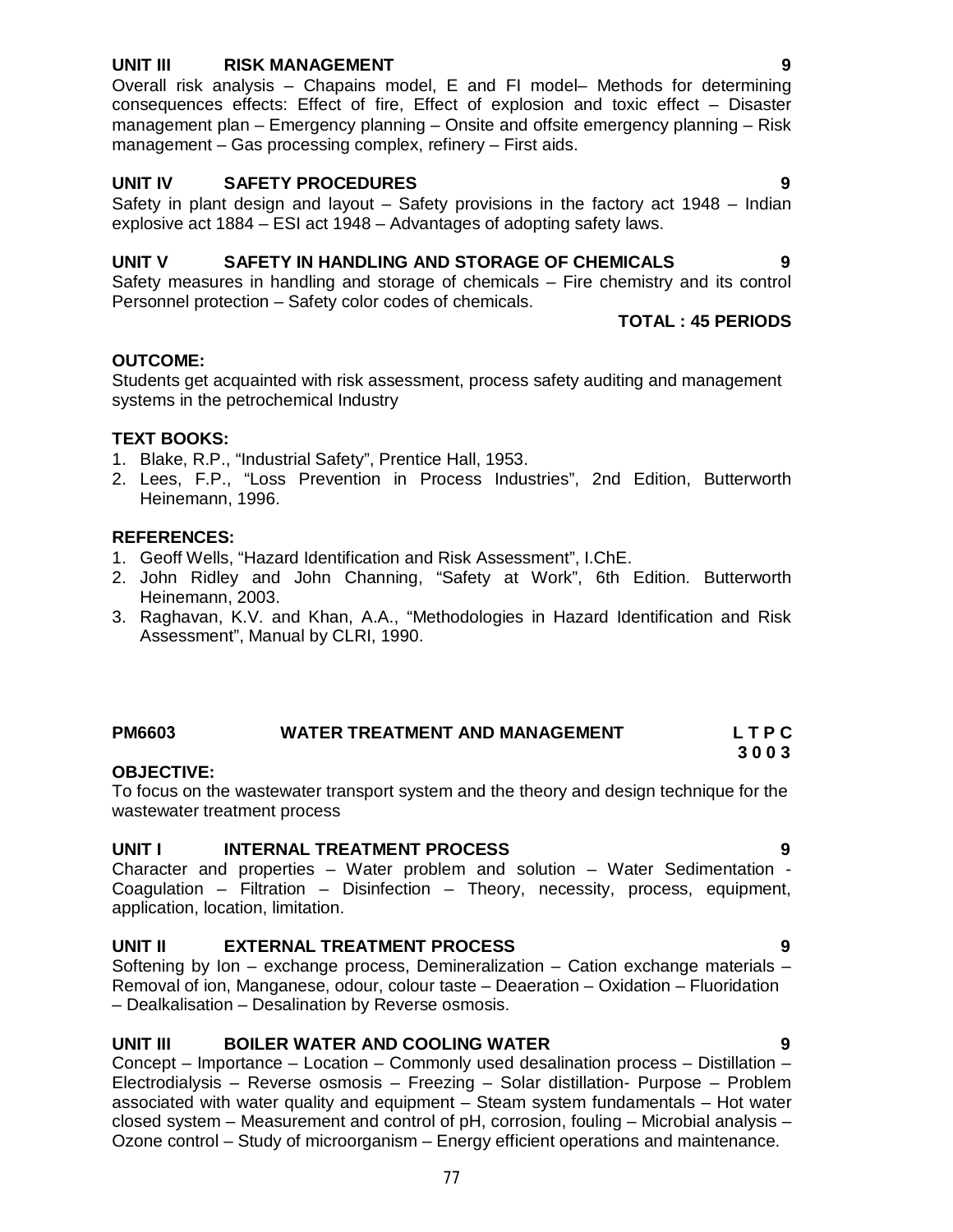# **UNIT IV WASTE WATER TREATMENT 9**

Waste water in Industry- Home and Agriculture – Various waste water treatment processes –Optimization – Benefits and costs – Microbial and sanitation water treatment – Biofilm formation and removal – Microbial trend analysis – Pretreatment system and equipment.

#### **UNIT V WATER MANAGEMENT IN INDIA 9**

Water resources and planning – Water policy – Indian scene – Main aspects of water management – Hydrological cycle – Hydrosphere – Water transport – Water exchange – Causes and problems in irrigation, rural water, urban water – Water conservation resource management – Rain Harvesting.

# **TOTAL : 45 PERIODS**

#### **OUTCOME:**

The students would have learnt the physical/chemical/biological characteristics and evaluation technique for sewage. They would understand the theory, engineering application, and design technique for the wastewater treatment unit process

#### **TEXT BOOKS:**

- 1. P.C.Bansil "Water Management in India", Concept Publishing company, New Delhi, First Edition, 2004.
- 2. G.S.Bridie and J.S.Bridie "Water Supply and Sanitary Engineering", Dhanpat Raj Publishing company (P) Ltd., New Delhi,  $7<sup>th</sup>$  Edition, 2003.

#### **REFERENCES:**

- 1. Austin G.T., "Shreve's Chemical Process Industries", Fifth Edition, McGraw Hill, 1998.
- 2. S.C. Rangwala, "Water supply and Sanitary Engineering", Eighteenth Edition, Charotar Publishing House, 2003.
- 3. Pandey G.N., "Text Book of Chemical Technology", Vikas Publishing House Pvt. Ltd., New Delhi, 1992

| <b>CH6002</b> | <b>FLUIDIZATION ENGINEERING</b> | LTPC |
|---------------|---------------------------------|------|
|               |                                 | 3003 |

#### **OBJECTIVE:**

To enable the students to learn the design aspects of fluidized beds.

#### **UNIT BASICS OF FLUIDIZATION 9**

Packed bed – Velocity – Pressure drop relations – Correlations of Ergun, Kozneykarman – On set of fluidization – Properties of fluidized beds – Development of fluidization from fixed bed.

#### **UNIT II FLUIDIZED BED TYPES 9**

Minimum fluidization conditions – Expanded bed – Elutriation – Moving solids and dilute phase – spouted bed.

### **UNIT III DESIGN ASPECTS 9**

Channeling – Bed expansion in liquid – Solid and gas – Solid fluidizations. Design aspects of fluidized bed systems.

#### **UNIT IV HEAT AND MASS TRANSFER IN FLUIDIZED BEDS 9**

Heat and mass transfer in fluidized bed systems – Industrial applications and case studies of fluidized bed systems.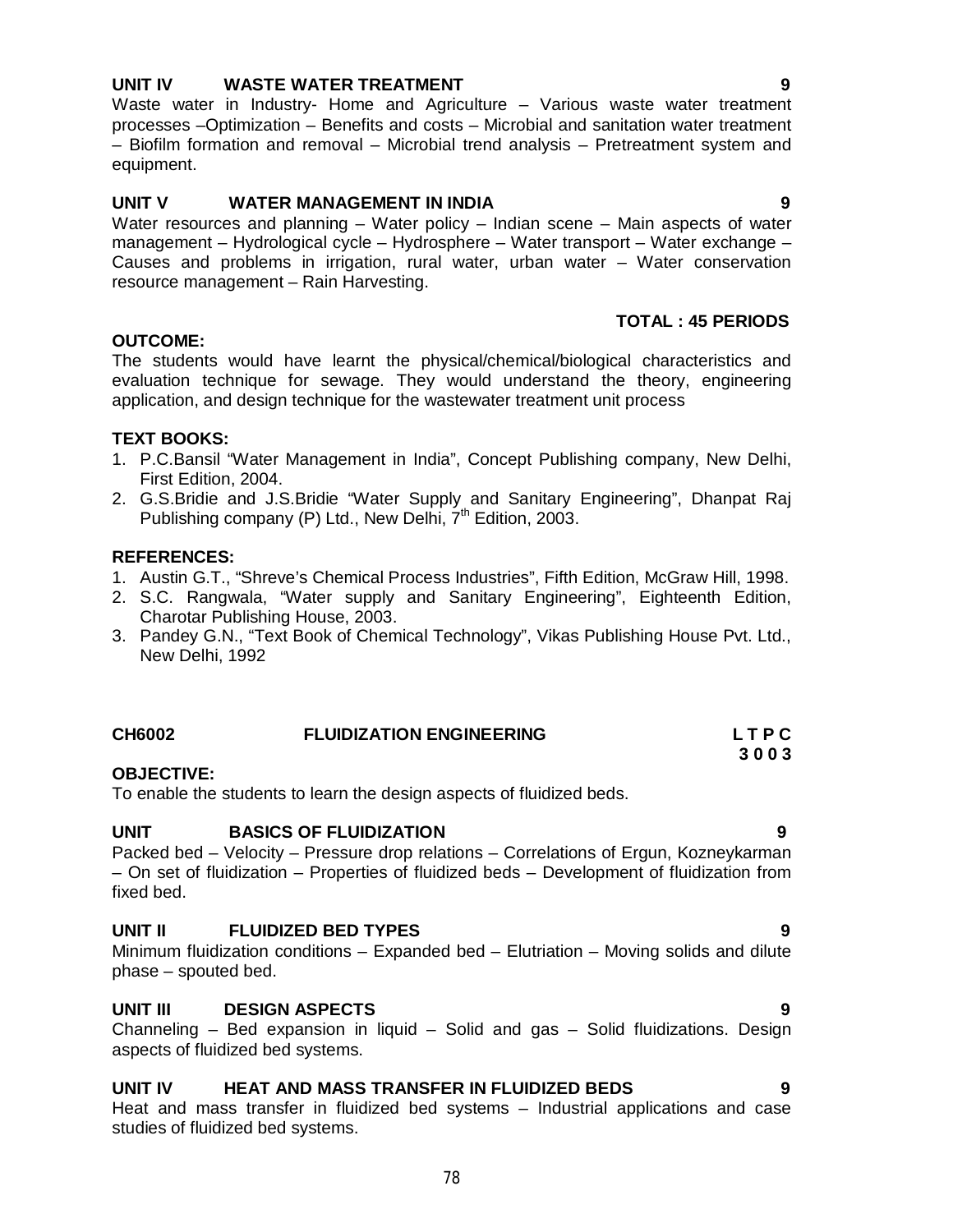#### **UNIT V OTHER TYPES OF FLUIDIZATION 9**

Single stage and multistage fluidization – Collection of fines – Use of cyclones.

#### **OUTCOME:**

Upon completion of this course, the students will have the knowledge on fluidization phenomenon, behavior of fluidized beds and industrial applications.

#### **TEXT BOOKS:**

- 1. Levenspiel, "Fluidization Engineering", 2nd Edition, Butterworth Heinmann, 1991.
- 2. Robert H. Perry and Don W. Green, "Perry's Chemical Engineer's Hand Book", 7<sup>th</sup> Edition, Mc Graw Hill – International, 1997.

#### **REFERENCES:**

- 1. Rowe and Davidson, "Fluidization", Academic Press ,1971.
- 2. Leva, M., "Fluidization", McGraw Hill Book Co, 1959.
- 3. Wen-Ching Yang., "Handbook of Fluidization and Fluid-Particle Systems", Marcel Dekker Inc, 2003.

#### **PC6002 PETROLEUM PROCESS EQUIPMENT AUXILIARIES L T P C 3 0 0 3**

**OBJECTIVE:**

To give an overview of various equipment auxiliaries involved in the petroleum processes.

#### **UNIT I ELECTRICAL MOTORS AND STARTERS 9**

Electrical motors – Induction –Synchronous – Electrical Starters.

#### **UNIT II** ROTARY EQUIPMENT **19 1** Pumps –Turbines – Blowers – Compressors – Fans – Concept – Working and application.

#### **UNIT III INDUSTRIAL VALVE 9**

Needle valves – Globe, gate and ball valves – Butterfly valves – Check and needle valves – Piping system.

#### **UNIT IV INDUSTRIAL DRYERS 9**

Rotary fluid bed – Spray and freeze dryers – Electrosmotic dryers – Rotary dryer – Case studies.

#### **UNIT V PROCESS UTILITY EQUIPMENTS 9**

Vacuum devices – Filters – Cooling towers – Refrigeration systems – Flare system – Equipments for waste water treatment systems.

#### **OUTCOME:**

Student will have the knowledge on the utility equipment's and other auxiliaries and its applications.

**TOTAL : 45 PERIODS**

**TOTAL : 45 PERIODS**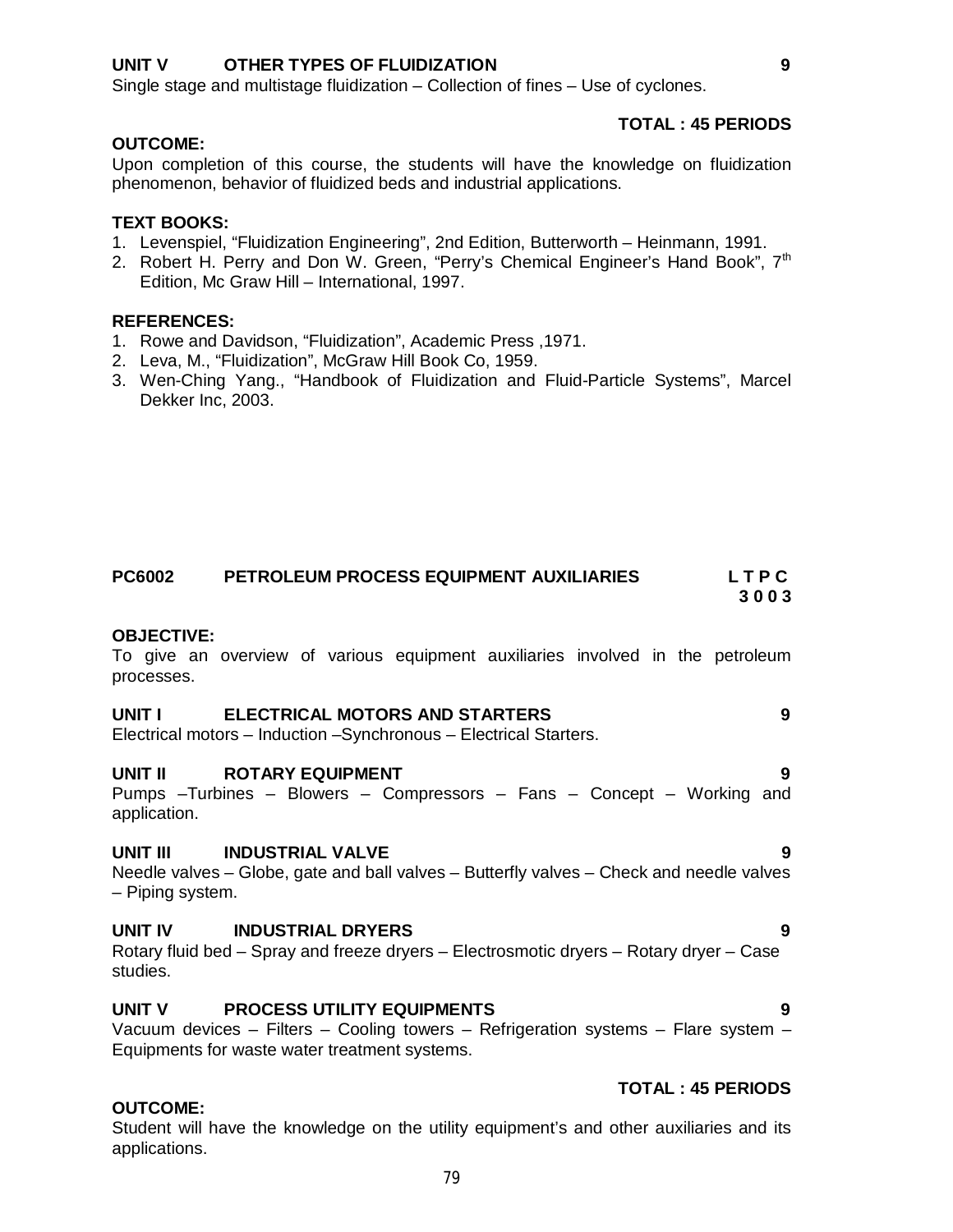#### **TEXT BOOKS:**

- 1. Walas, S.M., "Chemical Process Equipment", Butterworth Heinemann Oxford Publishing Ltd., 1999.
- 2. Thomas, C.E., "Process Technology Equipment and systems", Uhai Publishing, Inc., 2002.

#### **REFERENCES:**

- 1. Ludwig, E.E., "Applied Process Design for Chemical and Petrochemical Plants", Vol.I and III, Gulf Professional Publishing, 2002.
- 2. Perry, R.H. and Green, D.W., "Perry's Chemical Engineer's Hand Book", 7th Edition, Mc Graw Hill – International, 1997.
- 3. Sahu, G.K., "Hand Book of Piping Design", New Age International Publishers, 2005

### **MG6091 INDUSTRIAL MANAGEMENT L T P C**

# **3 0 0 3**

#### **OBJECTIVE:**

 To provide an opportunity to learn basic management concepts essential for business.

#### **UNIT I INTRODUCTION 9**

Management - Definition – Functions – Evolution of Modern Management – Scientific Management Development of Management Thought. Approaches to the study of Management, Forms of Organization – Individual Ownership – Partnership – Joint Stock Companies – Co-operative Enterprises – Public Sector Undertakings, Corporate Frame Work – Share Holders – Board of Directors – Committees – Chief Executive –Trade Union.

### **UNIT II FUNCTIONS OF MANAGEMENT 4 CONSUMING A SET OF A SET OF A SET OF A SET OF A SET OF A SET OF A SET OF A S**

Planning – Nature and Purpose – Objectives – Strategies – Policies and Planning Premises – Decision Making – Organizing – Nature and Process – Premises – Departmentalization – Line and staff – Decentralization – Organizational culture, Staffing - selection and training – Placement – Performance appraisal – Career Strategy – Organizational Development. Leading – Managing human factor – Leadership – Communication, Controlling - Process of Controlling – Controlling techniques, productivity and operations management – Preventive control, Industrial Safety.

#### **UNIT III ORGANIZATIONAL BEHAVIOUR 9**

Definition – Organization – Managerial Role and functions – Organizational approaches, Individual behaviour – causes – Environmental Effect – Behavior and Performance, Perception – Organizational Implications. Personality – Contributing factors - Dimension – Need Theories – Process Theories – Job Satisfaction, Learning and Behavior – Learning Curves, Work Design and approaches.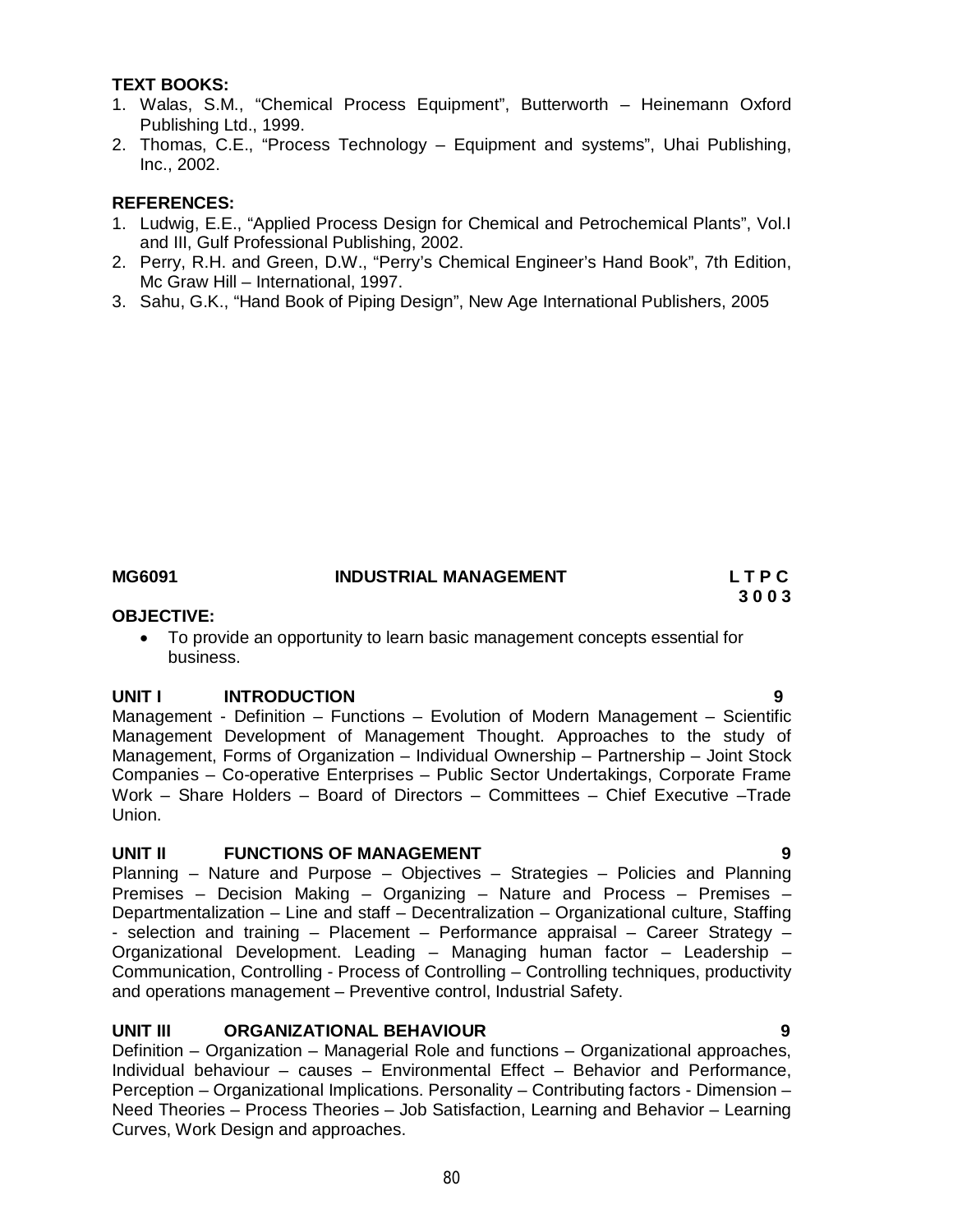#### **UNIT IV GROUP DYNAMICS 9**

Group Behavior – Groups – Contributing factors – Group Norms, Communication – Process – Barriers to communication – Effective communication, leadership – formal and informal characteristics – Managerial Grid – Leadership styles – Group Decision Making – Leadership Role in Group Decision, Group Conflicts – Types – Causes – Conflict Resolution – Inter group relations and conflict, Organization centralization and decentralization – Formal and informal – Organizational Structures – Organizational Change and Development – Change Process – Resistance to Change – Culture and Ethics.

#### **UNIT V MODERN CONCEPTS 9**

**TOTAL : 45 PERIODS** 

Management by Objectives (MBO), Management by Exception (MBE), Strategic Management - Planning for Future direction – SWOT Analysis – Information technology in management – Decisions support system – Business Process Re-engineering (BPR) – Enterprises Resource Planning (ERP) – Supply Chain Management (SCM) – Activity Based Management (ABM).

#### **OUTCOME :**

 Students gain knowledge on the basic management principles to become management(s) professional.

#### **TEXTBOOKS:**

- 1. Herald Knottz and Heinz Weihrich, 'Essentials of Management', Tata McGraw Hill Education Pvt. Ltd., 2010.
- 2. Stephen P. Robbins, 'Organization Behaviour', Pearson Education Inc., 13 edition, 2010.

#### **REFERENCES:**

- 1. Ties, AF, Stoner and R.Edward Freeman, 'Management' Prentice Hall of India Pvt. Ltd. New Delhi 110 011, 1992
- 2. Joseph J, Massie, 'Essentials of Management' Prentice Hall of India Pvt. Ltd. 1985.
- 3. P.C. Tripathi & P.N. Reddy, 'Principles of Management', TataMcGraw Hill, 2006.

#### **PC6003 PROCESS OPTIMIZATION L T P C**

#### **OBJECTIVE:**

To expose the students with various mathematical methods for numerical analysis and use of software tools.

#### **UNIT I OPTIMISATION 15**

Introduction; formulation of objective functions; fitting models to data; classification of functions; necessary and sufficient conditions for optimum; unimodal, multimodal functions; analytical methods lagrange multiplier methods.

#### **UNIT II NUMERICAL METHODS 15**

Unimodel functions; newton's quasi newton, secant methods; region elimination methods, polynomial approximation; quadratic and cubic interpolation techniques for optimum. Multimodal functions; direct methods; random, grid. Hooke's nelder and mead methods; Powell's technique; indirect methods; gradient and conjugate gradient methods; secant

81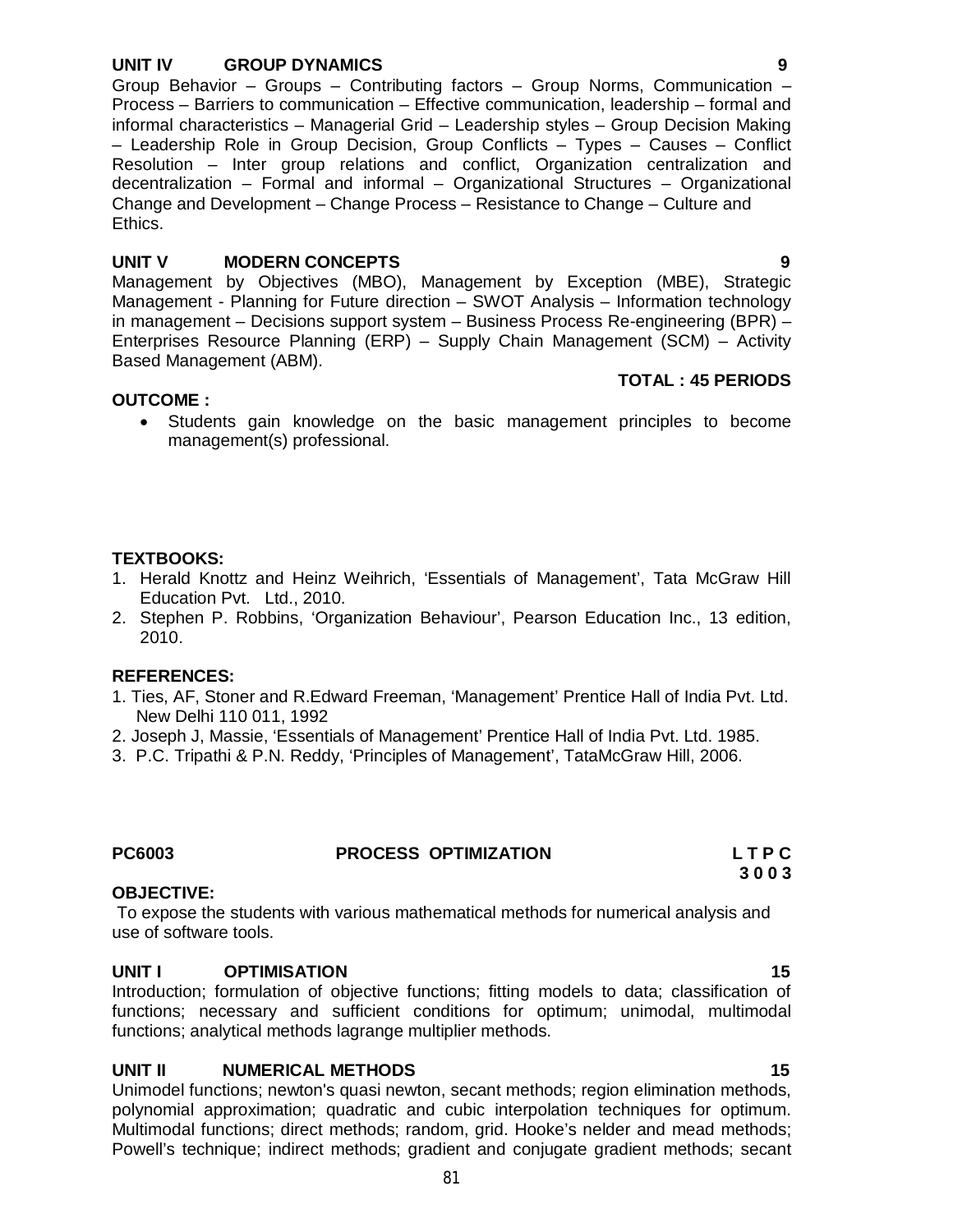methods.

**UNIT III LINEAR AND NON-LINEAR PROGRAMMING APPLICATIONS 15** Review on basic concepts of LP formulations; Simplex methods; Integer, quadratic, geometric and dynamic programming. Heat transfer and energy conservation; separation processes; fluid flow systems; reactor design and operation; large scale systems.

# **TOTAL : 45 PERIODS**

### **OUTCOME:**

Fully understand key concepts of separation processes including equilibrium stages, reflux, countercurrent contacting, limiting cases, efficiency and mass transport effects.

# **TEXT BOOKS:**

- 1. Schoen, H.M., "New Chemical Engineering Separation Techniques", Interscience Publishers,1972.
- 2. Treybal, R.E., "Mass Transfer Operations", 3rd Edition, McGraw Hill Book Co., 1980.

### **REFERENCES:**

- 1. King, C. J., "Separation Processes", Tata McGraw Hill, 1982.
- 2. Roussel, R. W., "Handbook of Separation Process Technology", John Wiley, New York, 1987
- 3. Nakagawal, O. V., "Membrane Science and Technology"' Marcel Dekkar, 1992.

### **PC6004 NOVEL SEPARATION PROCESSES L T P C**

### **OBJECTIVE :**

To teach the principle and technical concept of advanced separation processes.

### **UNIT I BASICS OF SEPARATION PROCESS 9**

Review of Conventional Processes, Recent advances in Separation Techniques based on size, surface properties, ionic properties and other special characteristics of substances, Process concept, Theory and Equipment used in cross flow Filtration, cross flow Electro Filtration, Surface based solid – liquid separations involving a second liquid.

### **UNIT II MEMBRANE SEPARATIONS 9**

Types and choice of Membranes, Plate and Frame, tubular, spiral wound and hollow fiber Membrane Reactors and their relative merits, commercial, Pilot Plant and Laboratory Membrane permeators involving Dialysis, Reverse Osmosis, Nanofiltration, Ultra filtration and Micro filtration, Ceramic- Hybrid process and Biological Membranes.

### **UNIT III SEPARATION BY ADSORPTION 9**

Types and choice of Adsorbents, Adsorption Techniques, Dehumidification Techniques, Affinity Chromatography and Immuno Chromatography, Recent Trends in Adsorption.

### **UNIT IV INORGANIC SEPARATIONS 9**

Controlling factors, Applications, Types of Equipment employed for Electrophoresis, Dielectrophoresis, Ion Exchange Chromatography and Eletrodialysis, EDR, Bipolar Membranes.

# **UNIT V OTHER TECHNIQUES 9**

Separation involving Lyophilisation, Pervaporation and Permeation Techniques for solids, liquids and gases, zone melting, Adductive Crystallization, other Separation Processes, Supercritical fluid Extraction, Oil spill Management, Industrial Effluent Treatment by

82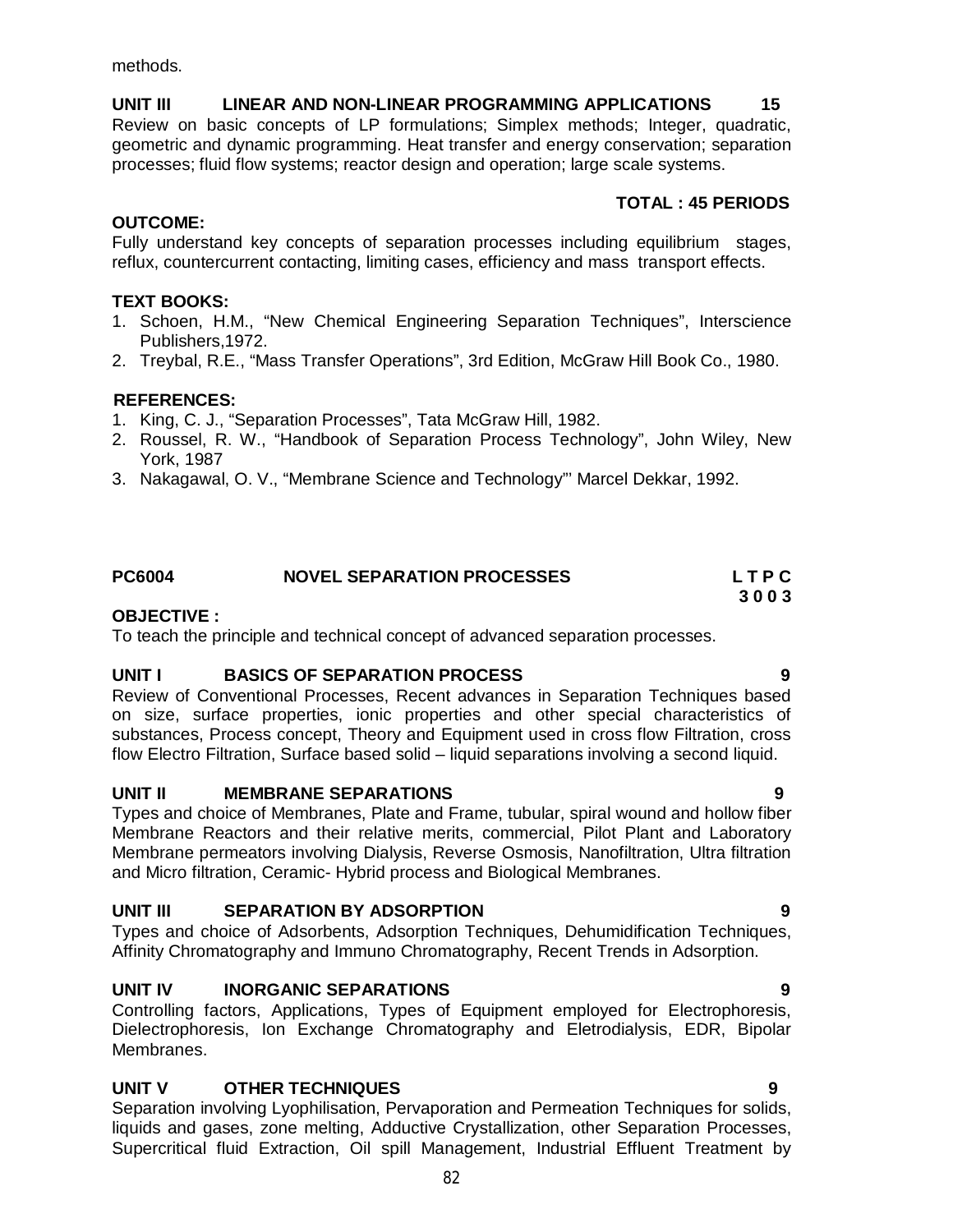# **TOTAL : 45 PERIODS**

### **OUTCOME:**

The students would have fully understood the key concepts of separation processes including equilibrium stages, reflux, countercurrent contacting, limiting cases, efficiency and mass transport effects at the end of this course.

# **TEXTBOOKS:**

- 4. King, C. J., "Separation Processes", Tata McGraw Hill, 1982.
- 5. Roussel, R. W., "Handbook of Separation Process Technology", John Wiley, New York, 1987.

# **REFERENCE:**

1. Nakagawal, O. V., "Membrane Science and Technology"' Marcel Dekkar, 1992.

# GE6083 **DISASTER MANAGEMENT** L T P C L T P C

 **3 0 0 3** 

# **OBJECTIVES:**

- To provide students an exposure to disasters, their significance and types.
- To ensure that students begin to understand the relationship between vulnerability,

disasters, disaster prevention and risk reduction

- To gain a preliminary understanding of approaches of Disaster Risk Reduction (DRR)
- To enhance awareness of institutional processes in the country and
- To develop rudimentary ability to respond to their surroundings with potential disaster response in areas where they live, with due sensitivity

# **UNIT I INTRODUCTION TO DISASTERS 9**

Definition: Disaster, Hazard, Vulnerability, Resilience, Risks – Disasters: Types of disasters – Earthquake, Landslide, Flood, Drought, Fire etc - Classification, Causes, Impacts including social, economic, political, environmental, health, psychosocial, etc.- Differential impacts- in terms of caste, class, gender, age, location, disability - Global trends in disasters: urban disasters, pandemics, complex emergencies, Climate change-Dos and Don'ts during various types of Disasters.

# **UNIT II APPROACHES TO DISASTER RISK REDUCTION (DRR) 9**

Disaster cycle - Phases, Culture of safety, prevention, mitigation and preparedness community based DRR, Structural- nonstructural measures, Roles and responsibilities ofcommunity, Panchayati Raj Institutions/Urban Local Bodies (PRIs/ULBs), States, Centre, and other stake-holders- Institutional Processess and Framework at State and Central Level- State Disaster Management Authority(SDMA) – Early Warning System – Advisories from Appropriate Agencies.

# **UNIT III INTER-RELATIONSHIP BETWEEN DISASTERS AND DEVELOPMENT 9**

Factors affecting Vulnerabilities, differential impacts, impact of Development projects such as dams, embankments, changes in Land-use etc.- Climate Change Adaptation-IPCC Scenario and Scenarios in the context of India - Relevance of indigenous knowledge, appropriate technology and local resources.

# **UNIT IV DISASTER RISK MANAGEMENT IN INDIA 9**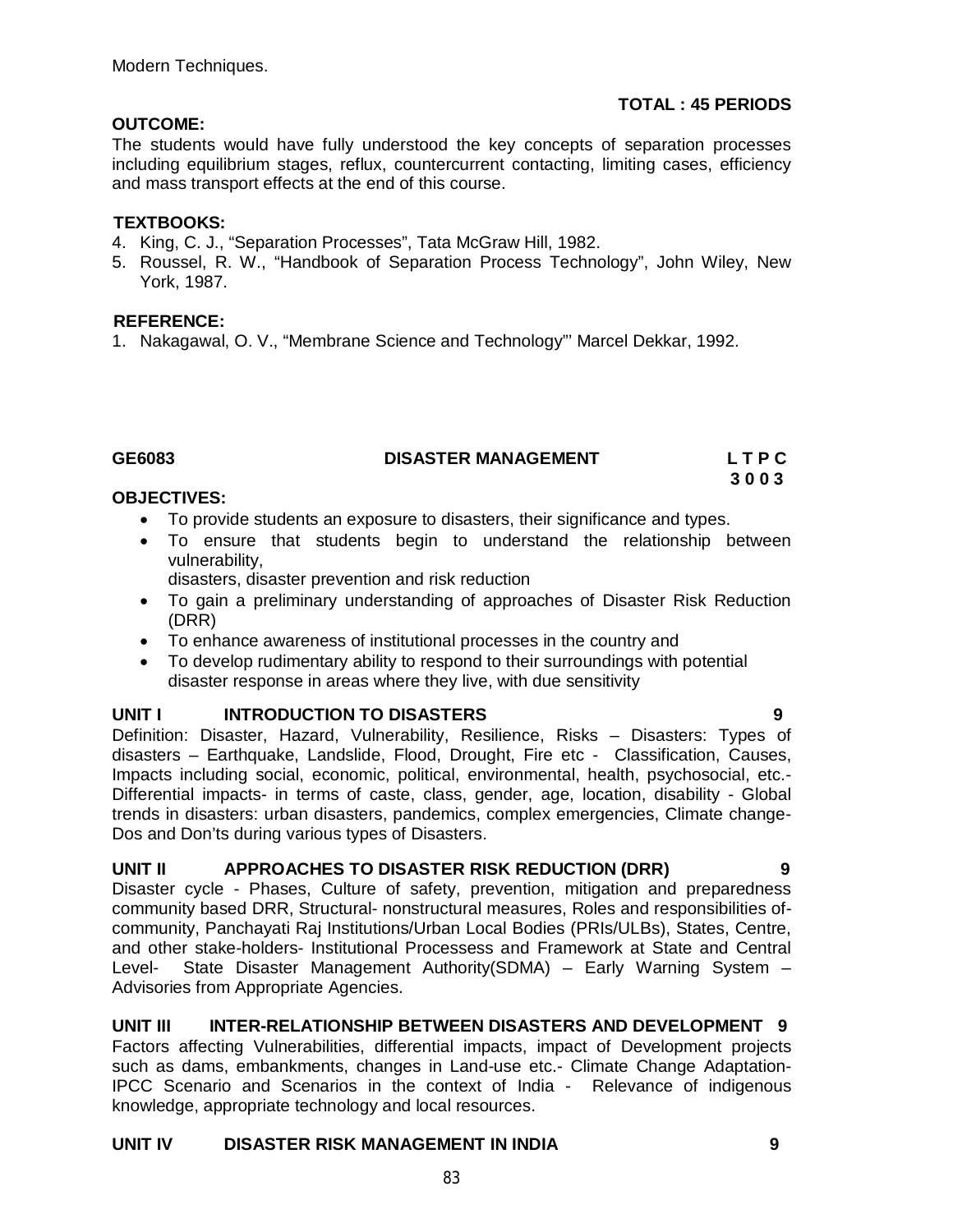Hazard and Vulnerability profile of India, Components of Disaster Relief: Water, Food, Sanitation, Shelter, Health, Waste Management, Institutional arrangements (Mitigation, Response and Preparedness, Disaster Management Act and Policy - Other related policies, plans, programmes and legislation – Role of GIS and Information Technology Components in Preparedness, Risk Assessment, Response and Recovery Phases of Disaster – Disaster Damage Assessment.

#### **UNIT V DISASTER MANAGEMENT: APPLICATIONS AND CASE STUDIES AND FIELD WORKS**

Landslide Hazard Zonation: Case Studies, Earthquake Vulnerability Assessment of Buildings and Infrastructure: Case Studies, Drought Assessment: Case Studies, Coastal Flooding: Storm Surge Assessment, Floods: Fluvial and Pluvial Flooding: Case Studies; Forest Fire: Case Studies, Man Made disasters: Case Studies, Space Based Inputs for Disaster Mitigation and Management and field works related to disaster management.

### **TOTAL: 45 PERIODS**

# **OUTCOMES:**

The students will be able to

- Differentiate the types of disasters, causes and their impact on environment and society
- Assess vulnerability and various methods of risk reduction measures as well as mitigation.
- Draw the hazard and vulnerability profile of India, Scenarious in the Indian context,
- Disaster damage assessment and management.

### **TEXTBOOKS:**

- 1. Singhal J.P. "Disaster Management", Laxmi Publications, 2010. ISBN-10: 9380386427 ISBN-13: 978-9380386423
- 2. Tushar Bhattacharya, "Disaster Science and Management", McGraw Hill India Education Pvt. Ltd., 2012. **ISBN-10:** 1259007367, **ISBN-13:** 978-1259007361]
- 3. Gupta Anil K, Sreeja S. Nair. Environmental Knowledge for Disaster Risk Management, NIDM, New Delhi, 2011
- 4. Kapur Anu Vulnerable India: A Geographical Study of Disasters, IIAS and Sage Publishers, New Delhi, 2010.

### **REFERENCES**

- 1. Govt. of India: Disaster Management Act , Government of India, New Delhi, 2005
- 2. Government of India, National Disaster Management Policy,2009.

### **PC6005 ENERGY MANAGEMENT IN CHEMICAL INDUSTRIES L T P C**

**3 0 0 3**

### **OBJECTIVE:**

To enable the students to understand the interaction between different parts of the energy system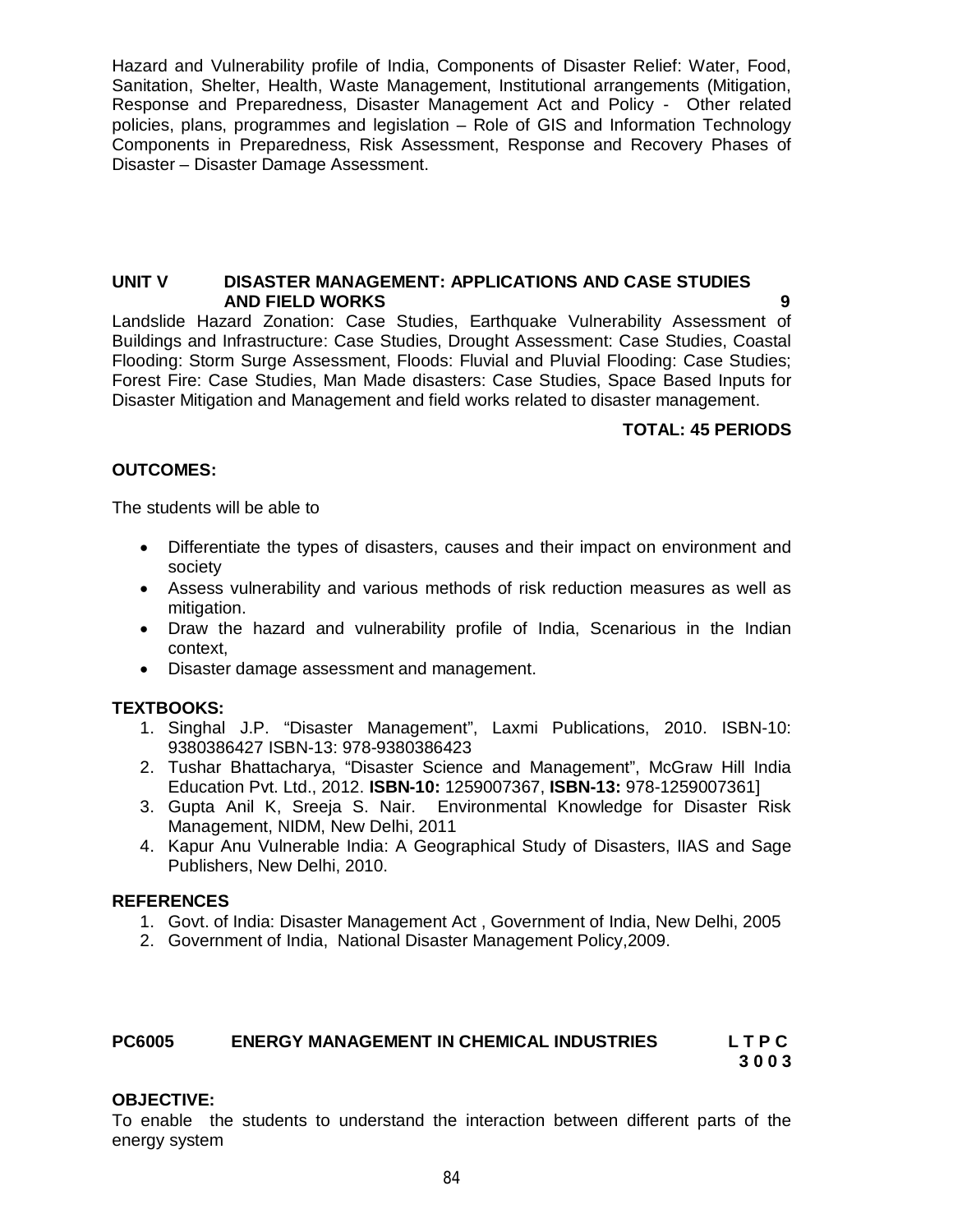### 85

# **UNIT I ENERGY RESOURCES – A GLOBAL VIEW 9**

Energy sources – Coal oil, natural gas – Nuclear energy – Hydro electricity – Other fossil fuels – Geothermal – Supply and demand – Depletion of resources of resources– Need for conservation – Uncertainties – National and international issues.

# **UNIT II ENERGY AND ENVIRONMENT 9**

Energy – Various forms – Energy storage – Structural properties of environment – Biogeo – chemical cycles – Society and environment population and technology.

### **UNIT III MANAGEMENT OF ENERGY CONSERVATION IN CHEMICAL INDUSTRIES 9**

Chemical industries – Classification – Conservation in unit operation such as separation – Cooling tower – Drying – Conservation applied to refineries,petrochemical, fertilizers, cement, pulp and paper, food industries – Chloroalkali industries – Conservation using optimization techniques.

### **UNIT IV ENERGY ALTERNATIVES 9**

Sources of continuous power – Wind and water – Geothermal – Tidal and solar power – MHD, fuel cells – Hydrogen as fuel.

# **UNIT V ECONOMIC BALANCE IN ENERGY CONSUMPTION 9**

Cost analysis – Capacity – Production rate – System rate – System cost analysis – Corporate models – Production analysis and production using fuel inventories – Inputoutput analysis – Economics – Tariffs.

### **TOTAL : 45 PERIODS**

### **OUTCOME:**

Students will have the ability to apply the fundamentals of energy conversion and applications.

### **TEXT BOOKS:**

- 1. Krentz, J. H., "Energy Conservation and Utilisation", Allyn and Bacur Inc., 1976.
- 2. Gramlay, G. M., "Energy", Macmillon Publishing Co., 1975.

### **REFERENCES:**

- 1. Rused C.K., "Elements of Energy Conservation", McGraw Hill Book Co., 1985.
- 2. Judson King; "Separation Processes", McGraw Hill Book Co., 1985.
- 3. Samir Sarkar, "Fuels and Combustion", 2nd Edition, Orient Longman Publication, 1988.

#### **GE6757 TOTAL QUALITY MANAGEMENT L T P C 3 0 0 3**

### **OBJECTIVE:**

To facilitate the understanding of Quality Management principles and process.

### **UNIT I INTRODUCTION 9**

Introduction - Need for quality - Evolution of quality - Definitions of quality - Dimensions of product and service quality - Basic concepts of TQM - TQM Framework - Contributions of Deming, Juran and Crosby - Barriers to TQM - Quality statements - Customer focus -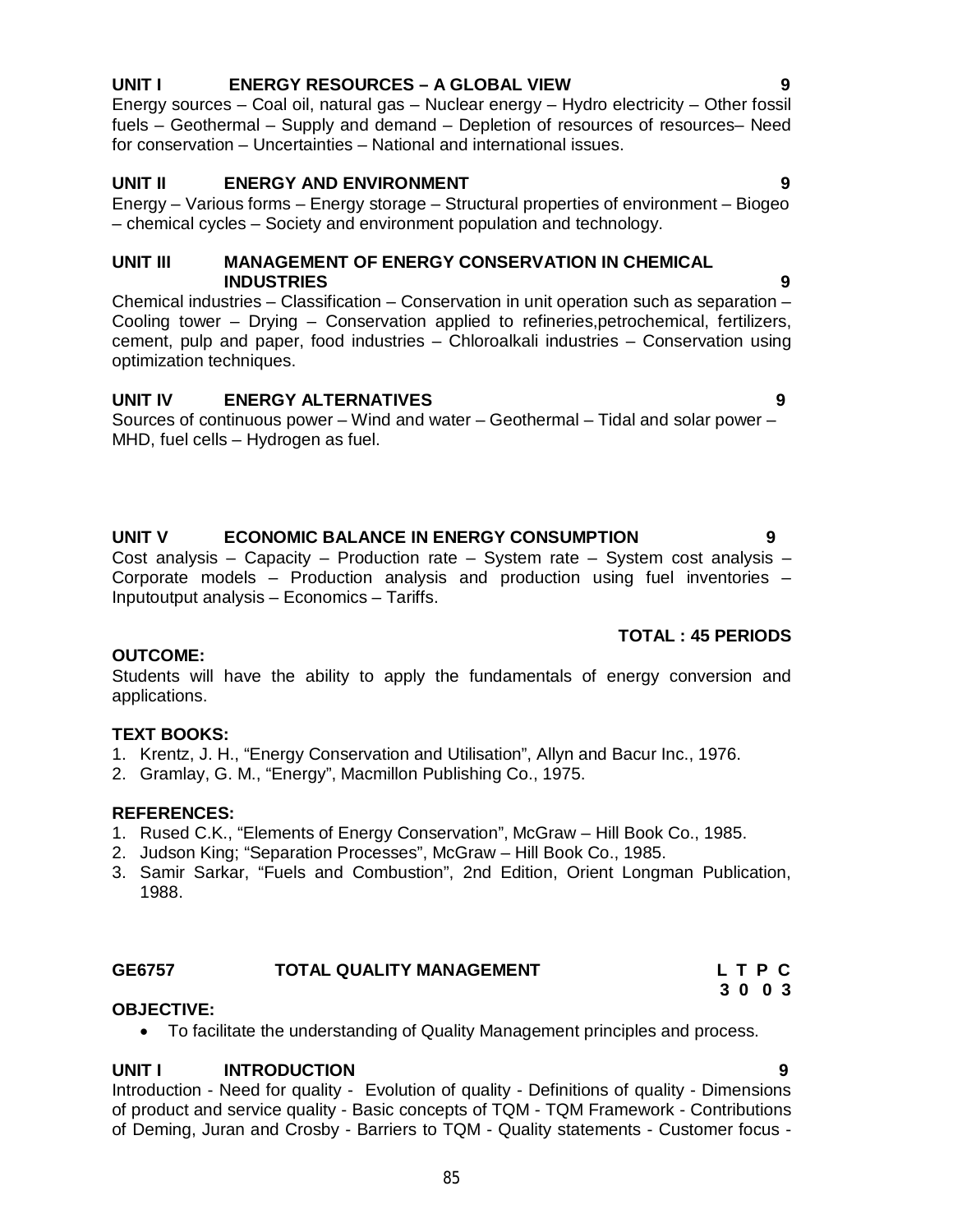Customer orientation, Customer satisfaction, Customer complaints, Customer retention - Costs of quality.

# **UNIT II TQM PRINCIPLES 9**

Leadership - Strategic quality planning, Quality Councils - Employee involvement - Motivation, Empowerment, Team and Teamwork, Quality circles Recognition and Reward, Performance appraisal - Continuous process improvement - PDCA cycle, 5S, Kaizen - Supplier partnership - Partnering, Supplier selection, Supplier Rating.

# **UNIT III TQM TOOLS AND TECHNIQUES I 9**

The seven traditional tools of quality - New management tools - Six sigma: Concepts, Methodology, applications to manufacturing, service sector including IT - Bench marking - Reason to bench mark, Bench marking process - FMEA - Stages, Types.

# **UNIT IV TQM TOOLS AND TECHNIQUES II 9**

Control Charts - Process Capability - Concepts of Six Sigma - Quality Function Development (QFD) - Taguchi quality loss function - TPM - Concepts, improvement needs - Performance measures.

# **UNIT V QUALITY SYSTEMS 9**

Need for ISO 9000 - ISO 9001-2008 Quality System - Elements, Documentation, Quality Auditing - QS 9000 - ISO 14000 - Concepts, Requirements and Benefits - TQM Implementation in manufacturing and service sectors..

 The student would be able to apply the tools and techniques of quality management to manufacturing and services processes.

### **TEXTBOOK:**

**OUTCOME :**

1. Dale H. Besterfiled, et at., "Total quality Management", Pearson Education Asia, Third Edition, Indian Reprint (2006).

### **REFERENCES:**

- 1. James R. Evans and William M. Lindsay, "The Management and Control of Quality", 8<sup>th</sup> Edition, First Indian Edition, Cengage Learning, 2012.
- 2. Suganthi.L and Anand Samuel, "Total Quality Management", Prentice Hall (India) Pvt. Ltd., 2006.
- 3. Janakiraman. B and Gopal .R.K., "Total Quality Management Text and Cases", Prentice Hall (India) Pvt. Ltd., 2006.

# **CH6009 FERTILIZER TECHNOLOGY L T P C**

# **OBJECTIVE:**

To enable the students to learn the fertilizer manufacturing including new or modified fertilizer products and new techniques

# **UNIT I NITROGENOUS FERTILISERS 9**

Methods of production of nitrogenous fertilizer-ammonium sulphate, nitrate, urea and calcium ammonium nitrate; ammonium chloride and their methods of production, characteristics and specifications, storage and handling.

# **UNIT II PHOSPHATIC FERTILISERS 9**

# **TOTAL: 45 PERIODS**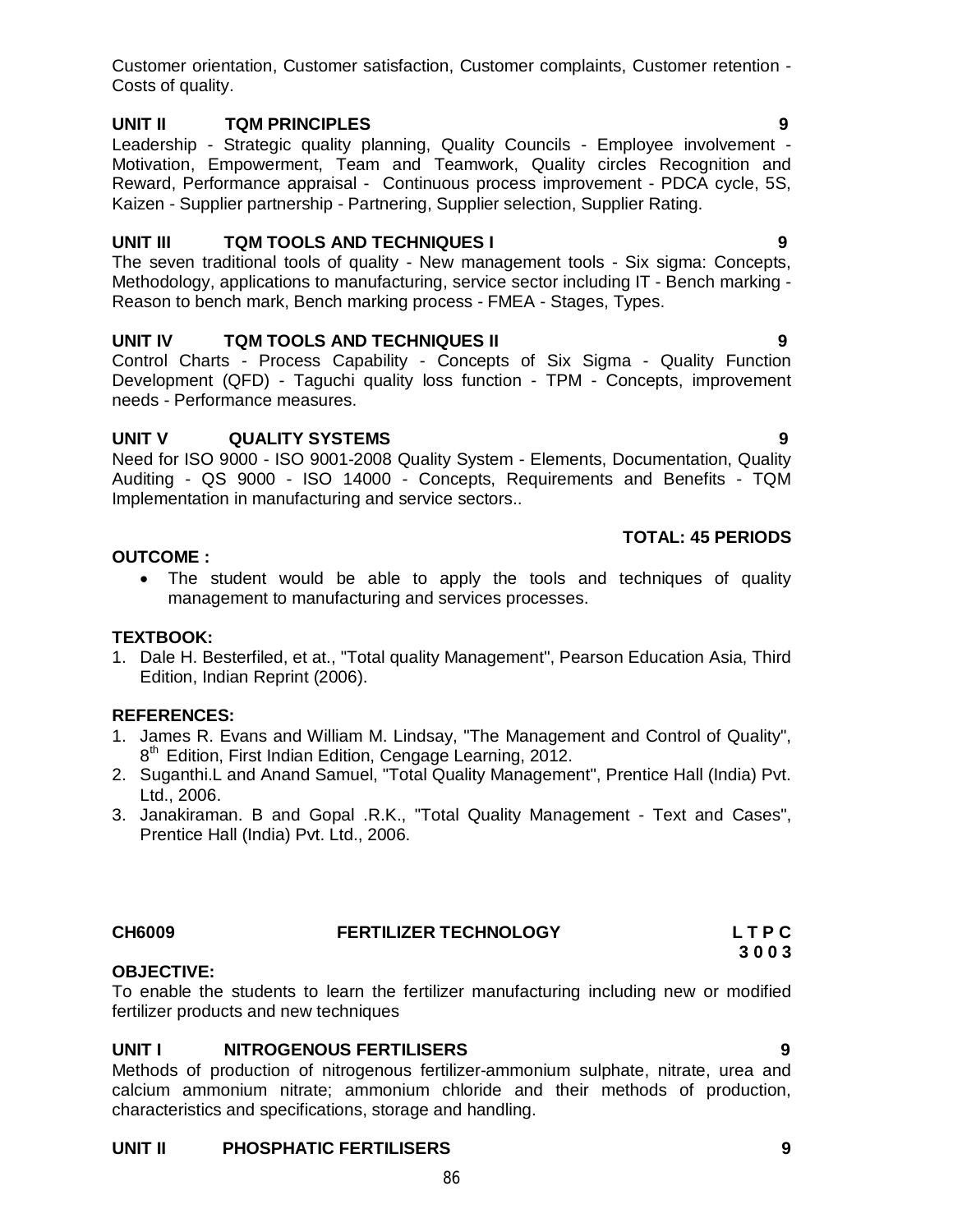Raw materials; phosphate rock, sulphur; pyrites etc., processes for the production of sulphuric and phosphoric acids; phosphates fertilizers - ground rock phosphate; bone meal-single superphosphate, triple superphosphate, triple superphosphate, thermal phosphates and their methods of production, characteristics and specifications.

# **UNIT III POTASSIC FERTILISERS 9**

Methods of production of potassium chloride, potassium schoenite, their characteristics and specifications.

# **UNIT IV COMPLEX AND NPK FERTILISERS 9**

Methods of production of ammonium phosphate, sulphate diammonium phosphate, nitrophosphates, urea, ammonium phosphate, mono-ammonium phosphate and various grades of NPK fertilizers produced in the country.

# **UNIT V MISCELLANEOUS FERTILISERS 9**

Mixed fertilizers and granulated mixtures; biofertilisers, nutrients, secondary nutrients and micro nutrients; fluid fertilizers, controlled release fertilizers, controlled release fertilizers.

# **TOTAL: 45 PERIODS**

# **OUTCOME:**

Upon completion of this course, the students will be able to understand the chemical technology of various fertilizers and their methods of production, characteristics and specification.

# **TEXT BOOKS:**

- 1. "Handbook of fertilizer technology", Association of India, New Delhi, 1977.
- 2. Menno, M.G.; "Fertilizer Industry An Introductory Survey", Higginbothams Pvt. Ltd., 1973.

### **REFERENCES:**

- 1.Sauchelli, V.; "The Chemistry and Technology of Fertilizers", ACS MONOGRAPH No. 148, Reinhold Publishing Cor. New York, 1980.
- 2. Fertiliser Manual, "United Nations Industrial Development Organisation", United Nations, New York, 1967.
- 3.Slack, A.V.; Chemistry and Technology of Fertilisers, Interscience, New York, 1966.

# **PC6006 MULTICOMPONENT DISTILLATION L T P C**

### **OBJECTIVE:**

To enable the students to understand the concepts of multicomponent distillation systems.

### UNIT I **THERMODYNAMIC PRINCIPLES**

Fundamental Thermodynamic principles involved in the calculation of vapor – liquid equilibria and enthalpies of multi component mixtures – Use of multiple equation of state for the calculation of K values – Estimation of the fugacity coefficients for the vapor phase of polar gas mixtures – calculation of liquid – phase activity coefficients.

# **UNIT II THERMODYNAMIC PROPERTY EVALUATION 9**

Fundamental principles involved in the separation of multi component mixtures – Determination of bubble-point and Dew Point Temperatures for multi component mixtures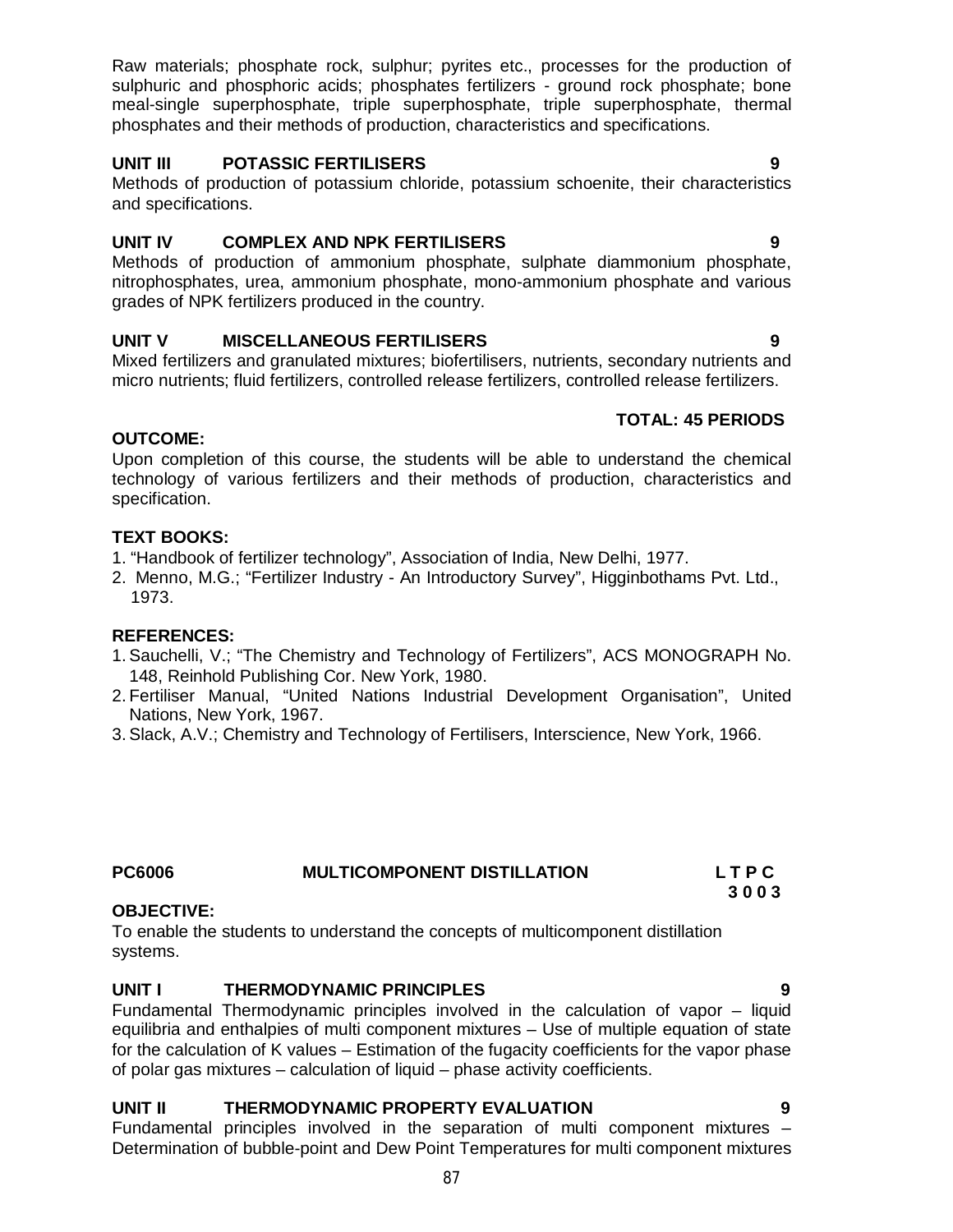– equilibrium flash distillation calculations for multi component mixtures – separation of multi component mixtures at total reflux.

# **UNIT III MINIMUM REFLUX RATIO FOR MCD SYSTEM 9**

General considerations in the design of columns – Column sequencing – Heuristics for column sequencing – Key components – Distributed components – Non-Distributed components Adjacent keys. Definition of minimum reflux ratio – calculation of Rm for multi component distillation – Underwood method – Colburn method.

# **UNIT IV VARIOUS METHODS OF MCD COLUMN DESIGN 9**

Theta method of convergence  $-$  Kb method and the constant composition method  $-$ Applicationof the Theta method to complex columns and to system of columns – Lewis Matheson method –Stage and reflux requirements – Short cut methods and Simplified graphical procedures.

# **UNIT V VARIOUS TYPES OF MCD COLUMNS 9**

Design of sieve, bubble cap, valve trays and structured packing columns for multi component distillation – computation of plate efficiencies.

# **TOTAL : 45 PERIODS**

# **OUTCOME:**

Students will be able to design multicomponent distillation unit. They also have learnt about various types of MCD column.

# **TEXT BOOKS:**

- 1. Holland, C.D., "Fundamentals of Multi Component Distillation", McGraw Hill Book Company,1981
- 2. Van Winkle, "Distillation Operations", McGraw Hill Publications, 1987.

### **REFERENCES:**

- 1. King, C.J., "Separation Process Principles", Mc Graw Publications, 1986.
- 2. Treybal, R.E., "Mass Ttransfer Operations", 5th Edition, Mc Graw Hill publications. 1996.
- 3. Mc Cabe and Smith, J.C., Harriot, "Unit Operation of Chemical Engineering", 6th Edition, McGraw Hill, 2001.

# **PC6007 COMBUSTION AND FURNACE DESIGN LT P C**

### **OBJECTIVE:**

To make the students understand about combustion and furnace design and selection of thermal and mechanical energy equipment.

# **UNIT I COMBUSTION STOICHIOMETRY 9**

Stoichiometry relations – Theoretical air required for complete combustion – Calculation of minimum amount of air required for a fuel of known composition – Calculation of dry flue gases if fuel composition is known – Calculation of the composition of fuel and excess air supplied, from exhaust gas analysis – Dew point of products – Flue gas analysis (O2, CO2, CO, NOX, SOX).

# **UNIT II COMBUSTION THERMODYNAMICS AND KINETICS 9**

Combustion reaction – Reaction kinetics – Rate of reaction – Mass and energy balance of chemical reactions – First and second law analysis of combustion system – Adiabatic flame temperature- Calculation of equilibrium composition and temperature.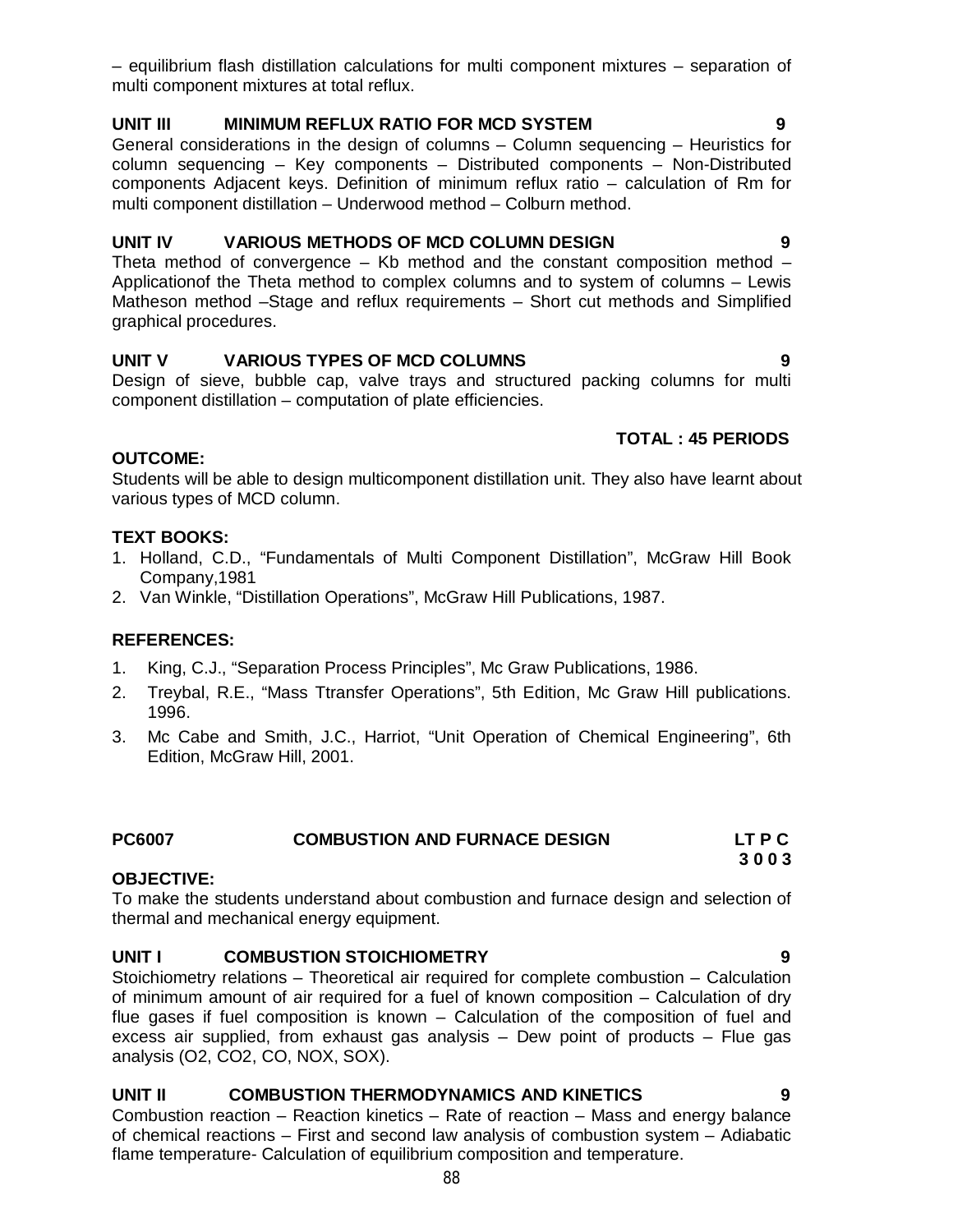# **UNIT III TUBESTILL HEATERS 9**

Types of stills – Radiant and convection heat recovery sections – Radiant absorption rate – Lobo-Evans method – distribution of radiant heat – Rate of heat absorption in the convection section – Pipe still losses – Pipe still design – Pressure drop in Pipe stills – Gas and oil fired burner design, Refractory lining – Air pre-heater and economizer design – Furnace efficiency and safety.

# **UNIT IV HEAT TREATMENT FURNACE 9**

Muffle Furnace – Bogey hearth furnace – Rotary hearth furnaces – Open hearth furnaces – Retards – Kilns – Horizontal and Vertical tube furnaces.

# **UNIT V BURNER DESIGN 9**

Ignition – Concept of ignition - Functional requirements of burners – Ignitors – Auto ignitors – Ignition temperature – Various types of ignitors. Flame propagation – Deflagration – Flammability limits – Flame blow out and flash back – Flame quenching. Various methods of flame stabilization – Incorporation in burner design – Swirl number and its significance – Basic features and types of solid, liquid and gaseous fuel burner – Design considerations of different types of coal – Oil and gas burners – Atomization for oil burners – Recuperative burners – Regenerative burners – Domestic burners – Properties of solid, liquid and gaseous fuels with reference to suitability for a given burner type – selection of an appropriate type of burner and design of the burner for a specified duty.

#### **TOTAL : 45 PERIODS**

### **OUTCOME:**

By completing this module, the students will become familiar with

- All aspects of the combustion furnace process, specifically the equipment used in the process
- Fundamental concepts related to the sub-processes.

#### **TEXT BOOKS:**

- 1. Samir Sarkar, "Fuels and Combustion", 2nd Edition, Orient Longman Publication,1988.
- 2. John Griswold, "Fuel Combustion and Furnaces", McGraw Hill, 1996.

### **REFERENCES:**

- 1. Bhatt, B.I. and Vora, S.M., " Stoichiometry", 3rd Edition., TMH, 1976.
- 2. Gupta, O.P., "Elements of Fuels, Furnaces and Refractories", Khanna Publishers,2007.

3. Rai,G.N., "Non Conventional Energy Sources," Khanna Publishers, 1999.

# **PC6008 POLYMER TECHNOLOGY L T P C**

**3 0 0 3**

### **OBJECTIVES:**

To enable the students to

- Understand and compute molecular weight averages from the molecular weight distribution
- Learn about different polymerizations and transition in polymers.

### **UNIT I INTRODUCTION 6**

History of Macromolecules – structure of natural products like cellulose, rubber,proteins – concepts of macro molecules – Staudinger's theory of macromolecules – difference between simple organic molecules and macromolecules.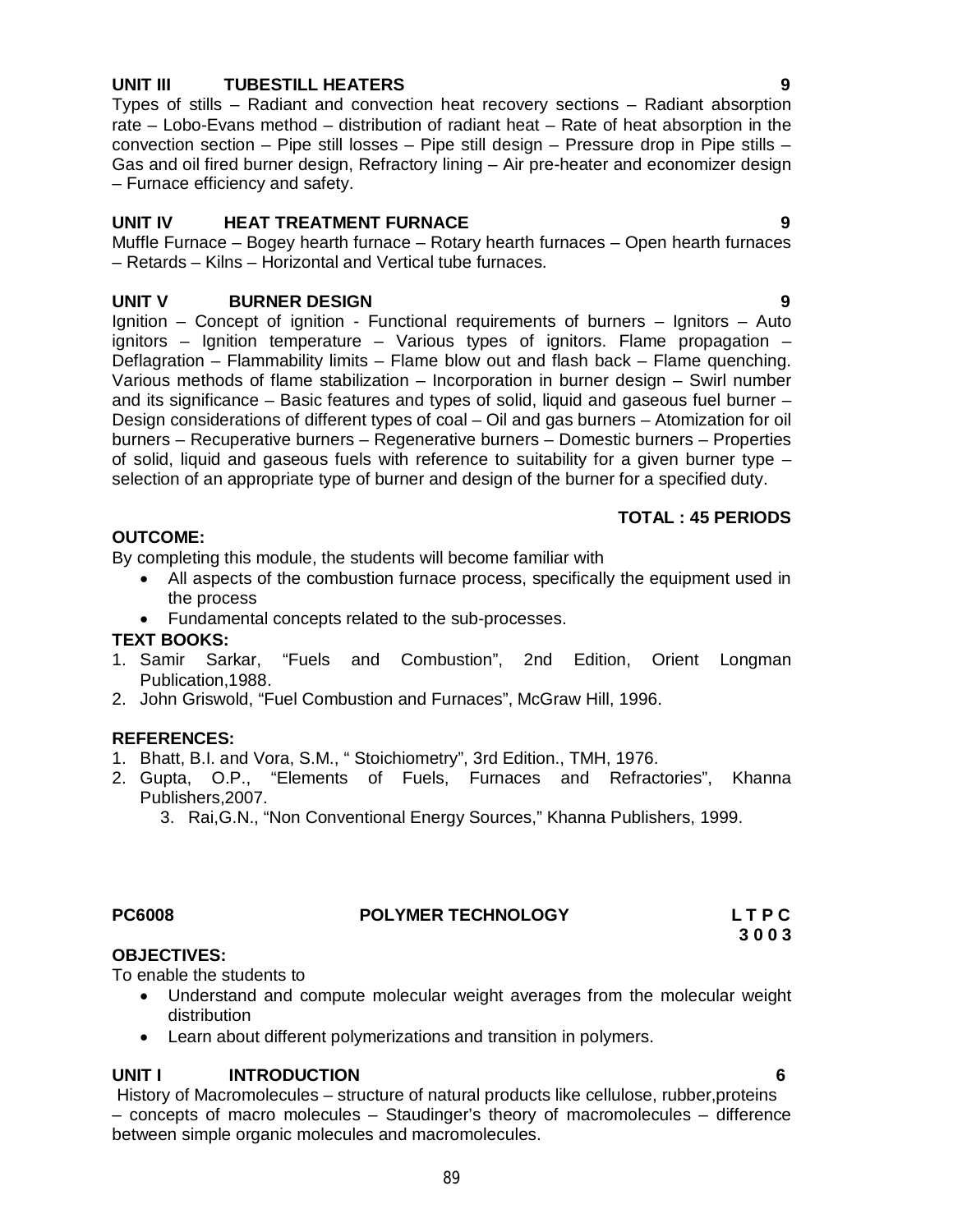#### **UNIT II ADDITION POLYMERIZATION 12**

Chemistry of Olefins and Dienes – double bonds – Chemistry of free radicals – monomers – functionality – Polymerization: Initiation – types of initiation – free radical polymerization – cationic polymerization – anionic polymerization – coordination polymerization – industrial polymerization – bulk, emulsion, suspension and solution polymerization techniques – Kinetics – Copolymerization concepts.

#### **UNIT III CONDENSATION POLYMERIZATION 9**

Simple condensation reactions – Extension of condensation reactions to polymer synthesis – functional group reactivity – polycondensation – kinetics of polycondensation-Carother's equation – Linear polymers by polycondensation – Interfacial polymerization – crosslinked polymers by condensation – gel point.

### **UNIT IV MOLECULAR WEIGHTS OF POLYMERS 9**

Difference in molecular weights between simple molecules and polymers – number average and weight average molecular weights – Degree of polymerization and molecular weight – molecular weight distribution – Polydispersity – molecular weight determination. Different methods – Gel Permeation Chromatography – Osmometry, Light Scattering.

### **UNIT V TRANSITIONS IN POLYMERS 9**

First and second order transitions – Glass transition, Tg – multiple transitions in polymers – experimental study – significance of transition temperatures – crystallinity in polymers – effect of crystallization – in polymers – factors affecting crystallization crystal nucleation and growth – relationship between Tg and Tm – Relationship between properties and crystalline structure.

#### **TOTAL: 45 PERIODS**

### **OUTCOME:**

Upon completion of this course, the student will be able to explain different types of polymerizations and computation of molecular weight of polymers.

#### **TEXTBOOKS:**

- 1. Billmeyer.F.W.,Jr, Text Book of Polymer Science, Ed. Wiley-Interscience, 1984.
- 2. Seymour.R.B., and Carraher.C.E., Jr., Polymer Chemistry, 2nd Ed., Marcel Dekker, 1988.
- 3. Gowariker.V.T., Viswanathan.N.V., and Sreedar.J., Polymer Science, Wiley Eastern Ltd., 1988.

#### **REFERENCES:**

**OBJECTIVE:**

- 1. Joel,R.F; Polymer Science and Technology, Eastern Economy Edition, 1999.
- 2. Rodriguez, F., Cohen.C., Oberic.K and Arches, L.A., Principles of Polymer Systems, 5th edition, Tayloran

#### **CH6016 PROCESS MODELLING AND SIMULATION L T P C 3 0 0 3**

To give an overview of various methods of process modeling, different computational techniques for simulation. The focus shall be on the techniques themselves, rather than specific applications so that the student can take up modeling and simulation challenges in his profession.

# **UNIT I INTRODUCTION 6**

Introduction to modeling and simulation, classification of mathematical models,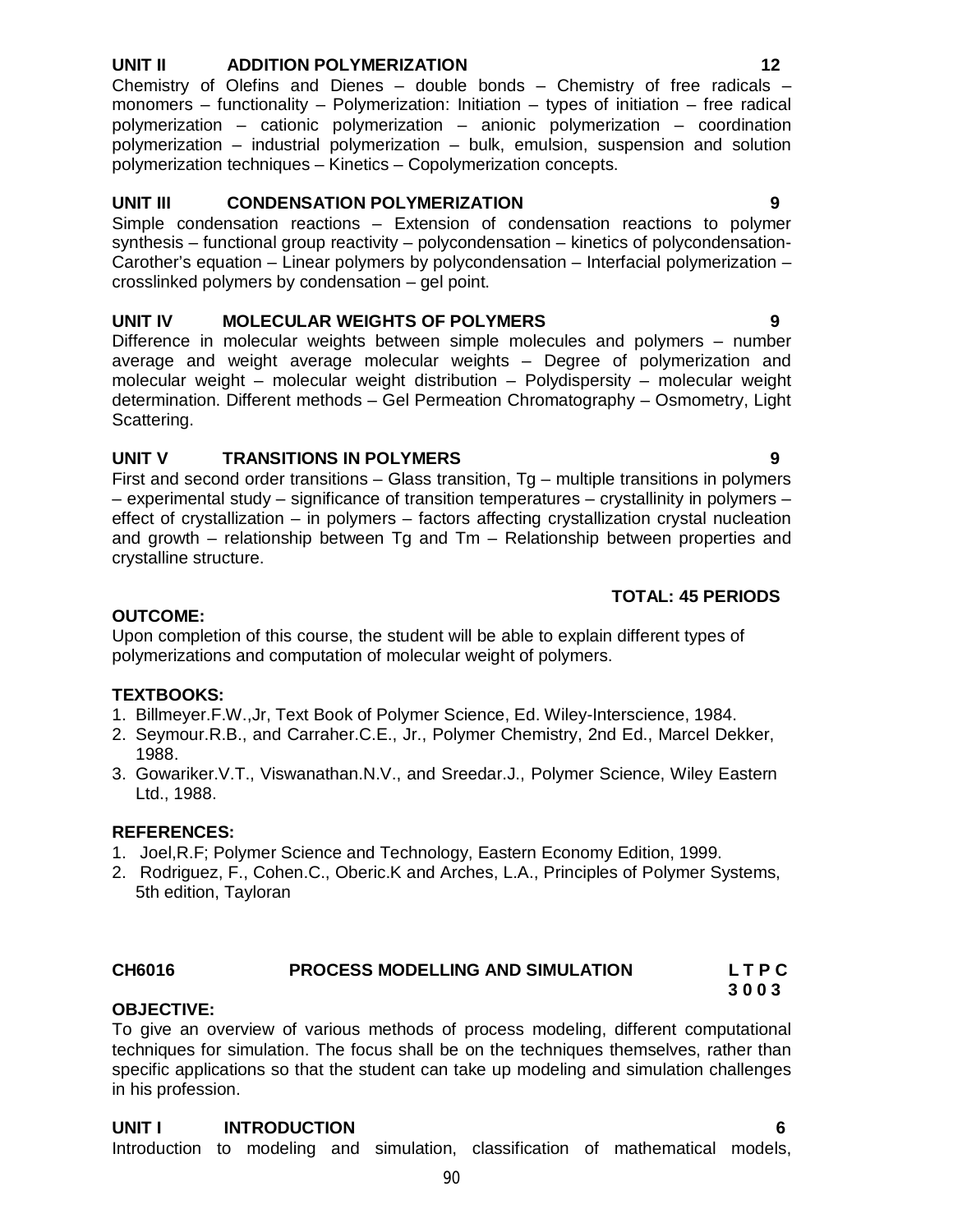To sensitize the Engineering students to various aspects of Human Rights.

conservation equations and auxiliary relations.

# **UNIT II STEADY STATE LUMPED SYSTEMS 9**

Degree of freedom analysis, single and network of process units, systems yielding linear and non-linear algebraic equations, flow sheeting – sequential modular and equation oriented approach, tearing, partitioning and precedence ordering, solution of linear and non-linear algebraic equations.

# **UNIT III UNSTEADY STATE LUMPED SYSTEMS 9**

Analysis of liquid level tank, gravity flow tank, jacketed stirred tank heater, reactors, flash and distillation column, solution of ODE initial value problems, matrix differential equations, simulation of closed loop systems.

# **UNIT IV STEADY STATE DISTRIBUTED SYSTEM 8**

Analysis of compressible flow, heat exchanger, packed columns, plug flow reactor, solution of ODE boundary value problems.

### **UNIT V UNSTEADY STATE DISTRIBUTED SYSTEM & OTHER MODELLINGAPPROACHES** 13

Analysis laminar flow in pipe, sedimentation, boundary layer flow, conduction, heat exchanger, heat transfer in packed bed, diffusion, packed bed adsorption, plug flow reactor, hierarchy in model development, classification and solution of partial differential equations. Empirical modeling, parameter estimation, population balance and stochastic modeling.

# **TOTAL : 45 PERIODS**

#### **OUTCOME:**

Upon completing the course, the student should have understood the development of process models based on conservation principles and process data and computational techniques to solve the process models.

### **TEXT BOOKS:**

- 1. Ramirez, W.; " Computational Methods in Process Simulation ", 2nd Edn., Butterworths Publishers, New York, 2000.
- 2. Luyben, W.L., " Process Modelling Simulation and Control ",2nd Edn, McGraw-Hill Book Co., 1990

### **REFERENCES:**

- 1. Felder, R. M. and Rousseau, R. W., " Elementary Principles of Chemical Processes ", John Wiley, 2000.
- 2. Franks, R. G. E., " Mathematical Modelling in Chemical Engineering ", John Wiley, 1967.
- 3. Amiya K. Jana,"Process Simulation and Control Using ASPEN", 2<sup>nd</sup> Edn, PHI Learning Ltd (2012).
- 4. Amiya K. Jana,"ChemicalProcess Modelling and Computer Simulation" 2<sup>nd</sup> Edn, PHI Learning Ltd,(2012).

**OBJECTIVES :**

### **GE6084 HUMAN RIGHTS L T P C**